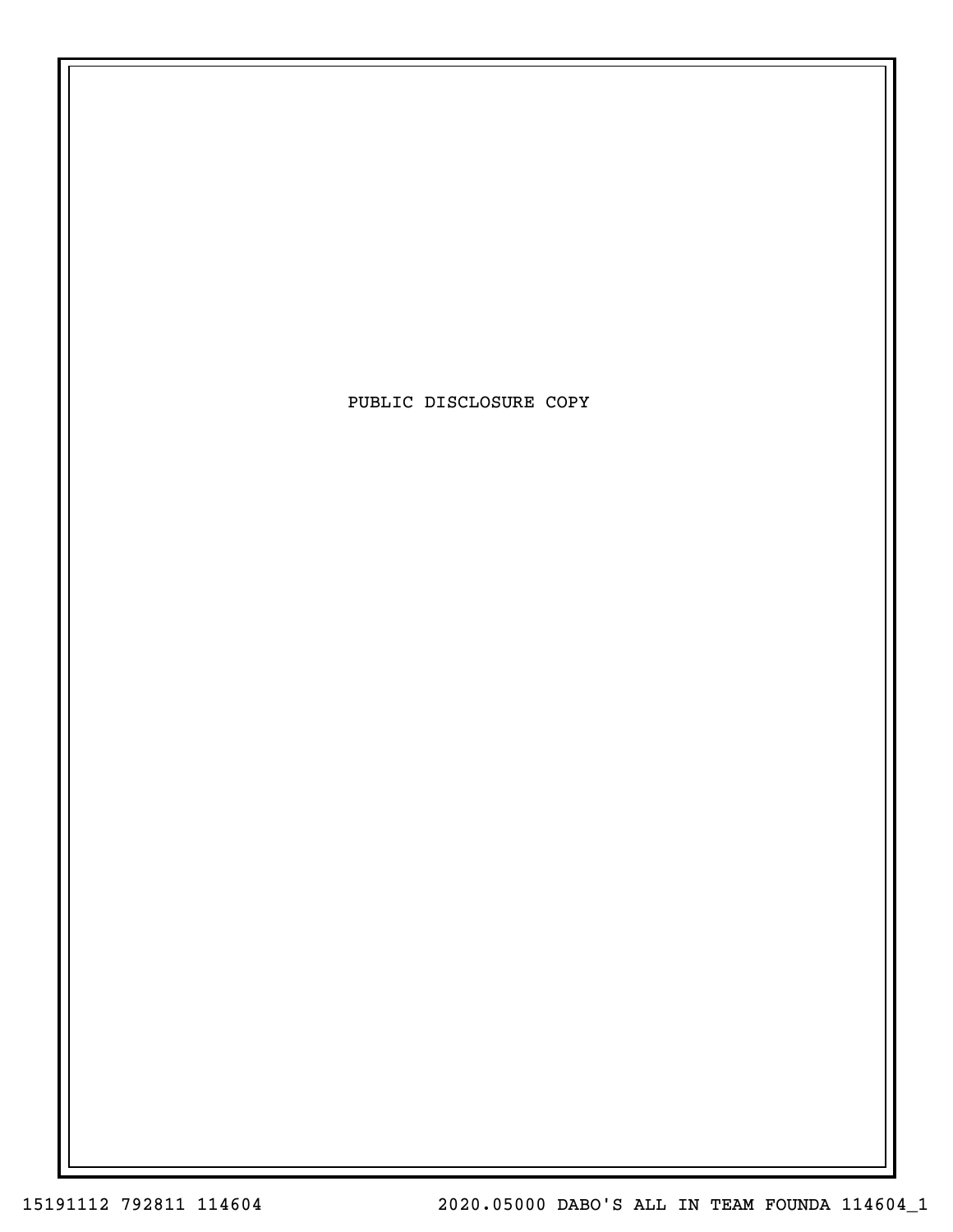| -orm |  |
|------|--|

Department of the Treasury Internal Revenue Service

### **Return of Organization Exempt From Income Tax** \*\* PUBLIC DISCLOSURE COPY \*\*

**Under section 501(c), 527, or 4947(a)(1) of the Internal Revenue Code (except private foundations) 2020**

**| Do not enter social security numbers on this form as it may be made public.**

**| Go to www.irs.gov/Form990 for instructions and the latest information. Inspection**

OMB No. 1545-0047 **Open to Public** 

| D Employer identification number<br><b>C</b> Name of organization<br><b>B</b> Check if<br>applicable:<br>Address<br>DABO'S ALL IN TEAM FOUNDATION<br>change<br>Name<br>26-4097429<br>Doing business as<br>change<br>Initial<br>Number and street (or P.O. box if mail is not delivered to street address)<br>E Telephone number<br>Room/suite<br>return<br>Final<br>P.O. BOX 1585<br>$(400)669 - 7730$<br>return/<br>termin-<br>City or town, state or province, country, and ZIP or foreign postal code<br>G Gross receipts \$<br>ated<br>Amended<br>CLEMSON, SC<br>29633<br>H(a) Is this a group return<br>return<br>Applica-<br>F Name and address of principal officer: KATHLEEN C SWINNEY<br>for subordinates?<br>tion<br>pending<br>SAME AS C ABOVE<br>Yes<br>H(b) Are all subordinates included?<br><b>I</b> Tax-exempt status: $\overline{X}$ 501(c)(3)<br>$\sqrt{\bullet}$ (insert no.)<br>$501(c)$ (<br>527<br>If "No," attach a list. See instructions<br>$4947(a)(1)$ or<br>J Website: WWW.DABOSALLINTEAM.COM<br>$H(c)$ Group exemption number $\blacktriangleright$<br>K Form of organization: X Corporation<br>Other $\blacktriangleright$<br>Trust<br>Association<br>L Year of formation: $2009$ M State of legal domicile: SC<br>Part I<br>Summary<br>Briefly describe the organization's mission or most significant activities: THE MISSION IS TO RAISE<br>1<br>Governance<br>AWARENESS OF CRITICAL EDUCATION AND HEALTH ISSUES IN ORDER TO CHANGE<br>Check this box $\blacktriangleright$<br>if the organization discontinued its operations or disposed of more than 25% of its net assets.<br>$\mathbf{2}$<br>3<br>з<br>Number of voting members of the governing body (Part VI, line 1a)<br>$\overline{\mathbf{4}}$<br>4<br><b>Activities &amp;</b><br>5<br>5<br>6<br>6<br>7a<br>7b<br><b>Prior Year</b><br>279,915.<br>8<br>Contributions and grants (Part VIII, line 1h)<br>Revenue<br>0.<br>9<br>Program service revenue (Part VIII, line 2g)<br>1,254.<br>10<br>1,658,208.<br>Other revenue (Part VIII, column (A), lines 5, 6d, 8c, 9c, 10c, and 11e)<br>11<br>1,939,377.<br>12<br>Total revenue - add lines 8 through 11 (must equal Part VIII, column (A), line 12)<br>1,461,153.<br>Grants and similar amounts paid (Part IX, column (A), lines 1-3)<br>13<br>0.<br>Benefits paid to or for members (Part IX, column (A), line 4)<br>14<br>84,064.<br>15<br>Salaries, other compensation, employee benefits (Part IX, column (A), lines 5-10)<br>Expenses<br>0.<br>100.<br><b>b</b> Total fundraising expenses (Part IX, column (D), line 25)<br>▶<br>206,479.<br>107,074.<br>1,751,696.<br>1,440,456.<br>Total expenses. Add lines 13-17 (must equal Part IX, column (A), line 25)<br>18<br>187,681.<br>$-204, 302.$<br>19<br>ងន<br><b>Beginning of Current Year</b><br><b>End of Year</b><br>Assets<br>1 Balanc<br>229, 136.<br>454,934.<br>20<br>Total assets (Part X, line 16)<br>155,490. |    | A For the 2020 calendar year, or tax year beginning | and ending |  |                                 |  |  |  |
|------------------------------------------------------------------------------------------------------------------------------------------------------------------------------------------------------------------------------------------------------------------------------------------------------------------------------------------------------------------------------------------------------------------------------------------------------------------------------------------------------------------------------------------------------------------------------------------------------------------------------------------------------------------------------------------------------------------------------------------------------------------------------------------------------------------------------------------------------------------------------------------------------------------------------------------------------------------------------------------------------------------------------------------------------------------------------------------------------------------------------------------------------------------------------------------------------------------------------------------------------------------------------------------------------------------------------------------------------------------------------------------------------------------------------------------------------------------------------------------------------------------------------------------------------------------------------------------------------------------------------------------------------------------------------------------------------------------------------------------------------------------------------------------------------------------------------------------------------------------------------------------------------------------------------------------------------------------------------------------------------------------------------------------------------------------------------------------------------------------------------------------------------------------------------------------------------------------------------------------------------------------------------------------------------------------------------------------------------------------------------------------------------------------------------------------------------------------------------------------------------------------------------------------------------------------------------------------------------------------------------------------------------------------------------------------------------------------------------------------------------------------------------------------------------------------------------------------------------------------------------------------------------------------------------|----|-----------------------------------------------------|------------|--|---------------------------------|--|--|--|
|                                                                                                                                                                                                                                                                                                                                                                                                                                                                                                                                                                                                                                                                                                                                                                                                                                                                                                                                                                                                                                                                                                                                                                                                                                                                                                                                                                                                                                                                                                                                                                                                                                                                                                                                                                                                                                                                                                                                                                                                                                                                                                                                                                                                                                                                                                                                                                                                                                                                                                                                                                                                                                                                                                                                                                                                                                                                                                                              |    |                                                     |            |  |                                 |  |  |  |
|                                                                                                                                                                                                                                                                                                                                                                                                                                                                                                                                                                                                                                                                                                                                                                                                                                                                                                                                                                                                                                                                                                                                                                                                                                                                                                                                                                                                                                                                                                                                                                                                                                                                                                                                                                                                                                                                                                                                                                                                                                                                                                                                                                                                                                                                                                                                                                                                                                                                                                                                                                                                                                                                                                                                                                                                                                                                                                                              |    |                                                     |            |  |                                 |  |  |  |
|                                                                                                                                                                                                                                                                                                                                                                                                                                                                                                                                                                                                                                                                                                                                                                                                                                                                                                                                                                                                                                                                                                                                                                                                                                                                                                                                                                                                                                                                                                                                                                                                                                                                                                                                                                                                                                                                                                                                                                                                                                                                                                                                                                                                                                                                                                                                                                                                                                                                                                                                                                                                                                                                                                                                                                                                                                                                                                                              |    |                                                     |            |  |                                 |  |  |  |
|                                                                                                                                                                                                                                                                                                                                                                                                                                                                                                                                                                                                                                                                                                                                                                                                                                                                                                                                                                                                                                                                                                                                                                                                                                                                                                                                                                                                                                                                                                                                                                                                                                                                                                                                                                                                                                                                                                                                                                                                                                                                                                                                                                                                                                                                                                                                                                                                                                                                                                                                                                                                                                                                                                                                                                                                                                                                                                                              |    |                                                     |            |  |                                 |  |  |  |
|                                                                                                                                                                                                                                                                                                                                                                                                                                                                                                                                                                                                                                                                                                                                                                                                                                                                                                                                                                                                                                                                                                                                                                                                                                                                                                                                                                                                                                                                                                                                                                                                                                                                                                                                                                                                                                                                                                                                                                                                                                                                                                                                                                                                                                                                                                                                                                                                                                                                                                                                                                                                                                                                                                                                                                                                                                                                                                                              |    |                                                     |            |  |                                 |  |  |  |
|                                                                                                                                                                                                                                                                                                                                                                                                                                                                                                                                                                                                                                                                                                                                                                                                                                                                                                                                                                                                                                                                                                                                                                                                                                                                                                                                                                                                                                                                                                                                                                                                                                                                                                                                                                                                                                                                                                                                                                                                                                                                                                                                                                                                                                                                                                                                                                                                                                                                                                                                                                                                                                                                                                                                                                                                                                                                                                                              |    |                                                     |            |  | 1, 299, 580.                    |  |  |  |
|                                                                                                                                                                                                                                                                                                                                                                                                                                                                                                                                                                                                                                                                                                                                                                                                                                                                                                                                                                                                                                                                                                                                                                                                                                                                                                                                                                                                                                                                                                                                                                                                                                                                                                                                                                                                                                                                                                                                                                                                                                                                                                                                                                                                                                                                                                                                                                                                                                                                                                                                                                                                                                                                                                                                                                                                                                                                                                                              |    |                                                     |            |  |                                 |  |  |  |
|                                                                                                                                                                                                                                                                                                                                                                                                                                                                                                                                                                                                                                                                                                                                                                                                                                                                                                                                                                                                                                                                                                                                                                                                                                                                                                                                                                                                                                                                                                                                                                                                                                                                                                                                                                                                                                                                                                                                                                                                                                                                                                                                                                                                                                                                                                                                                                                                                                                                                                                                                                                                                                                                                                                                                                                                                                                                                                                              |    |                                                     |            |  | Yes $X$ No                      |  |  |  |
|                                                                                                                                                                                                                                                                                                                                                                                                                                                                                                                                                                                                                                                                                                                                                                                                                                                                                                                                                                                                                                                                                                                                                                                                                                                                                                                                                                                                                                                                                                                                                                                                                                                                                                                                                                                                                                                                                                                                                                                                                                                                                                                                                                                                                                                                                                                                                                                                                                                                                                                                                                                                                                                                                                                                                                                                                                                                                                                              |    |                                                     |            |  | No                              |  |  |  |
|                                                                                                                                                                                                                                                                                                                                                                                                                                                                                                                                                                                                                                                                                                                                                                                                                                                                                                                                                                                                                                                                                                                                                                                                                                                                                                                                                                                                                                                                                                                                                                                                                                                                                                                                                                                                                                                                                                                                                                                                                                                                                                                                                                                                                                                                                                                                                                                                                                                                                                                                                                                                                                                                                                                                                                                                                                                                                                                              |    |                                                     |            |  |                                 |  |  |  |
|                                                                                                                                                                                                                                                                                                                                                                                                                                                                                                                                                                                                                                                                                                                                                                                                                                                                                                                                                                                                                                                                                                                                                                                                                                                                                                                                                                                                                                                                                                                                                                                                                                                                                                                                                                                                                                                                                                                                                                                                                                                                                                                                                                                                                                                                                                                                                                                                                                                                                                                                                                                                                                                                                                                                                                                                                                                                                                                              |    |                                                     |            |  |                                 |  |  |  |
|                                                                                                                                                                                                                                                                                                                                                                                                                                                                                                                                                                                                                                                                                                                                                                                                                                                                                                                                                                                                                                                                                                                                                                                                                                                                                                                                                                                                                                                                                                                                                                                                                                                                                                                                                                                                                                                                                                                                                                                                                                                                                                                                                                                                                                                                                                                                                                                                                                                                                                                                                                                                                                                                                                                                                                                                                                                                                                                              |    |                                                     |            |  |                                 |  |  |  |
|                                                                                                                                                                                                                                                                                                                                                                                                                                                                                                                                                                                                                                                                                                                                                                                                                                                                                                                                                                                                                                                                                                                                                                                                                                                                                                                                                                                                                                                                                                                                                                                                                                                                                                                                                                                                                                                                                                                                                                                                                                                                                                                                                                                                                                                                                                                                                                                                                                                                                                                                                                                                                                                                                                                                                                                                                                                                                                                              |    |                                                     |            |  |                                 |  |  |  |
|                                                                                                                                                                                                                                                                                                                                                                                                                                                                                                                                                                                                                                                                                                                                                                                                                                                                                                                                                                                                                                                                                                                                                                                                                                                                                                                                                                                                                                                                                                                                                                                                                                                                                                                                                                                                                                                                                                                                                                                                                                                                                                                                                                                                                                                                                                                                                                                                                                                                                                                                                                                                                                                                                                                                                                                                                                                                                                                              |    |                                                     |            |  |                                 |  |  |  |
|                                                                                                                                                                                                                                                                                                                                                                                                                                                                                                                                                                                                                                                                                                                                                                                                                                                                                                                                                                                                                                                                                                                                                                                                                                                                                                                                                                                                                                                                                                                                                                                                                                                                                                                                                                                                                                                                                                                                                                                                                                                                                                                                                                                                                                                                                                                                                                                                                                                                                                                                                                                                                                                                                                                                                                                                                                                                                                                              |    |                                                     |            |  |                                 |  |  |  |
|                                                                                                                                                                                                                                                                                                                                                                                                                                                                                                                                                                                                                                                                                                                                                                                                                                                                                                                                                                                                                                                                                                                                                                                                                                                                                                                                                                                                                                                                                                                                                                                                                                                                                                                                                                                                                                                                                                                                                                                                                                                                                                                                                                                                                                                                                                                                                                                                                                                                                                                                                                                                                                                                                                                                                                                                                                                                                                                              |    |                                                     |            |  |                                 |  |  |  |
|                                                                                                                                                                                                                                                                                                                                                                                                                                                                                                                                                                                                                                                                                                                                                                                                                                                                                                                                                                                                                                                                                                                                                                                                                                                                                                                                                                                                                                                                                                                                                                                                                                                                                                                                                                                                                                                                                                                                                                                                                                                                                                                                                                                                                                                                                                                                                                                                                                                                                                                                                                                                                                                                                                                                                                                                                                                                                                                              |    |                                                     |            |  | 8                               |  |  |  |
|                                                                                                                                                                                                                                                                                                                                                                                                                                                                                                                                                                                                                                                                                                                                                                                                                                                                                                                                                                                                                                                                                                                                                                                                                                                                                                                                                                                                                                                                                                                                                                                                                                                                                                                                                                                                                                                                                                                                                                                                                                                                                                                                                                                                                                                                                                                                                                                                                                                                                                                                                                                                                                                                                                                                                                                                                                                                                                                              |    |                                                     |            |  | 8                               |  |  |  |
|                                                                                                                                                                                                                                                                                                                                                                                                                                                                                                                                                                                                                                                                                                                                                                                                                                                                                                                                                                                                                                                                                                                                                                                                                                                                                                                                                                                                                                                                                                                                                                                                                                                                                                                                                                                                                                                                                                                                                                                                                                                                                                                                                                                                                                                                                                                                                                                                                                                                                                                                                                                                                                                                                                                                                                                                                                                                                                                              |    |                                                     |            |  | $\overline{1}$                  |  |  |  |
|                                                                                                                                                                                                                                                                                                                                                                                                                                                                                                                                                                                                                                                                                                                                                                                                                                                                                                                                                                                                                                                                                                                                                                                                                                                                                                                                                                                                                                                                                                                                                                                                                                                                                                                                                                                                                                                                                                                                                                                                                                                                                                                                                                                                                                                                                                                                                                                                                                                                                                                                                                                                                                                                                                                                                                                                                                                                                                                              |    |                                                     |            |  | 10                              |  |  |  |
|                                                                                                                                                                                                                                                                                                                                                                                                                                                                                                                                                                                                                                                                                                                                                                                                                                                                                                                                                                                                                                                                                                                                                                                                                                                                                                                                                                                                                                                                                                                                                                                                                                                                                                                                                                                                                                                                                                                                                                                                                                                                                                                                                                                                                                                                                                                                                                                                                                                                                                                                                                                                                                                                                                                                                                                                                                                                                                                              |    |                                                     |            |  | 0.                              |  |  |  |
|                                                                                                                                                                                                                                                                                                                                                                                                                                                                                                                                                                                                                                                                                                                                                                                                                                                                                                                                                                                                                                                                                                                                                                                                                                                                                                                                                                                                                                                                                                                                                                                                                                                                                                                                                                                                                                                                                                                                                                                                                                                                                                                                                                                                                                                                                                                                                                                                                                                                                                                                                                                                                                                                                                                                                                                                                                                                                                                              |    |                                                     |            |  | 0.                              |  |  |  |
|                                                                                                                                                                                                                                                                                                                                                                                                                                                                                                                                                                                                                                                                                                                                                                                                                                                                                                                                                                                                                                                                                                                                                                                                                                                                                                                                                                                                                                                                                                                                                                                                                                                                                                                                                                                                                                                                                                                                                                                                                                                                                                                                                                                                                                                                                                                                                                                                                                                                                                                                                                                                                                                                                                                                                                                                                                                                                                                              |    |                                                     |            |  | <b>Current Year</b>             |  |  |  |
|                                                                                                                                                                                                                                                                                                                                                                                                                                                                                                                                                                                                                                                                                                                                                                                                                                                                                                                                                                                                                                                                                                                                                                                                                                                                                                                                                                                                                                                                                                                                                                                                                                                                                                                                                                                                                                                                                                                                                                                                                                                                                                                                                                                                                                                                                                                                                                                                                                                                                                                                                                                                                                                                                                                                                                                                                                                                                                                              |    |                                                     |            |  | 327,747.                        |  |  |  |
|                                                                                                                                                                                                                                                                                                                                                                                                                                                                                                                                                                                                                                                                                                                                                                                                                                                                                                                                                                                                                                                                                                                                                                                                                                                                                                                                                                                                                                                                                                                                                                                                                                                                                                                                                                                                                                                                                                                                                                                                                                                                                                                                                                                                                                                                                                                                                                                                                                                                                                                                                                                                                                                                                                                                                                                                                                                                                                                              |    |                                                     |            |  | 0.                              |  |  |  |
|                                                                                                                                                                                                                                                                                                                                                                                                                                                                                                                                                                                                                                                                                                                                                                                                                                                                                                                                                                                                                                                                                                                                                                                                                                                                                                                                                                                                                                                                                                                                                                                                                                                                                                                                                                                                                                                                                                                                                                                                                                                                                                                                                                                                                                                                                                                                                                                                                                                                                                                                                                                                                                                                                                                                                                                                                                                                                                                              |    |                                                     |            |  | 806.                            |  |  |  |
|                                                                                                                                                                                                                                                                                                                                                                                                                                                                                                                                                                                                                                                                                                                                                                                                                                                                                                                                                                                                                                                                                                                                                                                                                                                                                                                                                                                                                                                                                                                                                                                                                                                                                                                                                                                                                                                                                                                                                                                                                                                                                                                                                                                                                                                                                                                                                                                                                                                                                                                                                                                                                                                                                                                                                                                                                                                                                                                              |    |                                                     |            |  | 907,601.                        |  |  |  |
|                                                                                                                                                                                                                                                                                                                                                                                                                                                                                                                                                                                                                                                                                                                                                                                                                                                                                                                                                                                                                                                                                                                                                                                                                                                                                                                                                                                                                                                                                                                                                                                                                                                                                                                                                                                                                                                                                                                                                                                                                                                                                                                                                                                                                                                                                                                                                                                                                                                                                                                                                                                                                                                                                                                                                                                                                                                                                                                              |    |                                                     |            |  | 1,236,154.                      |  |  |  |
|                                                                                                                                                                                                                                                                                                                                                                                                                                                                                                                                                                                                                                                                                                                                                                                                                                                                                                                                                                                                                                                                                                                                                                                                                                                                                                                                                                                                                                                                                                                                                                                                                                                                                                                                                                                                                                                                                                                                                                                                                                                                                                                                                                                                                                                                                                                                                                                                                                                                                                                                                                                                                                                                                                                                                                                                                                                                                                                              |    |                                                     |            |  | $\overline{1,}$ 267, 886.<br>О. |  |  |  |
|                                                                                                                                                                                                                                                                                                                                                                                                                                                                                                                                                                                                                                                                                                                                                                                                                                                                                                                                                                                                                                                                                                                                                                                                                                                                                                                                                                                                                                                                                                                                                                                                                                                                                                                                                                                                                                                                                                                                                                                                                                                                                                                                                                                                                                                                                                                                                                                                                                                                                                                                                                                                                                                                                                                                                                                                                                                                                                                              |    |                                                     |            |  |                                 |  |  |  |
|                                                                                                                                                                                                                                                                                                                                                                                                                                                                                                                                                                                                                                                                                                                                                                                                                                                                                                                                                                                                                                                                                                                                                                                                                                                                                                                                                                                                                                                                                                                                                                                                                                                                                                                                                                                                                                                                                                                                                                                                                                                                                                                                                                                                                                                                                                                                                                                                                                                                                                                                                                                                                                                                                                                                                                                                                                                                                                                              |    |                                                     |            |  | 65,496.                         |  |  |  |
|                                                                                                                                                                                                                                                                                                                                                                                                                                                                                                                                                                                                                                                                                                                                                                                                                                                                                                                                                                                                                                                                                                                                                                                                                                                                                                                                                                                                                                                                                                                                                                                                                                                                                                                                                                                                                                                                                                                                                                                                                                                                                                                                                                                                                                                                                                                                                                                                                                                                                                                                                                                                                                                                                                                                                                                                                                                                                                                              |    |                                                     |            |  | Ο.                              |  |  |  |
|                                                                                                                                                                                                                                                                                                                                                                                                                                                                                                                                                                                                                                                                                                                                                                                                                                                                                                                                                                                                                                                                                                                                                                                                                                                                                                                                                                                                                                                                                                                                                                                                                                                                                                                                                                                                                                                                                                                                                                                                                                                                                                                                                                                                                                                                                                                                                                                                                                                                                                                                                                                                                                                                                                                                                                                                                                                                                                                              |    |                                                     |            |  |                                 |  |  |  |
|                                                                                                                                                                                                                                                                                                                                                                                                                                                                                                                                                                                                                                                                                                                                                                                                                                                                                                                                                                                                                                                                                                                                                                                                                                                                                                                                                                                                                                                                                                                                                                                                                                                                                                                                                                                                                                                                                                                                                                                                                                                                                                                                                                                                                                                                                                                                                                                                                                                                                                                                                                                                                                                                                                                                                                                                                                                                                                                              |    |                                                     |            |  |                                 |  |  |  |
|                                                                                                                                                                                                                                                                                                                                                                                                                                                                                                                                                                                                                                                                                                                                                                                                                                                                                                                                                                                                                                                                                                                                                                                                                                                                                                                                                                                                                                                                                                                                                                                                                                                                                                                                                                                                                                                                                                                                                                                                                                                                                                                                                                                                                                                                                                                                                                                                                                                                                                                                                                                                                                                                                                                                                                                                                                                                                                                              |    |                                                     |            |  |                                 |  |  |  |
|                                                                                                                                                                                                                                                                                                                                                                                                                                                                                                                                                                                                                                                                                                                                                                                                                                                                                                                                                                                                                                                                                                                                                                                                                                                                                                                                                                                                                                                                                                                                                                                                                                                                                                                                                                                                                                                                                                                                                                                                                                                                                                                                                                                                                                                                                                                                                                                                                                                                                                                                                                                                                                                                                                                                                                                                                                                                                                                              |    |                                                     |            |  |                                 |  |  |  |
|                                                                                                                                                                                                                                                                                                                                                                                                                                                                                                                                                                                                                                                                                                                                                                                                                                                                                                                                                                                                                                                                                                                                                                                                                                                                                                                                                                                                                                                                                                                                                                                                                                                                                                                                                                                                                                                                                                                                                                                                                                                                                                                                                                                                                                                                                                                                                                                                                                                                                                                                                                                                                                                                                                                                                                                                                                                                                                                              |    |                                                     |            |  |                                 |  |  |  |
|                                                                                                                                                                                                                                                                                                                                                                                                                                                                                                                                                                                                                                                                                                                                                                                                                                                                                                                                                                                                                                                                                                                                                                                                                                                                                                                                                                                                                                                                                                                                                                                                                                                                                                                                                                                                                                                                                                                                                                                                                                                                                                                                                                                                                                                                                                                                                                                                                                                                                                                                                                                                                                                                                                                                                                                                                                                                                                                              |    |                                                     |            |  | 133,994.                        |  |  |  |
| 299,444.                                                                                                                                                                                                                                                                                                                                                                                                                                                                                                                                                                                                                                                                                                                                                                                                                                                                                                                                                                                                                                                                                                                                                                                                                                                                                                                                                                                                                                                                                                                                                                                                                                                                                                                                                                                                                                                                                                                                                                                                                                                                                                                                                                                                                                                                                                                                                                                                                                                                                                                                                                                                                                                                                                                                                                                                                                                                                                                     | 21 | Total liabilities (Part X, line 26)                 |            |  | 95, 142.                        |  |  |  |
| Signature Block<br>Part II                                                                                                                                                                                                                                                                                                                                                                                                                                                                                                                                                                                                                                                                                                                                                                                                                                                                                                                                                                                                                                                                                                                                                                                                                                                                                                                                                                                                                                                                                                                                                                                                                                                                                                                                                                                                                                                                                                                                                                                                                                                                                                                                                                                                                                                                                                                                                                                                                                                                                                                                                                                                                                                                                                                                                                                                                                                                                                   |    |                                                     |            |  |                                 |  |  |  |

Under penalties of perjury, I declare that I have examined this return, including accompanying schedules and statements, and to the best of my knowledge and belief, it is true, correct, and complete. Declaration of preparer (other than officer) is based on all information of which preparer has any knowledge.

| <b>Sign</b>                                                                                                          |                                                                               | Signature of officer                                                   |                                      | Date |       |                 |  |  |  |  |
|----------------------------------------------------------------------------------------------------------------------|-------------------------------------------------------------------------------|------------------------------------------------------------------------|--------------------------------------|------|-------|-----------------|--|--|--|--|
| <b>Here</b>                                                                                                          | SWINNEY, VICE CHAIRPERSON<br>KATHLEEN C                                       |                                                                        |                                      |      |       |                 |  |  |  |  |
|                                                                                                                      |                                                                               | Type or print name and title                                           |                                      |      |       |                 |  |  |  |  |
|                                                                                                                      |                                                                               | Print/Type preparer's name<br>Preparer's signature                     | Date                                 |      | Check | <b>PTIN</b>     |  |  |  |  |
| Paid                                                                                                                 |                                                                               | MATTHEW T.<br>MADDEN                                                   | Matthew Madden 11/12/21 set-employed |      |       | P01066228       |  |  |  |  |
| Preparer                                                                                                             | Firm's EIN $\triangleright$ 57-0381582<br>Firm's name ELLIOTT DAVIS, LLC/PLLC |                                                                        |                                      |      |       |                 |  |  |  |  |
| Use Only                                                                                                             |                                                                               | Firm's address $\blacktriangleright$ P.O. BOX 6286                     |                                      |      |       |                 |  |  |  |  |
|                                                                                                                      | GREENVILLE, SC 29606-6286<br>Phone no. $(864)$ $242 - 3370$                   |                                                                        |                                      |      |       |                 |  |  |  |  |
| $\overline{\mathrm{X}}$ Yes<br>May the IRS discuss this return with the preparer shown above? See instructions<br>No |                                                                               |                                                                        |                                      |      |       |                 |  |  |  |  |
| 032001 12-23-20                                                                                                      |                                                                               | LHA For Paperwork Reduction Act Notice, see the separate instructions. |                                      |      |       | Form 990 (2020) |  |  |  |  |
|                                                                                                                      | SEE SCHEDULE O FOR ORGANIZATION MISSION STATEMENT CONTINUATION                |                                                                        |                                      |      |       |                 |  |  |  |  |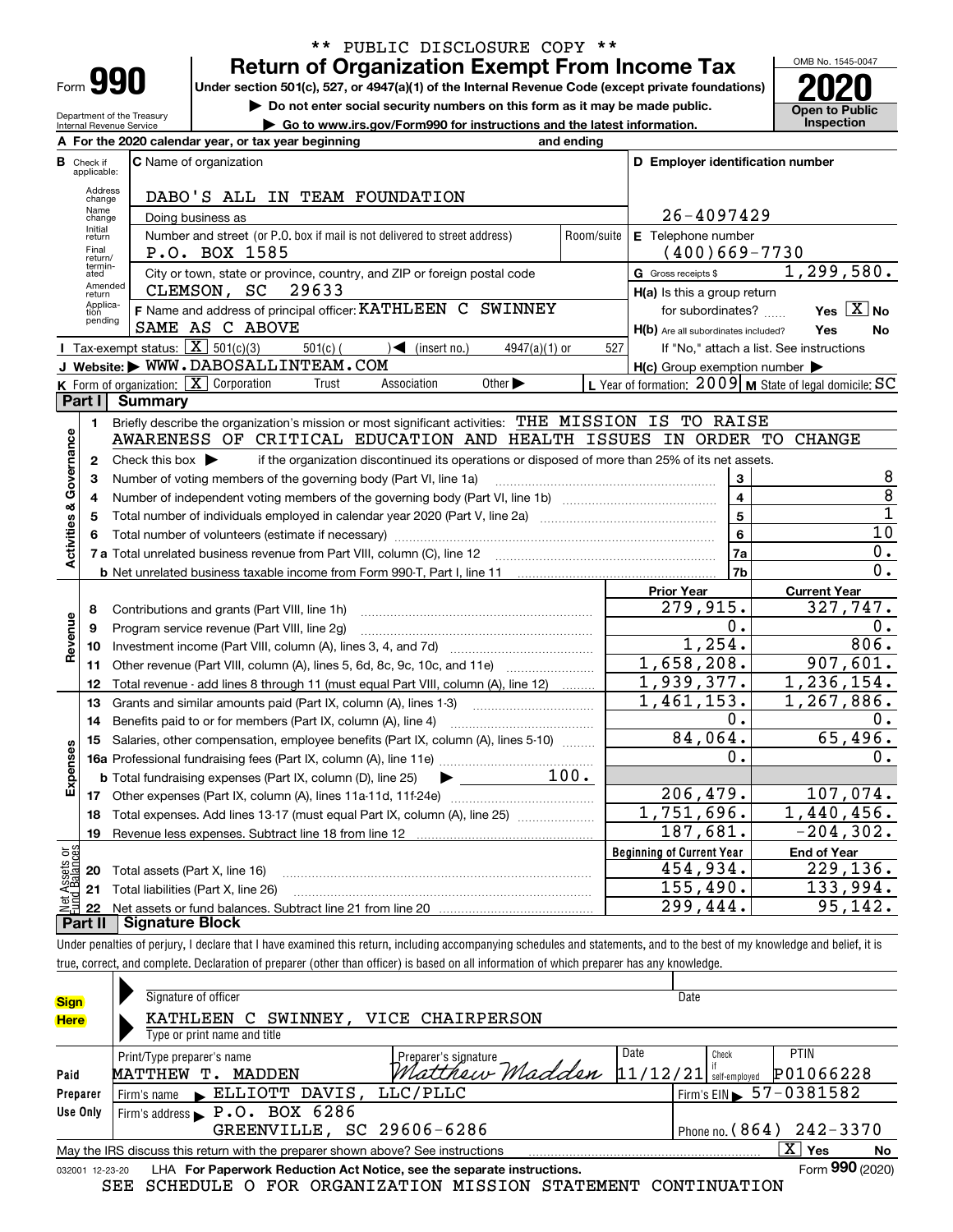|              | DABO'S ALL IN TEAM FOUNDATION<br>Form 990 (2020)                                                                                                                                                                                                                                     | $26 - 4097429$                         | Page 2 |
|--------------|--------------------------------------------------------------------------------------------------------------------------------------------------------------------------------------------------------------------------------------------------------------------------------------|----------------------------------------|--------|
|              | Part III   Statement of Program Service Accomplishments                                                                                                                                                                                                                              |                                        |        |
|              |                                                                                                                                                                                                                                                                                      |                                        |        |
| 1            | Briefly describe the organization's mission:<br>THE MISSION IS TO RAISE AWARENESS OF CRITICAL EDUCATION AND HEALTH<br>ISSUES IN ORDER TO CHANGE LIVES OF PEOPLE ACROSS THE STATE OF SOUTH                                                                                            |                                        |        |
|              | CAROLINA.                                                                                                                                                                                                                                                                            |                                        |        |
| $\mathbf{2}$ | Did the organization undertake any significant program services during the year which were not listed on the                                                                                                                                                                         |                                        |        |
|              | prior Form 990 or 990-EZ?<br>If "Yes," describe these new services on Schedule O.                                                                                                                                                                                                    | $\sqrt{}$ Yes $\sqrt{}$ X $\sqrt{}$ No |        |
| 3            | Did the organization cease conducting, or make significant changes in how it conducts, any program services?<br>If "Yes," describe these changes on Schedule O.                                                                                                                      | $\sqrt{}$ Yes $\sqrt{}$ X $\sqrt{}$ No |        |
| 4            | Describe the organization's program service accomplishments for each of its three largest program services, as measured by expenses.<br>Section 501(c)(3) and 501(c)(4) organizations are required to report the amount of grants and allocations to others, the total expenses, and |                                        |        |
|              | revenue, if any, for each program service reported.                                                                                                                                                                                                                                  |                                        |        |
| 4a l         | 1, 267, 886. including grants of \$1, 267, 886. ) (Revenue \$<br>(Expenses \$<br>(Code:                                                                                                                                                                                              |                                        |        |
|              | THE FOUNDATION PAID GRANTS TOTALING \$1,267,886 TO PUBLIC CHARITIES IN                                                                                                                                                                                                               |                                        |        |
|              | SOUTH CAROLINA WITH A FOCUS ON BREAST CANCER RESEARCH; THE FAMILY<br>EFFECT, AN ORGANIZATION WORKING TO REDUCE ADDICTION AS A LEADING CAUSE                                                                                                                                          |                                        |        |
|              | OF FAMILY COLLAPSE AND HARM TO CHILDREN; CALL ME MISTER, AN INITIATIVE                                                                                                                                                                                                               |                                        |        |
|              | TO INCREASE THE POOL OF AVAILABLE TEACHERS FROM A BROADER, MORE DIVERSE                                                                                                                                                                                                              |                                        |        |
|              | BACKGROUND, PARTICULARLY AMONG SOUTH CAROLINA'S LOWEST PERFORMING                                                                                                                                                                                                                    |                                        |        |
|              | ELEMENTARY SCHOOLS; AND THE RISE PROGRAM, A PRESCHOOL PROGRAM SERVING                                                                                                                                                                                                                |                                        |        |
|              | THE SPECIAL NEEDS CHILDREN OF SOUTH CAROLINA.                                                                                                                                                                                                                                        |                                        |        |
|              |                                                                                                                                                                                                                                                                                      |                                        |        |
|              |                                                                                                                                                                                                                                                                                      |                                        |        |
|              |                                                                                                                                                                                                                                                                                      |                                        |        |
|              |                                                                                                                                                                                                                                                                                      |                                        |        |
|              |                                                                                                                                                                                                                                                                                      |                                        |        |
| 4b           |                                                                                                                                                                                                                                                                                      |                                        |        |
|              |                                                                                                                                                                                                                                                                                      |                                        |        |
|              |                                                                                                                                                                                                                                                                                      |                                        |        |
|              |                                                                                                                                                                                                                                                                                      |                                        |        |
|              |                                                                                                                                                                                                                                                                                      |                                        |        |
|              |                                                                                                                                                                                                                                                                                      |                                        |        |
|              |                                                                                                                                                                                                                                                                                      |                                        |        |
|              |                                                                                                                                                                                                                                                                                      |                                        |        |
|              |                                                                                                                                                                                                                                                                                      |                                        |        |
|              |                                                                                                                                                                                                                                                                                      |                                        |        |
|              |                                                                                                                                                                                                                                                                                      |                                        |        |
|              |                                                                                                                                                                                                                                                                                      |                                        |        |
|              |                                                                                                                                                                                                                                                                                      |                                        |        |
| 4с           |                                                                                                                                                                                                                                                                                      |                                        |        |
|              |                                                                                                                                                                                                                                                                                      |                                        |        |
|              |                                                                                                                                                                                                                                                                                      |                                        |        |
|              |                                                                                                                                                                                                                                                                                      |                                        |        |
|              |                                                                                                                                                                                                                                                                                      |                                        |        |
|              |                                                                                                                                                                                                                                                                                      |                                        |        |
|              |                                                                                                                                                                                                                                                                                      |                                        |        |
|              |                                                                                                                                                                                                                                                                                      |                                        |        |
|              |                                                                                                                                                                                                                                                                                      |                                        |        |
|              |                                                                                                                                                                                                                                                                                      |                                        |        |
|              |                                                                                                                                                                                                                                                                                      |                                        |        |
|              |                                                                                                                                                                                                                                                                                      |                                        |        |
|              |                                                                                                                                                                                                                                                                                      |                                        |        |
| 4d           | Other program services (Describe on Schedule O.)                                                                                                                                                                                                                                     |                                        |        |
|              | (Expenses \$<br>(Revenue \$<br>including grants of \$                                                                                                                                                                                                                                |                                        |        |
| 4е           | 1, 267, 886.<br>Total program service expenses                                                                                                                                                                                                                                       |                                        |        |
|              |                                                                                                                                                                                                                                                                                      | Form 990 (2020)                        |        |
|              | 032002 12-23-20                                                                                                                                                                                                                                                                      |                                        |        |
|              |                                                                                                                                                                                                                                                                                      |                                        |        |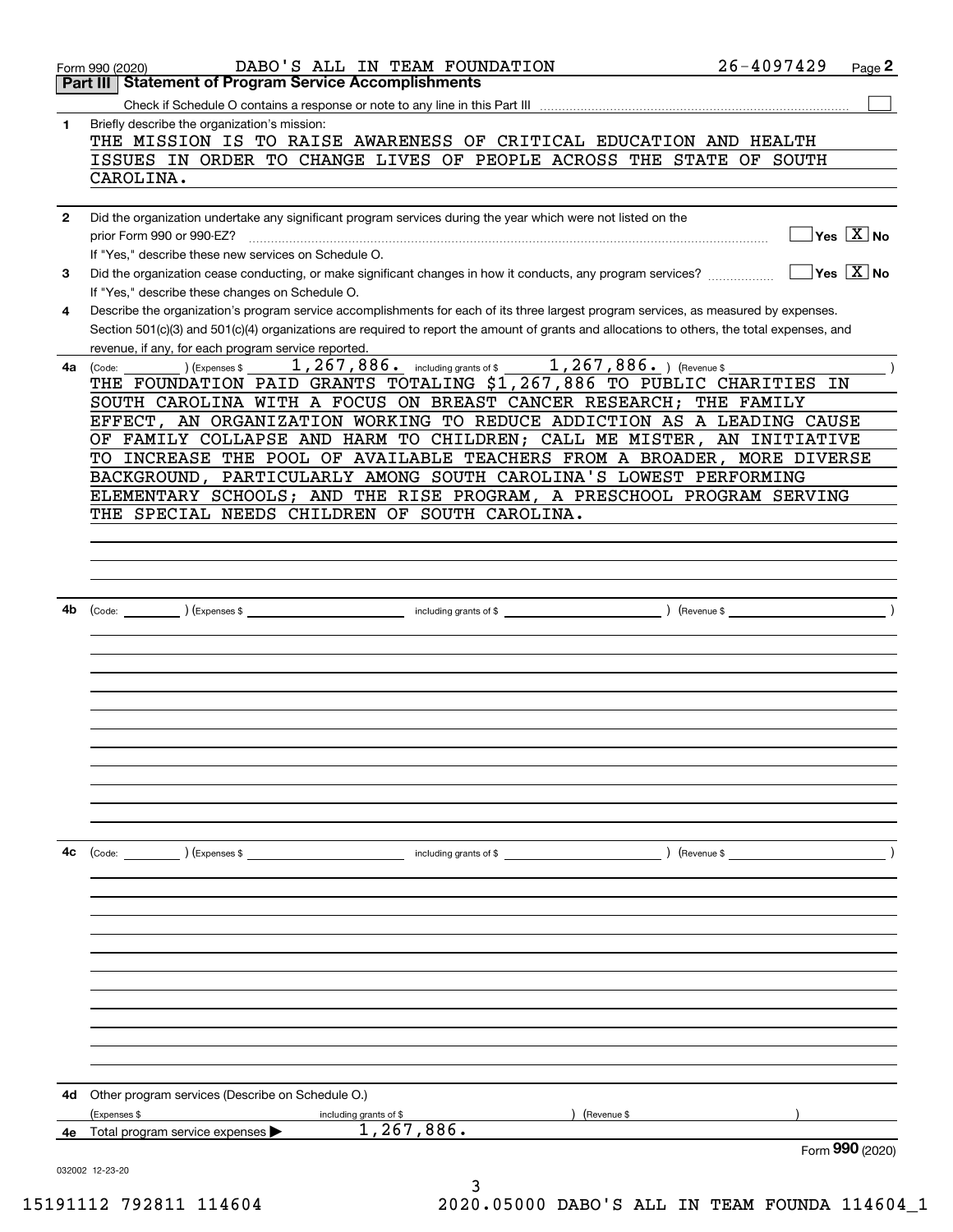| Form 990 (2020) |  |  |
|-----------------|--|--|

Form 990 (2020) DABO ' S ALL IN TEAM FOUNDATION 2 6 – 40 9 7 4 2 9 <sub>Page</sub> 3<br>**Part IV | Checklist of Required Schedules** 

|     |                                                                                                                                                 |                 | Yes                     | No              |
|-----|-------------------------------------------------------------------------------------------------------------------------------------------------|-----------------|-------------------------|-----------------|
| 1.  | Is the organization described in section $501(c)(3)$ or $4947(a)(1)$ (other than a private foundation)?                                         |                 |                         |                 |
|     |                                                                                                                                                 | 1               | X                       |                 |
| 2   |                                                                                                                                                 | $\overline{2}$  | $\overline{\mathbf{x}}$ |                 |
| 3   | Did the organization engage in direct or indirect political campaign activities on behalf of or in opposition to candidates for                 |                 |                         |                 |
|     |                                                                                                                                                 | 3               |                         | X.              |
| 4   | Section 501(c)(3) organizations. Did the organization engage in lobbying activities, or have a section 501(h) election in effect                |                 |                         |                 |
|     |                                                                                                                                                 | 4               |                         | x               |
| 5   | Is the organization a section 501(c)(4), 501(c)(5), or 501(c)(6) organization that receives membership dues, assessments, or                    |                 |                         |                 |
|     |                                                                                                                                                 | 5               |                         | x               |
| 6   | Did the organization maintain any donor advised funds or any similar funds or accounts for which donors have the right to                       |                 |                         |                 |
|     | provide advice on the distribution or investment of amounts in such funds or accounts? If "Yes," complete Schedule D, Part I                    | 6               |                         | x               |
| 7   | Did the organization receive or hold a conservation easement, including easements to preserve open space,                                       |                 |                         |                 |
|     |                                                                                                                                                 | $\overline{7}$  |                         | x               |
| 8   | Did the organization maintain collections of works of art, historical treasures, or other similar assets? If "Yes," complete                    |                 |                         |                 |
|     |                                                                                                                                                 | 8               |                         | x               |
| 9   | Did the organization report an amount in Part X, line 21, for escrow or custodial account liability, serve as a custodian for                   |                 |                         |                 |
|     | amounts not listed in Part X; or provide credit counseling, debt management, credit repair, or debt negotiation services?                       |                 |                         |                 |
|     |                                                                                                                                                 | 9               |                         | X.              |
| 10  | Did the organization, directly or through a related organization, hold assets in donor-restricted endowments                                    |                 |                         | x               |
|     |                                                                                                                                                 | 10              |                         |                 |
| 11  | If the organization's answer to any of the following questions is "Yes," then complete Schedule D, Parts VI, VII, VIII, IX, or X                |                 |                         |                 |
|     | as applicable.<br>a Did the organization report an amount for land, buildings, and equipment in Part X, line 10? If "Yes," complete Schedule D, |                 |                         |                 |
|     |                                                                                                                                                 | 11a             |                         | x               |
|     | <b>b</b> Did the organization report an amount for investments - other securities in Part X, line 12, that is 5% or more of its total           |                 |                         |                 |
|     |                                                                                                                                                 | 11 <sub>b</sub> |                         | x               |
|     | c Did the organization report an amount for investments - program related in Part X, line 13, that is 5% or more of its total                   |                 |                         |                 |
|     |                                                                                                                                                 | 11c             |                         | x               |
|     | d Did the organization report an amount for other assets in Part X, line 15, that is 5% or more of its total assets reported in                 |                 |                         |                 |
|     |                                                                                                                                                 | 11d             |                         | X               |
|     | e Did the organization report an amount for other liabilities in Part X, line 25? If "Yes," complete Schedule D, Part X                         | 11e             |                         | $\mathbf{x}$    |
| f   | Did the organization's separate or consolidated financial statements for the tax year include a footnote that addresses                         |                 |                         |                 |
|     | the organization's liability for uncertain tax positions under FIN 48 (ASC 740)? If "Yes," complete Schedule D, Part X                          | 11f             | х                       |                 |
|     | 12a Did the organization obtain separate, independent audited financial statements for the tax year? If "Yes," complete                         |                 |                         |                 |
|     |                                                                                                                                                 | 12a             | X                       |                 |
|     | b Was the organization included in consolidated, independent audited financial statements for the tax year?                                     |                 |                         |                 |
|     | If "Yes," and if the organization answered "No" to line 12a, then completing Schedule D, Parts XI and XII is optional                           | 12b             |                         | ᅀ               |
| 13  |                                                                                                                                                 | 13              |                         | X               |
| 14a | Did the organization maintain an office, employees, or agents outside of the United States?                                                     | 14a             |                         | x               |
|     | <b>b</b> Did the organization have aggregate revenues or expenses of more than \$10,000 from grantmaking, fundraising, business,                |                 |                         |                 |
|     | investment, and program service activities outside the United States, or aggregate foreign investments valued at \$100,000                      |                 |                         |                 |
|     |                                                                                                                                                 | 14b             |                         | x               |
| 15  | Did the organization report on Part IX, column (A), line 3, more than \$5,000 of grants or other assistance to or for any                       |                 |                         |                 |
|     |                                                                                                                                                 | 15              |                         | x               |
| 16  | Did the organization report on Part IX, column (A), line 3, more than \$5,000 of aggregate grants or other assistance to                        |                 |                         |                 |
|     |                                                                                                                                                 | 16              |                         | x               |
| 17  | Did the organization report a total of more than \$15,000 of expenses for professional fundraising services on Part IX,                         |                 |                         |                 |
|     |                                                                                                                                                 | 17              |                         | x               |
| 18  | Did the organization report more than \$15,000 total of fundraising event gross income and contributions on Part VIII, lines                    |                 |                         |                 |
|     |                                                                                                                                                 | 18              | x                       |                 |
| 19  | Did the organization report more than \$15,000 of gross income from gaming activities on Part VIII, line 9a? If "Yes."                          |                 |                         |                 |
|     |                                                                                                                                                 | 19              |                         | X               |
|     |                                                                                                                                                 | <b>20a</b>      |                         | x               |
|     | b If "Yes" to line 20a, did the organization attach a copy of its audited financial statements to this return?                                  | 20 <sub>b</sub> |                         |                 |
| 21  | Did the organization report more than \$5,000 of grants or other assistance to any domestic organization or                                     |                 |                         |                 |
|     |                                                                                                                                                 | 21              | Х                       |                 |
|     | 032003 12-23-20                                                                                                                                 |                 |                         | Form 990 (2020) |

4

032003 12-23-20

15191112 792811 114604 2020.05000 DABO'S ALL IN TEAM FOUNDA 114604\_1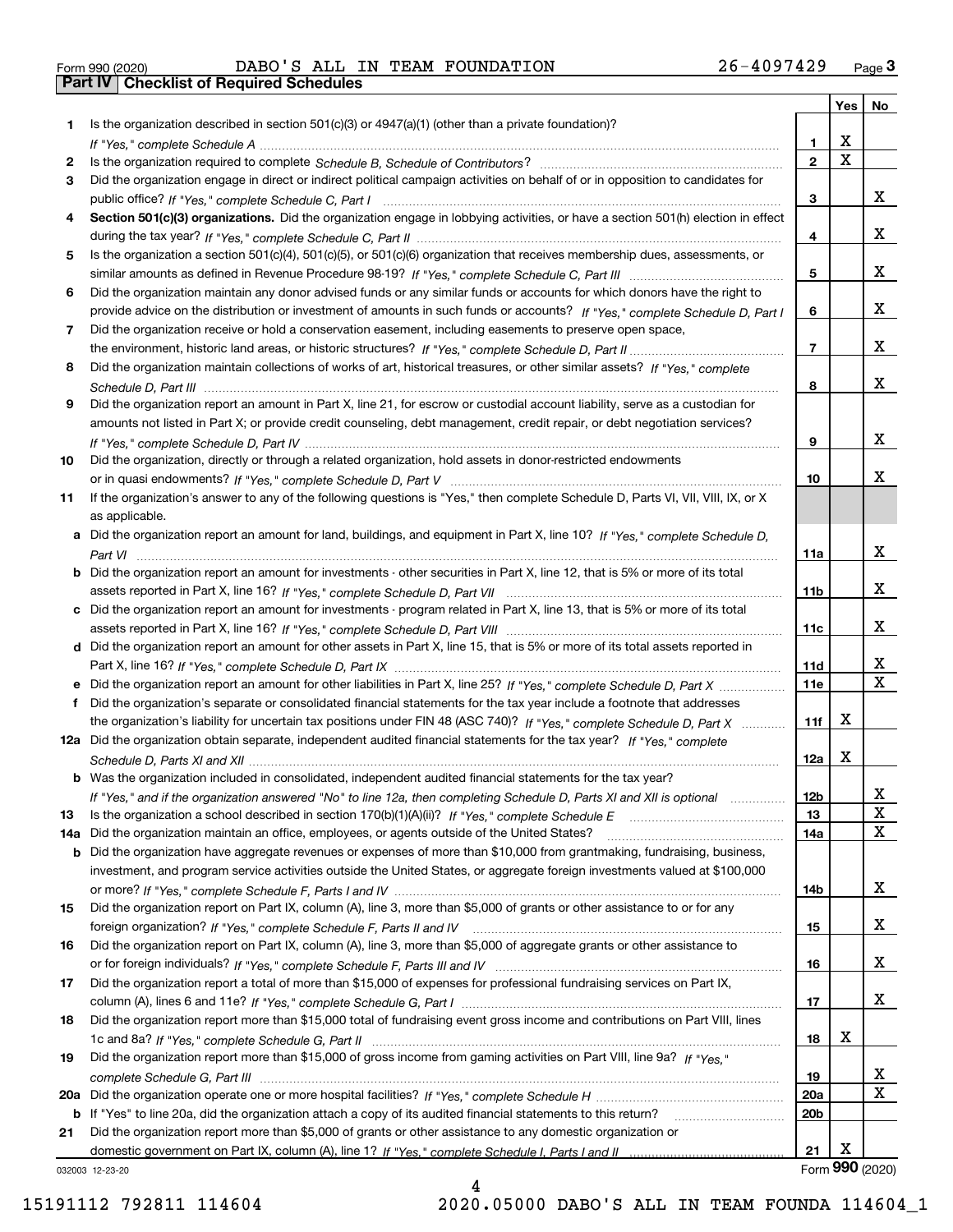|  | Form 990 (2020) |
|--|-----------------|
|  |                 |

Form 990 (2020) DABO ' S ALL IN TEAM FOUNDATION 2 6 – 40 9 7 4 2 9 <sub>Page</sub> 4<br>**Part IV | Checklist of Required Schedules** <sub>(continued)</sub>

*(continued)*

|          |                                                                                                                                   |                 |     | Yes   No          |
|----------|-----------------------------------------------------------------------------------------------------------------------------------|-----------------|-----|-------------------|
| 22       | Did the organization report more than \$5,000 of grants or other assistance to or for domestic individuals on                     |                 |     |                   |
|          |                                                                                                                                   | 22              | X   |                   |
| 23       | Did the organization answer "Yes" to Part VII, Section A, line 3, 4, or 5 about compensation of the organization's current        |                 |     |                   |
|          | and former officers, directors, trustees, key employees, and highest compensated employees? If "Yes," complete                    |                 |     |                   |
|          |                                                                                                                                   | 23              |     | x                 |
|          | 24a Did the organization have a tax-exempt bond issue with an outstanding principal amount of more than \$100,000 as of the       |                 |     |                   |
|          | last day of the year, that was issued after December 31, 2002? If "Yes," answer lines 24b through 24d and complete                |                 |     |                   |
|          |                                                                                                                                   | 24a             |     | x                 |
|          | b Did the organization invest any proceeds of tax-exempt bonds beyond a temporary period exception?                               | 24b             |     |                   |
|          | c Did the organization maintain an escrow account other than a refunding escrow at any time during the year to defease            |                 |     |                   |
|          | any tax-exempt bonds?                                                                                                             | 24c             |     |                   |
|          |                                                                                                                                   | 24d             |     |                   |
|          | 25a Section 501(c)(3), 501(c)(4), and 501(c)(29) organizations. Did the organization engage in an excess benefit                  |                 |     |                   |
|          |                                                                                                                                   | 25a             |     | x                 |
|          | b Is the organization aware that it engaged in an excess benefit transaction with a disqualified person in a prior year, and      |                 |     |                   |
|          | that the transaction has not been reported on any of the organization's prior Forms 990 or 990-EZ? If "Yes," complete             |                 |     |                   |
|          | Schedule L. Part I                                                                                                                | 25b             |     | x                 |
| 26       | Did the organization report any amount on Part X, line 5 or 22, for receivables from or payables to any current                   |                 |     |                   |
|          | or former officer, director, trustee, key employee, creator or founder, substantial contributor, or 35%                           |                 |     |                   |
|          |                                                                                                                                   | 26              | X   |                   |
| 27       | Did the organization provide a grant or other assistance to any current or former officer, director, trustee, key employee,       |                 |     |                   |
|          | creator or founder, substantial contributor or employee thereof, a grant selection committee member, or to a 35% controlled       |                 |     |                   |
|          | entity (including an employee thereof) or family member of any of these persons? If "Yes," complete Schedule L, Part III          | 27              |     | x                 |
| 28       | Was the organization a party to a business transaction with one of the following parties (see Schedule L, Part IV                 |                 |     |                   |
|          | instructions, for applicable filing thresholds, conditions, and exceptions):                                                      |                 |     |                   |
|          | a A current or former officer, director, trustee, key employee, creator or founder, or substantial contributor? If                |                 |     |                   |
|          |                                                                                                                                   | 28a             |     | x                 |
|          |                                                                                                                                   | 28b             | х   |                   |
|          | c A 35% controlled entity of one or more individuals and/or organizations described in lines 28a or 28b? If                       |                 |     |                   |
|          |                                                                                                                                   | 28c             |     | x                 |
| 29       |                                                                                                                                   | 29              |     | $\mathbf X$       |
| 30       | Did the organization receive contributions of art, historical treasures, or other similar assets, or qualified conservation       |                 |     |                   |
|          |                                                                                                                                   | 30              |     | x                 |
| 31       | Did the organization liquidate, terminate, or dissolve and cease operations? If "Yes," complete Schedule N, Part I                | 31              |     | $\mathbf x$       |
| 32       | Did the organization sell, exchange, dispose of, or transfer more than 25% of its net assets? If "Yes," complete                  |                 |     |                   |
|          |                                                                                                                                   | 32              |     | х                 |
|          | Did the organization own 100% of an entity disregarded as separate from the organization under Regulations                        |                 |     |                   |
| 33       |                                                                                                                                   |                 |     | х                 |
| 34       |                                                                                                                                   | 33              |     |                   |
|          | Was the organization related to any tax-exempt or taxable entity? If "Yes," complete Schedule R, Part II, III, or IV, and         |                 |     | X                 |
|          |                                                                                                                                   | 34              |     | х                 |
|          | 35a Did the organization have a controlled entity within the meaning of section 512(b)(13)?                                       | 35a             |     |                   |
|          | b If "Yes" to line 35a, did the organization receive any payment from or engage in any transaction with a controlled entity       |                 |     |                   |
|          |                                                                                                                                   | 35 <sub>b</sub> |     |                   |
| 36       | Section 501(c)(3) organizations. Did the organization make any transfers to an exempt non-charitable related organization?        |                 |     |                   |
|          |                                                                                                                                   | 36              |     | x                 |
| 37       | Did the organization conduct more than 5% of its activities through an entity that is not a related organization                  |                 |     |                   |
|          | and that is treated as a partnership for federal income tax purposes? If "Yes," complete Schedule R, Part VI                      | 37              |     | x                 |
| 38       | Did the organization complete Schedule O and provide explanations in Schedule O for Part VI, lines 11b and 19?                    |                 |     |                   |
| ∣ Part V | Note: All Form 990 filers are required to complete Schedule O<br><b>Statements Regarding Other IRS Filings and Tax Compliance</b> | 38              | X   |                   |
|          |                                                                                                                                   |                 |     |                   |
|          | Check if Schedule O contains a response or note to any line in this Part V                                                        |                 |     |                   |
|          |                                                                                                                                   |                 | Yes | No                |
|          | 1a                                                                                                                                |                 |     |                   |
|          | $\Omega$<br><b>b</b> Enter the number of Forms W-2G included in line 1a. Enter -0- if not applicable<br>1b                        |                 |     |                   |
| c        | Did the organization comply with backup withholding rules for reportable payments to vendors and reportable gaming                |                 |     |                   |
|          | (gambling) winnings to prize winners?                                                                                             | 1c              | х   |                   |
|          | 032004 12-23-20                                                                                                                   |                 |     | Form $990$ (2020) |

5 15191112 792811 114604 2020.05000 DABO'S ALL IN TEAM FOUNDA 114604\_1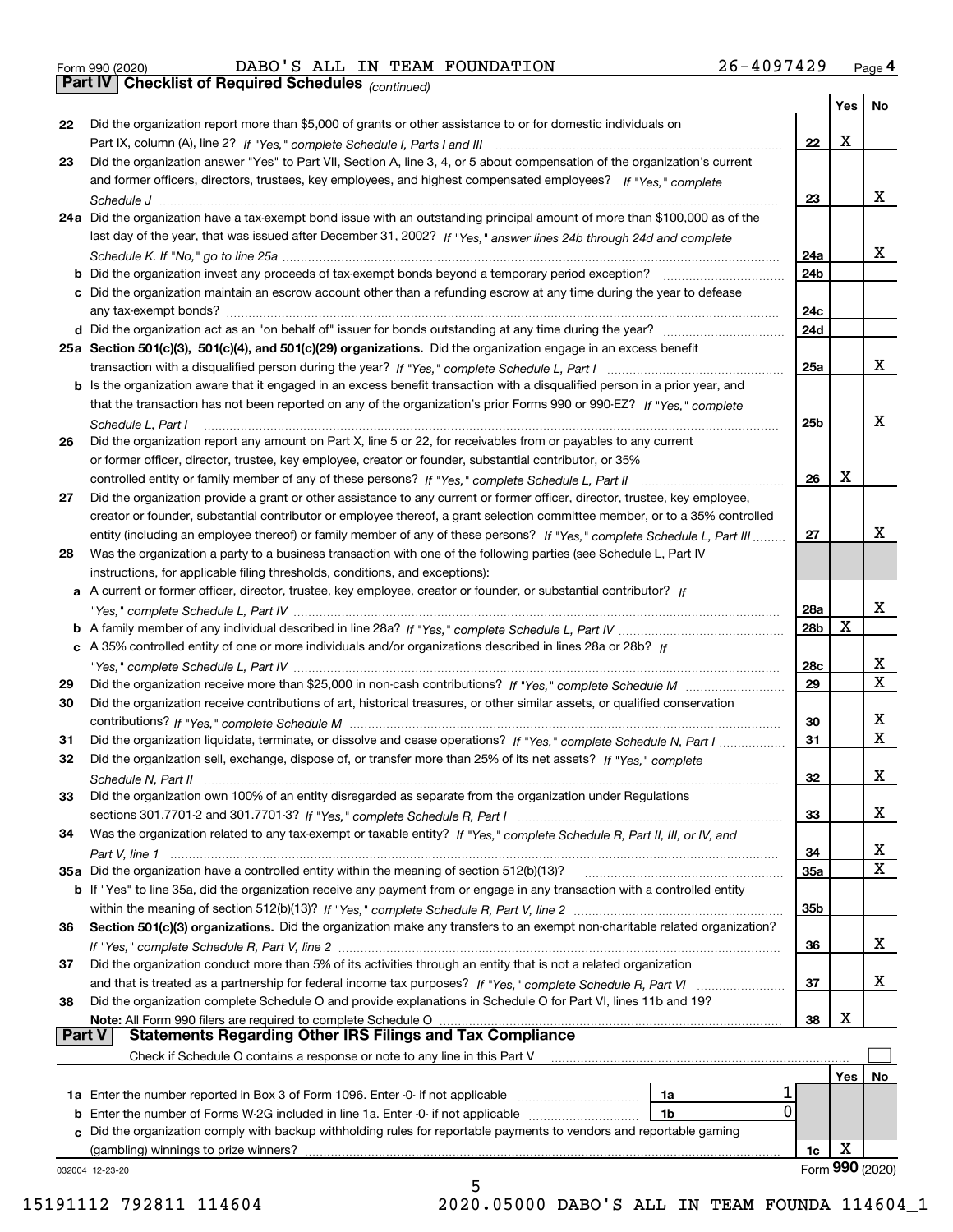|               | 26-4097429<br>DABO'S ALL IN TEAM FOUNDATION<br>Form 990 (2020)                                                                                  |                |      | $_{\text{Page}}$ 5 |
|---------------|-------------------------------------------------------------------------------------------------------------------------------------------------|----------------|------|--------------------|
| <b>Part V</b> | Statements Regarding Other IRS Filings and Tax Compliance (continued)                                                                           |                |      |                    |
|               |                                                                                                                                                 |                | Yes  | No                 |
|               | 2a Enter the number of employees reported on Form W-3, Transmittal of Wage and Tax Statements,                                                  |                |      |                    |
|               | 1<br>filed for the calendar year ending with or within the year covered by this return <i>manumumumum</i><br>2a                                 |                |      |                    |
|               |                                                                                                                                                 | 2 <sub>b</sub> | Х    |                    |
|               |                                                                                                                                                 |                |      |                    |
| За            | Did the organization have unrelated business gross income of \$1,000 or more during the year?                                                   | 3a             |      | x                  |
|               |                                                                                                                                                 | 3b             |      |                    |
|               | 4a At any time during the calendar year, did the organization have an interest in, or a signature or other authority over, a                    |                |      |                    |
|               |                                                                                                                                                 | 4a             |      | x                  |
|               | <b>b</b> If "Yes," enter the name of the foreign country $\blacktriangleright$                                                                  |                |      |                    |
|               | See instructions for filing requirements for FinCEN Form 114, Report of Foreign Bank and Financial Accounts (FBAR).                             |                |      |                    |
| 5a            | Was the organization a party to a prohibited tax shelter transaction at any time during the tax year?                                           | 5а             |      | х                  |
| b             |                                                                                                                                                 | 5b             |      | X                  |
| с             |                                                                                                                                                 | 5c             |      |                    |
|               | 6a Does the organization have annual gross receipts that are normally greater than \$100,000, and did the organization solicit                  |                |      |                    |
|               |                                                                                                                                                 | 6a             |      | х                  |
|               | <b>b</b> If "Yes," did the organization include with every solicitation an express statement that such contributions or gifts                   |                |      |                    |
|               | were not tax deductible?                                                                                                                        | 6b             |      |                    |
| 7             | Organizations that may receive deductible contributions under section 170(c).                                                                   |                |      |                    |
| а             | Did the organization receive a payment in excess of \$75 made partly as a contribution and partly for goods and services provided to the payor? | 7a             | х    |                    |
| b             | If "Yes," did the organization notify the donor of the value of the goods or services provided?                                                 | 7b             | х    |                    |
| с             | Did the organization sell, exchange, or otherwise dispose of tangible personal property for which it was required                               |                |      |                    |
|               |                                                                                                                                                 | 7c             |      | х                  |
|               | 7d                                                                                                                                              |                |      |                    |
| е             | Did the organization receive any funds, directly or indirectly, to pay premiums on a personal benefit contract?                                 | 7e             |      | х                  |
| f             | Did the organization, during the year, pay premiums, directly or indirectly, on a personal benefit contract?                                    | 7f             |      | х                  |
| g             | If the organization received a contribution of qualified intellectual property, did the organization file Form 8899 as required?                | 7g             |      |                    |
| h             | If the organization received a contribution of cars, boats, airplanes, or other vehicles, did the organization file a Form 1098-C?              | 7h             |      |                    |
| 8             | Sponsoring organizations maintaining donor advised funds. Did a donor advised fund maintained by the                                            |                |      |                    |
|               | sponsoring organization have excess business holdings at any time during the year?                                                              | 8              |      |                    |
| 9             | Sponsoring organizations maintaining donor advised funds.                                                                                       |                |      |                    |
| а             | Did the sponsoring organization make any taxable distributions under section 4966?                                                              | 9а             |      |                    |
| b             | Did the sponsoring organization make a distribution to a donor, donor advisor, or related person?                                               | 9b             |      |                    |
| 10            | Section 501(c)(7) organizations. Enter:                                                                                                         |                |      |                    |
|               | 10a                                                                                                                                             |                |      |                    |
|               |                                                                                                                                                 |                |      |                    |
| 11<br>a       | Section 501(c)(12) organizations. Enter:<br>11a                                                                                                 |                |      |                    |
|               | b Gross income from other sources (Do not net amounts due or paid to other sources against                                                      |                |      |                    |
|               | 11b                                                                                                                                             |                |      |                    |
|               | 12a Section 4947(a)(1) non-exempt charitable trusts. Is the organization filing Form 990 in lieu of Form 1041?                                  | 12a            |      |                    |
|               | 12b<br><b>b</b> If "Yes," enter the amount of tax-exempt interest received or accrued during the year <i>manument</i>                           |                |      |                    |
| 13            | Section 501(c)(29) qualified nonprofit health insurance issuers.                                                                                |                |      |                    |
|               | a Is the organization licensed to issue qualified health plans in more than one state?                                                          | 13a            |      |                    |
|               | Note: See the instructions for additional information the organization must report on Schedule O.                                               |                |      |                    |
|               | <b>b</b> Enter the amount of reserves the organization is required to maintain by the states in which the                                       |                |      |                    |
|               | 13b                                                                                                                                             |                |      |                    |
|               | 13с                                                                                                                                             |                |      |                    |
| 14a           | Did the organization receive any payments for indoor tanning services during the tax year?                                                      | 14a            |      | х                  |
|               | <b>b</b> If "Yes," has it filed a Form 720 to report these payments? If "No," provide an explanation on Schedule O                              | 14b            |      |                    |
| 15            | Is the organization subject to the section 4960 tax on payment(s) of more than \$1,000,000 in remuneration or                                   |                |      |                    |
|               |                                                                                                                                                 | 15             |      | х                  |
|               | If "Yes," see instructions and file Form 4720, Schedule N.                                                                                      |                |      |                    |
| 16            | Is the organization an educational institution subject to the section 4968 excise tax on net investment income?                                 | 16             |      | х                  |
|               | If "Yes," complete Form 4720, Schedule O.                                                                                                       |                |      |                    |
|               |                                                                                                                                                 |                | nnn. |                    |

Form (2020) **990**

032005 12-23-20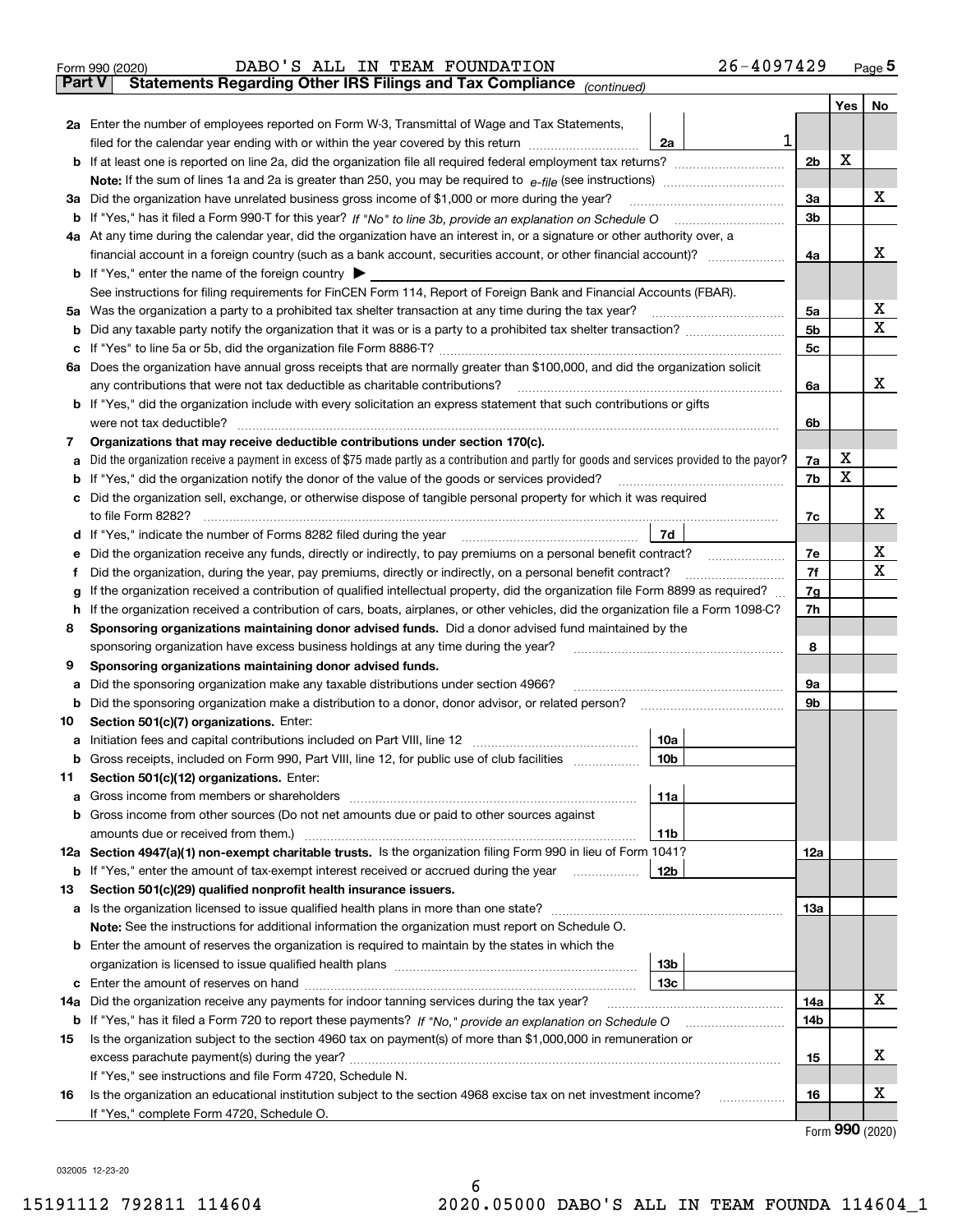|  | Form 990 (2020) |
|--|-----------------|
|  |                 |

DABO'S ALL IN TEAM FOUNDATION 26-4097429 Page 6

Check if Schedule O contains a response or note to any line in this Part VI ..................................

 $\boxed{\text{X}}$ 

*For each "Yes" response to lines 2 through 7b below, and for a "No" response to line 8a, 8b, or 10b below, describe the circumstances, processes, or changes on Schedule O. See instructions.* Form 990 (2020) **CONVERT 10 BABO 'S ALL IN TEAM FOUNDATION** 26 - 4097429 Page 6<br>**Part VI Governance, Management, and Disclosure** For each "Yes" response to lines 2 through 7b below, and for a "No" response

|              |                                                                                                                                                                                                                                |    |                 | Yes         | No              |
|--------------|--------------------------------------------------------------------------------------------------------------------------------------------------------------------------------------------------------------------------------|----|-----------------|-------------|-----------------|
|              | <b>1a</b> Enter the number of voting members of the governing body at the end of the tax year                                                                                                                                  | 1a | 8               |             |                 |
|              | If there are material differences in voting rights among members of the governing body, or if the governing                                                                                                                    |    |                 |             |                 |
|              | body delegated broad authority to an executive committee or similar committee, explain on Schedule O.                                                                                                                          |    |                 |             |                 |
|              | <b>b</b> Enter the number of voting members included on line 1a, above, who are independent<br>- 1b                                                                                                                            |    | 8               |             |                 |
| $\mathbf{2}$ | Did any officer, director, trustee, or key employee have a family relationship or a business relationship with any other                                                                                                       |    |                 |             |                 |
|              | officer, director, trustee, or key employee?                                                                                                                                                                                   |    | $\mathbf{2}$    | X           |                 |
| 3            | Did the organization delegate control over management duties customarily performed by or under the direct supervision                                                                                                          |    |                 |             |                 |
|              |                                                                                                                                                                                                                                |    | 3               |             | X               |
| 4            | Did the organization make any significant changes to its governing documents since the prior Form 990 was filed?                                                                                                               |    | 4               |             | $\mathbf X$     |
| 5            |                                                                                                                                                                                                                                |    | 5               |             | $\mathbf X$     |
| 6            |                                                                                                                                                                                                                                |    | 6               |             | $\mathbf X$     |
| 7a           | Did the organization have members, stockholders, or other persons who had the power to elect or appoint one or                                                                                                                 |    |                 |             |                 |
|              |                                                                                                                                                                                                                                |    | 7a              |             | X               |
|              | <b>b</b> Are any governance decisions of the organization reserved to (or subject to approval by) members, stockholders, or                                                                                                    |    |                 |             |                 |
|              | persons other than the governing body?                                                                                                                                                                                         |    | 7b              |             | X               |
| 8            | Did the organization contemporaneously document the meetings held or written actions undertaken during the year by the following:                                                                                              |    |                 |             |                 |
| a            |                                                                                                                                                                                                                                |    | 8a              | X           |                 |
| b            | Each committee with authority to act on behalf of the governing body? [10] manufacture manufacture with authority to act on behalf of the governing body? [10] manufacture with authority of the state with an interval and th |    | 8b              | X           |                 |
| 9            | Is there any officer, director, trustee, or key employee listed in Part VII, Section A, who cannot be reached at the                                                                                                           |    |                 |             |                 |
|              |                                                                                                                                                                                                                                |    | 9               |             | x               |
|              | Section B. Policies (This Section B requests information about policies not required by the Internal Revenue Code.)                                                                                                            |    |                 |             |                 |
|              |                                                                                                                                                                                                                                |    |                 |             |                 |
|              |                                                                                                                                                                                                                                |    |                 | Yes         | No<br>X         |
|              |                                                                                                                                                                                                                                |    | 10a             |             |                 |
|              | <b>b</b> If "Yes," did the organization have written policies and procedures governing the activities of such chapters, affiliates,                                                                                            |    |                 |             |                 |
|              |                                                                                                                                                                                                                                |    | 10 <sub>b</sub> |             |                 |
|              | 11a Has the organization provided a complete copy of this Form 990 to all members of its governing body before filing the form?                                                                                                |    | 11a             | X           |                 |
|              | <b>b</b> Describe in Schedule O the process, if any, used by the organization to review this Form 990.                                                                                                                         |    |                 |             |                 |
|              |                                                                                                                                                                                                                                |    | 12a             | X           |                 |
| b            |                                                                                                                                                                                                                                |    | 12 <sub>b</sub> | $\mathbf X$ |                 |
|              | c Did the organization regularly and consistently monitor and enforce compliance with the policy? If "Yes," describe                                                                                                           |    |                 |             |                 |
|              | in Schedule O how this was done manufactured and continuum control of the Schedule O how this was done manufactured and continuum control of the Schedule O how this was done                                                  |    | 12c             | X           |                 |
| 13           |                                                                                                                                                                                                                                |    | 13              | $\mathbf X$ |                 |
| 14           | Did the organization have a written document retention and destruction policy? manufactured and the organization have a written document retention and destruction policy?                                                     |    | 14              | $\mathbf X$ |                 |
| 15           | Did the process for determining compensation of the following persons include a review and approval by independent                                                                                                             |    |                 |             |                 |
|              | persons, comparability data, and contemporaneous substantiation of the deliberation and decision?                                                                                                                              |    |                 |             |                 |
|              | a The organization's CEO, Executive Director, or top management official manufactured content content of the organization's CEO, Executive Director, or top management official manufactured content of the state of the state |    | 15a             |             | v<br>ᅀ          |
|              | <b>b</b> Other officers or key employees of the organization                                                                                                                                                                   |    | 15b             |             | $\mathbf X$     |
|              | If "Yes" to line 15a or 15b, describe the process in Schedule O (see instructions).                                                                                                                                            |    |                 |             |                 |
|              | 16a Did the organization invest in, contribute assets to, or participate in a joint venture or similar arrangement with a                                                                                                      |    |                 |             |                 |
|              | taxable entity during the year?                                                                                                                                                                                                |    | 16a             |             | х               |
|              | b If "Yes," did the organization follow a written policy or procedure requiring the organization to evaluate its participation                                                                                                 |    |                 |             |                 |
|              | in joint venture arrangements under applicable federal tax law, and take steps to safeguard the organization's                                                                                                                 |    |                 |             |                 |
|              | exempt status with respect to such arrangements?                                                                                                                                                                               |    | <b>16b</b>      |             |                 |
|              | <b>Section C. Disclosure</b>                                                                                                                                                                                                   |    |                 |             |                 |
| 17           | List the states with which a copy of this Form 990 is required to be filed $\blacktriangleright$ SC, NC, GA                                                                                                                    |    |                 |             |                 |
| 18           | Section 6104 requires an organization to make its Forms 1023 (1024 or 1024-A, if applicable), 990, and 990-T (Section 501(c)(3)s only) available                                                                               |    |                 |             |                 |
|              | for public inspection. Indicate how you made these available. Check all that apply.                                                                                                                                            |    |                 |             |                 |
|              | $X$ Upon request<br>Another's website<br>Own website<br>Other (explain on Schedule O)                                                                                                                                          |    |                 |             |                 |
| 19           | Describe on Schedule O whether (and if so, how) the organization made its governing documents, conflict of interest policy, and financial                                                                                      |    |                 |             |                 |
|              | statements available to the public during the tax year.                                                                                                                                                                        |    |                 |             |                 |
|              | State the name, address, and telephone number of the person who possesses the organization's books and records                                                                                                                 |    |                 |             |                 |
| 20           | FRED GILMER - 864-679-9000                                                                                                                                                                                                     |    |                 |             |                 |
|              | 29607<br>100 VERDAE BLVD., SUITE 100, GREENVILLE,<br>SC                                                                                                                                                                        |    |                 |             |                 |
|              |                                                                                                                                                                                                                                |    |                 |             | Form 990 (2020) |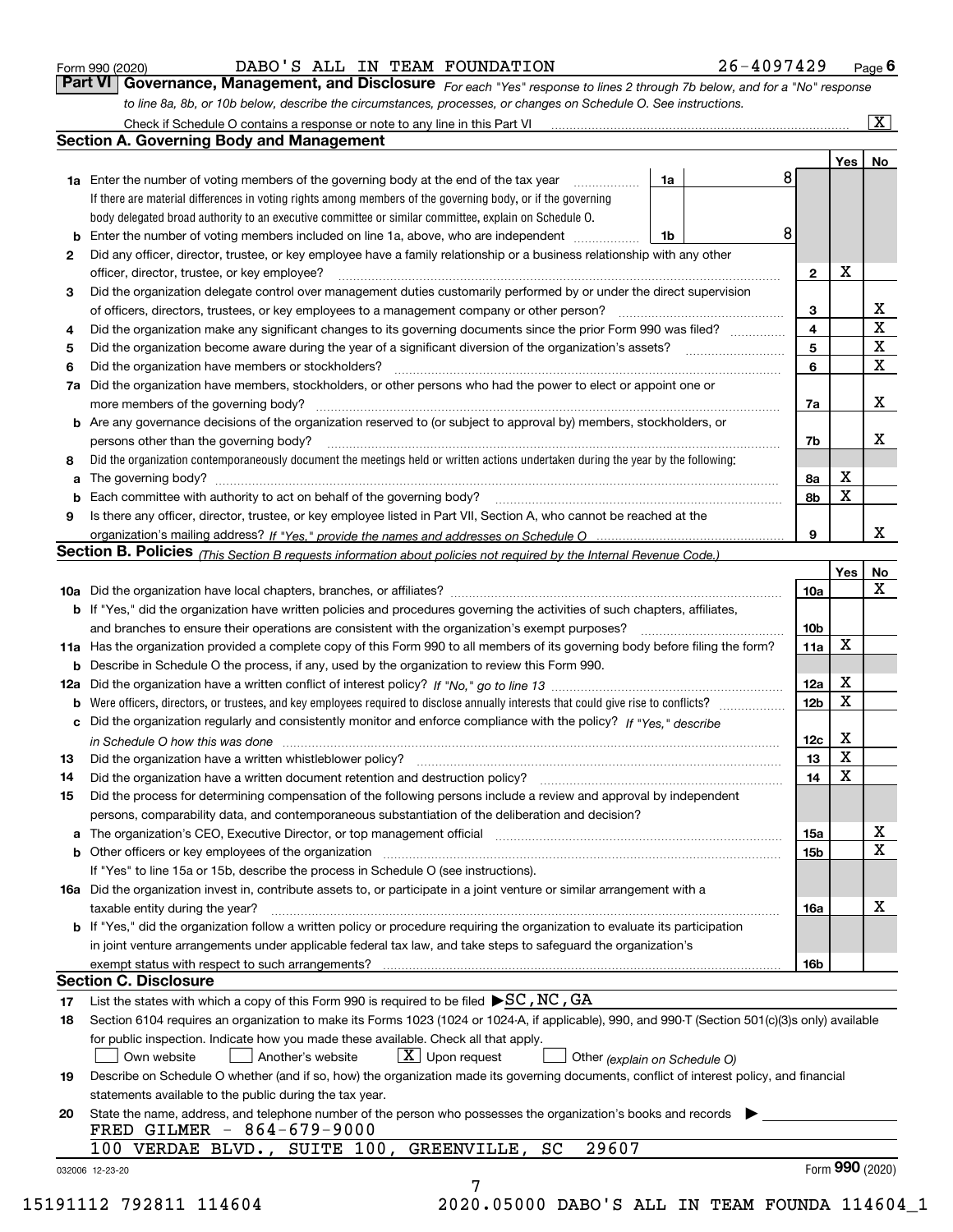$\mathcal{L}^{\text{max}}$ 

## **7Part VII Compensation of Officers, Directors, Trustees, Key Employees, Highest Compensated Employees, and Independent Contractors**

Check if Schedule O contains a response or note to any line in this Part VII

**Section A. Officers, Directors, Trustees, Key Employees, and Highest Compensated Employees**

**1a**  Complete this table for all persons required to be listed. Report compensation for the calendar year ending with or within the organization's tax year. **•** List all of the organization's current officers, directors, trustees (whether individuals or organizations), regardless of amount of compensation.

Enter -0- in columns (D), (E), and (F) if no compensation was paid.

 $\bullet$  List all of the organization's  $\,$ current key employees, if any. See instructions for definition of "key employee."

**•** List the organization's five current highest compensated employees (other than an officer, director, trustee, or key employee) who received reportable compensation (Box 5 of Form W-2 and/or Box 7 of Form 1099-MISC) of more than \$100,000 from the organization and any related organizations.

**•** List all of the organization's former officers, key employees, and highest compensated employees who received more than \$100,000 of reportable compensation from the organization and any related organizations.

**former directors or trustees**  ¥ List all of the organization's that received, in the capacity as a former director or trustee of the organization, more than \$10,000 of reportable compensation from the organization and any related organizations.

See instructions for the order in which to list the persons above.

 $\boxed{\textbf{X}}$  Check this box if neither the organization nor any related organization compensated any current officer, director, or trustee.

| Name and title<br>Reportable<br>Reportable<br>Estimated<br>Average<br>(do not check more than one<br>hours per<br>compensation<br>amount of<br>compensation<br>box, unless person is both an<br>officer and a director/trustee)<br>week<br>from<br>from related<br>other<br>Individual trustee or director<br>the<br>organizations<br>(list any<br>compensation<br>hours for<br>organization<br>(W-2/1099-MISC)<br>from the<br>Highest compensated<br> employee<br>Institutional trustee<br>(W-2/1099-MISC)<br>related<br>organization<br>Key employee<br>organizations<br>and related<br>below<br>organizations<br>Former<br>Officer<br>line)<br>0.00<br>$\mathbf x$<br>$\mathbf x$<br>0.<br>0.<br>0.00<br>$\mathbf X$<br>$\mathbf X$<br>$0_{.}$<br>0.<br>0.<br>0.00<br>$\mathbf X$<br>$\mathbf x$<br>$0$ .<br>0.<br>$\mathbf 0$ .<br>0.00<br>$\mathbf X$<br>$\mathbf X$<br>0.<br>0.<br>$\mathbf 0$ .<br>0.00<br>0.<br>$\mathbf X$<br>$\mathbf x$<br>0.<br>0.<br>0.00<br>$\mathbf X$<br>$\mathbf X$<br>0.<br>0.<br>$\mathbf 0$ .<br>0.00<br>$\mathbf x$<br>0.<br>$\mathbf 0$ .<br>0.<br>0.00<br>$\mathbf X$<br>$\mathbf 0$ .<br>$\mathbf 0$ .<br>0. | (A)                    | (B) | (C) |          | (D) | (E) | (F) |  |  |  |  |
|------------------------------------------------------------------------------------------------------------------------------------------------------------------------------------------------------------------------------------------------------------------------------------------------------------------------------------------------------------------------------------------------------------------------------------------------------------------------------------------------------------------------------------------------------------------------------------------------------------------------------------------------------------------------------------------------------------------------------------------------------------------------------------------------------------------------------------------------------------------------------------------------------------------------------------------------------------------------------------------------------------------------------------------------------------------------------------------------------------------------------------------------------|------------------------|-----|-----|----------|-----|-----|-----|--|--|--|--|
| 0.                                                                                                                                                                                                                                                                                                                                                                                                                                                                                                                                                                                                                                                                                                                                                                                                                                                                                                                                                                                                                                                                                                                                                   |                        |     |     | Position |     |     |     |  |  |  |  |
|                                                                                                                                                                                                                                                                                                                                                                                                                                                                                                                                                                                                                                                                                                                                                                                                                                                                                                                                                                                                                                                                                                                                                      |                        |     |     |          |     |     |     |  |  |  |  |
|                                                                                                                                                                                                                                                                                                                                                                                                                                                                                                                                                                                                                                                                                                                                                                                                                                                                                                                                                                                                                                                                                                                                                      |                        |     |     |          |     |     |     |  |  |  |  |
|                                                                                                                                                                                                                                                                                                                                                                                                                                                                                                                                                                                                                                                                                                                                                                                                                                                                                                                                                                                                                                                                                                                                                      |                        |     |     |          |     |     |     |  |  |  |  |
|                                                                                                                                                                                                                                                                                                                                                                                                                                                                                                                                                                                                                                                                                                                                                                                                                                                                                                                                                                                                                                                                                                                                                      |                        |     |     |          |     |     |     |  |  |  |  |
|                                                                                                                                                                                                                                                                                                                                                                                                                                                                                                                                                                                                                                                                                                                                                                                                                                                                                                                                                                                                                                                                                                                                                      |                        |     |     |          |     |     |     |  |  |  |  |
|                                                                                                                                                                                                                                                                                                                                                                                                                                                                                                                                                                                                                                                                                                                                                                                                                                                                                                                                                                                                                                                                                                                                                      |                        |     |     |          |     |     |     |  |  |  |  |
|                                                                                                                                                                                                                                                                                                                                                                                                                                                                                                                                                                                                                                                                                                                                                                                                                                                                                                                                                                                                                                                                                                                                                      |                        |     |     |          |     |     |     |  |  |  |  |
|                                                                                                                                                                                                                                                                                                                                                                                                                                                                                                                                                                                                                                                                                                                                                                                                                                                                                                                                                                                                                                                                                                                                                      | (1) RICH DAVIES        |     |     |          |     |     |     |  |  |  |  |
|                                                                                                                                                                                                                                                                                                                                                                                                                                                                                                                                                                                                                                                                                                                                                                                                                                                                                                                                                                                                                                                                                                                                                      | PRESIDENT              |     |     |          |     |     |     |  |  |  |  |
|                                                                                                                                                                                                                                                                                                                                                                                                                                                                                                                                                                                                                                                                                                                                                                                                                                                                                                                                                                                                                                                                                                                                                      | (2) JEANIE GILMER      |     |     |          |     |     |     |  |  |  |  |
|                                                                                                                                                                                                                                                                                                                                                                                                                                                                                                                                                                                                                                                                                                                                                                                                                                                                                                                                                                                                                                                                                                                                                      | VICE PRESIDENT         |     |     |          |     |     |     |  |  |  |  |
|                                                                                                                                                                                                                                                                                                                                                                                                                                                                                                                                                                                                                                                                                                                                                                                                                                                                                                                                                                                                                                                                                                                                                      | (3) FRED GILMER        |     |     |          |     |     |     |  |  |  |  |
|                                                                                                                                                                                                                                                                                                                                                                                                                                                                                                                                                                                                                                                                                                                                                                                                                                                                                                                                                                                                                                                                                                                                                      | <b>TREASURER</b>       |     |     |          |     |     |     |  |  |  |  |
|                                                                                                                                                                                                                                                                                                                                                                                                                                                                                                                                                                                                                                                                                                                                                                                                                                                                                                                                                                                                                                                                                                                                                      | (4) DR. ROBIN WILSON   |     |     |          |     |     |     |  |  |  |  |
|                                                                                                                                                                                                                                                                                                                                                                                                                                                                                                                                                                                                                                                                                                                                                                                                                                                                                                                                                                                                                                                                                                                                                      | <b>SECRETARY</b>       |     |     |          |     |     |     |  |  |  |  |
|                                                                                                                                                                                                                                                                                                                                                                                                                                                                                                                                                                                                                                                                                                                                                                                                                                                                                                                                                                                                                                                                                                                                                      | (5) WILLIAM C. SWINNEY |     |     |          |     |     |     |  |  |  |  |
|                                                                                                                                                                                                                                                                                                                                                                                                                                                                                                                                                                                                                                                                                                                                                                                                                                                                                                                                                                                                                                                                                                                                                      | <b>BOARD CHAIR</b>     |     |     |          |     |     |     |  |  |  |  |
|                                                                                                                                                                                                                                                                                                                                                                                                                                                                                                                                                                                                                                                                                                                                                                                                                                                                                                                                                                                                                                                                                                                                                      | (6) KATHLEEN SWINNEY   |     |     |          |     |     |     |  |  |  |  |
|                                                                                                                                                                                                                                                                                                                                                                                                                                                                                                                                                                                                                                                                                                                                                                                                                                                                                                                                                                                                                                                                                                                                                      | VICE CHAIR             |     |     |          |     |     |     |  |  |  |  |
|                                                                                                                                                                                                                                                                                                                                                                                                                                                                                                                                                                                                                                                                                                                                                                                                                                                                                                                                                                                                                                                                                                                                                      | (7) THAD TURNIPSEED    |     |     |          |     |     |     |  |  |  |  |
|                                                                                                                                                                                                                                                                                                                                                                                                                                                                                                                                                                                                                                                                                                                                                                                                                                                                                                                                                                                                                                                                                                                                                      | <b>DIRECTOR</b>        |     |     |          |     |     |     |  |  |  |  |
|                                                                                                                                                                                                                                                                                                                                                                                                                                                                                                                                                                                                                                                                                                                                                                                                                                                                                                                                                                                                                                                                                                                                                      | (8) CJ SPILLER         |     |     |          |     |     |     |  |  |  |  |
|                                                                                                                                                                                                                                                                                                                                                                                                                                                                                                                                                                                                                                                                                                                                                                                                                                                                                                                                                                                                                                                                                                                                                      | <b>DIRECTOR</b>        |     |     |          |     |     |     |  |  |  |  |
|                                                                                                                                                                                                                                                                                                                                                                                                                                                                                                                                                                                                                                                                                                                                                                                                                                                                                                                                                                                                                                                                                                                                                      |                        |     |     |          |     |     |     |  |  |  |  |
|                                                                                                                                                                                                                                                                                                                                                                                                                                                                                                                                                                                                                                                                                                                                                                                                                                                                                                                                                                                                                                                                                                                                                      |                        |     |     |          |     |     |     |  |  |  |  |
|                                                                                                                                                                                                                                                                                                                                                                                                                                                                                                                                                                                                                                                                                                                                                                                                                                                                                                                                                                                                                                                                                                                                                      |                        |     |     |          |     |     |     |  |  |  |  |
|                                                                                                                                                                                                                                                                                                                                                                                                                                                                                                                                                                                                                                                                                                                                                                                                                                                                                                                                                                                                                                                                                                                                                      |                        |     |     |          |     |     |     |  |  |  |  |
|                                                                                                                                                                                                                                                                                                                                                                                                                                                                                                                                                                                                                                                                                                                                                                                                                                                                                                                                                                                                                                                                                                                                                      |                        |     |     |          |     |     |     |  |  |  |  |
|                                                                                                                                                                                                                                                                                                                                                                                                                                                                                                                                                                                                                                                                                                                                                                                                                                                                                                                                                                                                                                                                                                                                                      |                        |     |     |          |     |     |     |  |  |  |  |
|                                                                                                                                                                                                                                                                                                                                                                                                                                                                                                                                                                                                                                                                                                                                                                                                                                                                                                                                                                                                                                                                                                                                                      |                        |     |     |          |     |     |     |  |  |  |  |
|                                                                                                                                                                                                                                                                                                                                                                                                                                                                                                                                                                                                                                                                                                                                                                                                                                                                                                                                                                                                                                                                                                                                                      |                        |     |     |          |     |     |     |  |  |  |  |
|                                                                                                                                                                                                                                                                                                                                                                                                                                                                                                                                                                                                                                                                                                                                                                                                                                                                                                                                                                                                                                                                                                                                                      |                        |     |     |          |     |     |     |  |  |  |  |
|                                                                                                                                                                                                                                                                                                                                                                                                                                                                                                                                                                                                                                                                                                                                                                                                                                                                                                                                                                                                                                                                                                                                                      |                        |     |     |          |     |     |     |  |  |  |  |
|                                                                                                                                                                                                                                                                                                                                                                                                                                                                                                                                                                                                                                                                                                                                                                                                                                                                                                                                                                                                                                                                                                                                                      |                        |     |     |          |     |     |     |  |  |  |  |
|                                                                                                                                                                                                                                                                                                                                                                                                                                                                                                                                                                                                                                                                                                                                                                                                                                                                                                                                                                                                                                                                                                                                                      |                        |     |     |          |     |     |     |  |  |  |  |
|                                                                                                                                                                                                                                                                                                                                                                                                                                                                                                                                                                                                                                                                                                                                                                                                                                                                                                                                                                                                                                                                                                                                                      |                        |     |     |          |     |     |     |  |  |  |  |
|                                                                                                                                                                                                                                                                                                                                                                                                                                                                                                                                                                                                                                                                                                                                                                                                                                                                                                                                                                                                                                                                                                                                                      |                        |     |     |          |     |     |     |  |  |  |  |
|                                                                                                                                                                                                                                                                                                                                                                                                                                                                                                                                                                                                                                                                                                                                                                                                                                                                                                                                                                                                                                                                                                                                                      |                        |     |     |          |     |     |     |  |  |  |  |
|                                                                                                                                                                                                                                                                                                                                                                                                                                                                                                                                                                                                                                                                                                                                                                                                                                                                                                                                                                                                                                                                                                                                                      |                        |     |     |          |     |     |     |  |  |  |  |
|                                                                                                                                                                                                                                                                                                                                                                                                                                                                                                                                                                                                                                                                                                                                                                                                                                                                                                                                                                                                                                                                                                                                                      |                        |     |     |          |     |     |     |  |  |  |  |

8

032007 12-23-20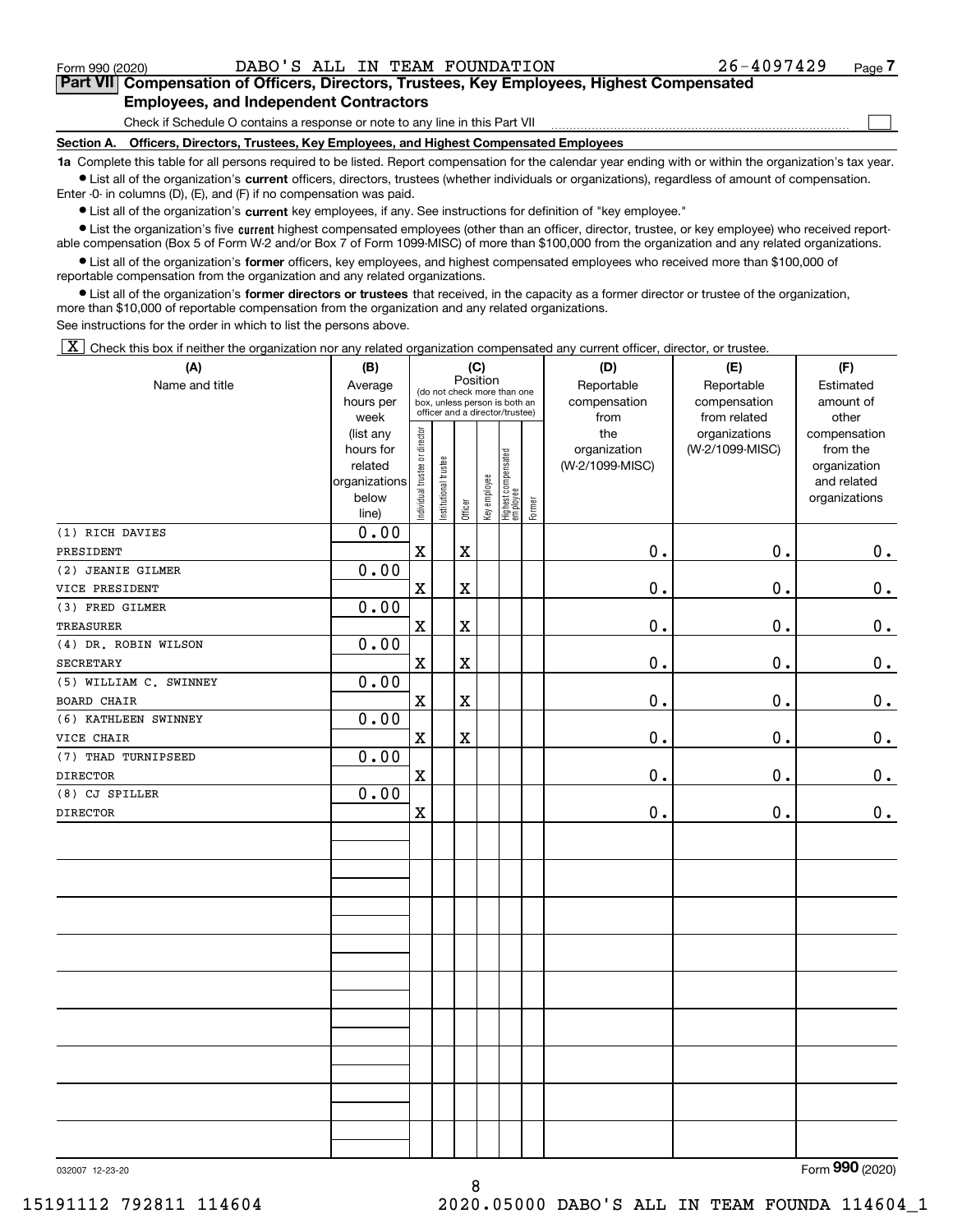| <b>Part VII</b><br>Section A. Officers, Directors, Trustees, Key Employees, and Highest Compensated Employees (continued)<br>(B)<br>(C)<br>(A)<br>(D)<br>(E)<br>(F)<br>Position<br>Average<br>Name and title<br>Reportable<br>Reportable<br>Estimated<br>(do not check more than one<br>hours per<br>compensation<br>compensation<br>amount of<br>box, unless person is both an<br>officer and a director/trustee)<br>week<br>from related<br>other<br>from<br>Individual trustee or director<br>(list any<br>the<br>organizations<br>compensation<br>hours for<br>organization<br>(W-2/1099-MISC)<br>from the<br>  Highest compensated<br>  employee<br>Institutional trustee<br>related<br>(W-2/1099-MISC)<br>organization<br>organizations<br>key employee<br>and related<br>below<br>organizations<br>Former<br>Officer<br>line)<br>0.<br>0.<br>1b Subtotal<br>$\overline{\mathbf{0}}$ .<br>$\mathbf{0}$ .<br>c Total from continuation sheets to Part VII, Section A<br>$\overline{\mathfrak{0}}$ .<br>$\overline{0}$ .<br>Total number of individuals (including but not limited to those listed above) who received more than \$100,000 of reportable<br>2<br>compensation from the organization $\blacktriangleright$<br>Yes<br>Did the organization list any former officer, director, trustee, key employee, or highest compensated employee on<br>з<br>3<br>line 1a? If "Yes," complete Schedule J for such individual matches contained and the 1a? If "Yes," complete Schedule J for such individual<br>For any individual listed on line 1a, is the sum of reportable compensation and other compensation from the organization<br>4 |                                               |
|----------------------------------------------------------------------------------------------------------------------------------------------------------------------------------------------------------------------------------------------------------------------------------------------------------------------------------------------------------------------------------------------------------------------------------------------------------------------------------------------------------------------------------------------------------------------------------------------------------------------------------------------------------------------------------------------------------------------------------------------------------------------------------------------------------------------------------------------------------------------------------------------------------------------------------------------------------------------------------------------------------------------------------------------------------------------------------------------------------------------------------------------------------------------------------------------------------------------------------------------------------------------------------------------------------------------------------------------------------------------------------------------------------------------------------------------------------------------------------------------------------------------------------------------------------------------------------------------------------------------------------------------------|-----------------------------------------------|
|                                                                                                                                                                                                                                                                                                                                                                                                                                                                                                                                                                                                                                                                                                                                                                                                                                                                                                                                                                                                                                                                                                                                                                                                                                                                                                                                                                                                                                                                                                                                                                                                                                                    |                                               |
|                                                                                                                                                                                                                                                                                                                                                                                                                                                                                                                                                                                                                                                                                                                                                                                                                                                                                                                                                                                                                                                                                                                                                                                                                                                                                                                                                                                                                                                                                                                                                                                                                                                    |                                               |
|                                                                                                                                                                                                                                                                                                                                                                                                                                                                                                                                                                                                                                                                                                                                                                                                                                                                                                                                                                                                                                                                                                                                                                                                                                                                                                                                                                                                                                                                                                                                                                                                                                                    |                                               |
|                                                                                                                                                                                                                                                                                                                                                                                                                                                                                                                                                                                                                                                                                                                                                                                                                                                                                                                                                                                                                                                                                                                                                                                                                                                                                                                                                                                                                                                                                                                                                                                                                                                    |                                               |
|                                                                                                                                                                                                                                                                                                                                                                                                                                                                                                                                                                                                                                                                                                                                                                                                                                                                                                                                                                                                                                                                                                                                                                                                                                                                                                                                                                                                                                                                                                                                                                                                                                                    |                                               |
|                                                                                                                                                                                                                                                                                                                                                                                                                                                                                                                                                                                                                                                                                                                                                                                                                                                                                                                                                                                                                                                                                                                                                                                                                                                                                                                                                                                                                                                                                                                                                                                                                                                    |                                               |
|                                                                                                                                                                                                                                                                                                                                                                                                                                                                                                                                                                                                                                                                                                                                                                                                                                                                                                                                                                                                                                                                                                                                                                                                                                                                                                                                                                                                                                                                                                                                                                                                                                                    |                                               |
|                                                                                                                                                                                                                                                                                                                                                                                                                                                                                                                                                                                                                                                                                                                                                                                                                                                                                                                                                                                                                                                                                                                                                                                                                                                                                                                                                                                                                                                                                                                                                                                                                                                    |                                               |
|                                                                                                                                                                                                                                                                                                                                                                                                                                                                                                                                                                                                                                                                                                                                                                                                                                                                                                                                                                                                                                                                                                                                                                                                                                                                                                                                                                                                                                                                                                                                                                                                                                                    |                                               |
|                                                                                                                                                                                                                                                                                                                                                                                                                                                                                                                                                                                                                                                                                                                                                                                                                                                                                                                                                                                                                                                                                                                                                                                                                                                                                                                                                                                                                                                                                                                                                                                                                                                    |                                               |
|                                                                                                                                                                                                                                                                                                                                                                                                                                                                                                                                                                                                                                                                                                                                                                                                                                                                                                                                                                                                                                                                                                                                                                                                                                                                                                                                                                                                                                                                                                                                                                                                                                                    |                                               |
|                                                                                                                                                                                                                                                                                                                                                                                                                                                                                                                                                                                                                                                                                                                                                                                                                                                                                                                                                                                                                                                                                                                                                                                                                                                                                                                                                                                                                                                                                                                                                                                                                                                    | $0$ .                                         |
|                                                                                                                                                                                                                                                                                                                                                                                                                                                                                                                                                                                                                                                                                                                                                                                                                                                                                                                                                                                                                                                                                                                                                                                                                                                                                                                                                                                                                                                                                                                                                                                                                                                    | $\overline{0}$ .<br>$\overline{\mathbf{0}}$ . |
|                                                                                                                                                                                                                                                                                                                                                                                                                                                                                                                                                                                                                                                                                                                                                                                                                                                                                                                                                                                                                                                                                                                                                                                                                                                                                                                                                                                                                                                                                                                                                                                                                                                    | 0                                             |
|                                                                                                                                                                                                                                                                                                                                                                                                                                                                                                                                                                                                                                                                                                                                                                                                                                                                                                                                                                                                                                                                                                                                                                                                                                                                                                                                                                                                                                                                                                                                                                                                                                                    | No                                            |
|                                                                                                                                                                                                                                                                                                                                                                                                                                                                                                                                                                                                                                                                                                                                                                                                                                                                                                                                                                                                                                                                                                                                                                                                                                                                                                                                                                                                                                                                                                                                                                                                                                                    | х                                             |
| 4                                                                                                                                                                                                                                                                                                                                                                                                                                                                                                                                                                                                                                                                                                                                                                                                                                                                                                                                                                                                                                                                                                                                                                                                                                                                                                                                                                                                                                                                                                                                                                                                                                                  | х                                             |
| Did any person listed on line 1a receive or accrue compensation from any unrelated organization or individual for services<br>5<br>5                                                                                                                                                                                                                                                                                                                                                                                                                                                                                                                                                                                                                                                                                                                                                                                                                                                                                                                                                                                                                                                                                                                                                                                                                                                                                                                                                                                                                                                                                                               | X                                             |
| <b>Section B. Independent Contractors</b>                                                                                                                                                                                                                                                                                                                                                                                                                                                                                                                                                                                                                                                                                                                                                                                                                                                                                                                                                                                                                                                                                                                                                                                                                                                                                                                                                                                                                                                                                                                                                                                                          |                                               |
| Complete this table for your five highest compensated independent contractors that received more than \$100,000 of compensation from<br>1<br>the organization. Report compensation for the calendar year ending with or within the organization's tax year.                                                                                                                                                                                                                                                                                                                                                                                                                                                                                                                                                                                                                                                                                                                                                                                                                                                                                                                                                                                                                                                                                                                                                                                                                                                                                                                                                                                        |                                               |
| (A)<br>(C)<br>(B)<br>Name and business address<br>Description of services<br>Compensation<br><b>NONE</b>                                                                                                                                                                                                                                                                                                                                                                                                                                                                                                                                                                                                                                                                                                                                                                                                                                                                                                                                                                                                                                                                                                                                                                                                                                                                                                                                                                                                                                                                                                                                           |                                               |
|                                                                                                                                                                                                                                                                                                                                                                                                                                                                                                                                                                                                                                                                                                                                                                                                                                                                                                                                                                                                                                                                                                                                                                                                                                                                                                                                                                                                                                                                                                                                                                                                                                                    |                                               |
|                                                                                                                                                                                                                                                                                                                                                                                                                                                                                                                                                                                                                                                                                                                                                                                                                                                                                                                                                                                                                                                                                                                                                                                                                                                                                                                                                                                                                                                                                                                                                                                                                                                    |                                               |
|                                                                                                                                                                                                                                                                                                                                                                                                                                                                                                                                                                                                                                                                                                                                                                                                                                                                                                                                                                                                                                                                                                                                                                                                                                                                                                                                                                                                                                                                                                                                                                                                                                                    |                                               |
|                                                                                                                                                                                                                                                                                                                                                                                                                                                                                                                                                                                                                                                                                                                                                                                                                                                                                                                                                                                                                                                                                                                                                                                                                                                                                                                                                                                                                                                                                                                                                                                                                                                    |                                               |
|                                                                                                                                                                                                                                                                                                                                                                                                                                                                                                                                                                                                                                                                                                                                                                                                                                                                                                                                                                                                                                                                                                                                                                                                                                                                                                                                                                                                                                                                                                                                                                                                                                                    |                                               |
| Total number of independent contractors (including but not limited to those listed above) who received more than<br>2<br>0<br>\$100,000 of compensation from the organization<br>Form 990 (2020)                                                                                                                                                                                                                                                                                                                                                                                                                                                                                                                                                                                                                                                                                                                                                                                                                                                                                                                                                                                                                                                                                                                                                                                                                                                                                                                                                                                                                                                   |                                               |

032008 12-23-20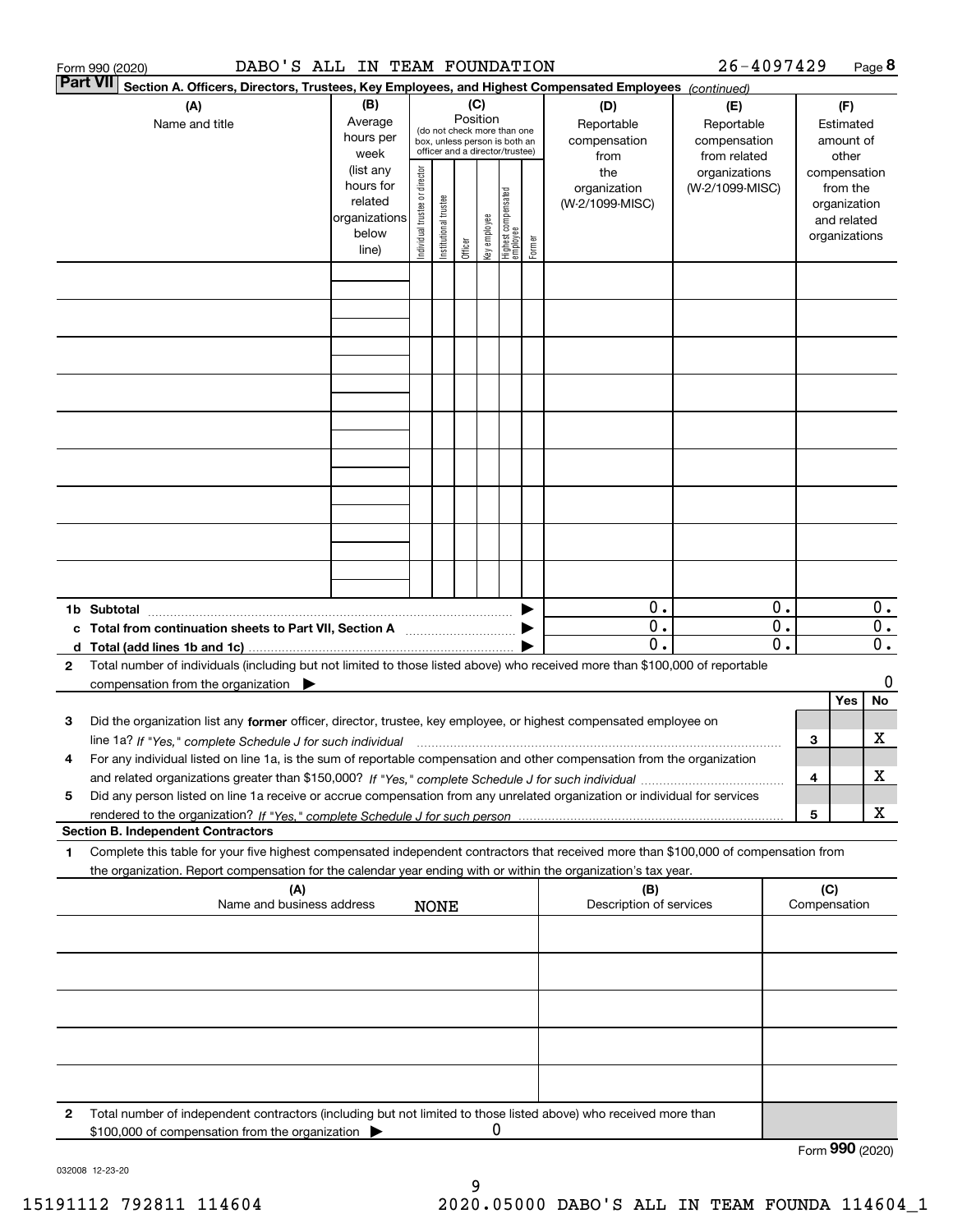|                                                           | Form 990 (2020)  | DABO'S ALL IN TEAM FOUNDATION                                                                                         |                      |                                              | 26-4097429                                      | Page 9                                                          |
|-----------------------------------------------------------|------------------|-----------------------------------------------------------------------------------------------------------------------|----------------------|----------------------------------------------|-------------------------------------------------|-----------------------------------------------------------------|
|                                                           | <b>Part VIII</b> | <b>Statement of Revenue</b>                                                                                           |                      |                                              |                                                 |                                                                 |
|                                                           |                  | Check if Schedule O contains a response or note to any line in this Part VIII                                         |                      |                                              |                                                 |                                                                 |
|                                                           |                  |                                                                                                                       | (A)<br>Total revenue | (B)<br>Related or exempt<br>function revenue | $\overline{C}$<br>Unrelated<br>business revenue | (D)<br>Revenue excluded<br>from tax under<br>sections 512 - 514 |
|                                                           |                  | 1a<br>1 a Federated campaigns                                                                                         |                      |                                              |                                                 |                                                                 |
| Contributions, Gifts, Grants<br>and Other Similar Amounts |                  | 1 <sub>b</sub><br><b>b</b> Membership dues<br>$\ldots \ldots \ldots \ldots \ldots$                                    |                      |                                              |                                                 |                                                                 |
|                                                           | c                | 1 <sub>c</sub><br>Fundraising events                                                                                  | 327,747.             |                                              |                                                 |                                                                 |
|                                                           |                  | 1 <sub>d</sub><br>d Related organizations                                                                             |                      |                                              |                                                 |                                                                 |
|                                                           | е                | 1e<br>Government grants (contributions)                                                                               |                      |                                              |                                                 |                                                                 |
|                                                           |                  | f All other contributions, gifts, grants, and                                                                         |                      |                                              |                                                 |                                                                 |
|                                                           |                  | similar amounts not included above<br>1f                                                                              |                      |                                              |                                                 |                                                                 |
|                                                           | g                | 1g <br>Noncash contributions included in lines 1a-1f                                                                  |                      |                                              |                                                 |                                                                 |
|                                                           |                  |                                                                                                                       | 327,747.             |                                              |                                                 |                                                                 |
|                                                           |                  |                                                                                                                       | <b>Business Code</b> |                                              |                                                 |                                                                 |
|                                                           | 2 a              | <u> 1989 - Andrea Stadt Britain, amerikansk politik (</u>                                                             |                      |                                              |                                                 |                                                                 |
|                                                           | b                | <u> Alexandria de la contrada de la contrada de la contrada de la contrada de la contrada de la contrada de la c</u>  |                      |                                              |                                                 |                                                                 |
|                                                           | c                | <u> 1989 - John Harry Harry Harry Harry Harry Harry Harry Harry Harry Harry Harry Harry Harry Harry Harry Harry H</u> |                      |                                              |                                                 |                                                                 |
|                                                           | d                | <u> 1989 - Johann Barn, amerikansk politiker (d. 1989)</u>                                                            |                      |                                              |                                                 |                                                                 |
| Program Service<br>Revenue                                | е                |                                                                                                                       |                      |                                              |                                                 |                                                                 |
|                                                           | f                | All other program service revenue                                                                                     | ▶                    |                                              |                                                 |                                                                 |
|                                                           | 3                | Investment income (including dividends, interest, and                                                                 |                      |                                              |                                                 |                                                                 |
|                                                           |                  |                                                                                                                       |                      | 806.                                         |                                                 | 806.                                                            |
|                                                           | 4                | Income from investment of tax-exempt bond proceeds                                                                    |                      |                                              |                                                 |                                                                 |
|                                                           | 5                |                                                                                                                       |                      |                                              |                                                 |                                                                 |
|                                                           |                  | (i) Real                                                                                                              | (ii) Personal        |                                              |                                                 |                                                                 |
|                                                           | 6а               | 6a<br>Gross rents                                                                                                     |                      |                                              |                                                 |                                                                 |
|                                                           | b                | 6 <sub>b</sub><br>Less: rental expenses                                                                               |                      |                                              |                                                 |                                                                 |
|                                                           | c                | Rental income or (loss)<br>6с                                                                                         |                      |                                              |                                                 |                                                                 |
|                                                           |                  | d Net rental income or (loss)                                                                                         |                      |                                              |                                                 |                                                                 |
|                                                           |                  | (i) Securities<br>7 a Gross amount from sales of                                                                      | (ii) Other           |                                              |                                                 |                                                                 |
|                                                           |                  | assets other than inventory<br>7a                                                                                     |                      |                                              |                                                 |                                                                 |
|                                                           |                  | <b>b</b> Less: cost or other basis                                                                                    |                      |                                              |                                                 |                                                                 |
|                                                           |                  | 7b<br>and sales expenses                                                                                              |                      |                                              |                                                 |                                                                 |
| evenue                                                    |                  | 7c<br>c Gain or (loss)                                                                                                |                      |                                              |                                                 |                                                                 |
|                                                           |                  |                                                                                                                       |                      |                                              |                                                 |                                                                 |
| Other R                                                   |                  | 8 a Gross income from fundraising events (not                                                                         |                      |                                              |                                                 |                                                                 |
|                                                           |                  | including \$ $327,747$ of                                                                                             |                      |                                              |                                                 |                                                                 |
|                                                           |                  | contributions reported on line 1c). See                                                                               |                      |                                              |                                                 |                                                                 |
|                                                           |                  |                                                                                                                       |                      |                                              |                                                 |                                                                 |
|                                                           |                  | 8 <sub>b</sub>                                                                                                        | $63,426$ .           |                                              |                                                 |                                                                 |
|                                                           |                  |                                                                                                                       | 907,601.             |                                              |                                                 | 907,601.                                                        |
|                                                           |                  | 9 a Gross income from gaming activities. See                                                                          |                      |                                              |                                                 |                                                                 |
|                                                           |                  | 9a                                                                                                                    |                      |                                              |                                                 |                                                                 |
|                                                           |                  | 9 <sub>b</sub><br><b>b</b> Less: direct expenses <b>manually</b>                                                      |                      |                                              |                                                 |                                                                 |
|                                                           |                  | c Net income or (loss) from gaming activities<br>.                                                                    |                      |                                              |                                                 |                                                                 |
|                                                           |                  | 10 a Gross sales of inventory, less returns                                                                           |                      |                                              |                                                 |                                                                 |
|                                                           |                  | 10a                                                                                                                   |                      |                                              |                                                 |                                                                 |
|                                                           |                  | 10b<br><b>b</b> Less: cost of goods sold                                                                              |                      |                                              |                                                 |                                                                 |
|                                                           |                  | c Net income or (loss) from sales of inventory                                                                        | <b>Business Code</b> |                                              |                                                 |                                                                 |
|                                                           |                  |                                                                                                                       |                      |                                              |                                                 |                                                                 |
|                                                           | 11 a<br>b        | <u> 2008 - John Stone, Amerikaans en Stone († 18</u>                                                                  |                      |                                              |                                                 |                                                                 |
| <u>kevenue</u>                                            | c                | <u> 1989 - Johann Harry Harry Harry Harry Harry Harry Harry Harry Harry Harry Harry Harry Harry Harry Harry Harry</u> |                      |                                              |                                                 |                                                                 |
| Miscellaneous                                             |                  | the contract of the contract of the contract of the contract of the contract of                                       |                      |                                              |                                                 |                                                                 |
|                                                           |                  |                                                                                                                       |                      |                                              |                                                 |                                                                 |
|                                                           | 12               |                                                                                                                       | 1,236,154.<br>▶      | 0.                                           | 0.1                                             | 908,407.                                                        |
|                                                           | 032009 12-23-20  |                                                                                                                       |                      |                                              |                                                 | Form 990 (2020)                                                 |
|                                                           |                  |                                                                                                                       |                      |                                              |                                                 |                                                                 |

032009 12-23-20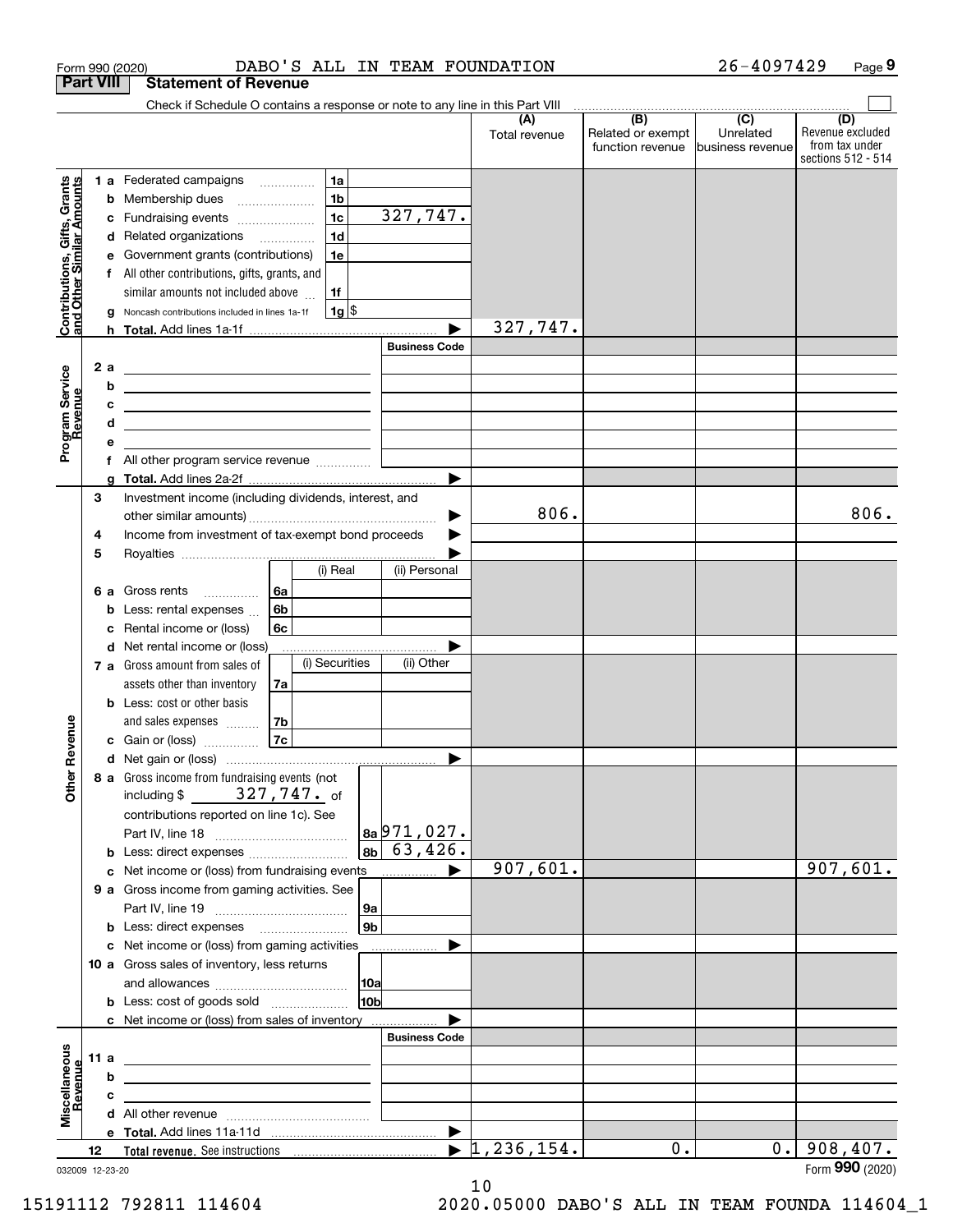Form 990 (2020) DABO'S ALL IN TEAM FOUNDATION 26-4097429 <sub>Page</sub> **Part IX Statement of Functional Expenses**

*Section 501(c)(3) and 501(c)(4) organizations must complete all columns. All other organizations must complete column (A).*

| Check if Schedule O contains a response or note to any line in this Part IX |                                                                                                      |                |                                    |                                           |                                |  |  |  |  |
|-----------------------------------------------------------------------------|------------------------------------------------------------------------------------------------------|----------------|------------------------------------|-------------------------------------------|--------------------------------|--|--|--|--|
|                                                                             | Do not include amounts reported on lines 6b,<br>7b, 8b, 9b, and 10b of Part VIII.                    | Total expenses | (B)<br>Program service<br>expenses | (C)<br>Management and<br>general expenses | (D)<br>Fundraising<br>expenses |  |  |  |  |
| 1.                                                                          | Grants and other assistance to domestic organizations                                                |                |                                    |                                           |                                |  |  |  |  |
|                                                                             | and domestic governments. See Part IV, line 21<br>$\ddotsc$                                          | 1, 252, 847.   | 1,252,847.                         |                                           |                                |  |  |  |  |
| 2                                                                           | Grants and other assistance to domestic                                                              |                |                                    |                                           |                                |  |  |  |  |
|                                                                             | individuals. See Part IV, line 22                                                                    | 15,039.        | 15,039.                            |                                           |                                |  |  |  |  |
| 3                                                                           | Grants and other assistance to foreign                                                               |                |                                    |                                           |                                |  |  |  |  |
|                                                                             | organizations, foreign governments, and foreign                                                      |                |                                    |                                           |                                |  |  |  |  |
|                                                                             | individuals. See Part IV, lines 15 and 16                                                            |                |                                    |                                           |                                |  |  |  |  |
| 4                                                                           | Benefits paid to or for members                                                                      |                |                                    |                                           |                                |  |  |  |  |
| 5                                                                           | Compensation of current officers, directors,                                                         |                |                                    |                                           |                                |  |  |  |  |
|                                                                             |                                                                                                      |                |                                    |                                           |                                |  |  |  |  |
| 6                                                                           | Compensation not included above to disqualified                                                      |                |                                    |                                           |                                |  |  |  |  |
|                                                                             | persons (as defined under section 4958(f)(1)) and                                                    |                |                                    |                                           |                                |  |  |  |  |
|                                                                             | persons described in section 4958(c)(3)(B)                                                           |                |                                    |                                           |                                |  |  |  |  |
| 7                                                                           |                                                                                                      | 60,842.        |                                    | 60,842.                                   |                                |  |  |  |  |
| 8                                                                           | Pension plan accruals and contributions (include                                                     |                |                                    |                                           |                                |  |  |  |  |
|                                                                             | section 401(k) and 403(b) employer contributions)                                                    |                |                                    |                                           |                                |  |  |  |  |
| 9                                                                           |                                                                                                      |                |                                    |                                           |                                |  |  |  |  |
| 10                                                                          |                                                                                                      | 4,654.         |                                    | 4,654.                                    |                                |  |  |  |  |
| 11                                                                          | Fees for services (nonemployees):                                                                    |                |                                    |                                           |                                |  |  |  |  |
| a                                                                           |                                                                                                      |                |                                    |                                           |                                |  |  |  |  |
| b                                                                           |                                                                                                      |                |                                    |                                           |                                |  |  |  |  |
| c                                                                           |                                                                                                      |                |                                    |                                           |                                |  |  |  |  |
| d                                                                           |                                                                                                      |                |                                    |                                           |                                |  |  |  |  |
| е                                                                           | Professional fundraising services. See Part IV, line 17                                              |                |                                    |                                           |                                |  |  |  |  |
|                                                                             |                                                                                                      |                |                                    |                                           |                                |  |  |  |  |
| g                                                                           | Other. (If line 11g amount exceeds 10% of line 25,                                                   |                |                                    |                                           |                                |  |  |  |  |
|                                                                             | column (A) amount, list line 11g expenses on Sch O.)                                                 | 36,051.        |                                    | 36,051.                                   |                                |  |  |  |  |
| 12                                                                          |                                                                                                      | 5,788.         |                                    | 5,788.                                    |                                |  |  |  |  |
| 13                                                                          |                                                                                                      | 306.           |                                    | 306.                                      |                                |  |  |  |  |
| 14                                                                          |                                                                                                      | 3,523.         |                                    | 3,523.                                    |                                |  |  |  |  |
| 15                                                                          |                                                                                                      |                |                                    |                                           |                                |  |  |  |  |
| 16                                                                          |                                                                                                      |                |                                    | 2,156.                                    |                                |  |  |  |  |
| 17                                                                          | Travel                                                                                               | 2,156.         |                                    |                                           |                                |  |  |  |  |
| 18                                                                          | Payments of travel or entertainment expenses                                                         |                |                                    |                                           |                                |  |  |  |  |
|                                                                             | for any federal, state, or local public officials                                                    |                |                                    |                                           |                                |  |  |  |  |
| 19                                                                          | Conferences, conventions, and meetings                                                               |                |                                    |                                           |                                |  |  |  |  |
| 20                                                                          | Interest                                                                                             |                |                                    |                                           |                                |  |  |  |  |
| 21<br>22                                                                    | Depreciation, depletion, and amortization                                                            |                |                                    |                                           |                                |  |  |  |  |
| 23                                                                          | Insurance                                                                                            | 1,485.         |                                    | 1,485.                                    |                                |  |  |  |  |
| 24                                                                          | Other expenses. Itemize expenses not covered                                                         |                |                                    |                                           |                                |  |  |  |  |
|                                                                             | above (List miscellaneous expenses on line 24e. If                                                   |                |                                    |                                           |                                |  |  |  |  |
|                                                                             | line 24e amount exceeds 10% of line 25, column (A)<br>amount, list line 24e expenses on Schedule O.) |                |                                    |                                           |                                |  |  |  |  |
| a                                                                           | CONTRACT LABOR                                                                                       | 37,410.        |                                    | 37,410.                                   |                                |  |  |  |  |
| b                                                                           | MERCHANT FEES                                                                                        | 10,038.        |                                    | 10,038.                                   |                                |  |  |  |  |
|                                                                             | POSTAGE                                                                                              | 7,056.         |                                    | 7,056.                                    |                                |  |  |  |  |
| d                                                                           |                                                                                                      |                |                                    |                                           |                                |  |  |  |  |
|                                                                             | e All other expenses                                                                                 | 3,261.         |                                    | 3,161.                                    | 100.                           |  |  |  |  |
| 25                                                                          | Total functional expenses. Add lines 1 through 24e                                                   | 1,440,456.     | 1,267,886.                         | 172,470.                                  | 100.                           |  |  |  |  |
| 26                                                                          | Joint costs. Complete this line only if the organization                                             |                |                                    |                                           |                                |  |  |  |  |
|                                                                             | reported in column (B) joint costs from a combined                                                   |                |                                    |                                           |                                |  |  |  |  |
|                                                                             | educational campaign and fundraising solicitation.                                                   |                |                                    |                                           |                                |  |  |  |  |
|                                                                             | Check here $\blacktriangleright$<br>if following SOP 98-2 (ASC 958-720)                              |                |                                    |                                           |                                |  |  |  |  |

11

032010 12-23-20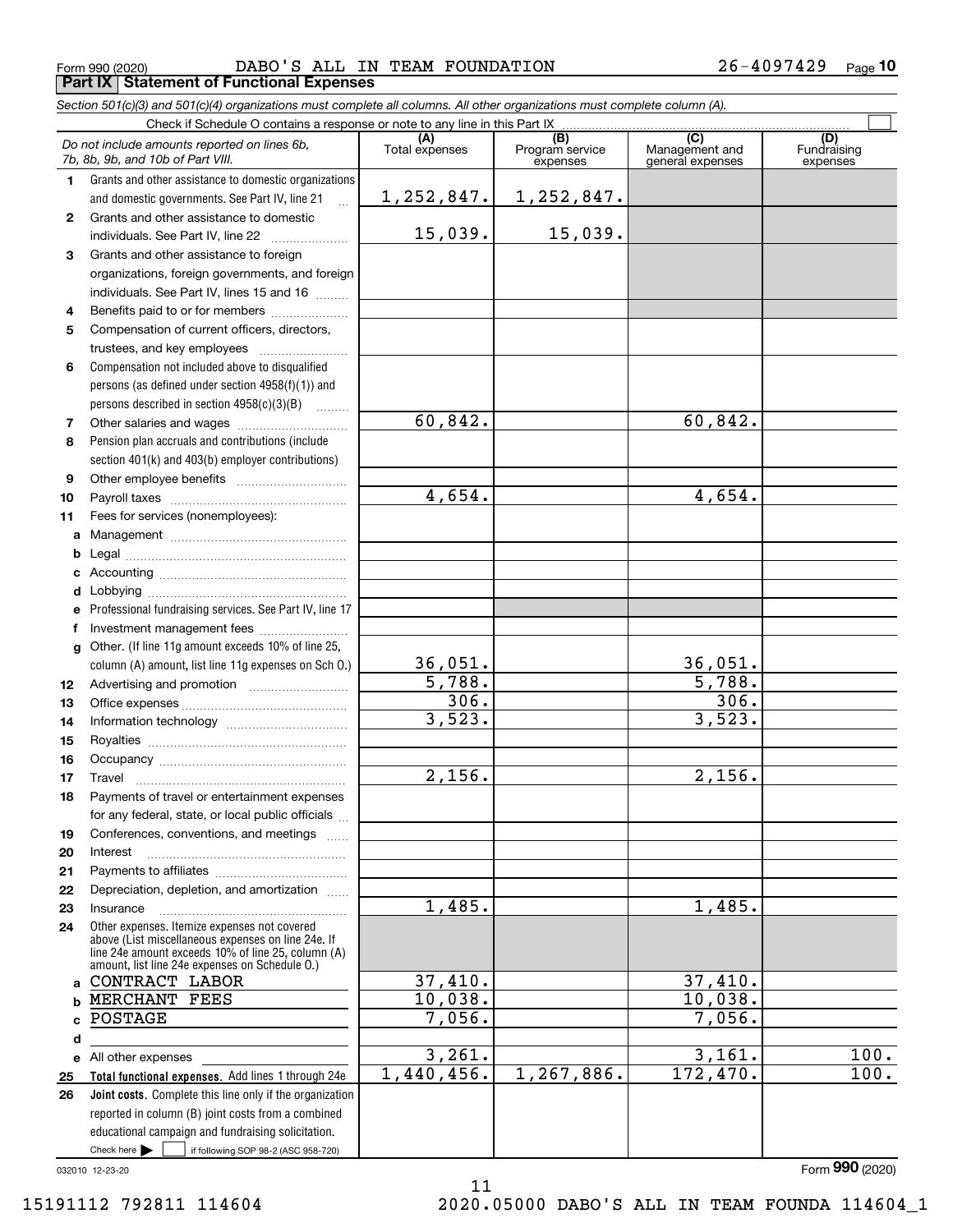#### Form 990 (2020) DABO'S ALL IN TEAM FOUNDATION 26-4097429 <sub>Page</sub> **Part X** Balance Sheet

Check if Schedule O contains a response or note to any line in this Part X

**(A) (B)** Beginning of year | | End of year  $250.$  1 **11**Cash - non-interest-bearing ~~~~~~~~~~~~~~~~~~~~~~~~~  $454,684.$  2 228,886. **22**Savings and temporary cash investments ~~~~~~~~~~~~~~~~~~**33** Pledges and grants receivable, net  $\ldots$  **multimes contained and grants receivable**, net **multimes contained and grants receivable**, net **multimes contained and grants receivable** Accounts receivable, net ~~~~~~~~~~~~~~~~~~~~~~~~~~ **445**Loans and other receivables from any current or former officer, director, trustee, key employee, creator or founder, substantial contributor, or 35% controlled entity or family member of any of these persons ............................ **5**Loans and other receivables from other disqualified persons (as defined **6**under section  $4958(f)(1)$ , and persons described in section  $4958(c)(3)(B)$ **677**Notes and loans receivable, net ~~~~~~~~~~~~~~~~~~~~~~~ **Assets 88**Inventories for sale or use ~~~~~~~~~~~~~~~~~~~~~~~~~~ **99**Prepaid expenses and deferred charges ~~~~~~~~~~~~~~~~~~ **10a**Land, buildings, and equipment: cost or other basis. Complete Part VI of Schedule D will aller **10cb** Less: accumulated depreciation  $\ldots$  **10b 1111**Investments - publicly traded securities ~~~~~~~~~~~~~~~~~~~ **1212**Investments - other securities. See Part IV, line 11 ~~~~~~~~~~~~~~ **1313**Investments - program-related. See Part IV, line 11 [2010] [2010] [2010] [2010] [2010] [2010] [2010] [2010] [2 **1414**Intangible assets ~~~~~~~~~~~~~~~~~~~~~~~~~~~~~~ Other assets. See Part IV, line 11 ~~~~~~~~~~~~~~~~~~~~~~ **1515** $454,934.$   $16$  229,136. **1616Total assets.**  Add lines 1 through 15 (must equal line 33)  $31,990.$   $17$   $5,590.$ **1717**Accounts payable and accrued expenses ~~~~~~~~~~~~~~~~~~  $25,000$ .  $18$  73,182. **1818**Grants payable ~~~~~~~~~~~~~~~~~~~~~~~~~~~~~~~ 94,000. 19 39,500. **1919**Deferred revenue ~~~~~~~~~~~~~~~~~~~~~~~~~~~~~~ **2020**Tax-exempt bond liabilities …………………………………………………………… Escrow or custodial account liability. Complete Part IV of Schedule D **212122**Loans and other payables to any current or former officer, director, iabilities **Liabilities** trustee, key employee, creator or founder, substantial contributor, or 35%  $4,500$ . | 22 | 4,500. **22**controlled entity or family member of any of these persons ~~~~~~~~~11,222. Secured mortgages and notes payable to unrelated third parties  $\ldots$ **2323**Unsecured notes and loans payable to unrelated third parties  $\ldots$ **242425**Other liabilities (including federal income tax, payables to related third parties, and other liabilities not included on lines 17-24). Complete Part X of Schedule D ~~~~~~~~~~~~~~~~~~~~~~~~~~~~~~~ **25** $155,490.$  26 133,994. **2626Total liabilities.**  Add lines 17 through 25 **Organizations that follow FASB ASC 958, check here** | Assets or Fund Balances **Net Assets or Fund Balances and complete lines 27, 28, 32, and 33. 2727**Net assets without donor restrictions ~~~~~~~~~~~~~~~~~~~~ **2828**Net assets with donor restrictions ~~~~~~~~~~~~~~~~~~~~~~Organizations that do not follow FASB ASC 958, check here  $\quadblacktriangleright\; \boxed{\mathrm{X}}$ **and complete lines 29 through 33.**  $0.29$  0. **2929**Capital stock or trust principal, or current funds ~~~~~~~~~~~~~~~ $0.$ |  $30$  |  $0.$ **3030**Paid-in or capital surplus, or land, building, or equipment fund www.commun.com  $299,444.$   $31$  95,142. **3131**Retained earnings, endowment, accumulated income, or other funds www.com ğ Total net assets or fund balances ~~~~~~~~~~~~~~~~~~~~~~ 299,444. 95,142. **3232**454,934. 229,136. Total liabilities and net assets/fund balances **3333**

26-4097429 <sub>Page</sub> 11

 $\mathcal{L}^{\text{max}}$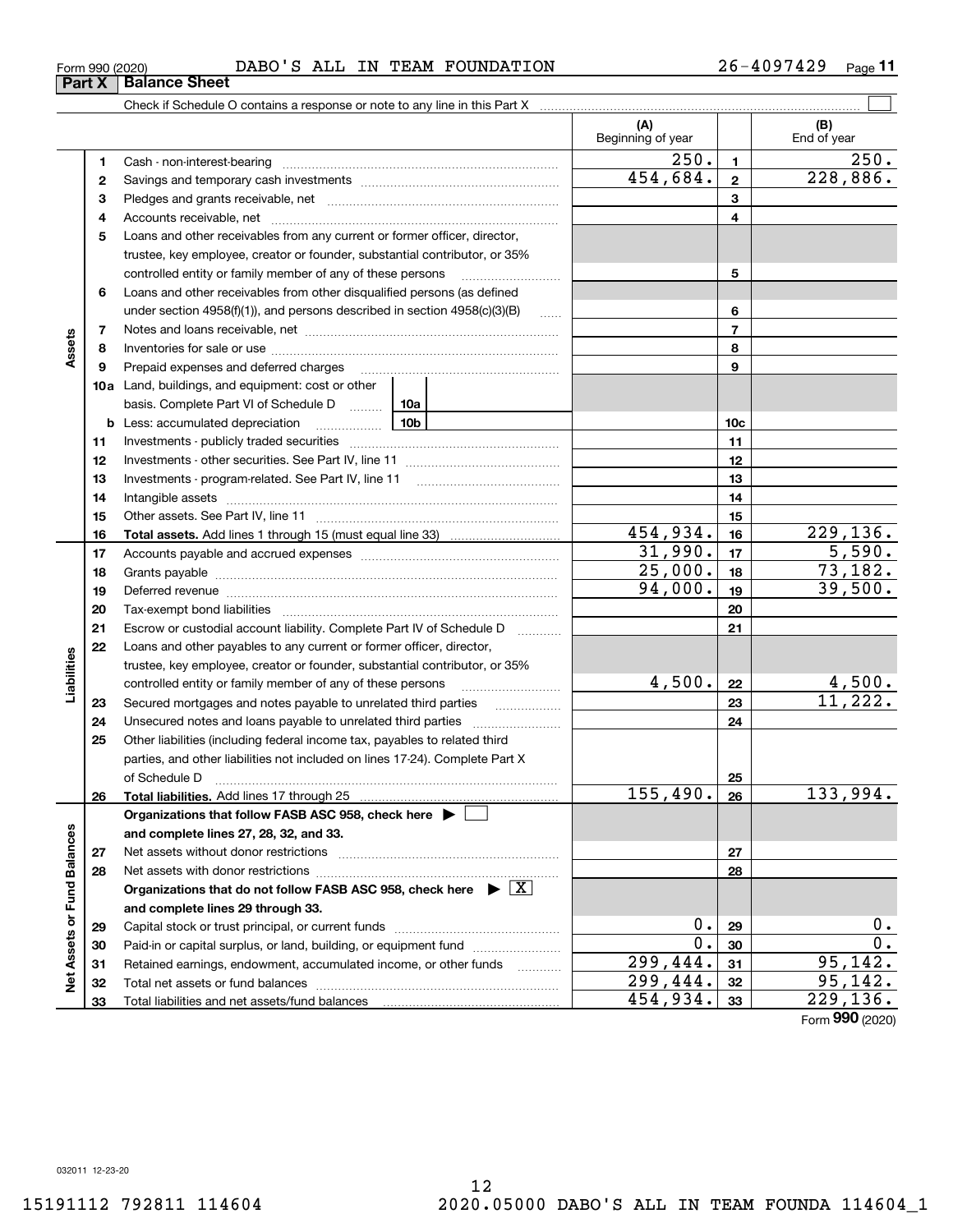| Part XI<br><b>Reconciliation of Net Assets</b><br>1,236,154.<br>1.<br>1<br>1,440,456.<br>$\overline{2}$<br>2<br>$-204, 302.$<br>$\mathbf{3}$<br>Revenue less expenses. Subtract line 2 from line 1<br>3<br>$\overline{299,444}$ .<br>$\overline{\mathbf{4}}$<br>4<br>5<br>5<br>6<br>6<br>$\overline{7}$<br>7<br>8<br>8<br>Prior period adjustments manufactured content and all the content of the content of the content of the content of the content of the content of the content of the content of the content of the content of the content of the<br>0.<br>$\mathbf{9}$<br>Other changes in net assets or fund balances (explain on Schedule O)<br>9<br>Net assets or fund balances at end of year. Combine lines 3 through 9 (must equal Part X, line 32,<br>10<br>95,142.<br>10<br>Part XII Financial Statements and Reporting<br>Yes<br>No<br>$\boxed{\text{X}}$ Accrual<br>Accounting method used to prepare the Form 990: <u>[</u> Cash<br>Other<br>1<br>If the organization changed its method of accounting from a prior year or checked "Other," explain in Schedule O.<br>х<br>2a Were the organization's financial statements compiled or reviewed by an independent accountant?<br>2a<br>If "Yes," check a box below to indicate whether the financial statements for the year were compiled or reviewed on a<br>separate basis, consolidated basis, or both:<br>Separate basis<br><b>Consolidated basis</b><br>Both consolidated and separate basis<br>Χ<br><b>b</b> Were the organization's financial statements audited by an independent accountant?<br>2 <sub>b</sub><br>If "Yes," check a box below to indicate whether the financial statements for the year were audited on a separate basis,<br>consolidated basis, or both:<br>$ \mathbf{X} $ Separate basis<br>Consolidated basis<br>Both consolidated and separate basis<br>c If "Yes" to line 2a or 2b, does the organization have a committee that assumes responsibility for oversight of the audit,<br>x<br>2c<br>If the organization changed either its oversight process or selection process during the tax year, explain on Schedule O.<br>3a As a result of a federal award, was the organization required to undergo an audit or audits as set forth in the Single Audit<br>x<br>За<br>b If "Yes," did the organization undergo the required audit or audits? If the organization did not undergo the required audit<br>3b<br><b>nnn</b> | DABO'S ALL IN TEAM FOUNDATION<br>Form 990 (2020) | 26-4097429 |  | Page 12 |
|----------------------------------------------------------------------------------------------------------------------------------------------------------------------------------------------------------------------------------------------------------------------------------------------------------------------------------------------------------------------------------------------------------------------------------------------------------------------------------------------------------------------------------------------------------------------------------------------------------------------------------------------------------------------------------------------------------------------------------------------------------------------------------------------------------------------------------------------------------------------------------------------------------------------------------------------------------------------------------------------------------------------------------------------------------------------------------------------------------------------------------------------------------------------------------------------------------------------------------------------------------------------------------------------------------------------------------------------------------------------------------------------------------------------------------------------------------------------------------------------------------------------------------------------------------------------------------------------------------------------------------------------------------------------------------------------------------------------------------------------------------------------------------------------------------------------------------------------------------------------------------------------------------------------------------------------------------------------------------------------------------------------------------------------------------------------------------------------------------------------------------------------------------------------------------------------------------------------------------------------------------------------------------------------------------------------------------------------------------------------------------------------------------------------------------|--------------------------------------------------|------------|--|---------|
|                                                                                                                                                                                                                                                                                                                                                                                                                                                                                                                                                                                                                                                                                                                                                                                                                                                                                                                                                                                                                                                                                                                                                                                                                                                                                                                                                                                                                                                                                                                                                                                                                                                                                                                                                                                                                                                                                                                                                                                                                                                                                                                                                                                                                                                                                                                                                                                                                                  |                                                  |            |  |         |
|                                                                                                                                                                                                                                                                                                                                                                                                                                                                                                                                                                                                                                                                                                                                                                                                                                                                                                                                                                                                                                                                                                                                                                                                                                                                                                                                                                                                                                                                                                                                                                                                                                                                                                                                                                                                                                                                                                                                                                                                                                                                                                                                                                                                                                                                                                                                                                                                                                  |                                                  |            |  |         |
|                                                                                                                                                                                                                                                                                                                                                                                                                                                                                                                                                                                                                                                                                                                                                                                                                                                                                                                                                                                                                                                                                                                                                                                                                                                                                                                                                                                                                                                                                                                                                                                                                                                                                                                                                                                                                                                                                                                                                                                                                                                                                                                                                                                                                                                                                                                                                                                                                                  |                                                  |            |  |         |
|                                                                                                                                                                                                                                                                                                                                                                                                                                                                                                                                                                                                                                                                                                                                                                                                                                                                                                                                                                                                                                                                                                                                                                                                                                                                                                                                                                                                                                                                                                                                                                                                                                                                                                                                                                                                                                                                                                                                                                                                                                                                                                                                                                                                                                                                                                                                                                                                                                  |                                                  |            |  |         |
|                                                                                                                                                                                                                                                                                                                                                                                                                                                                                                                                                                                                                                                                                                                                                                                                                                                                                                                                                                                                                                                                                                                                                                                                                                                                                                                                                                                                                                                                                                                                                                                                                                                                                                                                                                                                                                                                                                                                                                                                                                                                                                                                                                                                                                                                                                                                                                                                                                  |                                                  |            |  |         |
|                                                                                                                                                                                                                                                                                                                                                                                                                                                                                                                                                                                                                                                                                                                                                                                                                                                                                                                                                                                                                                                                                                                                                                                                                                                                                                                                                                                                                                                                                                                                                                                                                                                                                                                                                                                                                                                                                                                                                                                                                                                                                                                                                                                                                                                                                                                                                                                                                                  |                                                  |            |  |         |
|                                                                                                                                                                                                                                                                                                                                                                                                                                                                                                                                                                                                                                                                                                                                                                                                                                                                                                                                                                                                                                                                                                                                                                                                                                                                                                                                                                                                                                                                                                                                                                                                                                                                                                                                                                                                                                                                                                                                                                                                                                                                                                                                                                                                                                                                                                                                                                                                                                  |                                                  |            |  |         |
|                                                                                                                                                                                                                                                                                                                                                                                                                                                                                                                                                                                                                                                                                                                                                                                                                                                                                                                                                                                                                                                                                                                                                                                                                                                                                                                                                                                                                                                                                                                                                                                                                                                                                                                                                                                                                                                                                                                                                                                                                                                                                                                                                                                                                                                                                                                                                                                                                                  |                                                  |            |  |         |
|                                                                                                                                                                                                                                                                                                                                                                                                                                                                                                                                                                                                                                                                                                                                                                                                                                                                                                                                                                                                                                                                                                                                                                                                                                                                                                                                                                                                                                                                                                                                                                                                                                                                                                                                                                                                                                                                                                                                                                                                                                                                                                                                                                                                                                                                                                                                                                                                                                  |                                                  |            |  |         |
|                                                                                                                                                                                                                                                                                                                                                                                                                                                                                                                                                                                                                                                                                                                                                                                                                                                                                                                                                                                                                                                                                                                                                                                                                                                                                                                                                                                                                                                                                                                                                                                                                                                                                                                                                                                                                                                                                                                                                                                                                                                                                                                                                                                                                                                                                                                                                                                                                                  |                                                  |            |  |         |
|                                                                                                                                                                                                                                                                                                                                                                                                                                                                                                                                                                                                                                                                                                                                                                                                                                                                                                                                                                                                                                                                                                                                                                                                                                                                                                                                                                                                                                                                                                                                                                                                                                                                                                                                                                                                                                                                                                                                                                                                                                                                                                                                                                                                                                                                                                                                                                                                                                  |                                                  |            |  |         |
|                                                                                                                                                                                                                                                                                                                                                                                                                                                                                                                                                                                                                                                                                                                                                                                                                                                                                                                                                                                                                                                                                                                                                                                                                                                                                                                                                                                                                                                                                                                                                                                                                                                                                                                                                                                                                                                                                                                                                                                                                                                                                                                                                                                                                                                                                                                                                                                                                                  |                                                  |            |  |         |
|                                                                                                                                                                                                                                                                                                                                                                                                                                                                                                                                                                                                                                                                                                                                                                                                                                                                                                                                                                                                                                                                                                                                                                                                                                                                                                                                                                                                                                                                                                                                                                                                                                                                                                                                                                                                                                                                                                                                                                                                                                                                                                                                                                                                                                                                                                                                                                                                                                  |                                                  |            |  |         |
|                                                                                                                                                                                                                                                                                                                                                                                                                                                                                                                                                                                                                                                                                                                                                                                                                                                                                                                                                                                                                                                                                                                                                                                                                                                                                                                                                                                                                                                                                                                                                                                                                                                                                                                                                                                                                                                                                                                                                                                                                                                                                                                                                                                                                                                                                                                                                                                                                                  |                                                  |            |  |         |
|                                                                                                                                                                                                                                                                                                                                                                                                                                                                                                                                                                                                                                                                                                                                                                                                                                                                                                                                                                                                                                                                                                                                                                                                                                                                                                                                                                                                                                                                                                                                                                                                                                                                                                                                                                                                                                                                                                                                                                                                                                                                                                                                                                                                                                                                                                                                                                                                                                  |                                                  |            |  |         |
|                                                                                                                                                                                                                                                                                                                                                                                                                                                                                                                                                                                                                                                                                                                                                                                                                                                                                                                                                                                                                                                                                                                                                                                                                                                                                                                                                                                                                                                                                                                                                                                                                                                                                                                                                                                                                                                                                                                                                                                                                                                                                                                                                                                                                                                                                                                                                                                                                                  |                                                  |            |  |         |
|                                                                                                                                                                                                                                                                                                                                                                                                                                                                                                                                                                                                                                                                                                                                                                                                                                                                                                                                                                                                                                                                                                                                                                                                                                                                                                                                                                                                                                                                                                                                                                                                                                                                                                                                                                                                                                                                                                                                                                                                                                                                                                                                                                                                                                                                                                                                                                                                                                  |                                                  |            |  |         |
|                                                                                                                                                                                                                                                                                                                                                                                                                                                                                                                                                                                                                                                                                                                                                                                                                                                                                                                                                                                                                                                                                                                                                                                                                                                                                                                                                                                                                                                                                                                                                                                                                                                                                                                                                                                                                                                                                                                                                                                                                                                                                                                                                                                                                                                                                                                                                                                                                                  |                                                  |            |  |         |
|                                                                                                                                                                                                                                                                                                                                                                                                                                                                                                                                                                                                                                                                                                                                                                                                                                                                                                                                                                                                                                                                                                                                                                                                                                                                                                                                                                                                                                                                                                                                                                                                                                                                                                                                                                                                                                                                                                                                                                                                                                                                                                                                                                                                                                                                                                                                                                                                                                  |                                                  |            |  |         |
|                                                                                                                                                                                                                                                                                                                                                                                                                                                                                                                                                                                                                                                                                                                                                                                                                                                                                                                                                                                                                                                                                                                                                                                                                                                                                                                                                                                                                                                                                                                                                                                                                                                                                                                                                                                                                                                                                                                                                                                                                                                                                                                                                                                                                                                                                                                                                                                                                                  |                                                  |            |  |         |
|                                                                                                                                                                                                                                                                                                                                                                                                                                                                                                                                                                                                                                                                                                                                                                                                                                                                                                                                                                                                                                                                                                                                                                                                                                                                                                                                                                                                                                                                                                                                                                                                                                                                                                                                                                                                                                                                                                                                                                                                                                                                                                                                                                                                                                                                                                                                                                                                                                  |                                                  |            |  |         |
|                                                                                                                                                                                                                                                                                                                                                                                                                                                                                                                                                                                                                                                                                                                                                                                                                                                                                                                                                                                                                                                                                                                                                                                                                                                                                                                                                                                                                                                                                                                                                                                                                                                                                                                                                                                                                                                                                                                                                                                                                                                                                                                                                                                                                                                                                                                                                                                                                                  |                                                  |            |  |         |
|                                                                                                                                                                                                                                                                                                                                                                                                                                                                                                                                                                                                                                                                                                                                                                                                                                                                                                                                                                                                                                                                                                                                                                                                                                                                                                                                                                                                                                                                                                                                                                                                                                                                                                                                                                                                                                                                                                                                                                                                                                                                                                                                                                                                                                                                                                                                                                                                                                  |                                                  |            |  |         |
|                                                                                                                                                                                                                                                                                                                                                                                                                                                                                                                                                                                                                                                                                                                                                                                                                                                                                                                                                                                                                                                                                                                                                                                                                                                                                                                                                                                                                                                                                                                                                                                                                                                                                                                                                                                                                                                                                                                                                                                                                                                                                                                                                                                                                                                                                                                                                                                                                                  |                                                  |            |  |         |
|                                                                                                                                                                                                                                                                                                                                                                                                                                                                                                                                                                                                                                                                                                                                                                                                                                                                                                                                                                                                                                                                                                                                                                                                                                                                                                                                                                                                                                                                                                                                                                                                                                                                                                                                                                                                                                                                                                                                                                                                                                                                                                                                                                                                                                                                                                                                                                                                                                  |                                                  |            |  |         |
|                                                                                                                                                                                                                                                                                                                                                                                                                                                                                                                                                                                                                                                                                                                                                                                                                                                                                                                                                                                                                                                                                                                                                                                                                                                                                                                                                                                                                                                                                                                                                                                                                                                                                                                                                                                                                                                                                                                                                                                                                                                                                                                                                                                                                                                                                                                                                                                                                                  |                                                  |            |  |         |
|                                                                                                                                                                                                                                                                                                                                                                                                                                                                                                                                                                                                                                                                                                                                                                                                                                                                                                                                                                                                                                                                                                                                                                                                                                                                                                                                                                                                                                                                                                                                                                                                                                                                                                                                                                                                                                                                                                                                                                                                                                                                                                                                                                                                                                                                                                                                                                                                                                  |                                                  |            |  |         |
|                                                                                                                                                                                                                                                                                                                                                                                                                                                                                                                                                                                                                                                                                                                                                                                                                                                                                                                                                                                                                                                                                                                                                                                                                                                                                                                                                                                                                                                                                                                                                                                                                                                                                                                                                                                                                                                                                                                                                                                                                                                                                                                                                                                                                                                                                                                                                                                                                                  |                                                  |            |  |         |
|                                                                                                                                                                                                                                                                                                                                                                                                                                                                                                                                                                                                                                                                                                                                                                                                                                                                                                                                                                                                                                                                                                                                                                                                                                                                                                                                                                                                                                                                                                                                                                                                                                                                                                                                                                                                                                                                                                                                                                                                                                                                                                                                                                                                                                                                                                                                                                                                                                  |                                                  |            |  |         |
|                                                                                                                                                                                                                                                                                                                                                                                                                                                                                                                                                                                                                                                                                                                                                                                                                                                                                                                                                                                                                                                                                                                                                                                                                                                                                                                                                                                                                                                                                                                                                                                                                                                                                                                                                                                                                                                                                                                                                                                                                                                                                                                                                                                                                                                                                                                                                                                                                                  |                                                  |            |  |         |
|                                                                                                                                                                                                                                                                                                                                                                                                                                                                                                                                                                                                                                                                                                                                                                                                                                                                                                                                                                                                                                                                                                                                                                                                                                                                                                                                                                                                                                                                                                                                                                                                                                                                                                                                                                                                                                                                                                                                                                                                                                                                                                                                                                                                                                                                                                                                                                                                                                  |                                                  |            |  |         |
|                                                                                                                                                                                                                                                                                                                                                                                                                                                                                                                                                                                                                                                                                                                                                                                                                                                                                                                                                                                                                                                                                                                                                                                                                                                                                                                                                                                                                                                                                                                                                                                                                                                                                                                                                                                                                                                                                                                                                                                                                                                                                                                                                                                                                                                                                                                                                                                                                                  |                                                  |            |  |         |
|                                                                                                                                                                                                                                                                                                                                                                                                                                                                                                                                                                                                                                                                                                                                                                                                                                                                                                                                                                                                                                                                                                                                                                                                                                                                                                                                                                                                                                                                                                                                                                                                                                                                                                                                                                                                                                                                                                                                                                                                                                                                                                                                                                                                                                                                                                                                                                                                                                  |                                                  |            |  |         |
|                                                                                                                                                                                                                                                                                                                                                                                                                                                                                                                                                                                                                                                                                                                                                                                                                                                                                                                                                                                                                                                                                                                                                                                                                                                                                                                                                                                                                                                                                                                                                                                                                                                                                                                                                                                                                                                                                                                                                                                                                                                                                                                                                                                                                                                                                                                                                                                                                                  |                                                  |            |  |         |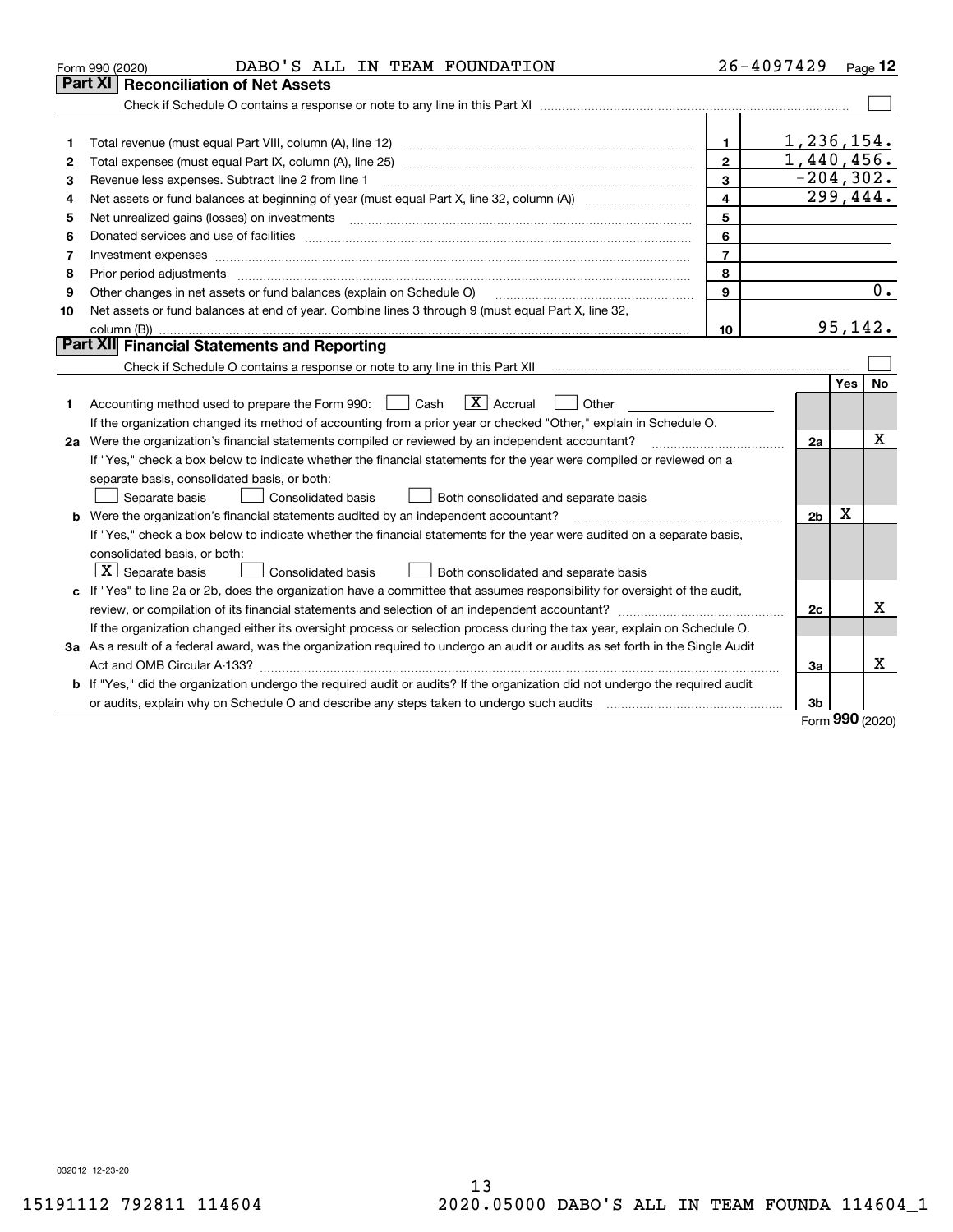| <b>SCHEDULE A</b> |
|-------------------|
|-------------------|

Department of the Treasury Internal Revenue Service

|  |  |  | (Form 990 or 990-EZ) |  |
|--|--|--|----------------------|--|
|--|--|--|----------------------|--|

### **Public Charity Status and Public Support**

**Complete if the organization is a section 501(c)(3) organization or a section 4947(a)(1) nonexempt charitable trust.**

| Attach to Form 990 or Form 990-EZ. |
|------------------------------------|
|                                    |

**| Go to www.irs.gov/Form990 for instructions and the latest information.**

| OMB No 1545-0047                    |
|-------------------------------------|
| 2020                                |
| <b>Open to Public</b><br>Inspection |

|       | Name of the organization |                                                                                                                                                     |          |                                                        |                                 |    |                                                      |  | <b>Employer identification number</b>              |  |  |
|-------|--------------------------|-----------------------------------------------------------------------------------------------------------------------------------------------------|----------|--------------------------------------------------------|---------------------------------|----|------------------------------------------------------|--|----------------------------------------------------|--|--|
|       |                          |                                                                                                                                                     |          | DABO'S ALL IN TEAM FOUNDATION                          |                                 |    |                                                      |  | 26-4097429                                         |  |  |
|       | Part I                   | Reason for Public Charity Status. (All organizations must complete this part.) See instructions.                                                    |          |                                                        |                                 |    |                                                      |  |                                                    |  |  |
|       |                          | The organization is not a private foundation because it is: (For lines 1 through 12, check only one box.)                                           |          |                                                        |                                 |    |                                                      |  |                                                    |  |  |
| 1     |                          | A church, convention of churches, or association of churches described in section 170(b)(1)(A)(i).                                                  |          |                                                        |                                 |    |                                                      |  |                                                    |  |  |
| 2     |                          | A school described in section 170(b)(1)(A)(ii). (Attach Schedule E (Form 990 or 990-EZ).)                                                           |          |                                                        |                                 |    |                                                      |  |                                                    |  |  |
| 3     |                          | A hospital or a cooperative hospital service organization described in section $170(b)(1)(A)(iii)$ .                                                |          |                                                        |                                 |    |                                                      |  |                                                    |  |  |
|       |                          | A medical research organization operated in conjunction with a hospital described in section 170(b)(1)(A)(iii). Enter the hospital's name,          |          |                                                        |                                 |    |                                                      |  |                                                    |  |  |
|       |                          | city, and state:                                                                                                                                    |          |                                                        |                                 |    |                                                      |  |                                                    |  |  |
| 5     |                          | An organization operated for the benefit of a college or university owned or operated by a governmental unit described in                           |          |                                                        |                                 |    |                                                      |  |                                                    |  |  |
|       |                          | section 170(b)(1)(A)(iv). (Complete Part II.)                                                                                                       |          |                                                        |                                 |    |                                                      |  |                                                    |  |  |
| 6     |                          | A federal, state, or local government or governmental unit described in section 170(b)(1)(A)(v).                                                    |          |                                                        |                                 |    |                                                      |  |                                                    |  |  |
| 7     |                          | An organization that normally receives a substantial part of its support from a governmental unit or from the general public described in           |          |                                                        |                                 |    |                                                      |  |                                                    |  |  |
|       |                          | section 170(b)(1)(A)(vi). (Complete Part II.)                                                                                                       |          |                                                        |                                 |    |                                                      |  |                                                    |  |  |
| 8     |                          | A community trust described in section 170(b)(1)(A)(vi). (Complete Part II.)                                                                        |          |                                                        |                                 |    |                                                      |  |                                                    |  |  |
| 9     |                          | An agricultural research organization described in section 170(b)(1)(A)(ix) operated in conjunction with a land-grant college                       |          |                                                        |                                 |    |                                                      |  |                                                    |  |  |
|       |                          | or university or a non-land-grant college of agriculture (see instructions). Enter the name, city, and state of the college or                      |          |                                                        |                                 |    |                                                      |  |                                                    |  |  |
|       |                          | university:                                                                                                                                         |          |                                                        |                                 |    |                                                      |  |                                                    |  |  |
| 10    | $\boxed{\text{X}}$       | An organization that normally receives (1) more than 33 1/3% of its support from contributions, membership fees, and gross receipts from            |          |                                                        |                                 |    |                                                      |  |                                                    |  |  |
|       |                          | activities related to its exempt functions, subject to certain exceptions; and (2) no more than 33 1/3% of its support from gross investment        |          |                                                        |                                 |    |                                                      |  |                                                    |  |  |
|       |                          | income and unrelated business taxable income (less section 511 tax) from businesses acquired by the organization after June 30, 1975.               |          |                                                        |                                 |    |                                                      |  |                                                    |  |  |
| 11    |                          | See section 509(a)(2). (Complete Part III.)<br>An organization organized and operated exclusively to test for public safety. See section 509(a)(4). |          |                                                        |                                 |    |                                                      |  |                                                    |  |  |
| 12    |                          | An organization organized and operated exclusively for the benefit of, to perform the functions of, or to carry out the purposes of one or          |          |                                                        |                                 |    |                                                      |  |                                                    |  |  |
|       |                          | more publicly supported organizations described in section 509(a)(1) or section 509(a)(2). See section 509(a)(3). Check the box in                  |          |                                                        |                                 |    |                                                      |  |                                                    |  |  |
|       |                          | lines 12a through 12d that describes the type of supporting organization and complete lines 12e, 12f, and 12g.                                      |          |                                                        |                                 |    |                                                      |  |                                                    |  |  |
| a     |                          | Type I. A supporting organization operated, supervised, or controlled by its supported organization(s), typically by giving                         |          |                                                        |                                 |    |                                                      |  |                                                    |  |  |
|       |                          | the supported organization(s) the power to regularly appoint or elect a majority of the directors or trustees of the supporting                     |          |                                                        |                                 |    |                                                      |  |                                                    |  |  |
|       |                          | organization. You must complete Part IV, Sections A and B.                                                                                          |          |                                                        |                                 |    |                                                      |  |                                                    |  |  |
| b     |                          | Type II. A supporting organization supervised or controlled in connection with its supported organization(s), by having                             |          |                                                        |                                 |    |                                                      |  |                                                    |  |  |
|       |                          | control or management of the supporting organization vested in the same persons that control or manage the supported                                |          |                                                        |                                 |    |                                                      |  |                                                    |  |  |
|       |                          | organization(s). You must complete Part IV, Sections A and C.                                                                                       |          |                                                        |                                 |    |                                                      |  |                                                    |  |  |
| c     |                          | Type III functionally integrated. A supporting organization operated in connection with, and functionally integrated with,                          |          |                                                        |                                 |    |                                                      |  |                                                    |  |  |
|       |                          | its supported organization(s) (see instructions). You must complete Part IV, Sections A, D, and E.                                                  |          |                                                        |                                 |    |                                                      |  |                                                    |  |  |
| d     |                          | Type III non-functionally integrated. A supporting organization operated in connection with its supported organization(s)                           |          |                                                        |                                 |    |                                                      |  |                                                    |  |  |
|       |                          | that is not functionally integrated. The organization generally must satisfy a distribution requirement and an attentiveness                        |          |                                                        |                                 |    |                                                      |  |                                                    |  |  |
|       |                          | requirement (see instructions). You must complete Part IV, Sections A and D, and Part V.                                                            |          |                                                        |                                 |    |                                                      |  |                                                    |  |  |
|       |                          | Check this box if the organization received a written determination from the IRS that it is a Type I, Type II, Type III                             |          |                                                        |                                 |    |                                                      |  |                                                    |  |  |
|       |                          | functionally integrated, or Type III non-functionally integrated supporting organization.                                                           |          |                                                        |                                 |    |                                                      |  |                                                    |  |  |
|       |                          | f Enter the number of supported organizations                                                                                                       |          |                                                        |                                 |    |                                                      |  |                                                    |  |  |
|       |                          | g Provide the following information about the supported organization(s).<br>(i) Name of supported                                                   |          |                                                        | (iv) Is the organization listed |    |                                                      |  |                                                    |  |  |
|       |                          | organization                                                                                                                                        | (ii) EIN | (iii) Type of organization<br>(described on lines 1-10 | in your governing document?     |    | (v) Amount of monetary<br>support (see instructions) |  | (vi) Amount of other<br>support (see instructions) |  |  |
|       |                          |                                                                                                                                                     |          | above (see instructions))                              | Yes                             | No |                                                      |  |                                                    |  |  |
|       |                          |                                                                                                                                                     |          |                                                        |                                 |    |                                                      |  |                                                    |  |  |
|       |                          |                                                                                                                                                     |          |                                                        |                                 |    |                                                      |  |                                                    |  |  |
|       |                          |                                                                                                                                                     |          |                                                        |                                 |    |                                                      |  |                                                    |  |  |
|       |                          |                                                                                                                                                     |          |                                                        |                                 |    |                                                      |  |                                                    |  |  |
|       |                          |                                                                                                                                                     |          |                                                        |                                 |    |                                                      |  |                                                    |  |  |
|       |                          |                                                                                                                                                     |          |                                                        |                                 |    |                                                      |  |                                                    |  |  |
|       |                          |                                                                                                                                                     |          |                                                        |                                 |    |                                                      |  |                                                    |  |  |
|       |                          |                                                                                                                                                     |          |                                                        |                                 |    |                                                      |  |                                                    |  |  |
|       |                          |                                                                                                                                                     |          |                                                        |                                 |    |                                                      |  |                                                    |  |  |
| Total |                          |                                                                                                                                                     |          |                                                        |                                 |    |                                                      |  |                                                    |  |  |

LHA For Paperwork Reduction Act Notice, see the Instructions for Form 990 or 990-EZ. <sub>032021</sub> o1-25-21 Schedule A (Form 990 or 990-EZ) 2020 14

15191112 792811 114604 2020.05000 DABO'S ALL IN TEAM FOUNDA 114604\_1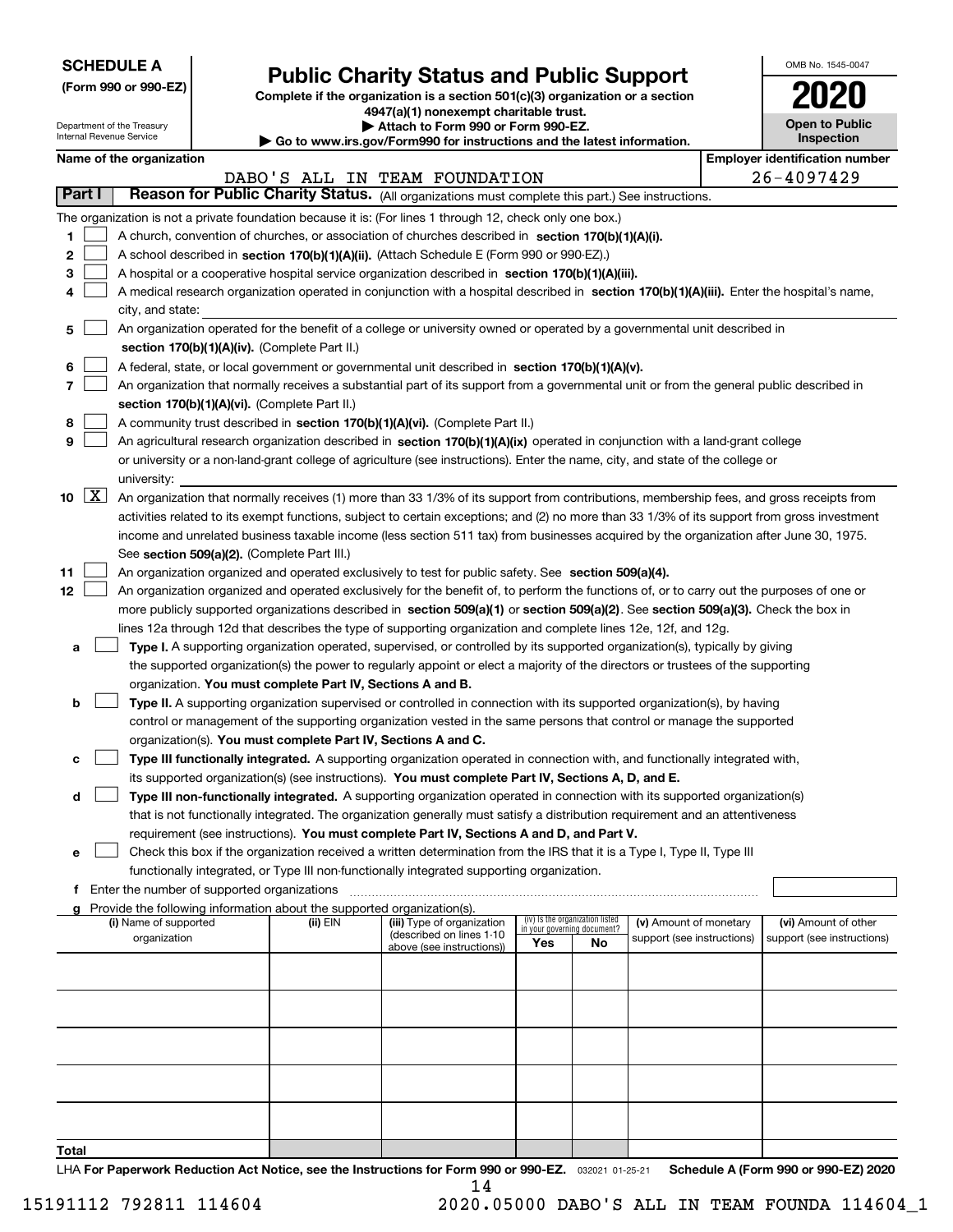#### Schedule A (Form 990 or 990-EZ) 2020 Page DABO'S ALL IN TEAM FOUNDATION 26-4097429 **Part II Support Schedule for Organizations Described in Sections 170(b)(1)(A)(iv) and 170(b)(1)(A)(vi)**

 $26 - 4097429$  Page 2

(Complete only if you checked the box on line 5, 7, or 8 of Part I or if the organization failed to qualify under Part III. If the organization fails to qualify under the tests listed below, please complete Part III.)

|    | <b>Section A. Public Support</b>                                                                                                                                                                                               |          |          |            |            |                                      |           |
|----|--------------------------------------------------------------------------------------------------------------------------------------------------------------------------------------------------------------------------------|----------|----------|------------|------------|--------------------------------------|-----------|
|    | Calendar year (or fiscal year beginning in) $\blacktriangleright$                                                                                                                                                              | (a) 2016 | (b) 2017 | $(c)$ 2018 | $(d)$ 2019 | (e) 2020                             | (f) Total |
|    | 1 Gifts, grants, contributions, and                                                                                                                                                                                            |          |          |            |            |                                      |           |
|    | membership fees received. (Do not                                                                                                                                                                                              |          |          |            |            |                                      |           |
|    | include any "unusual grants.")                                                                                                                                                                                                 |          |          |            |            |                                      |           |
|    | 2 Tax revenues levied for the organ-                                                                                                                                                                                           |          |          |            |            |                                      |           |
|    | ization's benefit and either paid to                                                                                                                                                                                           |          |          |            |            |                                      |           |
|    | or expended on its behalf                                                                                                                                                                                                      |          |          |            |            |                                      |           |
| З  | The value of services or facilities                                                                                                                                                                                            |          |          |            |            |                                      |           |
|    | furnished by a governmental unit to                                                                                                                                                                                            |          |          |            |            |                                      |           |
|    | the organization without charge                                                                                                                                                                                                |          |          |            |            |                                      |           |
|    | <b>Total.</b> Add lines 1 through 3<br>.                                                                                                                                                                                       |          |          |            |            |                                      |           |
| 5  | The portion of total contributions                                                                                                                                                                                             |          |          |            |            |                                      |           |
|    | by each person (other than a                                                                                                                                                                                                   |          |          |            |            |                                      |           |
|    | governmental unit or publicly                                                                                                                                                                                                  |          |          |            |            |                                      |           |
|    | supported organization) included                                                                                                                                                                                               |          |          |            |            |                                      |           |
|    | on line 1 that exceeds 2% of the                                                                                                                                                                                               |          |          |            |            |                                      |           |
|    | amount shown on line 11,                                                                                                                                                                                                       |          |          |            |            |                                      |           |
|    | column (f)                                                                                                                                                                                                                     |          |          |            |            |                                      |           |
|    | 6 Public support. Subtract line 5 from line 4.                                                                                                                                                                                 |          |          |            |            |                                      |           |
|    | <b>Section B. Total Support</b>                                                                                                                                                                                                |          |          |            |            |                                      |           |
|    | Calendar year (or fiscal year beginning in)                                                                                                                                                                                    | (a) 2016 | (b) 2017 | $(c)$ 2018 | $(d)$ 2019 | (e) 2020                             | (f) Total |
|    | 7 Amounts from line 4                                                                                                                                                                                                          |          |          |            |            |                                      |           |
| 8  | Gross income from interest,                                                                                                                                                                                                    |          |          |            |            |                                      |           |
|    | dividends, payments received on                                                                                                                                                                                                |          |          |            |            |                                      |           |
|    | securities loans, rents, royalties,                                                                                                                                                                                            |          |          |            |            |                                      |           |
|    | and income from similar sources                                                                                                                                                                                                |          |          |            |            |                                      |           |
| 9  | Net income from unrelated business                                                                                                                                                                                             |          |          |            |            |                                      |           |
|    | activities, whether or not the                                                                                                                                                                                                 |          |          |            |            |                                      |           |
|    | business is regularly carried on                                                                                                                                                                                               |          |          |            |            |                                      |           |
| 10 | Other income. Do not include gain                                                                                                                                                                                              |          |          |            |            |                                      |           |
|    | or loss from the sale of capital                                                                                                                                                                                               |          |          |            |            |                                      |           |
|    | assets (Explain in Part VI.)                                                                                                                                                                                                   |          |          |            |            |                                      |           |
|    | 11 Total support. Add lines 7 through 10                                                                                                                                                                                       |          |          |            |            |                                      |           |
| 12 | Gross receipts from related activities, etc. (see instructions)                                                                                                                                                                |          |          |            |            | 12                                   |           |
|    | 13 First 5 years. If the Form 990 is for the organization's first, second, third, fourth, or fifth tax year as a section 501(c)(3)                                                                                             |          |          |            |            |                                      |           |
|    | organization, check this box and stop here material content to the content of the state of the content of the state of the content of the content of the content of the content of the content of the content of the content o |          |          |            |            |                                      |           |
|    | <b>Section C. Computation of Public Support Percentage</b>                                                                                                                                                                     |          |          |            |            |                                      |           |
|    |                                                                                                                                                                                                                                |          |          |            |            | 14                                   | %         |
| 15 |                                                                                                                                                                                                                                |          |          |            |            | 15                                   | %         |
|    | 16a 33 1/3% support test - 2020. If the organization did not check the box on line 13, and line 14 is 33 1/3% or more, check this box and                                                                                      |          |          |            |            |                                      |           |
|    |                                                                                                                                                                                                                                |          |          |            |            |                                      |           |
|    | b 33 1/3% support test - 2019. If the organization did not check a box on line 13 or 16a, and line 15 is 33 1/3% or more, check this box                                                                                       |          |          |            |            |                                      |           |
|    | and stop here. The organization qualifies as a publicly supported organization                                                                                                                                                 |          |          |            |            |                                      |           |
|    | 17a 10% -facts-and-circumstances test - 2020. If the organization did not check a box on line 13, 16a, or 16b, and line 14 is 10% or more,                                                                                     |          |          |            |            |                                      |           |
|    | and if the organization meets the facts-and-circumstances test, check this box and stop here. Explain in Part VI how the organization                                                                                          |          |          |            |            |                                      |           |
|    | meets the facts-and-circumstances test. The organization qualifies as a publicly supported organization                                                                                                                        |          |          |            |            |                                      |           |
|    | <b>b 10% -facts-and-circumstances test - 2019.</b> If the organization did not check a box on line 13, 16a, 16b, or 17a, and line 15 is 10% or                                                                                 |          |          |            |            |                                      |           |
|    | more, and if the organization meets the facts-and-circumstances test, check this box and stop here. Explain in Part VI how the                                                                                                 |          |          |            |            |                                      |           |
|    | organization meets the facts-and-circumstances test. The organization qualifies as a publicly supported organization                                                                                                           |          |          |            |            |                                      |           |
|    | 18 Private foundation. If the organization did not check a box on line 13, 16a, 16b, 17a, or 17b, check this box and see instructions                                                                                          |          |          |            |            |                                      |           |
|    |                                                                                                                                                                                                                                |          |          |            |            | Schedule A (Form 990 or 990-EZ) 2020 |           |

032022 01-25-21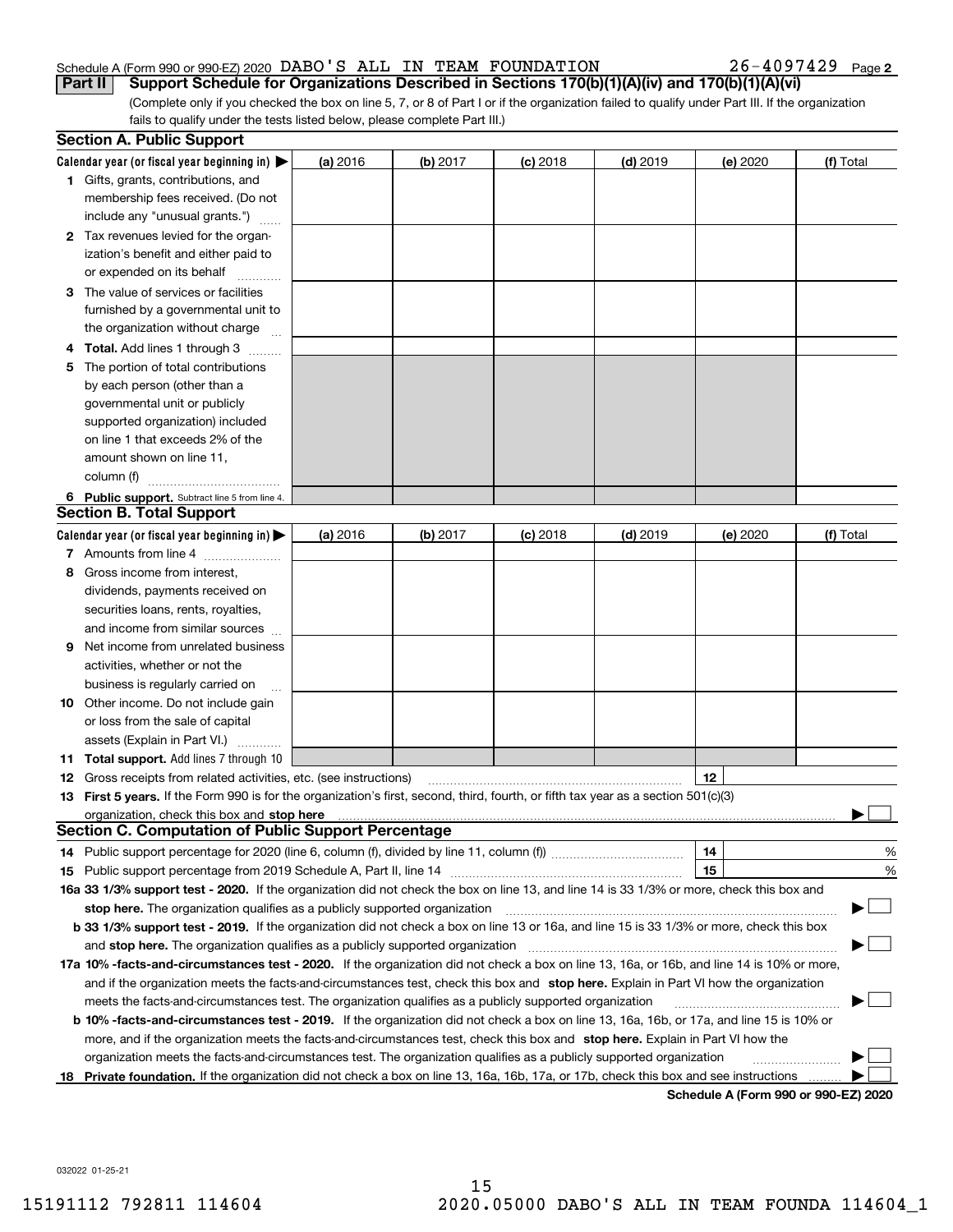#### Schedule A (Form 990 or 990-EZ) 2020 Page DABO'S ALL IN TEAM FOUNDATION 26-4097429 **Part III Support Schedule for Organizations Described in Section 509(a)(2)**

(Complete only if you checked the box on line 10 of Part I or if the organization failed to qualify under Part II. If the organization fails to qualify under the tests listed below, please complete Part II.)

|    | <b>Section A. Public Support</b>                                                                                                                                                                                                   |           |                       |            |                        |                                      |                                         |
|----|------------------------------------------------------------------------------------------------------------------------------------------------------------------------------------------------------------------------------------|-----------|-----------------------|------------|------------------------|--------------------------------------|-----------------------------------------|
|    | Calendar year (or fiscal year beginning in)                                                                                                                                                                                        | (a) 2016  | (b) 2017              | $(c)$ 2018 | $(d)$ 2019             | (e) 2020                             | (f) Total                               |
|    | 1 Gifts, grants, contributions, and                                                                                                                                                                                                |           |                       |            |                        |                                      |                                         |
|    | membership fees received. (Do not                                                                                                                                                                                                  |           |                       |            |                        |                                      |                                         |
|    | include any "unusual grants.")                                                                                                                                                                                                     |           | $301, 167.$ 418, 554. | 290, 190.  | 279,915.               | 372, 207.                            | 1662033.                                |
|    | 2 Gross receipts from admissions,<br>merchandise sold or services per-<br>formed, or facilities furnished in<br>any activity that is related to the<br>organization's tax-exempt purpose                                           |           |                       |            |                        |                                      |                                         |
|    | 3 Gross receipts from activities that<br>are not an unrelated trade or bus-<br>iness under section 513                                                                                                                             |           |                       |            |                        |                                      |                                         |
|    | 4 Tax revenues levied for the organ-<br>ization's benefit and either paid to<br>or expended on its behalf                                                                                                                          |           |                       |            |                        |                                      |                                         |
|    | 5 The value of services or facilities<br>furnished by a governmental unit to<br>the organization without charge                                                                                                                    |           |                       |            |                        |                                      |                                         |
|    | 6 Total. Add lines 1 through 5                                                                                                                                                                                                     | 301, 167. | 418,554.              | 290, 190.  | 279,915.               | 372, 207.                            | 1662033.                                |
|    | 7a Amounts included on lines 1, 2, and<br>3 received from disqualified persons                                                                                                                                                     | 10,000.   |                       |            |                        |                                      | 10,000.                                 |
|    | <b>b</b> Amounts included on lines 2 and 3 received<br>from other than disqualified persons that<br>exceed the greater of \$5,000 or 1% of the<br>amount on line 13 for the year                                                   |           |                       |            |                        |                                      | 0.                                      |
|    | c Add lines 7a and 7b                                                                                                                                                                                                              | 10,000.   |                       |            |                        |                                      | 10,000.                                 |
|    | 8 Public support. (Subtract line 7c from line 6.)                                                                                                                                                                                  |           |                       |            |                        |                                      | 1652033.                                |
|    | <b>Section B. Total Support</b>                                                                                                                                                                                                    |           |                       |            |                        |                                      |                                         |
|    | Calendar year (or fiscal year beginning in)                                                                                                                                                                                        | (a) 2016  | (b) 2017              | $(c)$ 2018 | $(d)$ 2019             | (e) 2020                             | (f) Total                               |
|    | <b>9</b> Amounts from line 6                                                                                                                                                                                                       | 301, 167. | 418,554.              | 290, 190.  | $\overline{279,915}$ . | 372,207.                             | 1662033.                                |
|    | 10a Gross income from interest,<br>dividends, payments received on<br>securities loans, rents, royalties,<br>and income from similar sources                                                                                       | 604.      | 677.                  | 854.       | 1,254.                 | 806.                                 | 4,195.                                  |
|    | <b>b</b> Unrelated business taxable income                                                                                                                                                                                         |           |                       |            |                        |                                      |                                         |
|    | (less section 511 taxes) from businesses                                                                                                                                                                                           |           |                       |            |                        |                                      |                                         |
|    | acquired after June 30, 1975                                                                                                                                                                                                       |           |                       |            |                        |                                      |                                         |
|    | c Add lines 10a and 10b                                                                                                                                                                                                            | 604.      | 677.                  | 854.       | 1,254.                 | 806.                                 | 4, 195.                                 |
|    | 11 Net income from unrelated business<br>activities not included in line 10b,<br>whether or not the business is<br>regularly carried on                                                                                            |           |                       |            |                        |                                      |                                         |
|    | 12 Other income. Do not include gain<br>or loss from the sale of capital<br>assets (Explain in Part VI.)                                                                                                                           |           |                       |            |                        |                                      |                                         |
|    | <b>13</b> Total support. (Add lines 9, 10c, 11, and 12.)                                                                                                                                                                           | 301, 771. | 419,231.              | 291,044.   | 281, 169.              | 373,013.                             | 1666228.                                |
|    | 14 First 5 years. If the Form 990 is for the organization's first, second, third, fourth, or fifth tax year as a section 501(c)(3) organization,                                                                                   |           |                       |            |                        |                                      |                                         |
|    | check this box and <b>stop here</b> measurement control and the control of the state of the control of the control of the control of the control of the control of the control of the control of the control of the control of the |           |                       |            |                        |                                      |                                         |
|    | <b>Section C. Computation of Public Support Percentage</b>                                                                                                                                                                         |           |                       |            |                        |                                      |                                         |
|    | 15 Public support percentage for 2020 (line 8, column (f), divided by line 13, column (f))                                                                                                                                         |           |                       |            |                        | 15                                   | 99.15<br>$\%$                           |
|    | 16 Public support percentage from 2019 Schedule A, Part III, line 15                                                                                                                                                               |           |                       |            |                        | 16                                   | 98.68<br>%                              |
|    | <b>Section D. Computation of Investment Income Percentage</b>                                                                                                                                                                      |           |                       |            |                        |                                      |                                         |
|    | 17 Investment income percentage for 2020 (line 10c, column (f), divided by line 13, column (f))                                                                                                                                    |           |                       |            |                        | 17                                   | .25<br>%                                |
|    | <b>18</b> Investment income percentage from <b>2019</b> Schedule A, Part III, line 17                                                                                                                                              |           |                       |            |                        | 18                                   | .21<br>%                                |
|    | 19a 33 1/3% support tests - 2020. If the organization did not check the box on line 14, and line 15 is more than 33 1/3%, and line 17 is not                                                                                       |           |                       |            |                        |                                      |                                         |
|    | more than 33 1/3%, check this box and stop here. The organization qualifies as a publicly supported organization                                                                                                                   |           |                       |            |                        |                                      | $\blacktriangleright$ $\vert$ X $\vert$ |
|    | <b>b 33 1/3% support tests - 2019.</b> If the organization did not check a box on line 14 or line 19a, and line 16 is more than 33 1/3%, and                                                                                       |           |                       |            |                        |                                      |                                         |
|    | line 18 is not more than 33 1/3%, check this box and stop here. The organization qualifies as a publicly supported organization                                                                                                    |           |                       |            |                        |                                      |                                         |
| 20 | Private foundation. If the organization did not check a box on line 14, 19a, or 19b, check this box and see instructions                                                                                                           |           |                       |            |                        |                                      |                                         |
|    | 032023 01-25-21                                                                                                                                                                                                                    |           |                       |            |                        | Schedule A (Form 990 or 990-EZ) 2020 |                                         |

16

15191112 792811 114604 2020.05000 DABO'S ALL IN TEAM FOUNDA 114604\_1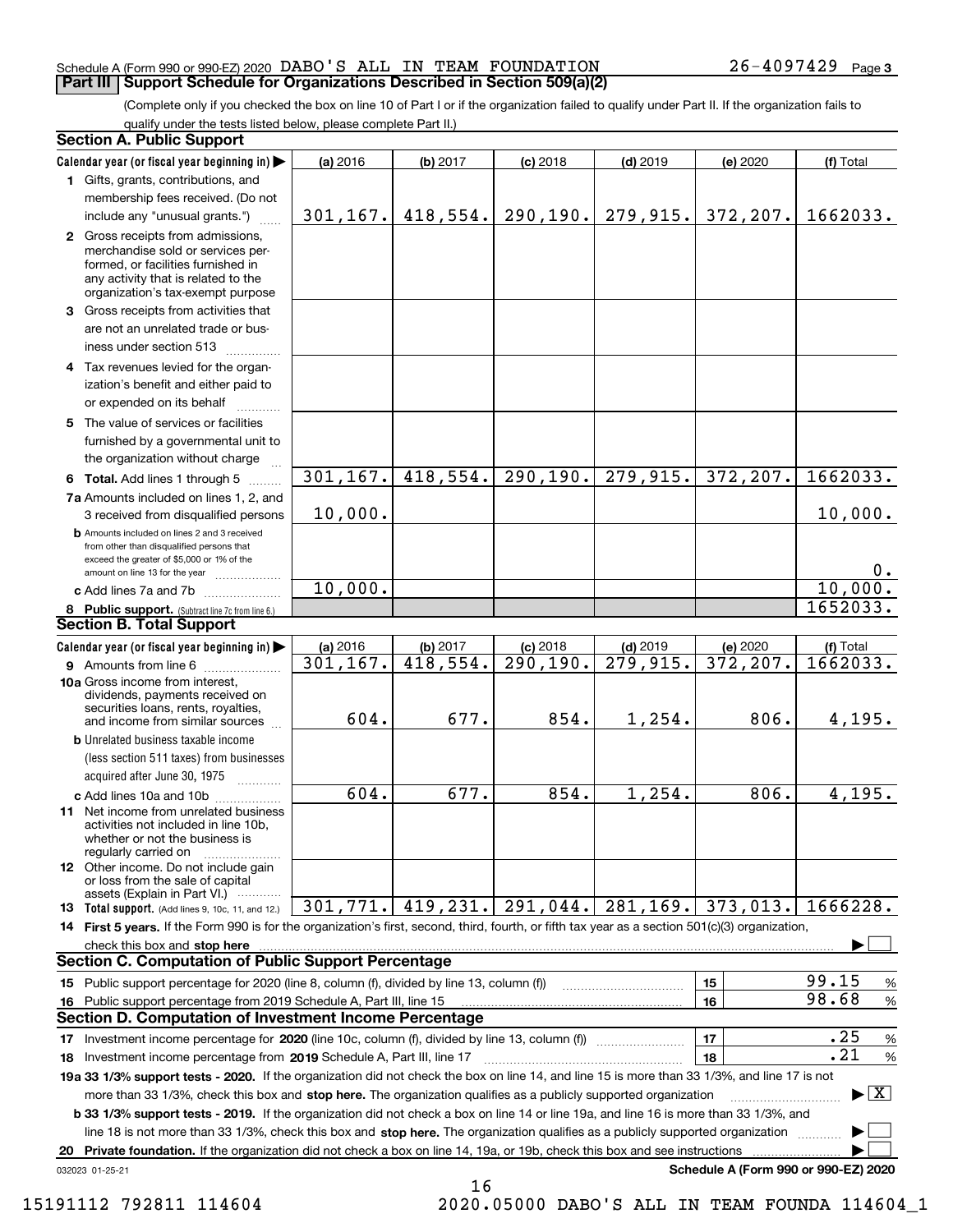#### Schedule A (Form 990 or 990-EZ) 2020 Page DABO'S ALL IN TEAM FOUNDATION 26-4097429

### **Part IV Supporting Organizations**

(Complete only if you checked a box in line 12 on Part I. If you checked box 12a, Part I, complete Sections A and B. If you checked box 12b, Part I, complete Sections A and C. If you checked box 12c, Part I, complete Sections A, D, and E. If you checked box 12d, Part I, complete Sections A and D, and complete Part V.)

#### **Section A. All Supporting Organizations**

- **1** Are all of the organization's supported organizations listed by name in the organization's governing documents? If "No," describe in **Part VI** how the supported organizations are designated. If designated by *class or purpose, describe the designation. If historic and continuing relationship, explain.*
- **2** Did the organization have any supported organization that does not have an IRS determination of status under section 509(a)(1) or (2)? If "Yes," explain in Part VI how the organization determined that the supported *organization was described in section 509(a)(1) or (2).*
- **3a** Did the organization have a supported organization described in section 501(c)(4), (5), or (6)? If "Yes," answer *lines 3b and 3c below.*
- **b** Did the organization confirm that each supported organization qualified under section 501(c)(4), (5), or (6) and satisfied the public support tests under section 509(a)(2)? If "Yes," describe in **Part VI** when and how the *organization made the determination.*
- **c**Did the organization ensure that all support to such organizations was used exclusively for section 170(c)(2)(B) purposes? If "Yes," explain in **Part VI** what controls the organization put in place to ensure such use.
- **4a***If* Was any supported organization not organized in the United States ("foreign supported organization")? *"Yes," and if you checked box 12a or 12b in Part I, answer lines 4b and 4c below.*
- **b** Did the organization have ultimate control and discretion in deciding whether to make grants to the foreign supported organization? If "Yes," describe in **Part VI** how the organization had such control and discretion *despite being controlled or supervised by or in connection with its supported organizations.*
- **c** Did the organization support any foreign supported organization that does not have an IRS determination under sections 501(c)(3) and 509(a)(1) or (2)? If "Yes," explain in **Part VI** what controls the organization used *to ensure that all support to the foreign supported organization was used exclusively for section 170(c)(2)(B) purposes.*
- **5a** Did the organization add, substitute, or remove any supported organizations during the tax year? If "Yes," answer lines 5b and 5c below (if applicable). Also, provide detail in **Part VI,** including (i) the names and EIN *numbers of the supported organizations added, substituted, or removed; (ii) the reasons for each such action; (iii) the authority under the organization's organizing document authorizing such action; and (iv) how the action was accomplished (such as by amendment to the organizing document).*
- **b** Type I or Type II only. Was any added or substituted supported organization part of a class already designated in the organization's organizing document?
- **cSubstitutions only.**  Was the substitution the result of an event beyond the organization's control?
- **6** Did the organization provide support (whether in the form of grants or the provision of services or facilities) to **Part VI.** *If "Yes," provide detail in* support or benefit one or more of the filing organization's supported organizations? anyone other than (i) its supported organizations, (ii) individuals that are part of the charitable class benefited by one or more of its supported organizations, or (iii) other supporting organizations that also
- **7**Did the organization provide a grant, loan, compensation, or other similar payment to a substantial contributor *If "Yes," complete Part I of Schedule L (Form 990 or 990-EZ).* regard to a substantial contributor? (as defined in section 4958(c)(3)(C)), a family member of a substantial contributor, or a 35% controlled entity with
- **8** Did the organization make a loan to a disqualified person (as defined in section 4958) not described in line 7? *If "Yes," complete Part I of Schedule L (Form 990 or 990-EZ).*
- **9a** Was the organization controlled directly or indirectly at any time during the tax year by one or more in section 509(a)(1) or (2))? If "Yes," *provide detail in* <code>Part VI.</code> disqualified persons, as defined in section 4946 (other than foundation managers and organizations described
- **b** Did one or more disqualified persons (as defined in line 9a) hold a controlling interest in any entity in which the supporting organization had an interest? If "Yes," provide detail in P**art VI**.
- **c**Did a disqualified person (as defined in line 9a) have an ownership interest in, or derive any personal benefit from, assets in which the supporting organization also had an interest? If "Yes," provide detail in P**art VI.**
- **10a** Was the organization subject to the excess business holdings rules of section 4943 because of section supporting organizations)? If "Yes," answer line 10b below. 4943(f) (regarding certain Type II supporting organizations, and all Type III non-functionally integrated
- **b** Did the organization have any excess business holdings in the tax year? (Use Schedule C, Form 4720, to *determine whether the organization had excess business holdings.)*

032024 01-25-21

**23a3b3c4a4b4c5a 5b5c6789a 9b9c10a**

**Schedule A (Form 990 or 990-EZ) 2020**

**10b**

**YesNo**

**1**

15191112 792811 114604 2020.05000 DABO'S ALL IN TEAM FOUNDA 114604\_1

17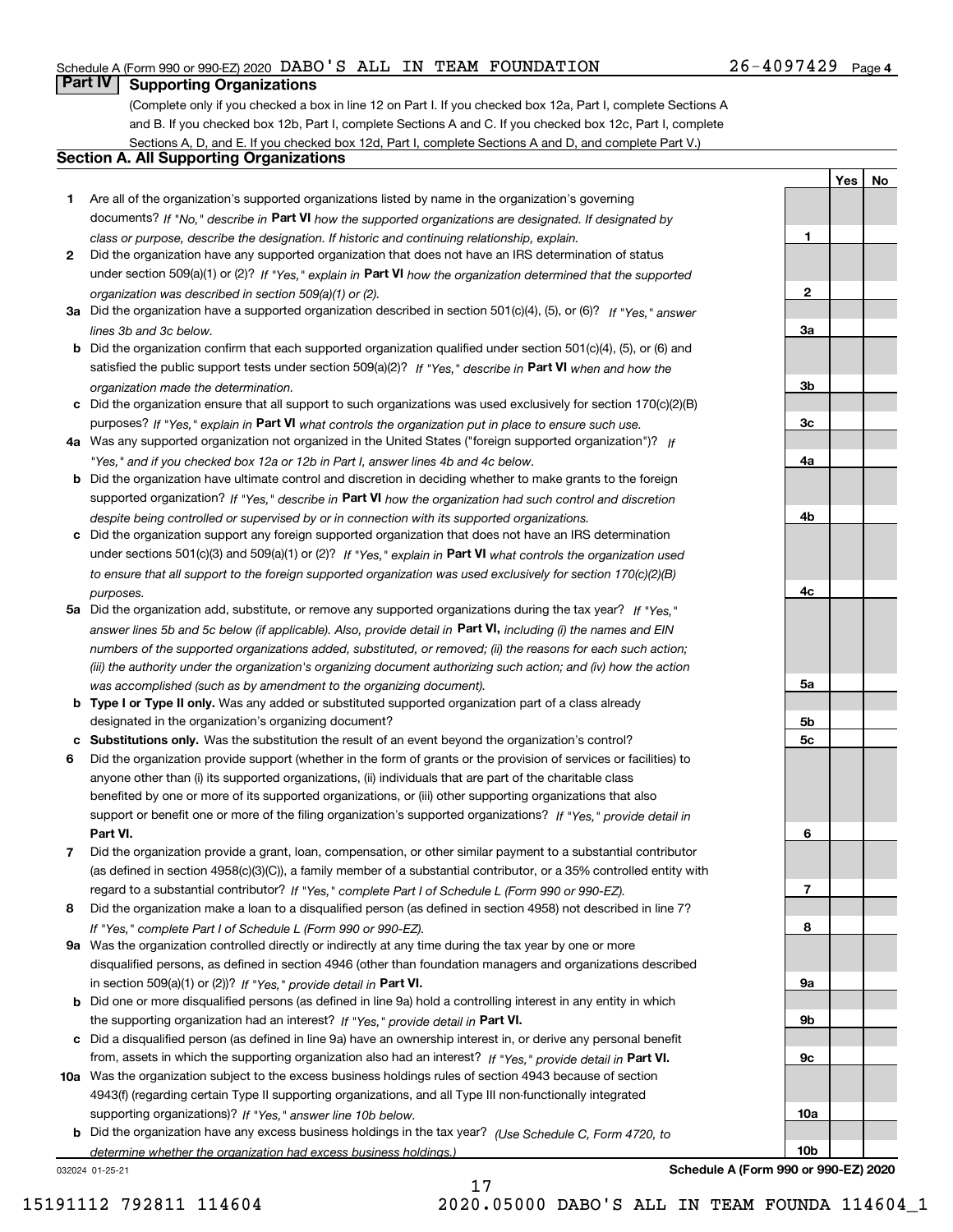### Schedule A (Form 990 or 990-EZ) 2020 Page DABO'S ALL IN TEAM FOUNDATION 26-4097429 **Part IV Supporting Organizations** *(continued)*

|    |                                                                                                                                                                                                                                                             |                | Yes | No        |
|----|-------------------------------------------------------------------------------------------------------------------------------------------------------------------------------------------------------------------------------------------------------------|----------------|-----|-----------|
| 11 | Has the organization accepted a gift or contribution from any of the following persons?                                                                                                                                                                     |                |     |           |
|    | a A person who directly or indirectly controls, either alone or together with persons described in lines 11b and                                                                                                                                            |                |     |           |
|    | 11c below, the governing body of a supported organization?                                                                                                                                                                                                  | 11a            |     |           |
|    | <b>b</b> A family member of a person described in line 11a above?                                                                                                                                                                                           | 11b            |     |           |
|    | c A 35% controlled entity of a person described in line 11a or 11b above? If "Yes" to line 11a, 11b, or 11c, provide                                                                                                                                        |                |     |           |
|    | detail in Part VI.                                                                                                                                                                                                                                          | 11c            |     |           |
|    | <b>Section B. Type I Supporting Organizations</b>                                                                                                                                                                                                           |                |     |           |
|    |                                                                                                                                                                                                                                                             |                | Yes | No        |
| 1  | Did the governing body, members of the governing body, officers acting in their official capacity, or membership of one or<br>more supported organizations have the power to regularly appoint or elect at least a majority of the organization's officers, |                |     |           |
|    | directors, or trustees at all times during the tax year? If "No," describe in Part VI how the supported organization(s)                                                                                                                                     |                |     |           |
|    | effectively operated, supervised, or controlled the organization's activities. If the organization had more than one supported                                                                                                                              |                |     |           |
|    | organization, describe how the powers to appoint and/or remove officers, directors, or trustees were allocated among the                                                                                                                                    | 1              |     |           |
| 2  | supported organizations and what conditions or restrictions, if any, applied to such powers during the tax year.<br>Did the organization operate for the benefit of any supported organization other than the supported                                     |                |     |           |
|    | organization(s) that operated, supervised, or controlled the supporting organization? If "Yes," explain in                                                                                                                                                  |                |     |           |
|    | Part VI how providing such benefit carried out the purposes of the supported organization(s) that operated,                                                                                                                                                 |                |     |           |
|    | supervised, or controlled the supporting organization.                                                                                                                                                                                                      | $\mathbf{2}$   |     |           |
|    | Section C. Type II Supporting Organizations                                                                                                                                                                                                                 |                |     |           |
|    |                                                                                                                                                                                                                                                             |                | Yes | No        |
| 1  | Were a majority of the organization's directors or trustees during the tax year also a majority of the directors                                                                                                                                            |                |     |           |
|    | or trustees of each of the organization's supported organization(s)? If "No," describe in Part VI how control                                                                                                                                               |                |     |           |
|    | or management of the supporting organization was vested in the same persons that controlled or managed                                                                                                                                                      |                |     |           |
|    | the supported organization(s).                                                                                                                                                                                                                              | 1              |     |           |
|    | <b>Section D. All Type III Supporting Organizations</b>                                                                                                                                                                                                     |                |     |           |
|    |                                                                                                                                                                                                                                                             |                | Yes | No        |
| 1  | Did the organization provide to each of its supported organizations, by the last day of the fifth month of the                                                                                                                                              |                |     |           |
|    | organization's tax year, (i) a written notice describing the type and amount of support provided during the prior tax                                                                                                                                       |                |     |           |
|    | year, (ii) a copy of the Form 990 that was most recently filed as of the date of notification, and (iii) copies of the<br>organization's governing documents in effect on the date of notification, to the extent not previously provided?                  | 1              |     |           |
| 2  | Were any of the organization's officers, directors, or trustees either (i) appointed or elected by the supported                                                                                                                                            |                |     |           |
|    | organization(s) or (ii) serving on the governing body of a supported organization? If "No," explain in Part VI how                                                                                                                                          |                |     |           |
|    | the organization maintained a close and continuous working relationship with the supported organization(s).                                                                                                                                                 | $\mathbf{2}$   |     |           |
| 3  | By reason of the relationship described in line 2, above, did the organization's supported organizations have a                                                                                                                                             |                |     |           |
|    | significant voice in the organization's investment policies and in directing the use of the organization's                                                                                                                                                  |                |     |           |
|    | income or assets at all times during the tax year? If "Yes," describe in Part VI the role the organization's                                                                                                                                                |                |     |           |
|    | supported organizations played in this regard.                                                                                                                                                                                                              | 3              |     |           |
|    | Section E. Type III Functionally Integrated Supporting Organizations                                                                                                                                                                                        |                |     |           |
| 1  | Check the box next to the method that the organization used to satisfy the Integral Part Test during the year (see instructions).                                                                                                                           |                |     |           |
| a  | The organization satisfied the Activities Test. Complete line 2 below.                                                                                                                                                                                      |                |     |           |
| b  | The organization is the parent of each of its supported organizations. Complete line 3 below.                                                                                                                                                               |                |     |           |
| c  | The organization supported a governmental entity. Describe in Part VI how you supported a governmental entity (see instructions)                                                                                                                            |                |     |           |
| 2  | Activities Test. Answer lines 2a and 2b below.                                                                                                                                                                                                              |                | Yes | <u>No</u> |
| а  | Did substantially all of the organization's activities during the tax year directly further the exempt purposes of                                                                                                                                          |                |     |           |
|    | the supported organization(s) to which the organization was responsive? If "Yes," then in Part VI identify                                                                                                                                                  |                |     |           |
|    | those supported organizations and explain how these activities directly furthered their exempt purposes,                                                                                                                                                    |                |     |           |
|    | how the organization was responsive to those supported organizations, and how the organization determined                                                                                                                                                   | 2a             |     |           |
| b  | that these activities constituted substantially all of its activities.<br>Did the activities described in line 2a, above, constitute activities that, but for the organization's involvement,                                                               |                |     |           |
|    | one or more of the organization's supported organization(s) would have been engaged in? If "Yes," explain in                                                                                                                                                |                |     |           |
|    | Part VI the reasons for the organization's position that its supported organization(s) would have engaged in                                                                                                                                                |                |     |           |
|    | these activities but for the organization's involvement.                                                                                                                                                                                                    | 2 <sub>b</sub> |     |           |
| з  | Parent of Supported Organizations. Answer lines 3a and 3b below.                                                                                                                                                                                            |                |     |           |
|    | a Did the organization have the power to regularly appoint or elect a majority of the officers, directors, or                                                                                                                                               |                |     |           |

trustees of each of the supported organizations? If "Yes" or "No" provide details in **Part VI.** 

**b** Did the organization exercise a substantial degree of direction over the policies, programs, and activities of each of its supported organizations? If "Yes," describe in Part VI the role played by the organization in this regard.

18

032025 01-25-21

**Schedule A (Form 990 or 990-EZ) 2020**

**3a**

**3b**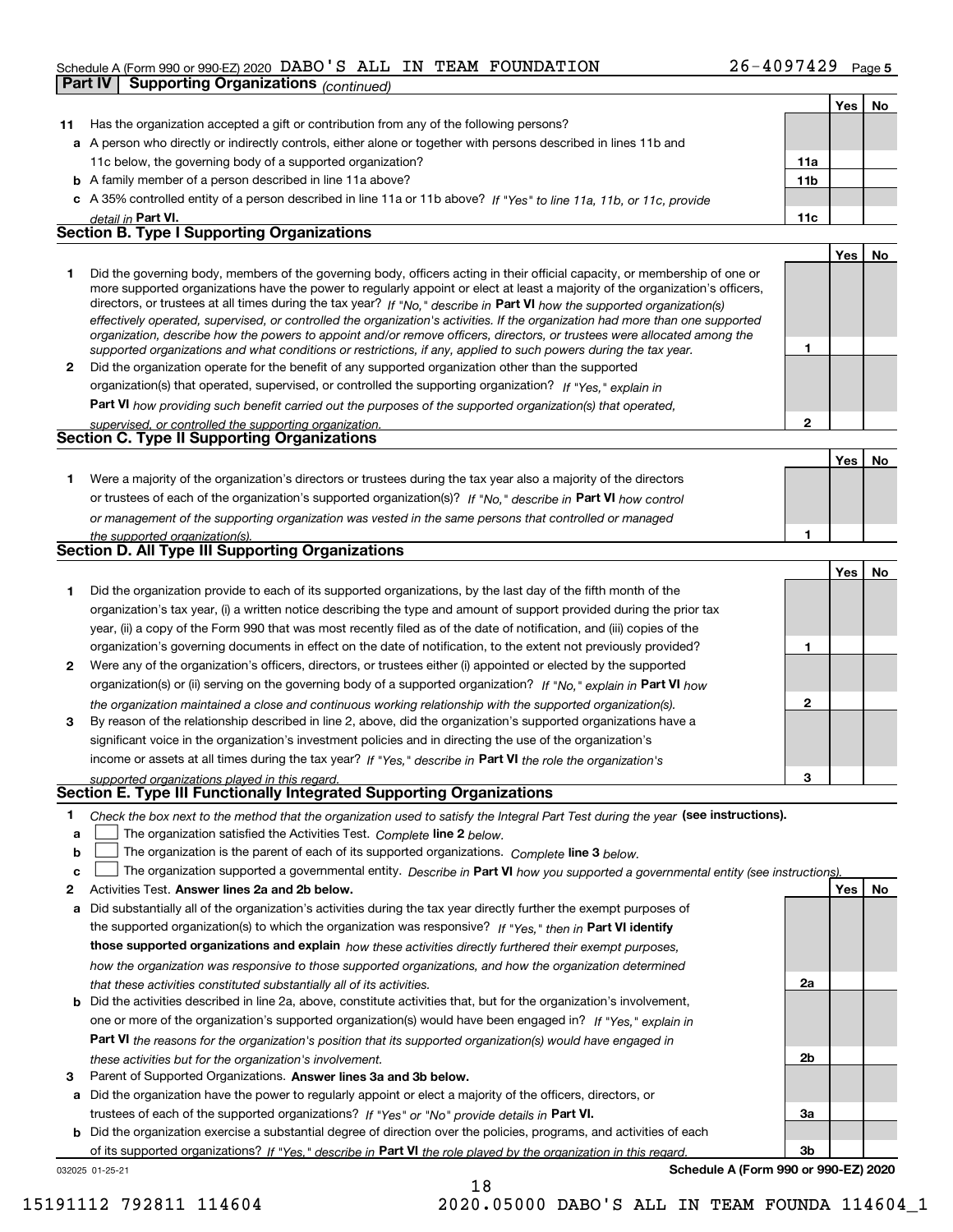|              | Type III Non-Functionally Integrated 509(a)(3) Supporting Organizations<br>Part V                                                              |                |                |                                |
|--------------|------------------------------------------------------------------------------------------------------------------------------------------------|----------------|----------------|--------------------------------|
| 1            | Check here if the organization satisfied the Integral Part Test as a qualifying trust on Nov. 20, 1970 (explain in Part VI). See instructions. |                |                |                                |
|              | All other Type III non-functionally integrated supporting organizations must complete Sections A through E.                                    |                |                |                                |
|              | Section A - Adjusted Net Income                                                                                                                |                | (A) Prior Year | (B) Current Year<br>(optional) |
| $\mathbf{1}$ | Net short-term capital gain                                                                                                                    | 1              |                |                                |
| $\mathbf{2}$ | Recoveries of prior-year distributions                                                                                                         | $\mathbf{2}$   |                |                                |
| З            | Other gross income (see instructions)                                                                                                          | 3              |                |                                |
| 4            | Add lines 1 through 3.                                                                                                                         | 4              |                |                                |
| 5            | Depreciation and depletion                                                                                                                     | 5              |                |                                |
| 6            | Portion of operating expenses paid or incurred for production or                                                                               |                |                |                                |
|              | collection of gross income or for management, conservation, or                                                                                 |                |                |                                |
|              | maintenance of property held for production of income (see instructions)                                                                       | 6              |                |                                |
| 7            | Other expenses (see instructions)                                                                                                              | $\overline{7}$ |                |                                |
| 8            | Adjusted Net Income (subtract lines 5, 6, and 7 from line 4)                                                                                   | 8              |                |                                |
|              | <b>Section B - Minimum Asset Amount</b>                                                                                                        |                | (A) Prior Year | (B) Current Year<br>(optional) |
| 1            | Aggregate fair market value of all non-exempt-use assets (see                                                                                  |                |                |                                |
|              | instructions for short tax year or assets held for part of year):                                                                              |                |                |                                |
|              | <b>a</b> Average monthly value of securities                                                                                                   | 1a             |                |                                |
|              | <b>b</b> Average monthly cash balances                                                                                                         | 1 <sub>b</sub> |                |                                |
|              | <b>c</b> Fair market value of other non-exempt-use assets                                                                                      | 1c             |                |                                |
|              | <b>d</b> Total (add lines 1a, 1b, and 1c)                                                                                                      | 1d             |                |                                |
|              | <b>e</b> Discount claimed for blockage or other factors                                                                                        |                |                |                                |
|              | (explain in detail in Part VI):                                                                                                                |                |                |                                |
| 2            | Acquisition indebtedness applicable to non-exempt-use assets                                                                                   | $\mathbf{2}$   |                |                                |
| 3            | Subtract line 2 from line 1d.                                                                                                                  | 3              |                |                                |
| 4            | Cash deemed held for exempt use. Enter 0.015 of line 3 (for greater amount,                                                                    |                |                |                                |
|              | see instructions).                                                                                                                             | 4              |                |                                |
| 5            | Net value of non-exempt-use assets (subtract line 4 from line 3)                                                                               | 5              |                |                                |
| 6            | Multiply line 5 by 0.035.                                                                                                                      | 6              |                |                                |
| 7            | Recoveries of prior-year distributions                                                                                                         | 7              |                |                                |
| 8            | <b>Minimum Asset Amount</b> (add line 7 to line 6)                                                                                             | 8              |                |                                |
|              | <b>Section C - Distributable Amount</b>                                                                                                        |                |                | <b>Current Year</b>            |
| 1.           | Adjusted net income for prior year (from Section A, line 8, column A)                                                                          | 1              |                |                                |
| $\mathbf{2}$ | Enter 0.85 of line 1.                                                                                                                          | $\overline{2}$ |                |                                |
| з            | Minimum asset amount for prior year (from Section B, line 8, column A)                                                                         | 3              |                |                                |
| 4            | Enter greater of line 2 or line 3.                                                                                                             | 4              |                |                                |
| 5            | Income tax imposed in prior year                                                                                                               | 5              |                |                                |

Schedule A (Form 990 or 990-EZ) 2020 Page DABO'S ALL IN TEAM FOUNDATION 26-4097429

**6Distributable Amount.** Subtract line 5 from line 4, unless subject to

emergency temporary reduction (see instructions).

**7**Check here if the current year is the organization's first as a non-functionally integrated Type III supporting organization (see instructions).  $\mathcal{L}^{\text{max}}$ 

**6**

**Schedule A (Form 990 or 990-EZ) 2020**

**6**

032026 01-25-21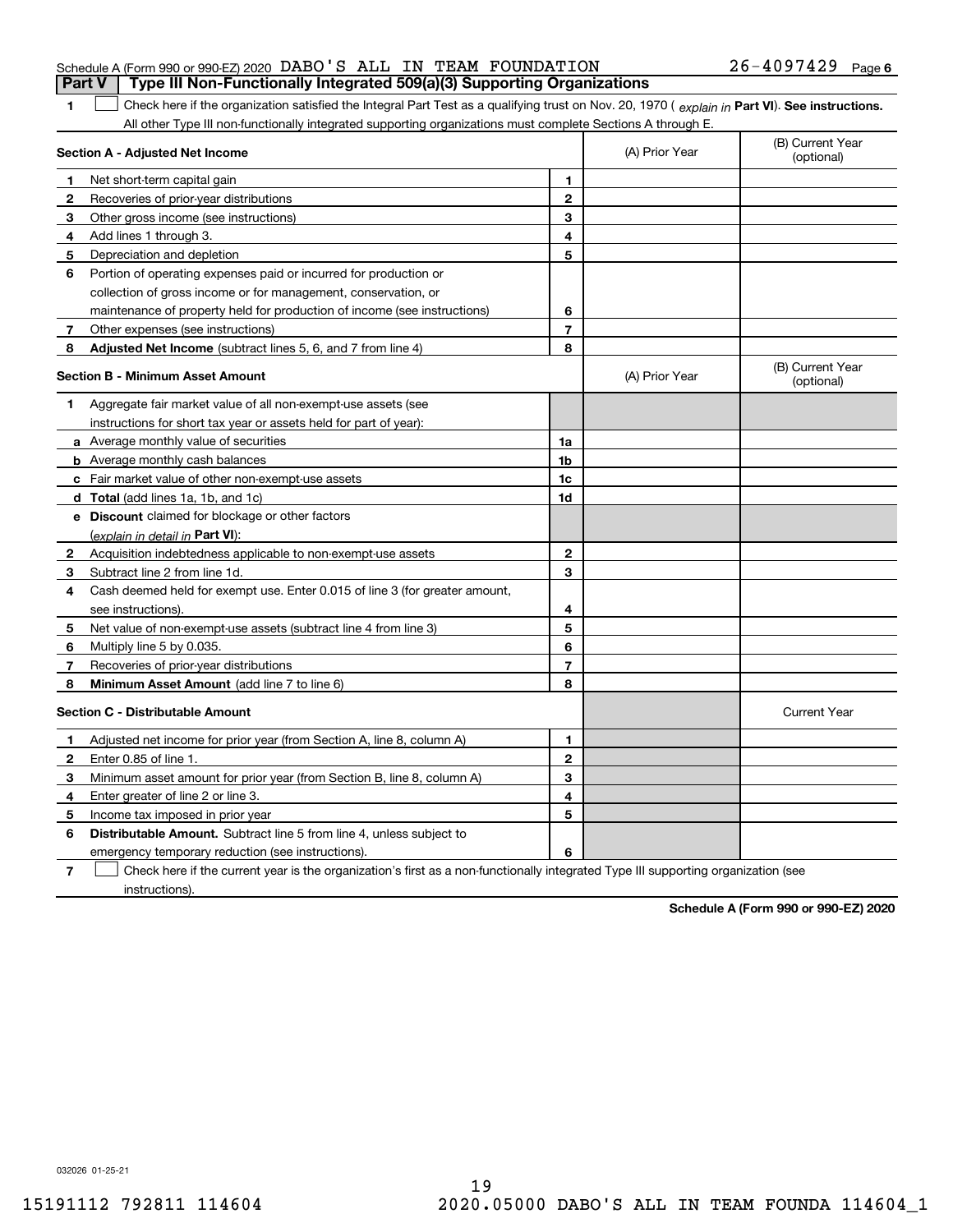#### Schedule A (Form 990 or 990-EZ) 2020 Page DABO'S ALL IN TEAM FOUNDATION 26-4097429

| Part V | Type III Non-Functionally Integrated 509(a)(3) Supporting Organizations                    |                             | (continued)                           |                |                                         |
|--------|--------------------------------------------------------------------------------------------|-----------------------------|---------------------------------------|----------------|-----------------------------------------|
|        | <b>Section D - Distributions</b>                                                           |                             |                                       |                | <b>Current Year</b>                     |
|        | Amounts paid to supported organizations to accomplish exempt purposes                      |                             |                                       | 1              |                                         |
| 2      | Amounts paid to perform activity that directly furthers exempt purposes of supported       |                             |                                       |                |                                         |
|        | organizations, in excess of income from activity                                           |                             |                                       | $\mathbf{2}$   |                                         |
| 3      | Administrative expenses paid to accomplish exempt purposes of supported organizations      |                             |                                       | 3              |                                         |
| 4      | Amounts paid to acquire exempt-use assets                                                  |                             |                                       | 4              |                                         |
| 5      | Qualified set aside amounts (prior IRS approval required - provide details in Part VI)     |                             |                                       | 5              |                                         |
| 6      | Other distributions ( <i>describe in</i> Part VI). See instructions.                       |                             |                                       | 6              |                                         |
| 7      | Total annual distributions. Add lines 1 through 6.                                         |                             |                                       | $\overline{7}$ |                                         |
| 8      | Distributions to attentive supported organizations to which the organization is responsive |                             |                                       |                |                                         |
|        | (provide details in Part VI). See instructions.                                            |                             |                                       | 8              |                                         |
| 9      | Distributable amount for 2020 from Section C, line 6                                       |                             |                                       | 9              |                                         |
| 10     | Line 8 amount divided by line 9 amount                                                     |                             |                                       | 10             |                                         |
|        |                                                                                            | (i)                         | (ii)                                  |                | (iii)                                   |
|        | <b>Section E - Distribution Allocations</b> (see instructions)                             | <b>Excess Distributions</b> | <b>Underdistributions</b><br>Pre-2020 |                | <b>Distributable</b><br>Amount for 2020 |
| 1      | Distributable amount for 2020 from Section C, line 6                                       |                             |                                       |                |                                         |
| 2      | Underdistributions, if any, for years prior to 2020 (reason-                               |                             |                                       |                |                                         |
|        | able cause required - explain in Part VI). See instructions.                               |                             |                                       |                |                                         |
| 3      | Excess distributions carryover, if any, to 2020                                            |                             |                                       |                |                                         |
|        | a From 2015                                                                                |                             |                                       |                |                                         |
|        | $b$ From 2016                                                                              |                             |                                       |                |                                         |
|        | c From $2017$                                                                              |                             |                                       |                |                                         |
|        | <b>d</b> From 2018                                                                         |                             |                                       |                |                                         |
|        | e From 2019                                                                                |                             |                                       |                |                                         |
|        | f Total of lines 3a through 3e                                                             |                             |                                       |                |                                         |
|        | g Applied to underdistributions of prior years                                             |                             |                                       |                |                                         |
|        | <b>h</b> Applied to 2020 distributable amount                                              |                             |                                       |                |                                         |
|        | Carryover from 2015 not applied (see instructions)                                         |                             |                                       |                |                                         |
|        | Remainder. Subtract lines 3g, 3h, and 3i from line 3f.                                     |                             |                                       |                |                                         |
| 4      | Distributions for 2020 from Section D.                                                     |                             |                                       |                |                                         |
|        | line $7:$                                                                                  |                             |                                       |                |                                         |
|        | a Applied to underdistributions of prior years                                             |                             |                                       |                |                                         |
|        | <b>b</b> Applied to 2020 distributable amount                                              |                             |                                       |                |                                         |
|        | c Remainder. Subtract lines 4a and 4b from line 4.                                         |                             |                                       |                |                                         |
| 5      | Remaining underdistributions for years prior to 2020, if                                   |                             |                                       |                |                                         |
|        | any. Subtract lines 3g and 4a from line 2. For result greater                              |                             |                                       |                |                                         |
|        | than zero, explain in Part VI. See instructions.                                           |                             |                                       |                |                                         |
| 6      | Remaining underdistributions for 2020. Subtract lines 3h                                   |                             |                                       |                |                                         |
|        | and 4b from line 1. For result greater than zero, explain in                               |                             |                                       |                |                                         |
|        | <b>Part VI.</b> See instructions.                                                          |                             |                                       |                |                                         |
| 7      | Excess distributions carryover to 2021. Add lines 3j                                       |                             |                                       |                |                                         |
|        | and 4c.                                                                                    |                             |                                       |                |                                         |
| 8      | Breakdown of line 7:                                                                       |                             |                                       |                |                                         |
|        | a Excess from 2016                                                                         |                             |                                       |                |                                         |
|        | <b>b</b> Excess from 2017                                                                  |                             |                                       |                |                                         |
|        | c Excess from 2018                                                                         |                             |                                       |                |                                         |
|        | d Excess from 2019                                                                         |                             |                                       |                |                                         |
|        | e Excess from 2020                                                                         |                             |                                       |                |                                         |
|        |                                                                                            |                             |                                       |                |                                         |

**Schedule A (Form 990 or 990-EZ) 2020**

032027 01-25-21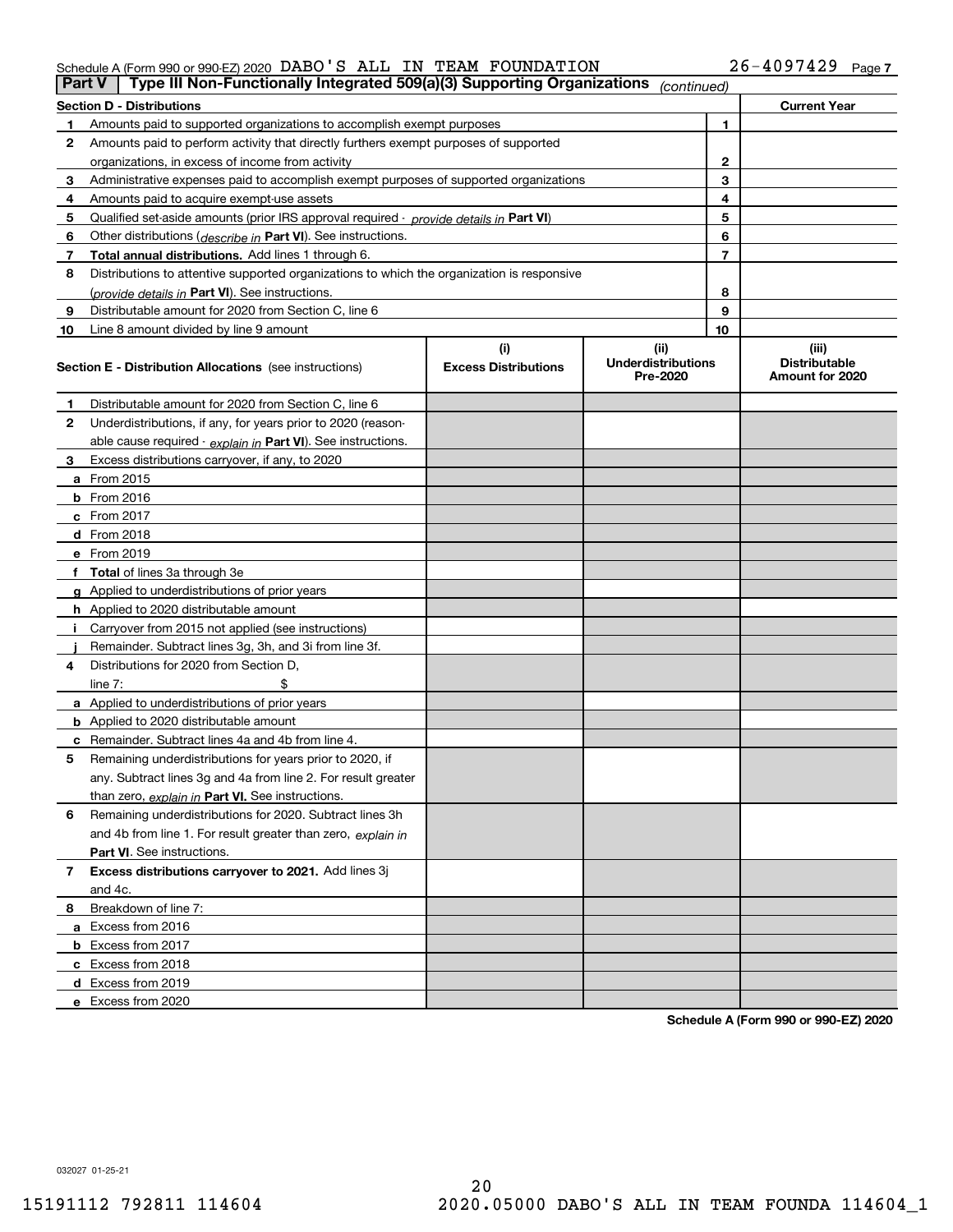|                 | Schedule A (Form 990 or 990-EZ) 2020 DABO'S ALL IN TEAM FOUNDATION                                                                                                                                                                                                                                                                                                                                                                                                                                                                                                   | $26 - 4097429$ Page 8                |
|-----------------|----------------------------------------------------------------------------------------------------------------------------------------------------------------------------------------------------------------------------------------------------------------------------------------------------------------------------------------------------------------------------------------------------------------------------------------------------------------------------------------------------------------------------------------------------------------------|--------------------------------------|
| <b>Part VI</b>  | Supplemental Information. Provide the explanations required by Part II, line 10; Part II, line 17a or 17b; Part III, line 12;<br>Part IV, Section A, lines 1, 2, 3b, 3c, 4b, 4c, 5a, 6, 9a, 9b, 9c, 11a, 11b, and 11c; Part IV, Section B, lines 1 and 2; Part IV, Section C,<br>line 1; Part IV, Section D, lines 2 and 3; Part IV, Section E, lines 1c, 2a, 2b, 3a, and 3b; Part V, line 1; Part V, Section B, line 1e; Part V,<br>Section D, lines 5, 6, and 8; and Part V, Section E, lines 2, 5, and 6. Also complete this part for any additional information. |                                      |
|                 | (See instructions.)                                                                                                                                                                                                                                                                                                                                                                                                                                                                                                                                                  |                                      |
|                 |                                                                                                                                                                                                                                                                                                                                                                                                                                                                                                                                                                      |                                      |
|                 |                                                                                                                                                                                                                                                                                                                                                                                                                                                                                                                                                                      |                                      |
|                 |                                                                                                                                                                                                                                                                                                                                                                                                                                                                                                                                                                      |                                      |
|                 |                                                                                                                                                                                                                                                                                                                                                                                                                                                                                                                                                                      |                                      |
|                 |                                                                                                                                                                                                                                                                                                                                                                                                                                                                                                                                                                      |                                      |
|                 |                                                                                                                                                                                                                                                                                                                                                                                                                                                                                                                                                                      |                                      |
|                 |                                                                                                                                                                                                                                                                                                                                                                                                                                                                                                                                                                      |                                      |
|                 |                                                                                                                                                                                                                                                                                                                                                                                                                                                                                                                                                                      |                                      |
|                 |                                                                                                                                                                                                                                                                                                                                                                                                                                                                                                                                                                      |                                      |
|                 |                                                                                                                                                                                                                                                                                                                                                                                                                                                                                                                                                                      |                                      |
|                 |                                                                                                                                                                                                                                                                                                                                                                                                                                                                                                                                                                      |                                      |
|                 |                                                                                                                                                                                                                                                                                                                                                                                                                                                                                                                                                                      |                                      |
|                 |                                                                                                                                                                                                                                                                                                                                                                                                                                                                                                                                                                      |                                      |
|                 |                                                                                                                                                                                                                                                                                                                                                                                                                                                                                                                                                                      |                                      |
|                 |                                                                                                                                                                                                                                                                                                                                                                                                                                                                                                                                                                      |                                      |
|                 |                                                                                                                                                                                                                                                                                                                                                                                                                                                                                                                                                                      |                                      |
|                 |                                                                                                                                                                                                                                                                                                                                                                                                                                                                                                                                                                      |                                      |
|                 |                                                                                                                                                                                                                                                                                                                                                                                                                                                                                                                                                                      |                                      |
|                 |                                                                                                                                                                                                                                                                                                                                                                                                                                                                                                                                                                      |                                      |
|                 |                                                                                                                                                                                                                                                                                                                                                                                                                                                                                                                                                                      |                                      |
|                 |                                                                                                                                                                                                                                                                                                                                                                                                                                                                                                                                                                      |                                      |
|                 |                                                                                                                                                                                                                                                                                                                                                                                                                                                                                                                                                                      |                                      |
|                 |                                                                                                                                                                                                                                                                                                                                                                                                                                                                                                                                                                      |                                      |
|                 |                                                                                                                                                                                                                                                                                                                                                                                                                                                                                                                                                                      |                                      |
|                 |                                                                                                                                                                                                                                                                                                                                                                                                                                                                                                                                                                      |                                      |
|                 |                                                                                                                                                                                                                                                                                                                                                                                                                                                                                                                                                                      |                                      |
|                 |                                                                                                                                                                                                                                                                                                                                                                                                                                                                                                                                                                      |                                      |
|                 |                                                                                                                                                                                                                                                                                                                                                                                                                                                                                                                                                                      |                                      |
|                 |                                                                                                                                                                                                                                                                                                                                                                                                                                                                                                                                                                      |                                      |
|                 |                                                                                                                                                                                                                                                                                                                                                                                                                                                                                                                                                                      |                                      |
|                 |                                                                                                                                                                                                                                                                                                                                                                                                                                                                                                                                                                      |                                      |
|                 |                                                                                                                                                                                                                                                                                                                                                                                                                                                                                                                                                                      |                                      |
|                 |                                                                                                                                                                                                                                                                                                                                                                                                                                                                                                                                                                      |                                      |
|                 |                                                                                                                                                                                                                                                                                                                                                                                                                                                                                                                                                                      |                                      |
|                 |                                                                                                                                                                                                                                                                                                                                                                                                                                                                                                                                                                      |                                      |
|                 |                                                                                                                                                                                                                                                                                                                                                                                                                                                                                                                                                                      |                                      |
|                 |                                                                                                                                                                                                                                                                                                                                                                                                                                                                                                                                                                      |                                      |
| 032028 01-25-21 |                                                                                                                                                                                                                                                                                                                                                                                                                                                                                                                                                                      | Schedule A (Form 990 or 990-EZ) 2020 |

15191112 792811 114604 2020.05000 DABO'S ALL IN TEAM FOUNDA 114604\_1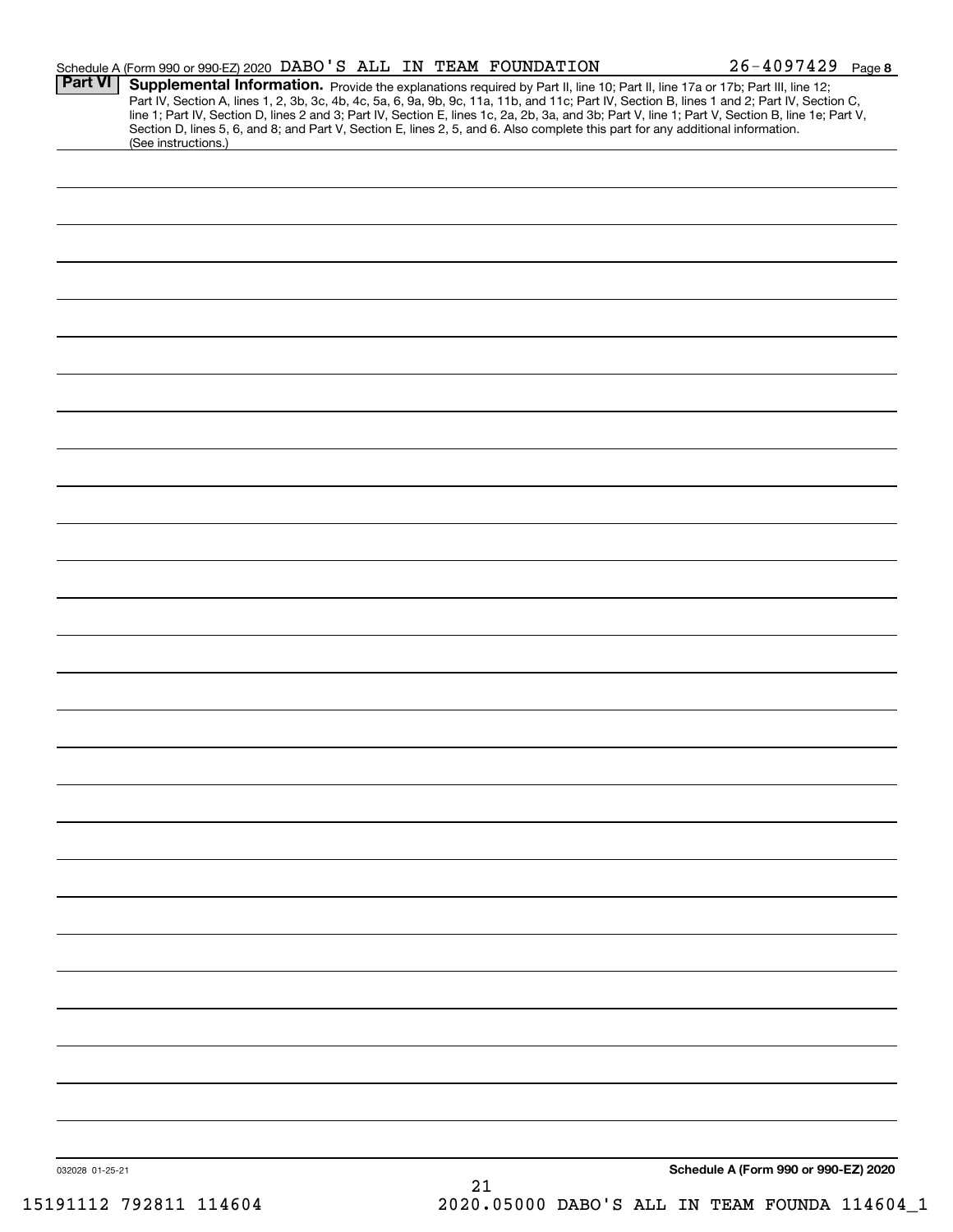Department of the Treasury Internal Revenue Service **(Form 990, 990-EZ, or 990-PF)**

Name of the organization

#### \*\* PUBLIC DISCLOSURE COPY \*\*

## **Schedule B Schedule of Contributors**

**| Attach to Form 990, Form 990-EZ, or Form 990-PF. | Go to www.irs.gov/Form990 for the latest information.** OMB No. 1545-0047

**2020**

**Employer identification number**

| $26 - 4097429$ |  |  |  |  |  |
|----------------|--|--|--|--|--|
|                |  |  |  |  |  |

|                                       | DABO'S ALL IN TEAM FOUNDATION                                               | 26-4097429 |
|---------------------------------------|-----------------------------------------------------------------------------|------------|
| <b>Organization type (check one):</b> |                                                                             |            |
| Filers of:                            | Section:                                                                    |            |
| Form 990 or 990-EZ                    | $\lfloor x \rfloor$ 501(c)( 3) (enter number) organization                  |            |
|                                       | $4947(a)(1)$ nonexempt charitable trust not treated as a private foundation |            |
|                                       | 527 political organization                                                  |            |
| Form 990-PF                           | 501(c)(3) exempt private foundation                                         |            |
|                                       | 4947(a)(1) nonexempt charitable trust treated as a private foundation       |            |

501(c)(3) taxable private foundation  $\mathcal{L}^{\text{max}}$ 

Check if your organization is covered by the **General Rule** or a **Special Rule. Note:**  Only a section 501(c)(7), (8), or (10) organization can check boxes for both the General Rule and a Special Rule. See instructions.

#### **General Rule**

 $\boxed{\textbf{X}}$  For an organization filing Form 990, 990-EZ, or 990-PF that received, during the year, contributions totaling \$5,000 or more (in money or property) from any one contributor. Complete Parts I and II. See instructions for determining a contributor's total contributions.

#### **Special Rules**

| For an organization described in section 501(c)(3) filing Form 990 or 990-EZ that met the 33 1/3% support test of the regulations under               |
|-------------------------------------------------------------------------------------------------------------------------------------------------------|
| sections 509(a)(1) and 170(b)(1)(A)(vi), that checked Schedule A (Form 990 or 990-EZ), Part II, line 13, 16a, or 16b, and that received from          |
| any one contributor, during the year, total contributions of the greater of (1) \$5,000; or (2) 2% of the amount on (i) Form 990, Part VIII, line 1h; |
| or (ii) Form 990-EZ, line 1. Complete Parts I and II.                                                                                                 |

For an organization described in section 501(c)(7), (8), or (10) filing Form 990 or 990-EZ that received from any one contributor, during the year, total contributions of more than \$1,000 exclusively for religious, charitable, scientific, literary, or educational purposes, or for the prevention of cruelty to children or animals. Complete Parts I (entering "N/A" in column (b) instead of the contributor name and address), II, and III.  $\mathcal{L}^{\text{max}}$ 

purpose. Don't complete any of the parts unless the **General Rule** applies to this organization because it received *nonexclusively* year, contributions <sub>exclusively</sub> for religious, charitable, etc., purposes, but no such contributions totaled more than \$1,000. If this box is checked, enter here the total contributions that were received during the year for an  $\;$ exclusively religious, charitable, etc., For an organization described in section 501(c)(7), (8), or (10) filing Form 990 or 990-EZ that received from any one contributor, during the religious, charitable, etc., contributions totaling \$5,000 or more during the year  $\Box$ — $\Box$   $\Box$  $\mathcal{L}^{\text{max}}$ 

**Caution:**  An organization that isn't covered by the General Rule and/or the Special Rules doesn't file Schedule B (Form 990, 990-EZ, or 990-PF),  **must** but it answer "No" on Part IV, line 2, of its Form 990; or check the box on line H of its Form 990-EZ or on its Form 990-PF, Part I, line 2, to certify that it doesn't meet the filing requirements of Schedule B (Form 990, 990-EZ, or 990-PF).

**For Paperwork Reduction Act Notice, see the instructions for Form 990, 990-EZ, or 990-PF. Schedule B (Form 990, 990-EZ, or 990-PF) (2020)** LHA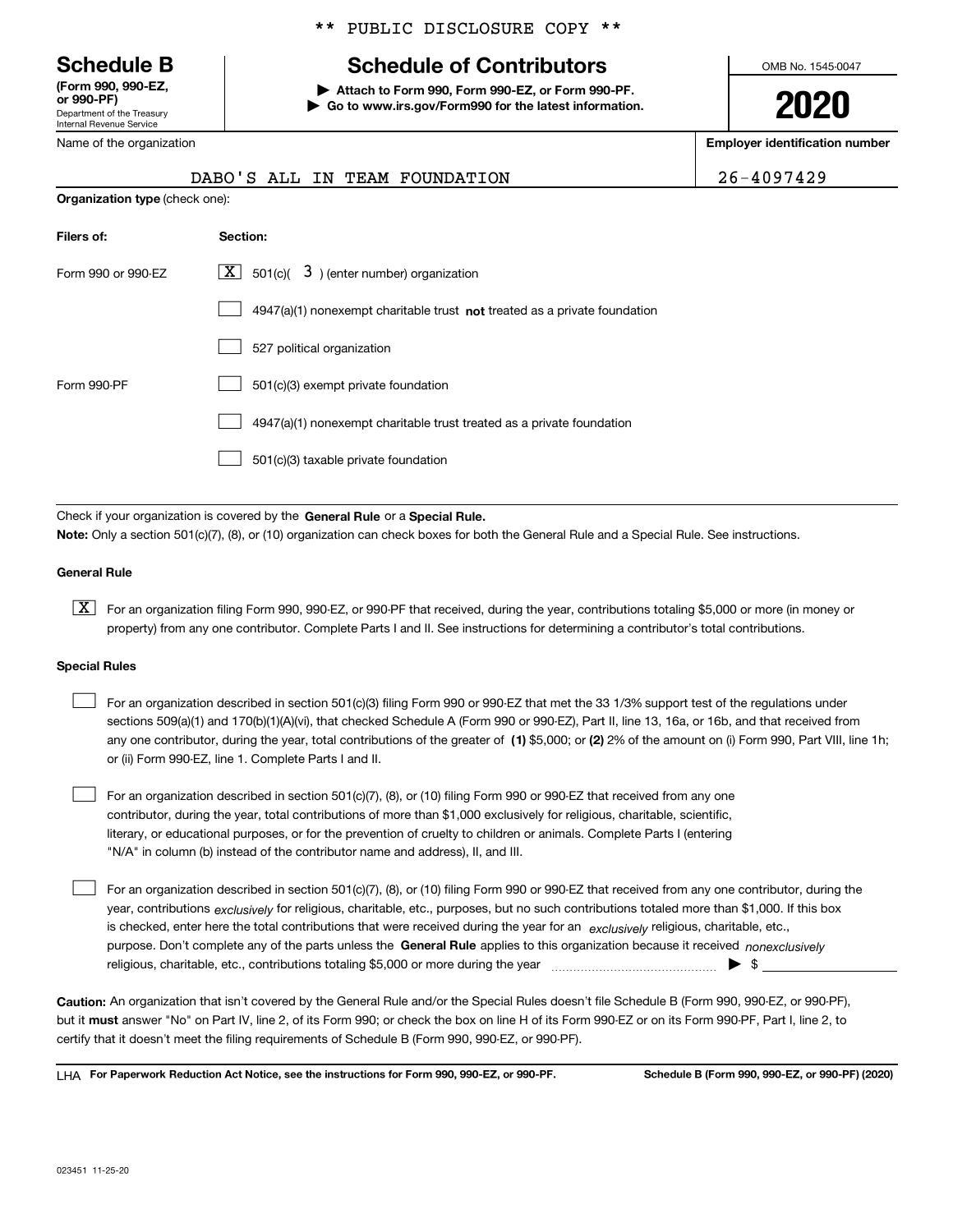**Employer identification number**

**(d)**

 $\boxed{\text{X}}$  $\mathcal{L}^{\text{max}}$  $\mathcal{L}^{\text{max}}$ 

 $\boxed{\text{X}}$  $\mathcal{L}^{\text{max}}$  $\mathcal{L}^{\text{max}}$ 

 $\boxed{\text{X}}$  $\mathcal{L}^{\text{max}}$  $\mathcal{L}^{\text{max}}$ 

**(d)**

**(d)**

**(a) No.(b)Name, address, and ZIP + 4 (c)Total contributions Type of contribution PersonPayrollNoncash (a)No.(b)Name, address, and ZIP + 4 (c)Total contributions Type of contribution PersonPayrollNoncash (a)No.(b)Name, address, and ZIP + 4 (c)Total contributions Type of contribution Person PayrollNoncash (a)No.(b)Name, address, and ZIP + 4 (c)Total contributions** Schedule B (Form 990, 990-EZ, or 990-PF) (2020) **Page 2** Page 2 Name of organization Contributors (see instructions). Use duplicate copies of Part I if additional space is needed. \$(Complete Part II for noncash contributions.) \$(Complete Part II for noncash contributions.) \$(Complete Part II for noncash contributions.) \$Chedule B (Form 990, 990-EZ, or 990-PF) (2020)<br> **2Part I 26-4097429**<br> **2Part I Contributors** (see instructions). Use duplicate copies of Part I if additional space is needed.  $\begin{array}{c|c|c|c|c|c} 1 & \hspace{1.5cm} & \hspace{1.5cm} & \hspace{1.5cm} & \hspace{1.5cm} & \hspace{1.5cm} & \hspace{1.5cm} & \hspace{1.5cm} & \hspace{1.5cm} & \hspace{1.5cm} & \hspace{1.5cm} & \hspace{1.5cm} & \hspace{1.5cm} & \hspace{1.5cm} & \hspace{1.5cm} & \hspace{1.5cm} & \hspace{1.5cm} & \hspace{1.5cm} & \hspace{1.5cm} & \hspace{1.5cm} & \hspace{1.5cm} &$ 25,000.  $2$  | Person  $\overline{\text{X}}$ 20,000.  $\overline{3}$  | Person  $\overline{X}$ 10,000. 10,000. DABO'S ALL IN TEAM FOUNDATION 26-4097429

| (a)             | (b)                        | (c)                        | (d)                                                                                                                     |
|-----------------|----------------------------|----------------------------|-------------------------------------------------------------------------------------------------------------------------|
| No.             | Name, address, and ZIP + 4 | <b>Total contributions</b> | Type of contribution                                                                                                    |
| 4               |                            | 10,000.<br>\$              | $\vert X \vert$<br>Person<br>Payroll<br><b>Noncash</b><br>(Complete Part II for<br>noncash contributions.)              |
| (a)             | (b)                        | (c)                        | (d)                                                                                                                     |
| No.             | Name, address, and ZIP + 4 | <b>Total contributions</b> | Type of contribution                                                                                                    |
| 5               |                            | 10,000.<br>\$              | $\boxed{\text{X}}$<br>Person<br><b>Payroll</b><br><b>Noncash</b><br>(Complete Part II for<br>noncash contributions.)    |
| (a)             | (b)                        | (c)                        | (d)                                                                                                                     |
| No.             | Name, address, and ZIP + 4 | <b>Total contributions</b> | Type of contribution                                                                                                    |
| 6               |                            | 9,115.<br>\$               | $\overline{\text{X}}$<br>Person<br><b>Payroll</b><br><b>Noncash</b><br>(Complete Part II for<br>noncash contributions.) |
| 023452 11-25-20 |                            |                            | Schedule B (Form 990, 990-EZ, or 990-PF) (2020)                                                                         |

15191112 792811 114604 2020.05000 DABO'S ALL IN TEAM FOUNDA 114604\_1

23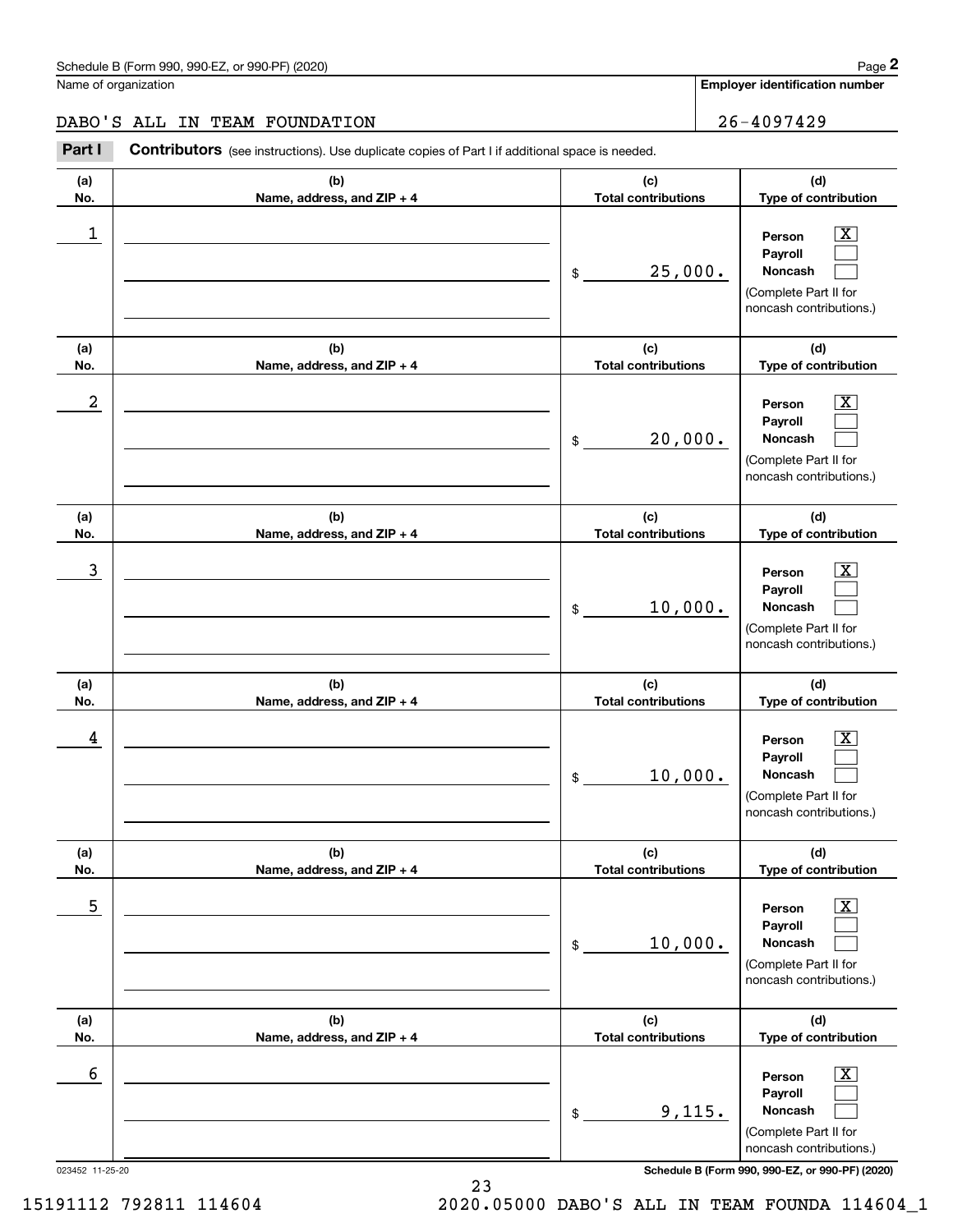**Employer identification number**

**(d)Type of contribution**

> $\boxed{\text{X}}$  $\mathcal{L}^{\text{max}}$  $\mathcal{L}^{\text{max}}$

**Person PayrollNoncash**

#### DABO'S ALL IN TEAM FOUNDATION 26-4097429

**(a) No.(b) Name, address, and ZIP + 4 (c) Total contributions (a)(b)(c)**Chedule B (Form 990, 990-EZ, or 990-PF) (2020)<br>
lame of organization<br> **26-4097429**<br> **26-4097429**<br> **26-4097429**<br> **26-4097429** \$7 X 7,500.

|                 |                                   |                                   | (Complete Part II for<br>noncash contributions.)                                       |
|-----------------|-----------------------------------|-----------------------------------|----------------------------------------------------------------------------------------|
| (a)<br>No.      | (b)<br>Name, address, and ZIP + 4 | (c)<br><b>Total contributions</b> | (d)<br>Type of contribution                                                            |
| 8               |                                   | 5,000.<br>\$                      | X,<br>Person<br>Payroll<br>Noncash<br>(Complete Part II for<br>noncash contributions.) |
| (a)<br>No.      | (b)<br>Name, address, and ZIP + 4 | (c)<br><b>Total contributions</b> | (d)<br>Type of contribution                                                            |
| 9               |                                   | 5,000.<br>\$                      | x<br>Person<br>Payroll<br>Noncash<br>(Complete Part II for<br>noncash contributions.)  |
| (a)<br>No.      | (b)<br>Name, address, and ZIP + 4 | (c)<br><b>Total contributions</b> | (d)<br>Type of contribution                                                            |
| 10              |                                   | 5,000.<br>\$                      | X.<br>Person<br>Payroll<br>Noncash<br>(Complete Part II for<br>noncash contributions.) |
| (a)<br>No.      | (b)<br>Name, address, and ZIP + 4 | (c)<br><b>Total contributions</b> | (d)<br>Type of contribution                                                            |
|                 |                                   | \$                                | Person<br>Payroll<br>Noncash<br>(Complete Part II for<br>noncash contributions.)       |
| (a)<br>No.      | (b)<br>Name, address, and ZIP + 4 | (c)<br><b>Total contributions</b> | (d)<br>Type of contribution                                                            |
|                 |                                   | \$                                | Person<br>Payroll<br>Noncash<br>(Complete Part II for<br>noncash contributions.)       |
| 023452 11-25-20 |                                   |                                   | Schedule B (Form 990, 990-EZ, or 990-PF) (2020)                                        |

24 15191112 792811 114604 2020.05000 DABO'S ALL IN TEAM FOUNDA 114604\_1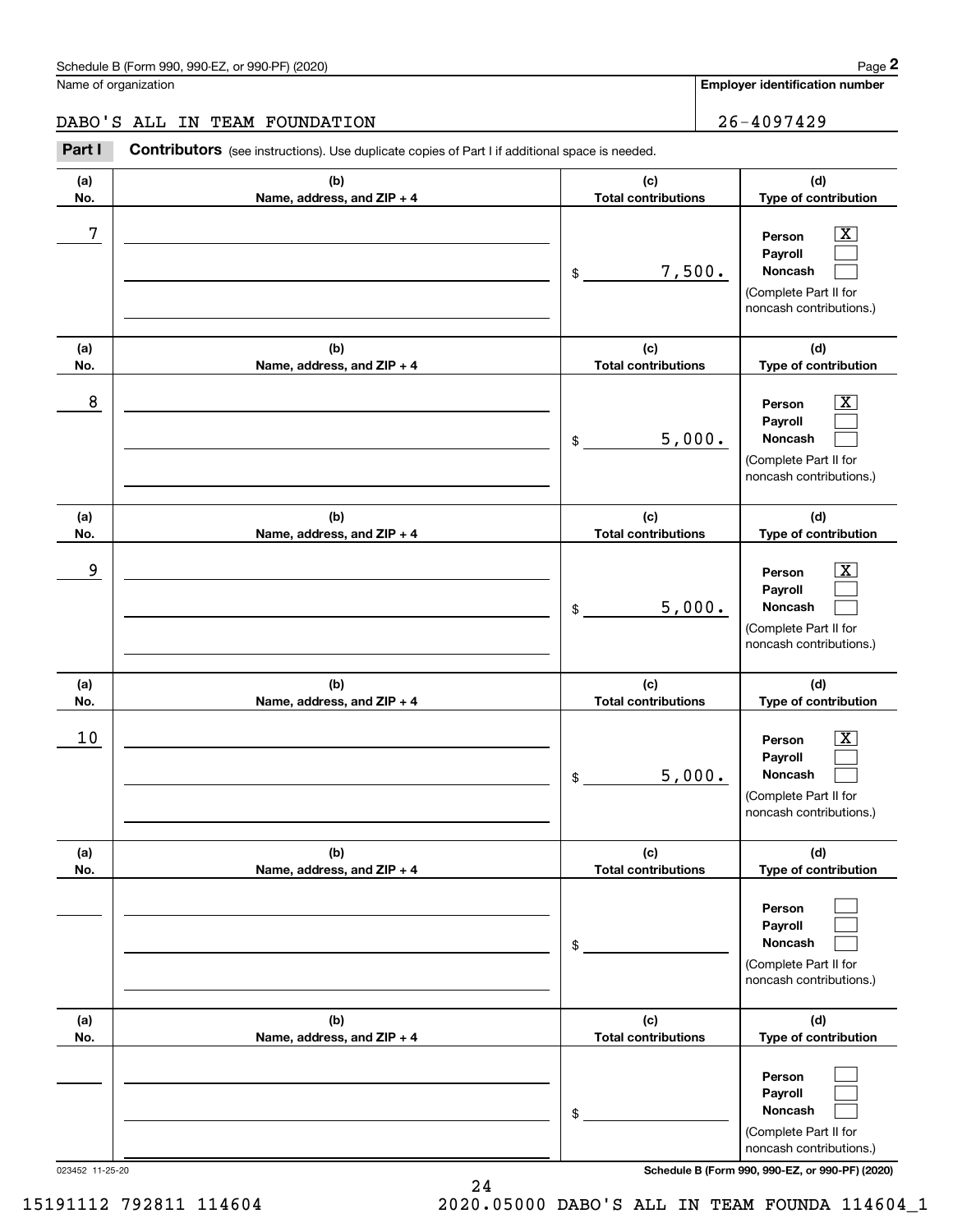Name of organization

**Employer identification number**

DABO'S ALL IN TEAM FOUNDATION 26-4097429

Chedule B (Form 990, 990-EZ, or 990-PF) (2020)<br> **26 ALL IN TEAM FOUNDATION**<br> **26 - 4097429**<br> **26 - 4097429**<br> **26 - 4097429** 

| (a)<br>No.<br>from<br>Part I | (b)<br>Description of noncash property given | (c)<br>FMV (or estimate)<br>(See instructions.) | (d)<br>Date received |
|------------------------------|----------------------------------------------|-------------------------------------------------|----------------------|
|                              |                                              |                                                 |                      |
|                              |                                              |                                                 |                      |
|                              |                                              | \$                                              |                      |
| (a)<br>No.<br>from<br>Part I | (b)<br>Description of noncash property given | (c)<br>FMV (or estimate)<br>(See instructions.) | (d)<br>Date received |
|                              |                                              |                                                 |                      |
|                              |                                              |                                                 |                      |
|                              |                                              | \$                                              |                      |
| (a)<br>No.<br>from<br>Part I | (b)<br>Description of noncash property given | (c)<br>FMV (or estimate)<br>(See instructions.) | (d)<br>Date received |
|                              |                                              |                                                 |                      |
|                              |                                              |                                                 |                      |
|                              |                                              | \$                                              |                      |
| (a)<br>No.<br>from<br>Part I | (b)<br>Description of noncash property given | (c)<br>FMV (or estimate)<br>(See instructions.) | (d)<br>Date received |
|                              |                                              |                                                 |                      |
|                              |                                              |                                                 |                      |
|                              |                                              | \$                                              |                      |
| (a)<br>No.<br>from<br>Part I | (b)<br>Description of noncash property given | (c)<br>FMV (or estimate)<br>(See instructions.) | (d)<br>Date received |
|                              |                                              |                                                 |                      |
|                              |                                              |                                                 |                      |
|                              |                                              | \$                                              |                      |
| (a)<br>No.<br>from<br>Part I | (b)<br>Description of noncash property given | (c)<br>FMV (or estimate)<br>(See instructions.) | (d)<br>Date received |
|                              |                                              |                                                 |                      |
|                              |                                              |                                                 |                      |
|                              |                                              | \$                                              |                      |

25

023453 11-25-20 **Schedule B (Form 990, 990-EZ, or 990-PF) (2020)**

15191112 792811 114604 2020.05000 DABO'S ALL IN TEAM FOUNDA 114604\_1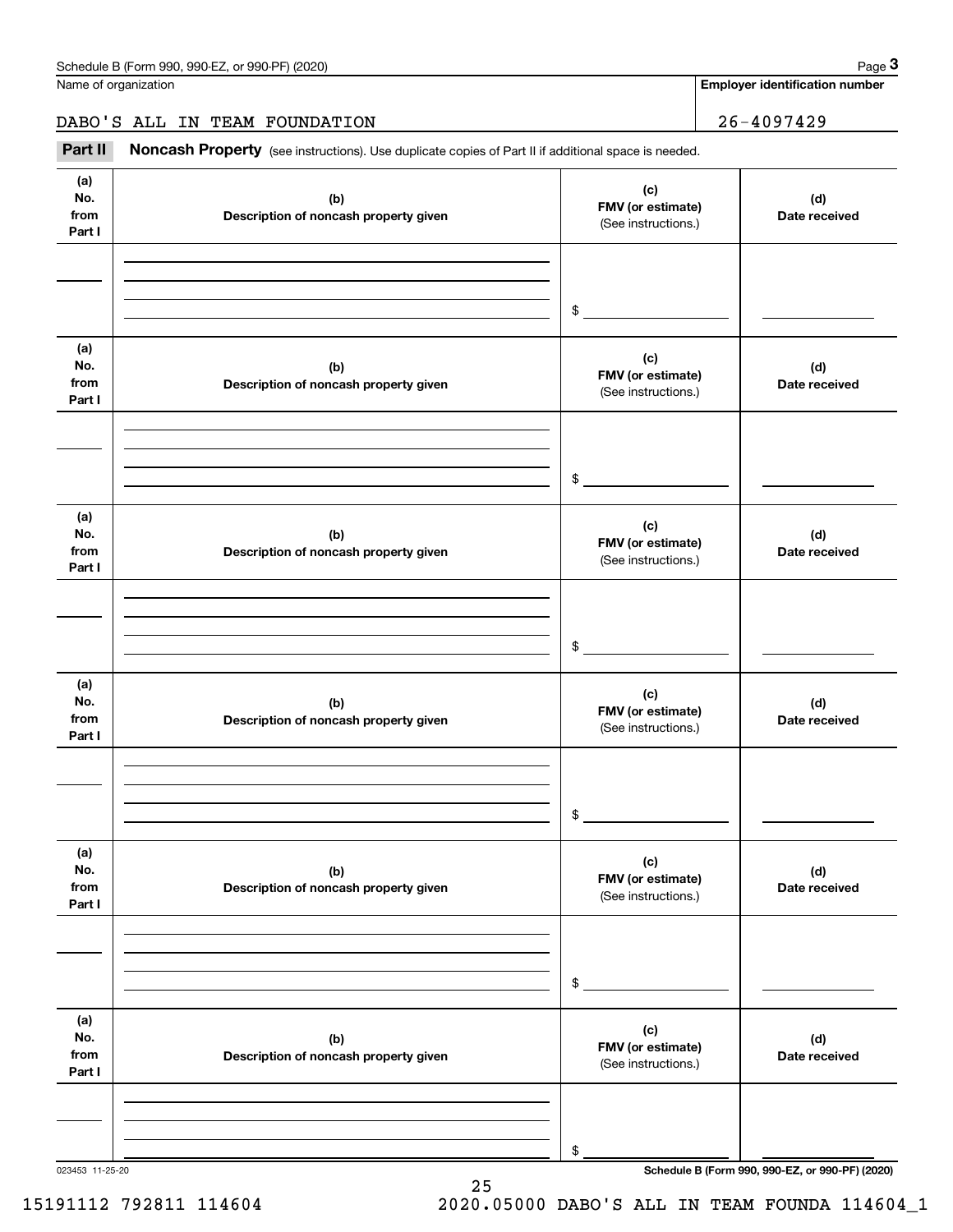|                           | Schedule B (Form 990, 990-EZ, or 990-PF) (2020)                                                                                                                                                                                 |                      |                                                                                                                                                                | Page 4 |  |  |  |  |
|---------------------------|---------------------------------------------------------------------------------------------------------------------------------------------------------------------------------------------------------------------------------|----------------------|----------------------------------------------------------------------------------------------------------------------------------------------------------------|--------|--|--|--|--|
| Name of organization      |                                                                                                                                                                                                                                 |                      | <b>Employer identification number</b>                                                                                                                          |        |  |  |  |  |
|                           | DABO'S ALL IN TEAM FOUNDATION                                                                                                                                                                                                   |                      | 26-4097429                                                                                                                                                     |        |  |  |  |  |
| Part III                  | from any one contributor. Complete columns (a) through (e) and the following line entry. For organizations                                                                                                                      |                      | Exclusively religious, charitable, etc., contributions to organizations described in section 501(c)(7), (8), or (10) that total more than \$1,000 for the year |        |  |  |  |  |
|                           | completing Part III, enter the total of exclusively religious, charitable, etc., contributions of \$1,000 or less for the year. (Enter this info. once.) \\$<br>Use duplicate copies of Part III if additional space is needed. |                      |                                                                                                                                                                |        |  |  |  |  |
| $(a)$ No.                 |                                                                                                                                                                                                                                 |                      |                                                                                                                                                                |        |  |  |  |  |
| from<br>Part I            | (b) Purpose of gift                                                                                                                                                                                                             | (c) Use of gift      | (d) Description of how gift is held                                                                                                                            |        |  |  |  |  |
|                           |                                                                                                                                                                                                                                 |                      |                                                                                                                                                                |        |  |  |  |  |
|                           |                                                                                                                                                                                                                                 |                      |                                                                                                                                                                |        |  |  |  |  |
|                           |                                                                                                                                                                                                                                 |                      |                                                                                                                                                                |        |  |  |  |  |
|                           |                                                                                                                                                                                                                                 | (e) Transfer of gift |                                                                                                                                                                |        |  |  |  |  |
|                           | Transferee's name, address, and ZIP + 4                                                                                                                                                                                         |                      | Relationship of transferor to transferee                                                                                                                       |        |  |  |  |  |
|                           |                                                                                                                                                                                                                                 |                      |                                                                                                                                                                |        |  |  |  |  |
|                           |                                                                                                                                                                                                                                 |                      |                                                                                                                                                                |        |  |  |  |  |
|                           |                                                                                                                                                                                                                                 |                      |                                                                                                                                                                |        |  |  |  |  |
| (a) No.<br>from           | (b) Purpose of gift                                                                                                                                                                                                             | (c) Use of gift      | (d) Description of how gift is held                                                                                                                            |        |  |  |  |  |
| Part I                    |                                                                                                                                                                                                                                 |                      |                                                                                                                                                                |        |  |  |  |  |
|                           |                                                                                                                                                                                                                                 |                      |                                                                                                                                                                |        |  |  |  |  |
|                           |                                                                                                                                                                                                                                 |                      |                                                                                                                                                                |        |  |  |  |  |
|                           | (e) Transfer of gift                                                                                                                                                                                                            |                      |                                                                                                                                                                |        |  |  |  |  |
|                           |                                                                                                                                                                                                                                 |                      |                                                                                                                                                                |        |  |  |  |  |
|                           | Transferee's name, address, and ZIP + 4                                                                                                                                                                                         |                      | Relationship of transferor to transferee                                                                                                                       |        |  |  |  |  |
|                           |                                                                                                                                                                                                                                 |                      |                                                                                                                                                                |        |  |  |  |  |
|                           |                                                                                                                                                                                                                                 |                      |                                                                                                                                                                |        |  |  |  |  |
| (a) No.                   |                                                                                                                                                                                                                                 |                      |                                                                                                                                                                |        |  |  |  |  |
| from<br>Part I            | (b) Purpose of gift                                                                                                                                                                                                             | (c) Use of gift      | (d) Description of how gift is held                                                                                                                            |        |  |  |  |  |
|                           |                                                                                                                                                                                                                                 |                      |                                                                                                                                                                |        |  |  |  |  |
|                           |                                                                                                                                                                                                                                 |                      |                                                                                                                                                                |        |  |  |  |  |
|                           |                                                                                                                                                                                                                                 |                      |                                                                                                                                                                |        |  |  |  |  |
|                           |                                                                                                                                                                                                                                 | (e) Transfer of gift |                                                                                                                                                                |        |  |  |  |  |
|                           | Transferee's name, address, and ZIP + 4                                                                                                                                                                                         |                      | Relationship of transferor to transferee                                                                                                                       |        |  |  |  |  |
|                           |                                                                                                                                                                                                                                 |                      |                                                                                                                                                                |        |  |  |  |  |
|                           |                                                                                                                                                                                                                                 |                      |                                                                                                                                                                |        |  |  |  |  |
|                           |                                                                                                                                                                                                                                 |                      |                                                                                                                                                                |        |  |  |  |  |
| (a) No.<br>from<br>Part I | (b) Purpose of gift                                                                                                                                                                                                             | (c) Use of gift      | (d) Description of how gift is held                                                                                                                            |        |  |  |  |  |
|                           |                                                                                                                                                                                                                                 |                      |                                                                                                                                                                |        |  |  |  |  |
|                           |                                                                                                                                                                                                                                 |                      |                                                                                                                                                                |        |  |  |  |  |
|                           |                                                                                                                                                                                                                                 |                      |                                                                                                                                                                |        |  |  |  |  |
|                           |                                                                                                                                                                                                                                 | (e) Transfer of gift |                                                                                                                                                                |        |  |  |  |  |
|                           |                                                                                                                                                                                                                                 |                      |                                                                                                                                                                |        |  |  |  |  |
|                           | Transferee's name, address, and ZIP + 4                                                                                                                                                                                         |                      | Relationship of transferor to transferee                                                                                                                       |        |  |  |  |  |
|                           |                                                                                                                                                                                                                                 |                      |                                                                                                                                                                |        |  |  |  |  |
|                           |                                                                                                                                                                                                                                 |                      |                                                                                                                                                                |        |  |  |  |  |
|                           |                                                                                                                                                                                                                                 |                      |                                                                                                                                                                |        |  |  |  |  |

26

**Schedule B (Form 990, 990-EZ, or 990-PF) (2020)**

15191112 792811 114604 2020.05000 DABO'S ALL IN TEAM FOUNDA 114604\_1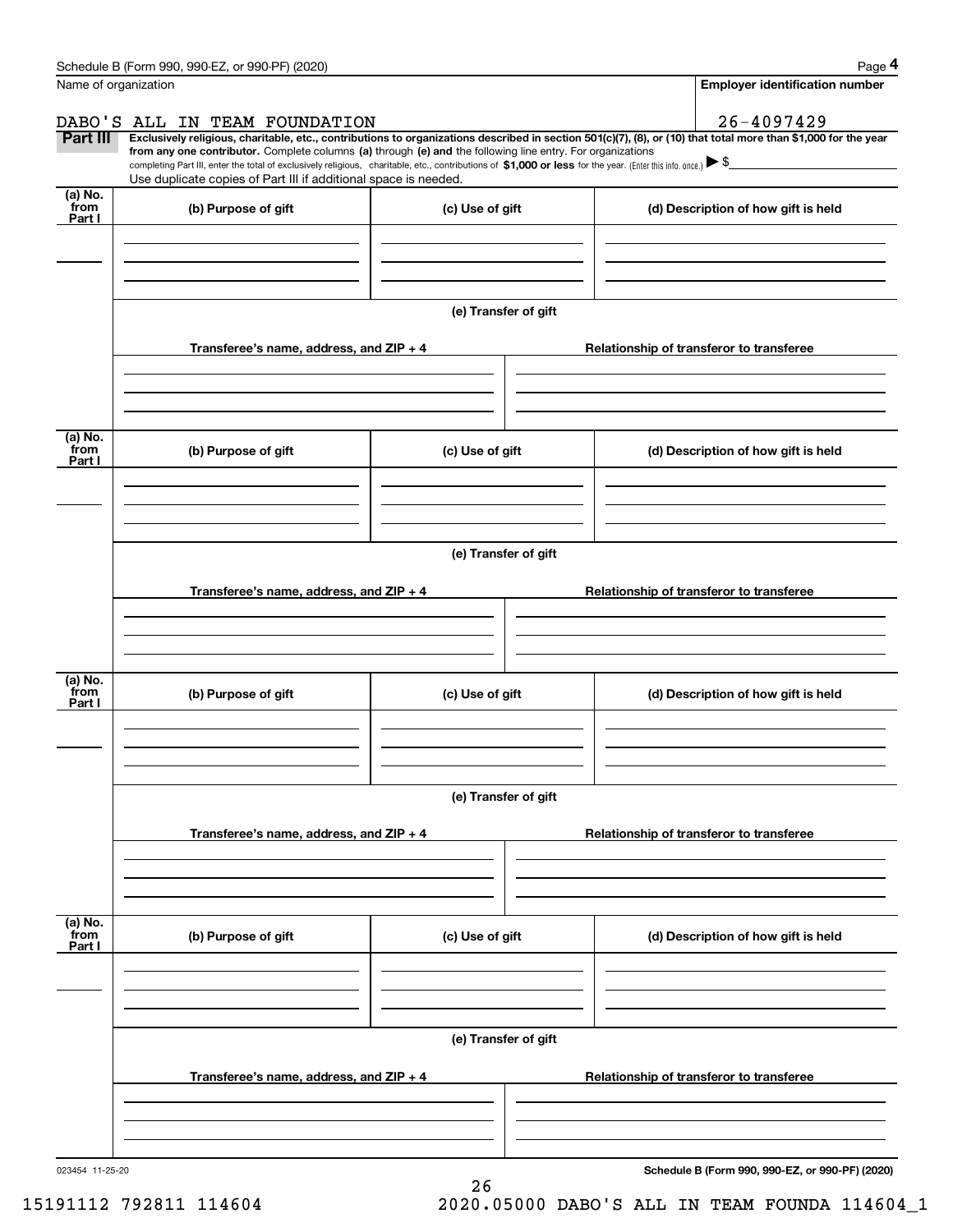| <b>SCHEDULE D</b> |  |
|-------------------|--|
|-------------------|--|

| (Form 990) |  |
|------------|--|
|------------|--|

### **Supplemental Financial Statements**

(Form 990)<br>
Pepartment of the Treasury<br>
Department of the Treasury<br>
Department of the Treasury<br>
Department of the Treasury<br> **Co to www.irs.gov/Form990 for instructions and the latest information.**<br> **Co to www.irs.gov/Form9** 



Department of the Treasury Internal Revenue Service

# **Name of the organization Employer identification number**

|         | organization answered "Yes" on Form 990, Part IV, line 6.                                                                                                                                                                     |                         |                                                    |                          |                              |                                 |
|---------|-------------------------------------------------------------------------------------------------------------------------------------------------------------------------------------------------------------------------------|-------------------------|----------------------------------------------------|--------------------------|------------------------------|---------------------------------|
|         |                                                                                                                                                                                                                               | (a) Donor advised funds |                                                    |                          | (b) Funds and other accounts |                                 |
| 1       |                                                                                                                                                                                                                               |                         |                                                    |                          |                              |                                 |
| 2       | Aggregate value of contributions to (during year)                                                                                                                                                                             |                         |                                                    |                          |                              |                                 |
| з       |                                                                                                                                                                                                                               |                         |                                                    |                          |                              |                                 |
| 4       |                                                                                                                                                                                                                               |                         |                                                    |                          |                              |                                 |
| 5       | Did the organization inform all donors and donor advisors in writing that the assets held in donor advised funds                                                                                                              |                         |                                                    |                          |                              |                                 |
|         |                                                                                                                                                                                                                               |                         |                                                    |                          | Yes                          | No                              |
| 6       | Did the organization inform all grantees, donors, and donor advisors in writing that grant funds can be used only                                                                                                             |                         |                                                    |                          |                              |                                 |
|         | for charitable purposes and not for the benefit of the donor or donor advisor, or for any other purpose conferring                                                                                                            |                         |                                                    |                          |                              |                                 |
|         |                                                                                                                                                                                                                               |                         |                                                    |                          | Yes                          | No                              |
| Part II | Conservation Easements. Complete if the organization answered "Yes" on Form 990, Part IV, line 7.                                                                                                                             |                         |                                                    |                          |                              |                                 |
| 1.      | Purpose(s) of conservation easements held by the organization (check all that apply).                                                                                                                                         |                         |                                                    |                          |                              |                                 |
|         | Preservation of land for public use (for example, recreation or education)                                                                                                                                                    |                         | Preservation of a historically important land area |                          |                              |                                 |
|         | Protection of natural habitat                                                                                                                                                                                                 |                         | Preservation of a certified historic structure     |                          |                              |                                 |
|         | Preservation of open space                                                                                                                                                                                                    |                         |                                                    |                          |                              |                                 |
|         |                                                                                                                                                                                                                               |                         |                                                    |                          |                              |                                 |
| 2       | Complete lines 2a through 2d if the organization held a qualified conservation contribution in the form of a conservation easement on the last                                                                                |                         |                                                    |                          |                              | Held at the End of the Tax Year |
|         | day of the tax year.                                                                                                                                                                                                          |                         |                                                    |                          |                              |                                 |
| а       |                                                                                                                                                                                                                               |                         |                                                    | 2a                       |                              |                                 |
| b       | Total acreage restricted by conservation easements                                                                                                                                                                            |                         |                                                    | 2 <sub>b</sub>           |                              |                                 |
|         |                                                                                                                                                                                                                               |                         |                                                    | 2c                       |                              |                                 |
| d       | Number of conservation easements included in (c) acquired after 7/25/06, and not on a historic structure                                                                                                                      |                         |                                                    |                          |                              |                                 |
|         | listed in the National Register [111] March 1999 State of the National Register [11] March 1999 State of the National Register [11] March 1999 State of the National Register [11] March 1999 State of the National Inc. 1999 |                         |                                                    | 2d                       |                              |                                 |
| 3       | Number of conservation easements modified, transferred, released, extinguished, or terminated by the organization during the tax                                                                                              |                         |                                                    |                          |                              |                                 |
|         | $year \blacktriangleright$                                                                                                                                                                                                    |                         |                                                    |                          |                              |                                 |
| 4<br>5  | Number of states where property subject to conservation easement is located $\blacktriangleright$<br>Does the organization have a written policy regarding the periodic monitoring, inspection, handling of                   |                         |                                                    |                          |                              |                                 |
| 6       | violations, and enforcement of the conservation easements it holds?<br>Staff and volunteer hours devoted to monitoring, inspecting, handling of violations, and enforcing conservation easements during the year              |                         |                                                    |                          | Yes                          | No                              |
|         |                                                                                                                                                                                                                               |                         |                                                    |                          |                              |                                 |
| 7       | Amount of expenses incurred in monitoring, inspecting, handling of violations, and enforcing conservation easements during the year<br>$\blacktriangleright$ \$                                                               |                         |                                                    |                          |                              |                                 |
| 8       | Does each conservation easement reported on line 2(d) above satisfy the requirements of section 170(h)(4)(B)(i)                                                                                                               |                         |                                                    |                          |                              |                                 |
|         |                                                                                                                                                                                                                               |                         |                                                    |                          | Yes                          | No                              |
| 9       | In Part XIII, describe how the organization reports conservation easements in its revenue and expense statement and                                                                                                           |                         |                                                    |                          |                              |                                 |
|         | balance sheet, and include, if applicable, the text of the footnote to the organization's financial statements that describes the                                                                                             |                         |                                                    |                          |                              |                                 |
|         | organization's accounting for conservation easements.                                                                                                                                                                         |                         |                                                    |                          |                              |                                 |
|         | Organizations Maintaining Collections of Art, Historical Treasures, or Other Similar Assets.<br>Part III                                                                                                                      |                         |                                                    |                          |                              |                                 |
|         | Complete if the organization answered "Yes" on Form 990, Part IV, line 8.                                                                                                                                                     |                         |                                                    |                          |                              |                                 |
|         | 1a If the organization elected, as permitted under FASB ASC 958, not to report in its revenue statement and balance sheet works                                                                                               |                         |                                                    |                          |                              |                                 |
|         | of art, historical treasures, or other similar assets held for public exhibition, education, or research in furtherance of public                                                                                             |                         |                                                    |                          |                              |                                 |
|         | service, provide in Part XIII the text of the footnote to its financial statements that describes these items.                                                                                                                |                         |                                                    |                          |                              |                                 |
|         | <b>b</b> If the organization elected, as permitted under FASB ASC 958, to report in its revenue statement and balance sheet works of                                                                                          |                         |                                                    |                          |                              |                                 |
|         |                                                                                                                                                                                                                               |                         |                                                    |                          |                              |                                 |
|         | art, historical treasures, or other similar assets held for public exhibition, education, or research in furtherance of public service,<br>provide the following amounts relating to these items:                             |                         |                                                    |                          |                              |                                 |
|         |                                                                                                                                                                                                                               |                         |                                                    |                          |                              |                                 |
|         |                                                                                                                                                                                                                               |                         |                                                    |                          |                              |                                 |
|         |                                                                                                                                                                                                                               |                         |                                                    |                          | $\blacktriangleright$ \$     |                                 |
| 2       | If the organization received or held works of art, historical treasures, or other similar assets for financial gain, provide                                                                                                  |                         |                                                    |                          |                              |                                 |
|         | the following amounts required to be reported under FASB ASC 958 relating to these items:                                                                                                                                     |                         |                                                    |                          |                              |                                 |
|         | a Revenue included on Form 990, Part VIII, line 1 [2000] [2000] [2000] [2000] [2000] [2000] [2000] [2000] [2000                                                                                                               |                         |                                                    | $\blacktriangleright$ \$ |                              |                                 |
|         | LHA For Paperwork Reduction Act Notice, see the Instructions for Form 990.                                                                                                                                                    |                         |                                                    | $\blacktriangleright$ s  | Schedule D (Form 990) 2020   |                                 |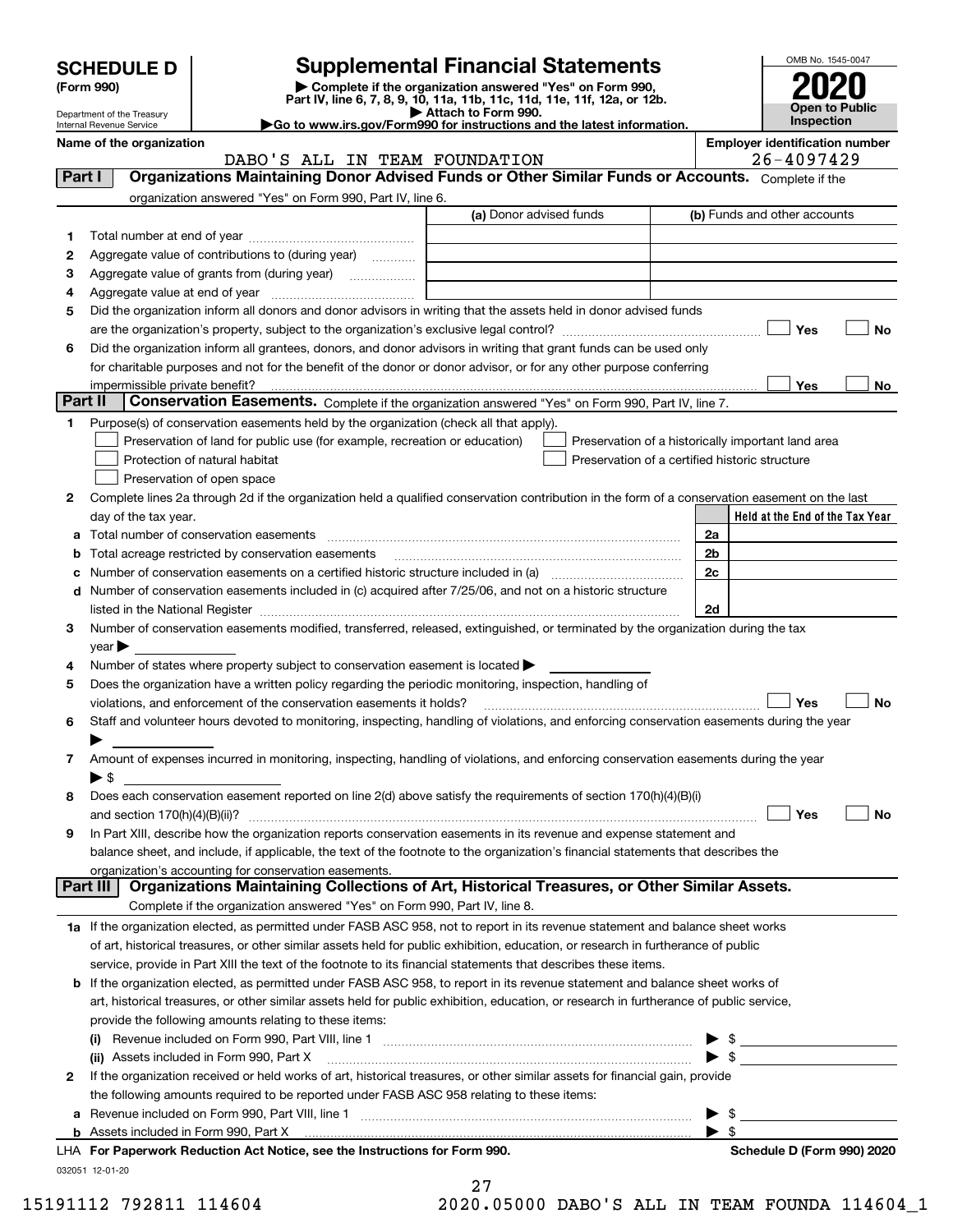| Part III<br>Organizations Maintaining Collections of Art, Historical Treasures, or Other Similar Assets (continued)<br>Using the organization's acquisition, accession, and other records, check any of the following that make significant use of its<br>3<br>collection items (check all that apply):<br>Public exhibition<br>Loan or exchange program<br>a<br>Other and the contract of the contract of the contract of the contract of the contract of the contract of the contract of the contract of the contract of the contract of the contract of the contract of the contract of the<br>Scholarly research<br>b<br>е<br>Preservation for future generations<br>с<br>Provide a description of the organization's collections and explain how they further the organization's exempt purpose in Part XIII.<br>4<br>During the year, did the organization solicit or receive donations of art, historical treasures, or other similar assets<br>5<br>Yes<br>to be sold to raise funds rather than to be maintained as part of the organization's collection?<br>No<br><b>Part IV</b><br>Escrow and Custodial Arrangements. Complete if the organization answered "Yes" on Form 990, Part IV, line 9, or<br>reported an amount on Form 990, Part X, line 21.<br>1a Is the organization an agent, trustee, custodian or other intermediary for contributions or other assets not included<br>Yes<br>No<br>on Form 990, Part X? [11] matter contracts and contracts and contracts are contracted as a form 990, Part X?<br>b If "Yes," explain the arrangement in Part XIII and complete the following table:<br>Amount<br>Beginning balance measurements and the contract measurement of the contract measurement of the contract measurement<br>1c<br>c<br>1d<br>Additions during the year manufactured and an account of the state of the state of the state of the state of the state of the state of the state of the state of the state of the state of the state of the state of the state<br>Distributions during the year manufactured and an account of the year manufactured and the year manufactured and the year manufactured and the year manufactured and the year manufactured and the year manufactured and the y<br>1e<br>1f<br>Ť.<br>2a Did the organization include an amount on Form 990, Part X, line 21, for escrow or custodial account liability?<br>Yes<br>No<br>.<br><b>b</b> If "Yes," explain the arrangement in Part XIII. Check here if the explanation has been provided on Part XIII<br>Part V<br>Endowment Funds. Complete if the organization answered "Yes" on Form 990, Part IV, line 10.<br>(d) Three years back<br>(a) Current year<br>(c) Two years back<br>(e) Four years back<br>(b) Prior year<br>Beginning of year balance<br>1a<br>Net investment earnings, gains, and losses<br>d<br>e Other expenditures for facilities<br>and programs<br>End of year balance<br>g<br>Provide the estimated percentage of the current year end balance (line 1g, column (a)) held as:<br>2<br>Board designated or quasi-endowment<br>℅<br>а<br>Permanent endowment > <u>example</u><br>%<br>%<br>Term endowment $\blacktriangleright$<br>The percentages on lines 2a, 2b, and 2c should equal 100%.<br>3a Are there endowment funds not in the possession of the organization that are held and administered for the organization<br>Yes<br>No<br>by:<br>3a(i)<br>(i)<br>3a(ii)<br>3b<br>Describe in Part XIII the intended uses of the organization's endowment funds.<br>Land, Buildings, and Equipment.<br>Part VI<br>Complete if the organization answered "Yes" on Form 990, Part IV, line 11a. See Form 990, Part X, line 10.<br>Description of property<br>(a) Cost or other<br>(b) Cost or other<br>(c) Accumulated<br>(d) Book value<br>basis (investment)<br>basis (other)<br>depreciation<br>b<br>0.<br>Schodule D (Form 000) 2020 | Schedule D (Form 990) 2020 | DABO'S ALL IN TEAM FOUNDATION |  |  | 26-4097429 |  | Page 2 |
|------------------------------------------------------------------------------------------------------------------------------------------------------------------------------------------------------------------------------------------------------------------------------------------------------------------------------------------------------------------------------------------------------------------------------------------------------------------------------------------------------------------------------------------------------------------------------------------------------------------------------------------------------------------------------------------------------------------------------------------------------------------------------------------------------------------------------------------------------------------------------------------------------------------------------------------------------------------------------------------------------------------------------------------------------------------------------------------------------------------------------------------------------------------------------------------------------------------------------------------------------------------------------------------------------------------------------------------------------------------------------------------------------------------------------------------------------------------------------------------------------------------------------------------------------------------------------------------------------------------------------------------------------------------------------------------------------------------------------------------------------------------------------------------------------------------------------------------------------------------------------------------------------------------------------------------------------------------------------------------------------------------------------------------------------------------------------------------------------------------------------------------------------------------------------------------------------------------------------------------------------------------------------------------------------------------------------------------------------------------------------------------------------------------------------------------------------------------------------------------------------------------------------------------------------------------------------------------------------------------------------------------------------------------------------------------------------------------------------------------------------------------------------------------------------------------------------------------------------------------------------------------------------------------------------------------------------------------------------------------------------------------------------------------------------------------------------------------------------------------------------------------------------------------------------------------------------------------------------------------------------------------------------------------------------------------------------------------------------------------------------------------------------------------------------------------------------------------------------------------------------------------------------------------------------------------------------------------------------------------------------------------------------------------------------------------------------------------------------------------------------------------------------------------------------------------------------------------------------------------------------------|----------------------------|-------------------------------|--|--|------------|--|--------|
|                                                                                                                                                                                                                                                                                                                                                                                                                                                                                                                                                                                                                                                                                                                                                                                                                                                                                                                                                                                                                                                                                                                                                                                                                                                                                                                                                                                                                                                                                                                                                                                                                                                                                                                                                                                                                                                                                                                                                                                                                                                                                                                                                                                                                                                                                                                                                                                                                                                                                                                                                                                                                                                                                                                                                                                                                                                                                                                                                                                                                                                                                                                                                                                                                                                                                                                                                                                                                                                                                                                                                                                                                                                                                                                                                                                                                                                                                    |                            |                               |  |  |            |  |        |
|                                                                                                                                                                                                                                                                                                                                                                                                                                                                                                                                                                                                                                                                                                                                                                                                                                                                                                                                                                                                                                                                                                                                                                                                                                                                                                                                                                                                                                                                                                                                                                                                                                                                                                                                                                                                                                                                                                                                                                                                                                                                                                                                                                                                                                                                                                                                                                                                                                                                                                                                                                                                                                                                                                                                                                                                                                                                                                                                                                                                                                                                                                                                                                                                                                                                                                                                                                                                                                                                                                                                                                                                                                                                                                                                                                                                                                                                                    |                            |                               |  |  |            |  |        |
|                                                                                                                                                                                                                                                                                                                                                                                                                                                                                                                                                                                                                                                                                                                                                                                                                                                                                                                                                                                                                                                                                                                                                                                                                                                                                                                                                                                                                                                                                                                                                                                                                                                                                                                                                                                                                                                                                                                                                                                                                                                                                                                                                                                                                                                                                                                                                                                                                                                                                                                                                                                                                                                                                                                                                                                                                                                                                                                                                                                                                                                                                                                                                                                                                                                                                                                                                                                                                                                                                                                                                                                                                                                                                                                                                                                                                                                                                    |                            |                               |  |  |            |  |        |
|                                                                                                                                                                                                                                                                                                                                                                                                                                                                                                                                                                                                                                                                                                                                                                                                                                                                                                                                                                                                                                                                                                                                                                                                                                                                                                                                                                                                                                                                                                                                                                                                                                                                                                                                                                                                                                                                                                                                                                                                                                                                                                                                                                                                                                                                                                                                                                                                                                                                                                                                                                                                                                                                                                                                                                                                                                                                                                                                                                                                                                                                                                                                                                                                                                                                                                                                                                                                                                                                                                                                                                                                                                                                                                                                                                                                                                                                                    |                            |                               |  |  |            |  |        |
|                                                                                                                                                                                                                                                                                                                                                                                                                                                                                                                                                                                                                                                                                                                                                                                                                                                                                                                                                                                                                                                                                                                                                                                                                                                                                                                                                                                                                                                                                                                                                                                                                                                                                                                                                                                                                                                                                                                                                                                                                                                                                                                                                                                                                                                                                                                                                                                                                                                                                                                                                                                                                                                                                                                                                                                                                                                                                                                                                                                                                                                                                                                                                                                                                                                                                                                                                                                                                                                                                                                                                                                                                                                                                                                                                                                                                                                                                    |                            |                               |  |  |            |  |        |
|                                                                                                                                                                                                                                                                                                                                                                                                                                                                                                                                                                                                                                                                                                                                                                                                                                                                                                                                                                                                                                                                                                                                                                                                                                                                                                                                                                                                                                                                                                                                                                                                                                                                                                                                                                                                                                                                                                                                                                                                                                                                                                                                                                                                                                                                                                                                                                                                                                                                                                                                                                                                                                                                                                                                                                                                                                                                                                                                                                                                                                                                                                                                                                                                                                                                                                                                                                                                                                                                                                                                                                                                                                                                                                                                                                                                                                                                                    |                            |                               |  |  |            |  |        |
|                                                                                                                                                                                                                                                                                                                                                                                                                                                                                                                                                                                                                                                                                                                                                                                                                                                                                                                                                                                                                                                                                                                                                                                                                                                                                                                                                                                                                                                                                                                                                                                                                                                                                                                                                                                                                                                                                                                                                                                                                                                                                                                                                                                                                                                                                                                                                                                                                                                                                                                                                                                                                                                                                                                                                                                                                                                                                                                                                                                                                                                                                                                                                                                                                                                                                                                                                                                                                                                                                                                                                                                                                                                                                                                                                                                                                                                                                    |                            |                               |  |  |            |  |        |
|                                                                                                                                                                                                                                                                                                                                                                                                                                                                                                                                                                                                                                                                                                                                                                                                                                                                                                                                                                                                                                                                                                                                                                                                                                                                                                                                                                                                                                                                                                                                                                                                                                                                                                                                                                                                                                                                                                                                                                                                                                                                                                                                                                                                                                                                                                                                                                                                                                                                                                                                                                                                                                                                                                                                                                                                                                                                                                                                                                                                                                                                                                                                                                                                                                                                                                                                                                                                                                                                                                                                                                                                                                                                                                                                                                                                                                                                                    |                            |                               |  |  |            |  |        |
|                                                                                                                                                                                                                                                                                                                                                                                                                                                                                                                                                                                                                                                                                                                                                                                                                                                                                                                                                                                                                                                                                                                                                                                                                                                                                                                                                                                                                                                                                                                                                                                                                                                                                                                                                                                                                                                                                                                                                                                                                                                                                                                                                                                                                                                                                                                                                                                                                                                                                                                                                                                                                                                                                                                                                                                                                                                                                                                                                                                                                                                                                                                                                                                                                                                                                                                                                                                                                                                                                                                                                                                                                                                                                                                                                                                                                                                                                    |                            |                               |  |  |            |  |        |
|                                                                                                                                                                                                                                                                                                                                                                                                                                                                                                                                                                                                                                                                                                                                                                                                                                                                                                                                                                                                                                                                                                                                                                                                                                                                                                                                                                                                                                                                                                                                                                                                                                                                                                                                                                                                                                                                                                                                                                                                                                                                                                                                                                                                                                                                                                                                                                                                                                                                                                                                                                                                                                                                                                                                                                                                                                                                                                                                                                                                                                                                                                                                                                                                                                                                                                                                                                                                                                                                                                                                                                                                                                                                                                                                                                                                                                                                                    |                            |                               |  |  |            |  |        |
|                                                                                                                                                                                                                                                                                                                                                                                                                                                                                                                                                                                                                                                                                                                                                                                                                                                                                                                                                                                                                                                                                                                                                                                                                                                                                                                                                                                                                                                                                                                                                                                                                                                                                                                                                                                                                                                                                                                                                                                                                                                                                                                                                                                                                                                                                                                                                                                                                                                                                                                                                                                                                                                                                                                                                                                                                                                                                                                                                                                                                                                                                                                                                                                                                                                                                                                                                                                                                                                                                                                                                                                                                                                                                                                                                                                                                                                                                    |                            |                               |  |  |            |  |        |
|                                                                                                                                                                                                                                                                                                                                                                                                                                                                                                                                                                                                                                                                                                                                                                                                                                                                                                                                                                                                                                                                                                                                                                                                                                                                                                                                                                                                                                                                                                                                                                                                                                                                                                                                                                                                                                                                                                                                                                                                                                                                                                                                                                                                                                                                                                                                                                                                                                                                                                                                                                                                                                                                                                                                                                                                                                                                                                                                                                                                                                                                                                                                                                                                                                                                                                                                                                                                                                                                                                                                                                                                                                                                                                                                                                                                                                                                                    |                            |                               |  |  |            |  |        |
|                                                                                                                                                                                                                                                                                                                                                                                                                                                                                                                                                                                                                                                                                                                                                                                                                                                                                                                                                                                                                                                                                                                                                                                                                                                                                                                                                                                                                                                                                                                                                                                                                                                                                                                                                                                                                                                                                                                                                                                                                                                                                                                                                                                                                                                                                                                                                                                                                                                                                                                                                                                                                                                                                                                                                                                                                                                                                                                                                                                                                                                                                                                                                                                                                                                                                                                                                                                                                                                                                                                                                                                                                                                                                                                                                                                                                                                                                    |                            |                               |  |  |            |  |        |
|                                                                                                                                                                                                                                                                                                                                                                                                                                                                                                                                                                                                                                                                                                                                                                                                                                                                                                                                                                                                                                                                                                                                                                                                                                                                                                                                                                                                                                                                                                                                                                                                                                                                                                                                                                                                                                                                                                                                                                                                                                                                                                                                                                                                                                                                                                                                                                                                                                                                                                                                                                                                                                                                                                                                                                                                                                                                                                                                                                                                                                                                                                                                                                                                                                                                                                                                                                                                                                                                                                                                                                                                                                                                                                                                                                                                                                                                                    |                            |                               |  |  |            |  |        |
|                                                                                                                                                                                                                                                                                                                                                                                                                                                                                                                                                                                                                                                                                                                                                                                                                                                                                                                                                                                                                                                                                                                                                                                                                                                                                                                                                                                                                                                                                                                                                                                                                                                                                                                                                                                                                                                                                                                                                                                                                                                                                                                                                                                                                                                                                                                                                                                                                                                                                                                                                                                                                                                                                                                                                                                                                                                                                                                                                                                                                                                                                                                                                                                                                                                                                                                                                                                                                                                                                                                                                                                                                                                                                                                                                                                                                                                                                    |                            |                               |  |  |            |  |        |
|                                                                                                                                                                                                                                                                                                                                                                                                                                                                                                                                                                                                                                                                                                                                                                                                                                                                                                                                                                                                                                                                                                                                                                                                                                                                                                                                                                                                                                                                                                                                                                                                                                                                                                                                                                                                                                                                                                                                                                                                                                                                                                                                                                                                                                                                                                                                                                                                                                                                                                                                                                                                                                                                                                                                                                                                                                                                                                                                                                                                                                                                                                                                                                                                                                                                                                                                                                                                                                                                                                                                                                                                                                                                                                                                                                                                                                                                                    |                            |                               |  |  |            |  |        |
|                                                                                                                                                                                                                                                                                                                                                                                                                                                                                                                                                                                                                                                                                                                                                                                                                                                                                                                                                                                                                                                                                                                                                                                                                                                                                                                                                                                                                                                                                                                                                                                                                                                                                                                                                                                                                                                                                                                                                                                                                                                                                                                                                                                                                                                                                                                                                                                                                                                                                                                                                                                                                                                                                                                                                                                                                                                                                                                                                                                                                                                                                                                                                                                                                                                                                                                                                                                                                                                                                                                                                                                                                                                                                                                                                                                                                                                                                    |                            |                               |  |  |            |  |        |
|                                                                                                                                                                                                                                                                                                                                                                                                                                                                                                                                                                                                                                                                                                                                                                                                                                                                                                                                                                                                                                                                                                                                                                                                                                                                                                                                                                                                                                                                                                                                                                                                                                                                                                                                                                                                                                                                                                                                                                                                                                                                                                                                                                                                                                                                                                                                                                                                                                                                                                                                                                                                                                                                                                                                                                                                                                                                                                                                                                                                                                                                                                                                                                                                                                                                                                                                                                                                                                                                                                                                                                                                                                                                                                                                                                                                                                                                                    |                            |                               |  |  |            |  |        |
|                                                                                                                                                                                                                                                                                                                                                                                                                                                                                                                                                                                                                                                                                                                                                                                                                                                                                                                                                                                                                                                                                                                                                                                                                                                                                                                                                                                                                                                                                                                                                                                                                                                                                                                                                                                                                                                                                                                                                                                                                                                                                                                                                                                                                                                                                                                                                                                                                                                                                                                                                                                                                                                                                                                                                                                                                                                                                                                                                                                                                                                                                                                                                                                                                                                                                                                                                                                                                                                                                                                                                                                                                                                                                                                                                                                                                                                                                    |                            |                               |  |  |            |  |        |
|                                                                                                                                                                                                                                                                                                                                                                                                                                                                                                                                                                                                                                                                                                                                                                                                                                                                                                                                                                                                                                                                                                                                                                                                                                                                                                                                                                                                                                                                                                                                                                                                                                                                                                                                                                                                                                                                                                                                                                                                                                                                                                                                                                                                                                                                                                                                                                                                                                                                                                                                                                                                                                                                                                                                                                                                                                                                                                                                                                                                                                                                                                                                                                                                                                                                                                                                                                                                                                                                                                                                                                                                                                                                                                                                                                                                                                                                                    |                            |                               |  |  |            |  |        |
|                                                                                                                                                                                                                                                                                                                                                                                                                                                                                                                                                                                                                                                                                                                                                                                                                                                                                                                                                                                                                                                                                                                                                                                                                                                                                                                                                                                                                                                                                                                                                                                                                                                                                                                                                                                                                                                                                                                                                                                                                                                                                                                                                                                                                                                                                                                                                                                                                                                                                                                                                                                                                                                                                                                                                                                                                                                                                                                                                                                                                                                                                                                                                                                                                                                                                                                                                                                                                                                                                                                                                                                                                                                                                                                                                                                                                                                                                    |                            |                               |  |  |            |  |        |
|                                                                                                                                                                                                                                                                                                                                                                                                                                                                                                                                                                                                                                                                                                                                                                                                                                                                                                                                                                                                                                                                                                                                                                                                                                                                                                                                                                                                                                                                                                                                                                                                                                                                                                                                                                                                                                                                                                                                                                                                                                                                                                                                                                                                                                                                                                                                                                                                                                                                                                                                                                                                                                                                                                                                                                                                                                                                                                                                                                                                                                                                                                                                                                                                                                                                                                                                                                                                                                                                                                                                                                                                                                                                                                                                                                                                                                                                                    |                            |                               |  |  |            |  |        |
|                                                                                                                                                                                                                                                                                                                                                                                                                                                                                                                                                                                                                                                                                                                                                                                                                                                                                                                                                                                                                                                                                                                                                                                                                                                                                                                                                                                                                                                                                                                                                                                                                                                                                                                                                                                                                                                                                                                                                                                                                                                                                                                                                                                                                                                                                                                                                                                                                                                                                                                                                                                                                                                                                                                                                                                                                                                                                                                                                                                                                                                                                                                                                                                                                                                                                                                                                                                                                                                                                                                                                                                                                                                                                                                                                                                                                                                                                    |                            |                               |  |  |            |  |        |
|                                                                                                                                                                                                                                                                                                                                                                                                                                                                                                                                                                                                                                                                                                                                                                                                                                                                                                                                                                                                                                                                                                                                                                                                                                                                                                                                                                                                                                                                                                                                                                                                                                                                                                                                                                                                                                                                                                                                                                                                                                                                                                                                                                                                                                                                                                                                                                                                                                                                                                                                                                                                                                                                                                                                                                                                                                                                                                                                                                                                                                                                                                                                                                                                                                                                                                                                                                                                                                                                                                                                                                                                                                                                                                                                                                                                                                                                                    |                            |                               |  |  |            |  |        |
|                                                                                                                                                                                                                                                                                                                                                                                                                                                                                                                                                                                                                                                                                                                                                                                                                                                                                                                                                                                                                                                                                                                                                                                                                                                                                                                                                                                                                                                                                                                                                                                                                                                                                                                                                                                                                                                                                                                                                                                                                                                                                                                                                                                                                                                                                                                                                                                                                                                                                                                                                                                                                                                                                                                                                                                                                                                                                                                                                                                                                                                                                                                                                                                                                                                                                                                                                                                                                                                                                                                                                                                                                                                                                                                                                                                                                                                                                    |                            |                               |  |  |            |  |        |
|                                                                                                                                                                                                                                                                                                                                                                                                                                                                                                                                                                                                                                                                                                                                                                                                                                                                                                                                                                                                                                                                                                                                                                                                                                                                                                                                                                                                                                                                                                                                                                                                                                                                                                                                                                                                                                                                                                                                                                                                                                                                                                                                                                                                                                                                                                                                                                                                                                                                                                                                                                                                                                                                                                                                                                                                                                                                                                                                                                                                                                                                                                                                                                                                                                                                                                                                                                                                                                                                                                                                                                                                                                                                                                                                                                                                                                                                                    |                            |                               |  |  |            |  |        |
|                                                                                                                                                                                                                                                                                                                                                                                                                                                                                                                                                                                                                                                                                                                                                                                                                                                                                                                                                                                                                                                                                                                                                                                                                                                                                                                                                                                                                                                                                                                                                                                                                                                                                                                                                                                                                                                                                                                                                                                                                                                                                                                                                                                                                                                                                                                                                                                                                                                                                                                                                                                                                                                                                                                                                                                                                                                                                                                                                                                                                                                                                                                                                                                                                                                                                                                                                                                                                                                                                                                                                                                                                                                                                                                                                                                                                                                                                    |                            |                               |  |  |            |  |        |
|                                                                                                                                                                                                                                                                                                                                                                                                                                                                                                                                                                                                                                                                                                                                                                                                                                                                                                                                                                                                                                                                                                                                                                                                                                                                                                                                                                                                                                                                                                                                                                                                                                                                                                                                                                                                                                                                                                                                                                                                                                                                                                                                                                                                                                                                                                                                                                                                                                                                                                                                                                                                                                                                                                                                                                                                                                                                                                                                                                                                                                                                                                                                                                                                                                                                                                                                                                                                                                                                                                                                                                                                                                                                                                                                                                                                                                                                                    |                            |                               |  |  |            |  |        |
|                                                                                                                                                                                                                                                                                                                                                                                                                                                                                                                                                                                                                                                                                                                                                                                                                                                                                                                                                                                                                                                                                                                                                                                                                                                                                                                                                                                                                                                                                                                                                                                                                                                                                                                                                                                                                                                                                                                                                                                                                                                                                                                                                                                                                                                                                                                                                                                                                                                                                                                                                                                                                                                                                                                                                                                                                                                                                                                                                                                                                                                                                                                                                                                                                                                                                                                                                                                                                                                                                                                                                                                                                                                                                                                                                                                                                                                                                    |                            |                               |  |  |            |  |        |
|                                                                                                                                                                                                                                                                                                                                                                                                                                                                                                                                                                                                                                                                                                                                                                                                                                                                                                                                                                                                                                                                                                                                                                                                                                                                                                                                                                                                                                                                                                                                                                                                                                                                                                                                                                                                                                                                                                                                                                                                                                                                                                                                                                                                                                                                                                                                                                                                                                                                                                                                                                                                                                                                                                                                                                                                                                                                                                                                                                                                                                                                                                                                                                                                                                                                                                                                                                                                                                                                                                                                                                                                                                                                                                                                                                                                                                                                                    |                            |                               |  |  |            |  |        |
|                                                                                                                                                                                                                                                                                                                                                                                                                                                                                                                                                                                                                                                                                                                                                                                                                                                                                                                                                                                                                                                                                                                                                                                                                                                                                                                                                                                                                                                                                                                                                                                                                                                                                                                                                                                                                                                                                                                                                                                                                                                                                                                                                                                                                                                                                                                                                                                                                                                                                                                                                                                                                                                                                                                                                                                                                                                                                                                                                                                                                                                                                                                                                                                                                                                                                                                                                                                                                                                                                                                                                                                                                                                                                                                                                                                                                                                                                    |                            |                               |  |  |            |  |        |
|                                                                                                                                                                                                                                                                                                                                                                                                                                                                                                                                                                                                                                                                                                                                                                                                                                                                                                                                                                                                                                                                                                                                                                                                                                                                                                                                                                                                                                                                                                                                                                                                                                                                                                                                                                                                                                                                                                                                                                                                                                                                                                                                                                                                                                                                                                                                                                                                                                                                                                                                                                                                                                                                                                                                                                                                                                                                                                                                                                                                                                                                                                                                                                                                                                                                                                                                                                                                                                                                                                                                                                                                                                                                                                                                                                                                                                                                                    |                            |                               |  |  |            |  |        |
|                                                                                                                                                                                                                                                                                                                                                                                                                                                                                                                                                                                                                                                                                                                                                                                                                                                                                                                                                                                                                                                                                                                                                                                                                                                                                                                                                                                                                                                                                                                                                                                                                                                                                                                                                                                                                                                                                                                                                                                                                                                                                                                                                                                                                                                                                                                                                                                                                                                                                                                                                                                                                                                                                                                                                                                                                                                                                                                                                                                                                                                                                                                                                                                                                                                                                                                                                                                                                                                                                                                                                                                                                                                                                                                                                                                                                                                                                    |                            |                               |  |  |            |  |        |
|                                                                                                                                                                                                                                                                                                                                                                                                                                                                                                                                                                                                                                                                                                                                                                                                                                                                                                                                                                                                                                                                                                                                                                                                                                                                                                                                                                                                                                                                                                                                                                                                                                                                                                                                                                                                                                                                                                                                                                                                                                                                                                                                                                                                                                                                                                                                                                                                                                                                                                                                                                                                                                                                                                                                                                                                                                                                                                                                                                                                                                                                                                                                                                                                                                                                                                                                                                                                                                                                                                                                                                                                                                                                                                                                                                                                                                                                                    |                            |                               |  |  |            |  |        |
|                                                                                                                                                                                                                                                                                                                                                                                                                                                                                                                                                                                                                                                                                                                                                                                                                                                                                                                                                                                                                                                                                                                                                                                                                                                                                                                                                                                                                                                                                                                                                                                                                                                                                                                                                                                                                                                                                                                                                                                                                                                                                                                                                                                                                                                                                                                                                                                                                                                                                                                                                                                                                                                                                                                                                                                                                                                                                                                                                                                                                                                                                                                                                                                                                                                                                                                                                                                                                                                                                                                                                                                                                                                                                                                                                                                                                                                                                    |                            |                               |  |  |            |  |        |
|                                                                                                                                                                                                                                                                                                                                                                                                                                                                                                                                                                                                                                                                                                                                                                                                                                                                                                                                                                                                                                                                                                                                                                                                                                                                                                                                                                                                                                                                                                                                                                                                                                                                                                                                                                                                                                                                                                                                                                                                                                                                                                                                                                                                                                                                                                                                                                                                                                                                                                                                                                                                                                                                                                                                                                                                                                                                                                                                                                                                                                                                                                                                                                                                                                                                                                                                                                                                                                                                                                                                                                                                                                                                                                                                                                                                                                                                                    |                            |                               |  |  |            |  |        |
|                                                                                                                                                                                                                                                                                                                                                                                                                                                                                                                                                                                                                                                                                                                                                                                                                                                                                                                                                                                                                                                                                                                                                                                                                                                                                                                                                                                                                                                                                                                                                                                                                                                                                                                                                                                                                                                                                                                                                                                                                                                                                                                                                                                                                                                                                                                                                                                                                                                                                                                                                                                                                                                                                                                                                                                                                                                                                                                                                                                                                                                                                                                                                                                                                                                                                                                                                                                                                                                                                                                                                                                                                                                                                                                                                                                                                                                                                    |                            |                               |  |  |            |  |        |
|                                                                                                                                                                                                                                                                                                                                                                                                                                                                                                                                                                                                                                                                                                                                                                                                                                                                                                                                                                                                                                                                                                                                                                                                                                                                                                                                                                                                                                                                                                                                                                                                                                                                                                                                                                                                                                                                                                                                                                                                                                                                                                                                                                                                                                                                                                                                                                                                                                                                                                                                                                                                                                                                                                                                                                                                                                                                                                                                                                                                                                                                                                                                                                                                                                                                                                                                                                                                                                                                                                                                                                                                                                                                                                                                                                                                                                                                                    |                            |                               |  |  |            |  |        |
|                                                                                                                                                                                                                                                                                                                                                                                                                                                                                                                                                                                                                                                                                                                                                                                                                                                                                                                                                                                                                                                                                                                                                                                                                                                                                                                                                                                                                                                                                                                                                                                                                                                                                                                                                                                                                                                                                                                                                                                                                                                                                                                                                                                                                                                                                                                                                                                                                                                                                                                                                                                                                                                                                                                                                                                                                                                                                                                                                                                                                                                                                                                                                                                                                                                                                                                                                                                                                                                                                                                                                                                                                                                                                                                                                                                                                                                                                    |                            |                               |  |  |            |  |        |
|                                                                                                                                                                                                                                                                                                                                                                                                                                                                                                                                                                                                                                                                                                                                                                                                                                                                                                                                                                                                                                                                                                                                                                                                                                                                                                                                                                                                                                                                                                                                                                                                                                                                                                                                                                                                                                                                                                                                                                                                                                                                                                                                                                                                                                                                                                                                                                                                                                                                                                                                                                                                                                                                                                                                                                                                                                                                                                                                                                                                                                                                                                                                                                                                                                                                                                                                                                                                                                                                                                                                                                                                                                                                                                                                                                                                                                                                                    |                            |                               |  |  |            |  |        |
|                                                                                                                                                                                                                                                                                                                                                                                                                                                                                                                                                                                                                                                                                                                                                                                                                                                                                                                                                                                                                                                                                                                                                                                                                                                                                                                                                                                                                                                                                                                                                                                                                                                                                                                                                                                                                                                                                                                                                                                                                                                                                                                                                                                                                                                                                                                                                                                                                                                                                                                                                                                                                                                                                                                                                                                                                                                                                                                                                                                                                                                                                                                                                                                                                                                                                                                                                                                                                                                                                                                                                                                                                                                                                                                                                                                                                                                                                    |                            |                               |  |  |            |  |        |
|                                                                                                                                                                                                                                                                                                                                                                                                                                                                                                                                                                                                                                                                                                                                                                                                                                                                                                                                                                                                                                                                                                                                                                                                                                                                                                                                                                                                                                                                                                                                                                                                                                                                                                                                                                                                                                                                                                                                                                                                                                                                                                                                                                                                                                                                                                                                                                                                                                                                                                                                                                                                                                                                                                                                                                                                                                                                                                                                                                                                                                                                                                                                                                                                                                                                                                                                                                                                                                                                                                                                                                                                                                                                                                                                                                                                                                                                                    |                            |                               |  |  |            |  |        |
|                                                                                                                                                                                                                                                                                                                                                                                                                                                                                                                                                                                                                                                                                                                                                                                                                                                                                                                                                                                                                                                                                                                                                                                                                                                                                                                                                                                                                                                                                                                                                                                                                                                                                                                                                                                                                                                                                                                                                                                                                                                                                                                                                                                                                                                                                                                                                                                                                                                                                                                                                                                                                                                                                                                                                                                                                                                                                                                                                                                                                                                                                                                                                                                                                                                                                                                                                                                                                                                                                                                                                                                                                                                                                                                                                                                                                                                                                    |                            |                               |  |  |            |  |        |
|                                                                                                                                                                                                                                                                                                                                                                                                                                                                                                                                                                                                                                                                                                                                                                                                                                                                                                                                                                                                                                                                                                                                                                                                                                                                                                                                                                                                                                                                                                                                                                                                                                                                                                                                                                                                                                                                                                                                                                                                                                                                                                                                                                                                                                                                                                                                                                                                                                                                                                                                                                                                                                                                                                                                                                                                                                                                                                                                                                                                                                                                                                                                                                                                                                                                                                                                                                                                                                                                                                                                                                                                                                                                                                                                                                                                                                                                                    |                            |                               |  |  |            |  |        |
|                                                                                                                                                                                                                                                                                                                                                                                                                                                                                                                                                                                                                                                                                                                                                                                                                                                                                                                                                                                                                                                                                                                                                                                                                                                                                                                                                                                                                                                                                                                                                                                                                                                                                                                                                                                                                                                                                                                                                                                                                                                                                                                                                                                                                                                                                                                                                                                                                                                                                                                                                                                                                                                                                                                                                                                                                                                                                                                                                                                                                                                                                                                                                                                                                                                                                                                                                                                                                                                                                                                                                                                                                                                                                                                                                                                                                                                                                    |                            |                               |  |  |            |  |        |
|                                                                                                                                                                                                                                                                                                                                                                                                                                                                                                                                                                                                                                                                                                                                                                                                                                                                                                                                                                                                                                                                                                                                                                                                                                                                                                                                                                                                                                                                                                                                                                                                                                                                                                                                                                                                                                                                                                                                                                                                                                                                                                                                                                                                                                                                                                                                                                                                                                                                                                                                                                                                                                                                                                                                                                                                                                                                                                                                                                                                                                                                                                                                                                                                                                                                                                                                                                                                                                                                                                                                                                                                                                                                                                                                                                                                                                                                                    |                            |                               |  |  |            |  |        |
|                                                                                                                                                                                                                                                                                                                                                                                                                                                                                                                                                                                                                                                                                                                                                                                                                                                                                                                                                                                                                                                                                                                                                                                                                                                                                                                                                                                                                                                                                                                                                                                                                                                                                                                                                                                                                                                                                                                                                                                                                                                                                                                                                                                                                                                                                                                                                                                                                                                                                                                                                                                                                                                                                                                                                                                                                                                                                                                                                                                                                                                                                                                                                                                                                                                                                                                                                                                                                                                                                                                                                                                                                                                                                                                                                                                                                                                                                    |                            |                               |  |  |            |  |        |
|                                                                                                                                                                                                                                                                                                                                                                                                                                                                                                                                                                                                                                                                                                                                                                                                                                                                                                                                                                                                                                                                                                                                                                                                                                                                                                                                                                                                                                                                                                                                                                                                                                                                                                                                                                                                                                                                                                                                                                                                                                                                                                                                                                                                                                                                                                                                                                                                                                                                                                                                                                                                                                                                                                                                                                                                                                                                                                                                                                                                                                                                                                                                                                                                                                                                                                                                                                                                                                                                                                                                                                                                                                                                                                                                                                                                                                                                                    |                            |                               |  |  |            |  |        |
|                                                                                                                                                                                                                                                                                                                                                                                                                                                                                                                                                                                                                                                                                                                                                                                                                                                                                                                                                                                                                                                                                                                                                                                                                                                                                                                                                                                                                                                                                                                                                                                                                                                                                                                                                                                                                                                                                                                                                                                                                                                                                                                                                                                                                                                                                                                                                                                                                                                                                                                                                                                                                                                                                                                                                                                                                                                                                                                                                                                                                                                                                                                                                                                                                                                                                                                                                                                                                                                                                                                                                                                                                                                                                                                                                                                                                                                                                    |                            |                               |  |  |            |  |        |
|                                                                                                                                                                                                                                                                                                                                                                                                                                                                                                                                                                                                                                                                                                                                                                                                                                                                                                                                                                                                                                                                                                                                                                                                                                                                                                                                                                                                                                                                                                                                                                                                                                                                                                                                                                                                                                                                                                                                                                                                                                                                                                                                                                                                                                                                                                                                                                                                                                                                                                                                                                                                                                                                                                                                                                                                                                                                                                                                                                                                                                                                                                                                                                                                                                                                                                                                                                                                                                                                                                                                                                                                                                                                                                                                                                                                                                                                                    |                            |                               |  |  |            |  |        |

**Schedule D (Form 990) 2020**

032052 12-01-20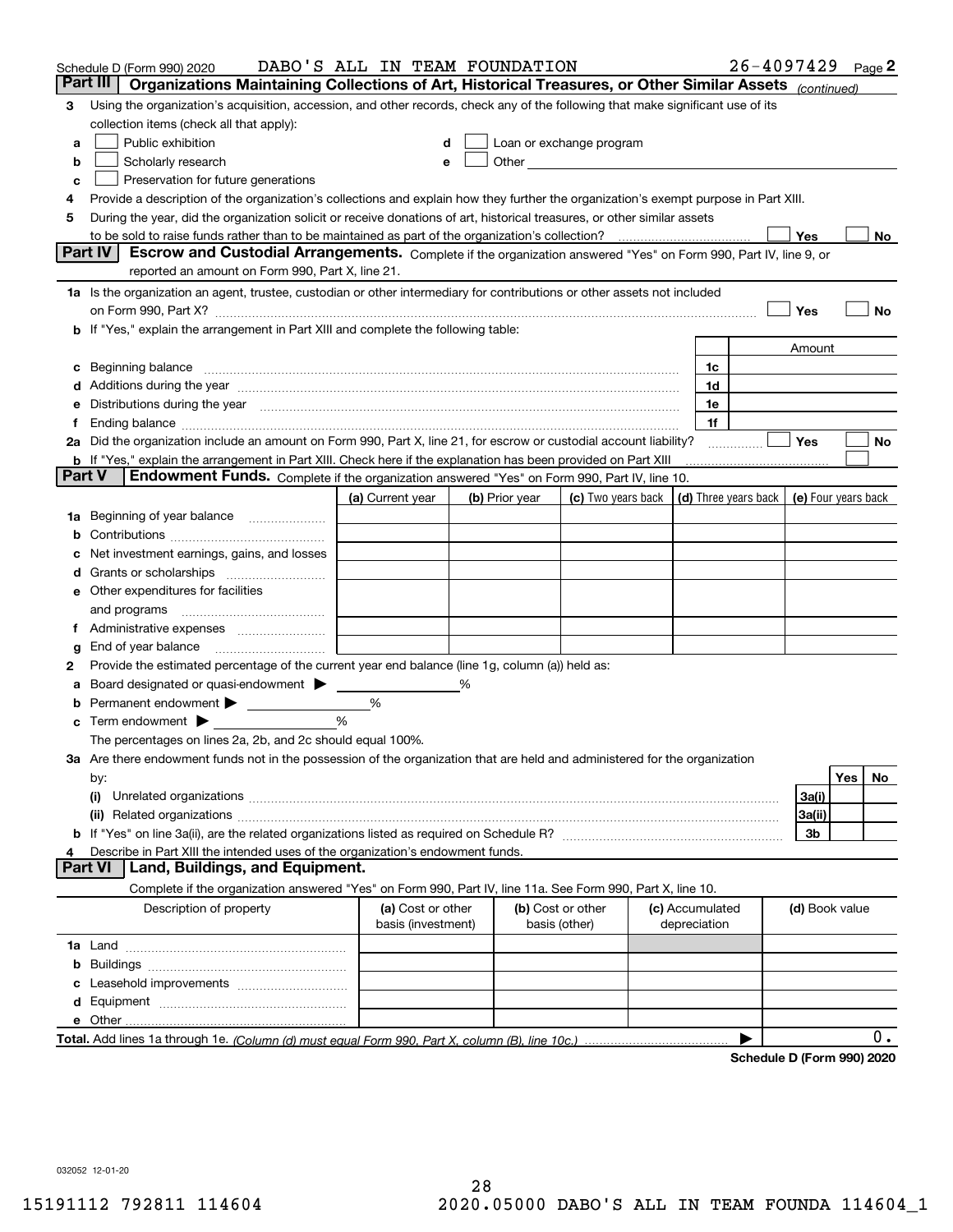| $\mathbf{v}$ |                                                                                                                                                                                                                                                                                                     |                 |                                                           |                         |
|--------------|-----------------------------------------------------------------------------------------------------------------------------------------------------------------------------------------------------------------------------------------------------------------------------------------------------|-----------------|-----------------------------------------------------------|-------------------------|
| (A)          |                                                                                                                                                                                                                                                                                                     |                 |                                                           |                         |
| (B)          |                                                                                                                                                                                                                                                                                                     |                 |                                                           |                         |
| (C)          |                                                                                                                                                                                                                                                                                                     |                 |                                                           |                         |
| (D)          |                                                                                                                                                                                                                                                                                                     |                 |                                                           |                         |
| (E)          |                                                                                                                                                                                                                                                                                                     |                 |                                                           |                         |
| (F)          |                                                                                                                                                                                                                                                                                                     |                 |                                                           |                         |
| (G)          |                                                                                                                                                                                                                                                                                                     |                 |                                                           |                         |
| (H)          |                                                                                                                                                                                                                                                                                                     |                 |                                                           |                         |
|              | Total. (Col. (b) must equal Form 990, Part X, col. (B) line 12.)                                                                                                                                                                                                                                    |                 |                                                           |                         |
|              | Part VIII Investments - Program Related.                                                                                                                                                                                                                                                            |                 |                                                           |                         |
|              | Complete if the organization answered "Yes" on Form 990, Part IV, line 11c. See Form 990, Part X, line 13.                                                                                                                                                                                          |                 |                                                           |                         |
|              | (a) Description of investment                                                                                                                                                                                                                                                                       | (b) Book value  | (c) Method of valuation: Cost or end-of-year market value |                         |
| (1)          |                                                                                                                                                                                                                                                                                                     |                 |                                                           |                         |
| (2)          |                                                                                                                                                                                                                                                                                                     |                 |                                                           |                         |
| (3)          |                                                                                                                                                                                                                                                                                                     |                 |                                                           |                         |
| (4)          |                                                                                                                                                                                                                                                                                                     |                 |                                                           |                         |
| (5)          |                                                                                                                                                                                                                                                                                                     |                 |                                                           |                         |
| (6)          |                                                                                                                                                                                                                                                                                                     |                 |                                                           |                         |
| (7)          |                                                                                                                                                                                                                                                                                                     |                 |                                                           |                         |
| (8)          |                                                                                                                                                                                                                                                                                                     |                 |                                                           |                         |
| (9)          |                                                                                                                                                                                                                                                                                                     |                 |                                                           |                         |
|              | Total. (Col. (b) must equal Form 990, Part X, col. (B) line 13.)                                                                                                                                                                                                                                    |                 |                                                           |                         |
| Part IX      | <b>Other Assets.</b>                                                                                                                                                                                                                                                                                |                 |                                                           |                         |
|              | Complete if the organization answered "Yes" on Form 990, Part IV, line 11d. See Form 990, Part X, line 15.                                                                                                                                                                                          |                 |                                                           |                         |
|              |                                                                                                                                                                                                                                                                                                     | (a) Description |                                                           | (b) Book value          |
|              |                                                                                                                                                                                                                                                                                                     |                 |                                                           |                         |
| (1)          |                                                                                                                                                                                                                                                                                                     |                 |                                                           |                         |
| (2)          |                                                                                                                                                                                                                                                                                                     |                 |                                                           |                         |
| (3)          |                                                                                                                                                                                                                                                                                                     |                 |                                                           |                         |
| (4)          |                                                                                                                                                                                                                                                                                                     |                 |                                                           |                         |
| (5)          |                                                                                                                                                                                                                                                                                                     |                 |                                                           |                         |
| (6)          |                                                                                                                                                                                                                                                                                                     |                 |                                                           |                         |
| (7)          |                                                                                                                                                                                                                                                                                                     |                 |                                                           |                         |
| (8)          |                                                                                                                                                                                                                                                                                                     |                 |                                                           |                         |
| (9)          |                                                                                                                                                                                                                                                                                                     |                 |                                                           |                         |
| Part X       | <b>Other Liabilities.</b>                                                                                                                                                                                                                                                                           |                 |                                                           |                         |
|              | Complete if the organization answered "Yes" on Form 990, Part IV, line 11e or 11f. See Form 990, Part X, line 25.                                                                                                                                                                                   |                 |                                                           |                         |
| 1.           | (a) Description of liability                                                                                                                                                                                                                                                                        |                 |                                                           | (b) Book value          |
| (1)          | Federal income taxes                                                                                                                                                                                                                                                                                |                 |                                                           |                         |
| (2)          |                                                                                                                                                                                                                                                                                                     |                 |                                                           |                         |
| (3)          |                                                                                                                                                                                                                                                                                                     |                 |                                                           |                         |
| (4)          |                                                                                                                                                                                                                                                                                                     |                 |                                                           |                         |
|              |                                                                                                                                                                                                                                                                                                     |                 |                                                           |                         |
| (5)          |                                                                                                                                                                                                                                                                                                     |                 |                                                           |                         |
| (6)          |                                                                                                                                                                                                                                                                                                     |                 |                                                           |                         |
| (7)          |                                                                                                                                                                                                                                                                                                     |                 |                                                           |                         |
| (8)          |                                                                                                                                                                                                                                                                                                     |                 |                                                           |                         |
| (9)          |                                                                                                                                                                                                                                                                                                     |                 |                                                           |                         |
|              |                                                                                                                                                                                                                                                                                                     |                 |                                                           |                         |
| 2.           |                                                                                                                                                                                                                                                                                                     |                 |                                                           |                         |
|              | Liability for uncertain tax positions. In Part XIII, provide the text of the footnote to the organization's financial statements that reports the<br>organization's liability for uncertain tax positions under FASB ASC 740. Check here if the text of the footnote has been provided in Part XIII |                 |                                                           | $\overline{\mathbf{x}}$ |

### **Schedule D (Form 990) 2020**

032053 12-01-20

# Schedule D (Form 990) 2020 DABO ' S ALL IN TEAM FOUNDATION 2 6 – 4 0 9 7 4 2 9 <sub>Page</sub> 3<br>| **Part VII** | Investments - Other Securities.

Complete if the organization answered "Yes" on Form 990, Part IV, line 11b. See Form 990, Part X, line 12.

| (a) Description of security or category (including name of security)                   | (b) Book value | (c) Method of valuation: Cost or end-of-year market value |
|----------------------------------------------------------------------------------------|----------------|-----------------------------------------------------------|
| (1) Financial derivatives                                                              |                |                                                           |
| (2) Closely held equity interests                                                      |                |                                                           |
| $(3)$ Other                                                                            |                |                                                           |
| (A)                                                                                    |                |                                                           |
| (B)                                                                                    |                |                                                           |
| (C)                                                                                    |                |                                                           |
| (D)                                                                                    |                |                                                           |
| (E)                                                                                    |                |                                                           |
| (F)                                                                                    |                |                                                           |
| (G)                                                                                    |                |                                                           |
| (H)                                                                                    |                |                                                           |
| Total. (Col. (b) must equal Form 990, Part X, col. (B) line 12.) $\blacktriangleright$ |                |                                                           |
| Part VIII Investments - Program Related.                                               |                |                                                           |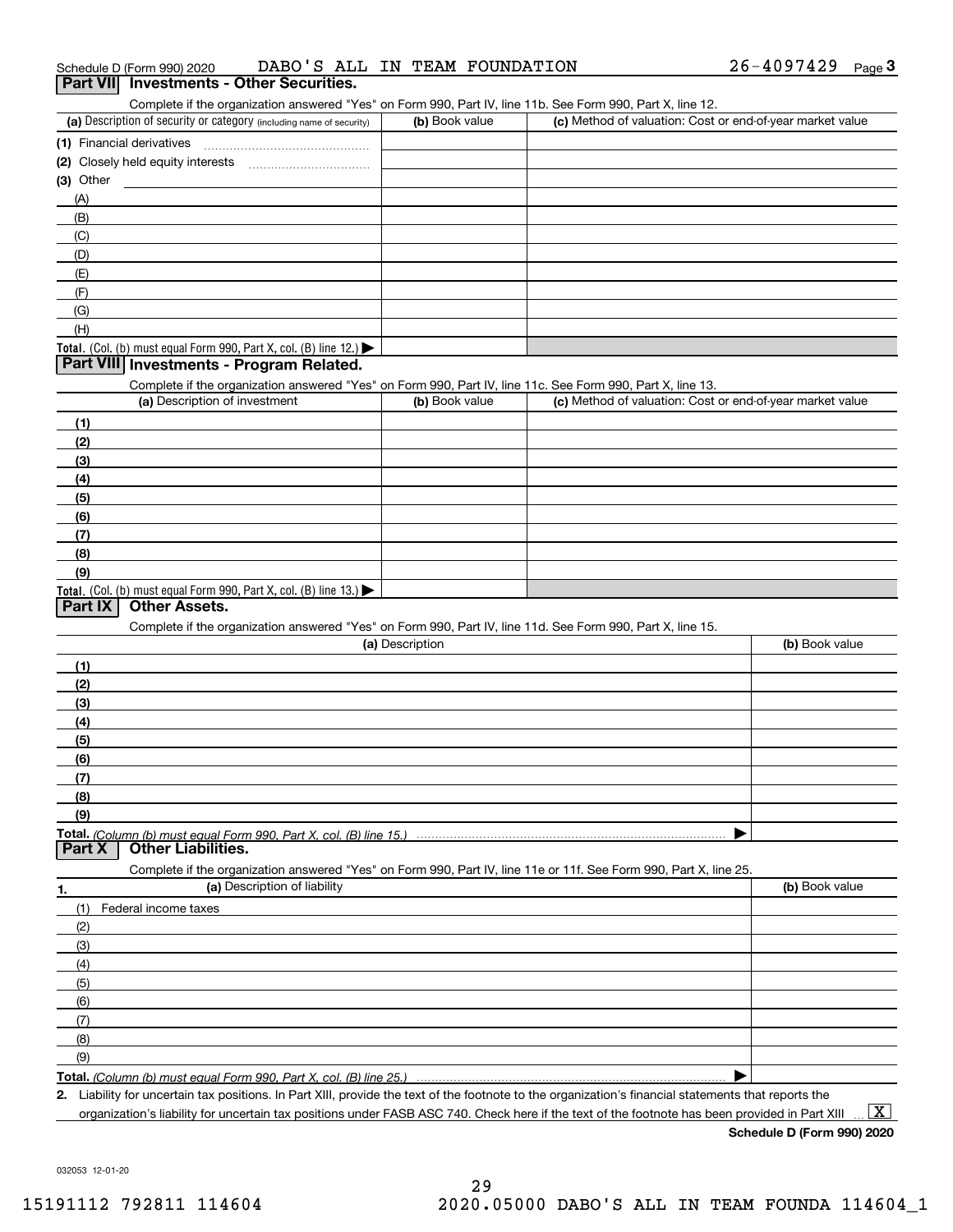|    | DABO'S ALL IN TEAM FOUNDATION<br>Schedule D (Form 990) 2020                                                                                                                                                                         |                |                | $26 - 4097429$ Page 4 |
|----|-------------------------------------------------------------------------------------------------------------------------------------------------------------------------------------------------------------------------------------|----------------|----------------|-----------------------|
|    | Reconciliation of Revenue per Audited Financial Statements With Revenue per Return.<br><b>Part XI</b>                                                                                                                               |                |                |                       |
|    | Complete if the organization answered "Yes" on Form 990, Part IV, line 12a.                                                                                                                                                         |                |                |                       |
| 1  | Total revenue, gains, and other support per audited financial statements                                                                                                                                                            |                | $\mathbf{1}$   | 1,236,154.            |
| 2  | Amounts included on line 1 but not on Form 990, Part VIII, line 12:                                                                                                                                                                 |                |                |                       |
|    | Net unrealized gains (losses) on investments [11] matter contracts and the unrealized gains (losses) on investments                                                                                                                 | 2a             |                |                       |
| b  |                                                                                                                                                                                                                                     | 2 <sub>b</sub> |                |                       |
| c  | Recoveries of prior year grants [11] Recoveries of prior year grants [11] Recoveries of prior year grants                                                                                                                           | 2c             |                |                       |
| d  | Other (Describe in Part XIII.)                                                                                                                                                                                                      | 2d             |                |                       |
| е  | Add lines 2a through 2d <b>must be a constructed as the constant of the construction</b> and the state of the state of the state of the state of the state of the state of the state of the state of the state of the state of the  |                | <b>2e</b>      | υ.                    |
| 3  |                                                                                                                                                                                                                                     |                | 3              | 1, 236, 154.          |
| 4  | Amounts included on Form 990, Part VIII, line 12, but not on line 1:                                                                                                                                                                |                |                |                       |
| a  | Investment expenses not included on Form 990, Part VIII, line 7b                                                                                                                                                                    | 4a             |                |                       |
| b  | Other (Describe in Part XIII.) <b>Construction Contract Construction</b> Chern Construction Construction Construction                                                                                                               | 4 <sub>b</sub> |                |                       |
| C. | Add lines 4a and 4b                                                                                                                                                                                                                 |                | 4c             | υ.                    |
| 5  |                                                                                                                                                                                                                                     |                | 5              | 1,236,154.            |
|    | Part XII   Reconciliation of Expenses per Audited Financial Statements With Expenses per Return.                                                                                                                                    |                |                |                       |
|    | Complete if the organization answered "Yes" on Form 990, Part IV, line 12a.                                                                                                                                                         |                |                |                       |
| 1  |                                                                                                                                                                                                                                     |                | $\blacksquare$ | 1,440,456.            |
| 2  | Amounts included on line 1 but not on Form 990, Part IX, line 25:                                                                                                                                                                   |                |                |                       |
| a  |                                                                                                                                                                                                                                     | 2a             |                |                       |
| b  |                                                                                                                                                                                                                                     | 2 <sub>b</sub> |                |                       |
| c  |                                                                                                                                                                                                                                     | 2c             |                |                       |
| d  |                                                                                                                                                                                                                                     |                |                |                       |
|    |                                                                                                                                                                                                                                     | 2d             |                |                       |
| е  | Add lines 2a through 2d <b>contained a contained a contained a contained a</b> contained a contained a contained a contained a contained a contained a contained a contained a contained a contained a contained a contained a cont |                | 2e             |                       |
| 3  |                                                                                                                                                                                                                                     |                | 3              | 1,440,456.            |
| 4  | Amounts included on Form 990, Part IX, line 25, but not on line 1:                                                                                                                                                                  |                |                |                       |
| a  |                                                                                                                                                                                                                                     | 4a             |                |                       |
| b  | Other (Describe in Part XIII.) <b>Construction Contract Construction</b> Chemistry Chemistry Chemistry Chemistry Chemistry                                                                                                          | 4b             |                |                       |
|    | c Add lines 4a and 4b                                                                                                                                                                                                               |                | 4c             |                       |
|    | Part XIII Supplemental Information.                                                                                                                                                                                                 |                | 5              | 1,440,456             |

Provide the descriptions required for Part II, lines 3, 5, and 9; Part III, lines 1a and 4; Part IV, lines 1b and 2b; Part V, line 4; Part X, line 2; Part XI, lines 2d and 4b; and Part XII, lines 2d and 4b. Also complete this part to provide any additional information.

### PART X, LINE 2:

| THE FOUNDATION IS A NOT-FOR-PROFIT CORPORATION AS DESCRIBED IN SECTION    |
|---------------------------------------------------------------------------|
| $501(C)(3)$ OF THE IRC AND IS EXEMPT FROM FEDERAL AND STATE INCOME TAXES. |
| THE FOUNDATION DOES NOT HAVE ANY SIGNIFICANT UNRELATED BUSINESS INCOME    |
| THAT WOULD BE SUBJECT TO TAX. THE FOUNDATION HAS REVIEWED ITS TAX         |
| POSITIONS FOR ALL OPEN YEARS AND HAS CONCLUDED THAT NO UNCERTAIN TAX      |
| POSITIONS EXIST AS OF DECEMBER 31, 2020, THAT WOULD REQUIRE ADJUSTMENT TO |
| THE FINANCIAL STATEMENTS.                                                 |
|                                                                           |
|                                                                           |

032054 12-01-20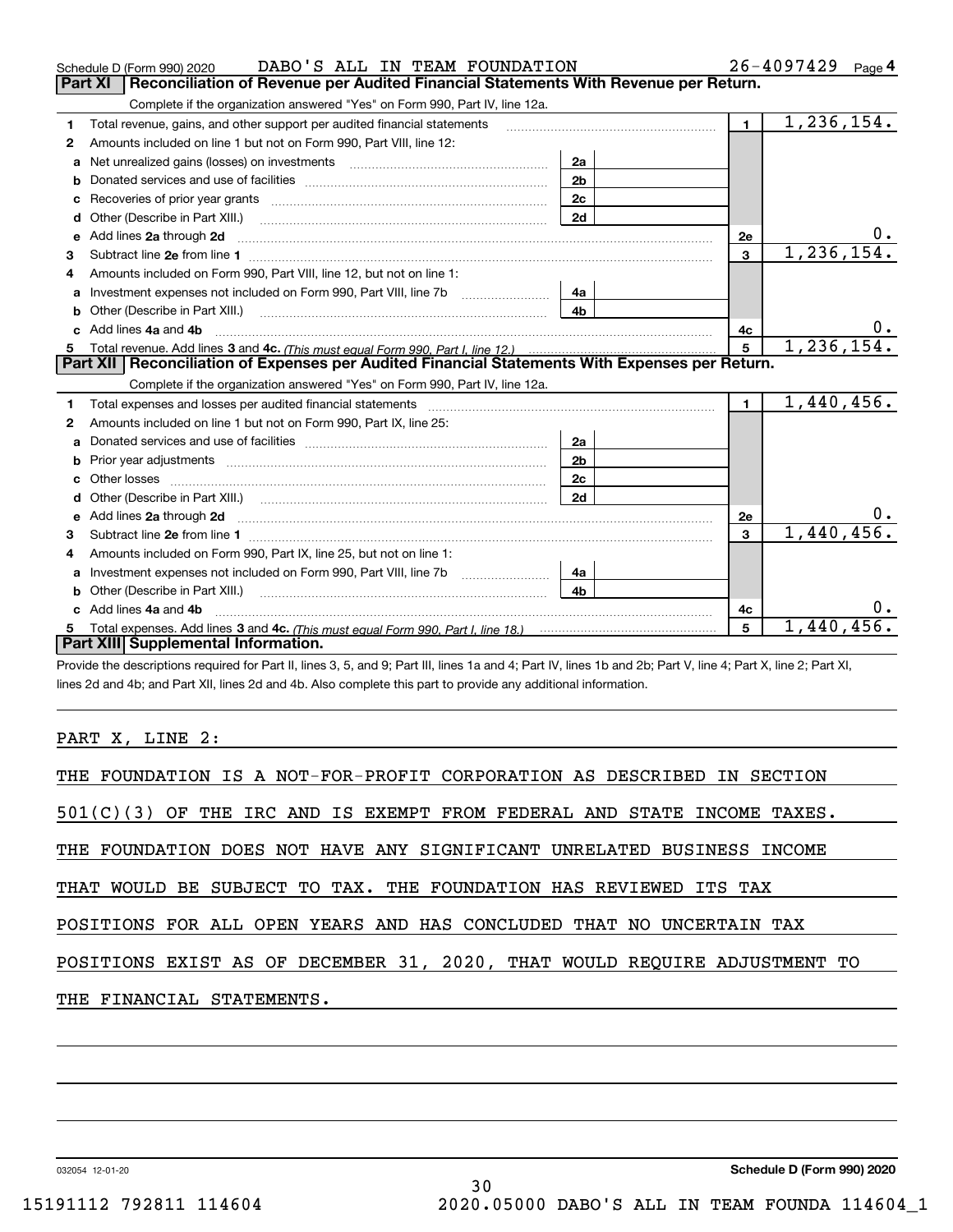| <b>SCHEDULE G</b>                                            |                                                                                                                                                                     | <b>Supplemental Information Regarding Fundraising or Gaming Activities</b>                                                                         |                                                 |    |                                                                            |  |                                                         | OMB No. 1545-0047                     |
|--------------------------------------------------------------|---------------------------------------------------------------------------------------------------------------------------------------------------------------------|----------------------------------------------------------------------------------------------------------------------------------------------------|-------------------------------------------------|----|----------------------------------------------------------------------------|--|---------------------------------------------------------|---------------------------------------|
| (Form 990 or 990-EZ)                                         | Complete if the organization answered "Yes" on Form 990, Part IV, line 17, 18, or 19, or if the<br>organization entered more than \$15,000 on Form 990-EZ, line 6a. |                                                                                                                                                    |                                                 |    |                                                                            |  |                                                         | <b>2020</b>                           |
|                                                              |                                                                                                                                                                     |                                                                                                                                                    | <b>Open to Public</b>                           |    |                                                                            |  |                                                         |                                       |
| Department of the Treasury<br>Internal Revenue Service       |                                                                                                                                                                     | Attach to Form 990 or Form 990-EZ.<br>Go to www.irs.gov/Form990 for instructions and the latest information.                                       |                                                 |    |                                                                            |  |                                                         | Inspection                            |
| Name of the organization                                     |                                                                                                                                                                     | DABO'S ALL IN TEAM FOUNDATION                                                                                                                      |                                                 |    |                                                                            |  | $26 - 4097429$                                          | <b>Employer identification number</b> |
| Part I                                                       |                                                                                                                                                                     | Fundraising Activities. Complete if the organization answered "Yes" on Form 990, Part IV, line 17. Form 990-EZ filers are not                      |                                                 |    |                                                                            |  |                                                         |                                       |
|                                                              | required to complete this part.                                                                                                                                     | 1 Indicate whether the organization raised funds through any of the following activities. Check all that apply.                                    |                                                 |    |                                                                            |  |                                                         |                                       |
| Mail solicitations<br>a<br>b                                 | Internet and email solicitations                                                                                                                                    | e<br>f                                                                                                                                             |                                                 |    | Solicitation of non-government grants<br>Solicitation of government grants |  |                                                         |                                       |
| Phone solicitations<br>c                                     |                                                                                                                                                                     | Special fundraising events<br>g                                                                                                                    |                                                 |    |                                                                            |  |                                                         |                                       |
| In-person solicitations<br>d                                 |                                                                                                                                                                     |                                                                                                                                                    |                                                 |    |                                                                            |  |                                                         |                                       |
|                                                              |                                                                                                                                                                     | 2 a Did the organization have a written or oral agreement with any individual (including officers, directors, trustees, or                         |                                                 |    |                                                                            |  |                                                         |                                       |
|                                                              |                                                                                                                                                                     | key employees listed in Form 990, Part VII) or entity in connection with professional fundraising services?                                        |                                                 |    |                                                                            |  | Yes                                                     | No                                    |
| compensated at least \$5,000 by the organization.            |                                                                                                                                                                     | b If "Yes," list the 10 highest paid individuals or entities (fundraisers) pursuant to agreements under which the fundraiser is to be              |                                                 |    |                                                                            |  |                                                         |                                       |
|                                                              |                                                                                                                                                                     |                                                                                                                                                    | (iii) Did<br>fundraiser                         |    |                                                                            |  | (v) Amount paid                                         | (vi) Amount paid                      |
| (i) Name and address of individual<br>or entity (fundraiser) |                                                                                                                                                                     | (ii) Activity                                                                                                                                      | have custody<br>or control of<br>contributions? |    | (iv) Gross receipts<br>from activity                                       |  | to (or retained by)<br>fundraiser<br>listed in col. (i) | to (or retained by)<br>organization   |
|                                                              |                                                                                                                                                                     |                                                                                                                                                    | Yes                                             | No |                                                                            |  |                                                         |                                       |
|                                                              |                                                                                                                                                                     |                                                                                                                                                    |                                                 |    |                                                                            |  |                                                         |                                       |
|                                                              |                                                                                                                                                                     |                                                                                                                                                    |                                                 |    |                                                                            |  |                                                         |                                       |
|                                                              |                                                                                                                                                                     |                                                                                                                                                    |                                                 |    |                                                                            |  |                                                         |                                       |
|                                                              |                                                                                                                                                                     |                                                                                                                                                    |                                                 |    |                                                                            |  |                                                         |                                       |
|                                                              |                                                                                                                                                                     |                                                                                                                                                    |                                                 |    |                                                                            |  |                                                         |                                       |
|                                                              |                                                                                                                                                                     |                                                                                                                                                    |                                                 |    |                                                                            |  |                                                         |                                       |
|                                                              |                                                                                                                                                                     |                                                                                                                                                    |                                                 |    |                                                                            |  |                                                         |                                       |
|                                                              |                                                                                                                                                                     |                                                                                                                                                    |                                                 |    |                                                                            |  |                                                         |                                       |
|                                                              |                                                                                                                                                                     |                                                                                                                                                    |                                                 |    |                                                                            |  |                                                         |                                       |
|                                                              |                                                                                                                                                                     |                                                                                                                                                    |                                                 |    |                                                                            |  |                                                         |                                       |
| Total                                                        |                                                                                                                                                                     |                                                                                                                                                    |                                                 |    |                                                                            |  |                                                         |                                       |
| or licensing.                                                |                                                                                                                                                                     | 3 List all states in which the organization is registered or licensed to solicit contributions or has been notified it is exempt from registration |                                                 |    |                                                                            |  |                                                         |                                       |
|                                                              |                                                                                                                                                                     |                                                                                                                                                    |                                                 |    |                                                                            |  |                                                         |                                       |
|                                                              |                                                                                                                                                                     |                                                                                                                                                    |                                                 |    |                                                                            |  |                                                         |                                       |
|                                                              |                                                                                                                                                                     |                                                                                                                                                    |                                                 |    |                                                                            |  |                                                         |                                       |
|                                                              |                                                                                                                                                                     |                                                                                                                                                    |                                                 |    |                                                                            |  |                                                         |                                       |
|                                                              |                                                                                                                                                                     |                                                                                                                                                    |                                                 |    |                                                                            |  |                                                         |                                       |
|                                                              |                                                                                                                                                                     |                                                                                                                                                    |                                                 |    |                                                                            |  |                                                         |                                       |
|                                                              |                                                                                                                                                                     | LHA For Paperwork Reduction Act Notice, see the Instructions for Form 990 or 990-EZ.                                                               |                                                 |    |                                                                            |  |                                                         | Schedule G (Form 990 or 990-EZ) 2020  |

032081 11-25-20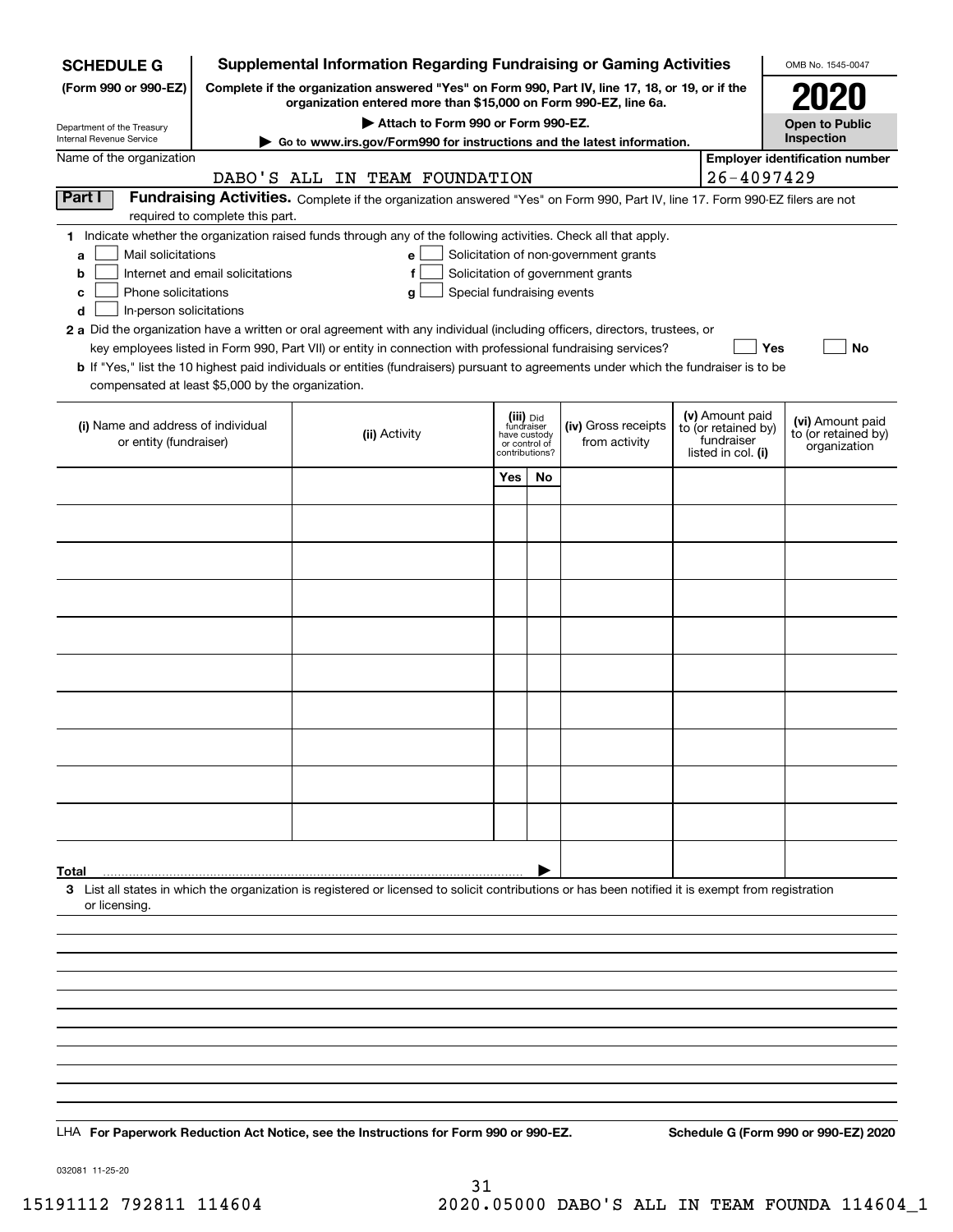#### Schedule G (Form 990 or 990-EZ) 2020 DABO 'S ALL IN TEAM FOUNDATION  $_{\rm 26-4097429 \ \ \ \ \text{Page}}$

**2**

**Part II** | Fundraising Events. Complete if the organization answered "Yes" on Form 990, Part IV, line 18, or reported more than \$15,000

|                 |          | of fundraising event contributions and gross income on Form 990-EZ, lines 1 and 6b. List events with gross receipts greater than \$5,000. |                          |                                                  |                                 |                                                     |
|-----------------|----------|-------------------------------------------------------------------------------------------------------------------------------------------|--------------------------|--------------------------------------------------|---------------------------------|-----------------------------------------------------|
|                 |          |                                                                                                                                           | (a) Event $#1$           | (b) Event #2                                     | (c) Other events<br><b>NONE</b> | (d) Total events<br>(add col. (a) through           |
|                 |          |                                                                                                                                           | ALL IN BALL              |                                                  |                                 | col. (c)                                            |
|                 |          |                                                                                                                                           | (event type)             | (event type)                                     | (total number)                  |                                                     |
| Revenue         |          |                                                                                                                                           | 1,298,774.               |                                                  |                                 | <u>1,298,774.</u>                                   |
|                 |          |                                                                                                                                           | 327,747.                 |                                                  |                                 | 327,747.                                            |
|                 | 3        | Gross income (line 1 minus line 2)                                                                                                        | 971,027.                 |                                                  |                                 | 971,027.                                            |
|                 |          |                                                                                                                                           |                          |                                                  |                                 |                                                     |
|                 | 5.       |                                                                                                                                           |                          |                                                  |                                 |                                                     |
| Direct Expenses | 6        |                                                                                                                                           |                          |                                                  |                                 |                                                     |
|                 |          | 7 Food and beverages                                                                                                                      | 360.                     |                                                  |                                 | 360.                                                |
|                 | 8        |                                                                                                                                           |                          |                                                  |                                 |                                                     |
|                 | 9        |                                                                                                                                           | $\frac{5,923}{57,143}$ . |                                                  |                                 | $\frac{5,923}{57,143}$ .                            |
|                 | 10       | Direct expense summary. Add lines 4 through 9 in column (d)                                                                               |                          |                                                  |                                 | 63,426.                                             |
|                 |          | 11 Net income summary. Subtract line 10 from line 3, column (d)                                                                           |                          |                                                  |                                 | 907,601.                                            |
|                 | Part III | Gaming. Complete if the organization answered "Yes" on Form 990, Part IV, line 19, or reported more than                                  |                          |                                                  |                                 |                                                     |
|                 |          | \$15,000 on Form 990-EZ, line 6a.                                                                                                         |                          |                                                  |                                 |                                                     |
| Revenue         |          |                                                                                                                                           | (a) Bingo                | (b) Pull tabs/instant<br>bingo/progressive bingo | (c) Other gaming                | (d) Total gaming (add<br>col. (a) through col. (c)) |
|                 |          |                                                                                                                                           |                          |                                                  |                                 |                                                     |
|                 |          |                                                                                                                                           |                          |                                                  |                                 |                                                     |
|                 |          |                                                                                                                                           |                          |                                                  |                                 |                                                     |
| Expenses        | 3        |                                                                                                                                           |                          |                                                  |                                 |                                                     |
| Direct          |          |                                                                                                                                           |                          |                                                  |                                 |                                                     |
|                 |          | 5 Other direct expenses                                                                                                                   |                          |                                                  |                                 |                                                     |
|                 |          |                                                                                                                                           | $\%$<br>Yes              | Yes<br>%                                         | Yes<br>%                        |                                                     |
|                 |          | 6 Volunteer labor                                                                                                                         | No                       | No                                               | No                              |                                                     |
|                 | 7        | Direct expense summary. Add lines 2 through 5 in column (d)                                                                               |                          |                                                  |                                 |                                                     |
|                 |          |                                                                                                                                           |                          |                                                  |                                 |                                                     |
|                 |          |                                                                                                                                           |                          |                                                  |                                 |                                                     |
| 9               |          | Enter the state(s) in which the organization conducts gaming activities:                                                                  |                          |                                                  |                                 |                                                     |
|                 |          |                                                                                                                                           |                          |                                                  |                                 | Yes<br>No                                           |
|                 |          |                                                                                                                                           |                          |                                                  |                                 |                                                     |
|                 |          |                                                                                                                                           |                          |                                                  |                                 |                                                     |
|                 |          |                                                                                                                                           |                          |                                                  |                                 |                                                     |
|                 |          |                                                                                                                                           |                          |                                                  |                                 | Yes<br>No                                           |
|                 |          |                                                                                                                                           |                          |                                                  |                                 |                                                     |
|                 |          |                                                                                                                                           |                          |                                                  |                                 |                                                     |
|                 |          |                                                                                                                                           |                          |                                                  |                                 |                                                     |

032082 11-25-20

**Schedule G (Form 990 or 990-EZ) 2020**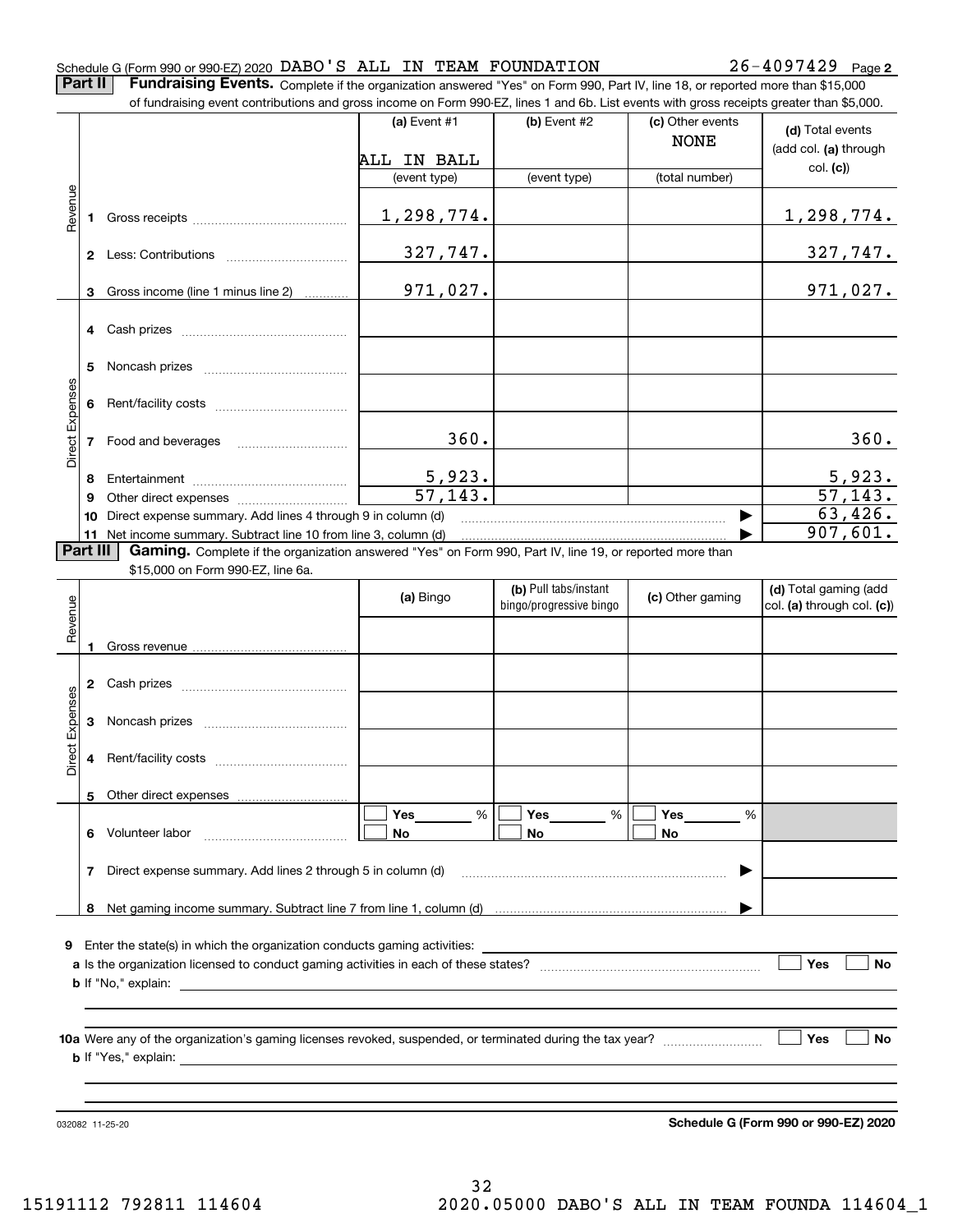|    | Schedule G (Form 990 or 990-EZ) 2020 DABO 'S ALL IN TEAM FOUNDATION                                                                                                                                                                                   | $26 - 4097429$                       | Page 3    |
|----|-------------------------------------------------------------------------------------------------------------------------------------------------------------------------------------------------------------------------------------------------------|--------------------------------------|-----------|
| 11 |                                                                                                                                                                                                                                                       | Yes                                  | No        |
|    | 12 Is the organization a grantor, beneficiary or trustee of a trust, or a member of a partnership or other entity formed                                                                                                                              | Yes                                  | No        |
|    | 13 Indicate the percentage of gaming activity conducted in:                                                                                                                                                                                           |                                      |           |
|    |                                                                                                                                                                                                                                                       | 13а                                  | %         |
|    |                                                                                                                                                                                                                                                       | 13 <sub>b</sub>                      | %         |
|    | 14 Enter the name and address of the person who prepares the organization's gaming/special events books and records:                                                                                                                                  |                                      |           |
|    |                                                                                                                                                                                                                                                       |                                      |           |
|    |                                                                                                                                                                                                                                                       |                                      |           |
|    |                                                                                                                                                                                                                                                       | Yes                                  | No        |
|    |                                                                                                                                                                                                                                                       |                                      |           |
|    | of gaming revenue retained by the third party $\triangleright$ \$                                                                                                                                                                                     |                                      |           |
|    | c If "Yes," enter name and address of the third party:                                                                                                                                                                                                |                                      |           |
|    |                                                                                                                                                                                                                                                       |                                      |           |
|    | Name $\blacktriangleright$ $\bot$                                                                                                                                                                                                                     |                                      |           |
|    | Address <b>b</b>                                                                                                                                                                                                                                      |                                      |           |
|    | 16 Gaming manager information:                                                                                                                                                                                                                        |                                      |           |
|    | Name $\blacktriangleright$                                                                                                                                                                                                                            |                                      |           |
|    | Gaming manager compensation > \$                                                                                                                                                                                                                      |                                      |           |
|    |                                                                                                                                                                                                                                                       |                                      |           |
|    |                                                                                                                                                                                                                                                       |                                      |           |
|    |                                                                                                                                                                                                                                                       |                                      |           |
|    | Employee<br>Director/officer<br>Independent contractor                                                                                                                                                                                                |                                      |           |
|    | 17 Mandatory distributions:                                                                                                                                                                                                                           |                                      |           |
|    | a Is the organization required under state law to make charitable distributions from the gaming proceeds to                                                                                                                                           |                                      |           |
|    | retain the state gaming license?                                                                                                                                                                                                                      | $\Box$ Yes                           | $\Box$ No |
|    | <b>b</b> Enter the amount of distributions required under state law to be distributed to other exempt organizations or spent in the                                                                                                                   |                                      |           |
|    | organization's own exempt activities during the tax year $\triangleright$ \$                                                                                                                                                                          |                                      |           |
|    | Part IV<br>Supplemental Information. Provide the explanations required by Part I, line 2b, columns (iii) and (v); and Part III, lines 9, 9b, 10b,<br>15b, 15c, 16, and 17b, as applicable. Also provide any additional information. See instructions. |                                      |           |
|    |                                                                                                                                                                                                                                                       |                                      |           |
|    |                                                                                                                                                                                                                                                       |                                      |           |
|    |                                                                                                                                                                                                                                                       |                                      |           |
|    |                                                                                                                                                                                                                                                       |                                      |           |
|    |                                                                                                                                                                                                                                                       |                                      |           |
|    |                                                                                                                                                                                                                                                       |                                      |           |
|    |                                                                                                                                                                                                                                                       |                                      |           |
|    |                                                                                                                                                                                                                                                       |                                      |           |
|    |                                                                                                                                                                                                                                                       |                                      |           |
|    |                                                                                                                                                                                                                                                       |                                      |           |
|    | 032083 11-25-20<br>33                                                                                                                                                                                                                                 | Schedule G (Form 990 or 990-EZ) 2020 |           |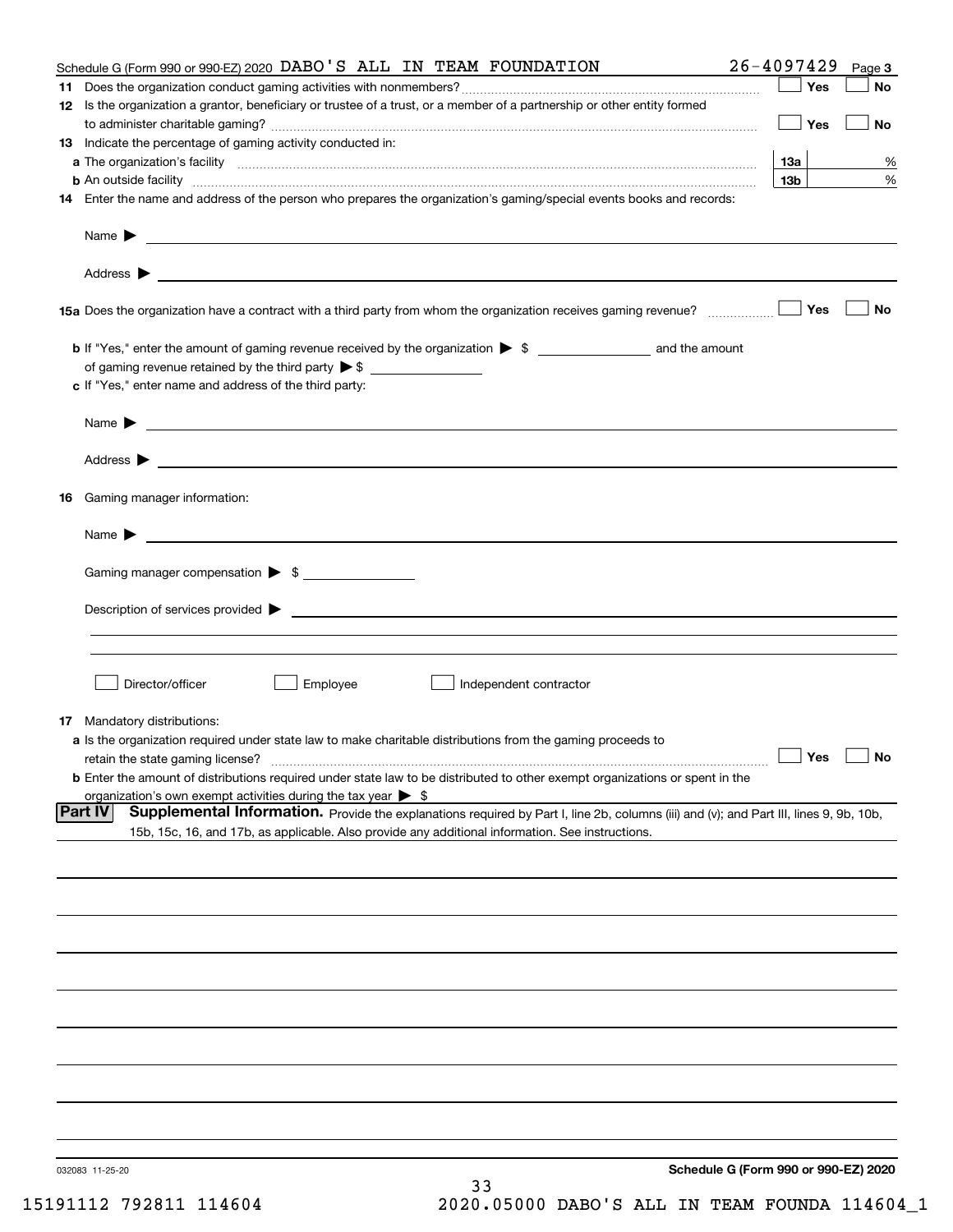| <b>Part IV   Supplemental Information</b> (continued) |  |  |
|-------------------------------------------------------|--|--|
|                                                       |  |  |
|                                                       |  |  |
|                                                       |  |  |
|                                                       |  |  |
|                                                       |  |  |
|                                                       |  |  |
|                                                       |  |  |
|                                                       |  |  |
|                                                       |  |  |
|                                                       |  |  |
|                                                       |  |  |
|                                                       |  |  |
|                                                       |  |  |
|                                                       |  |  |
|                                                       |  |  |
|                                                       |  |  |
|                                                       |  |  |
|                                                       |  |  |
|                                                       |  |  |
|                                                       |  |  |
|                                                       |  |  |
|                                                       |  |  |
|                                                       |  |  |
|                                                       |  |  |
|                                                       |  |  |
|                                                       |  |  |
|                                                       |  |  |
|                                                       |  |  |
|                                                       |  |  |

**Schedule G (Form 990 or 990-EZ)**

032084 04-01-20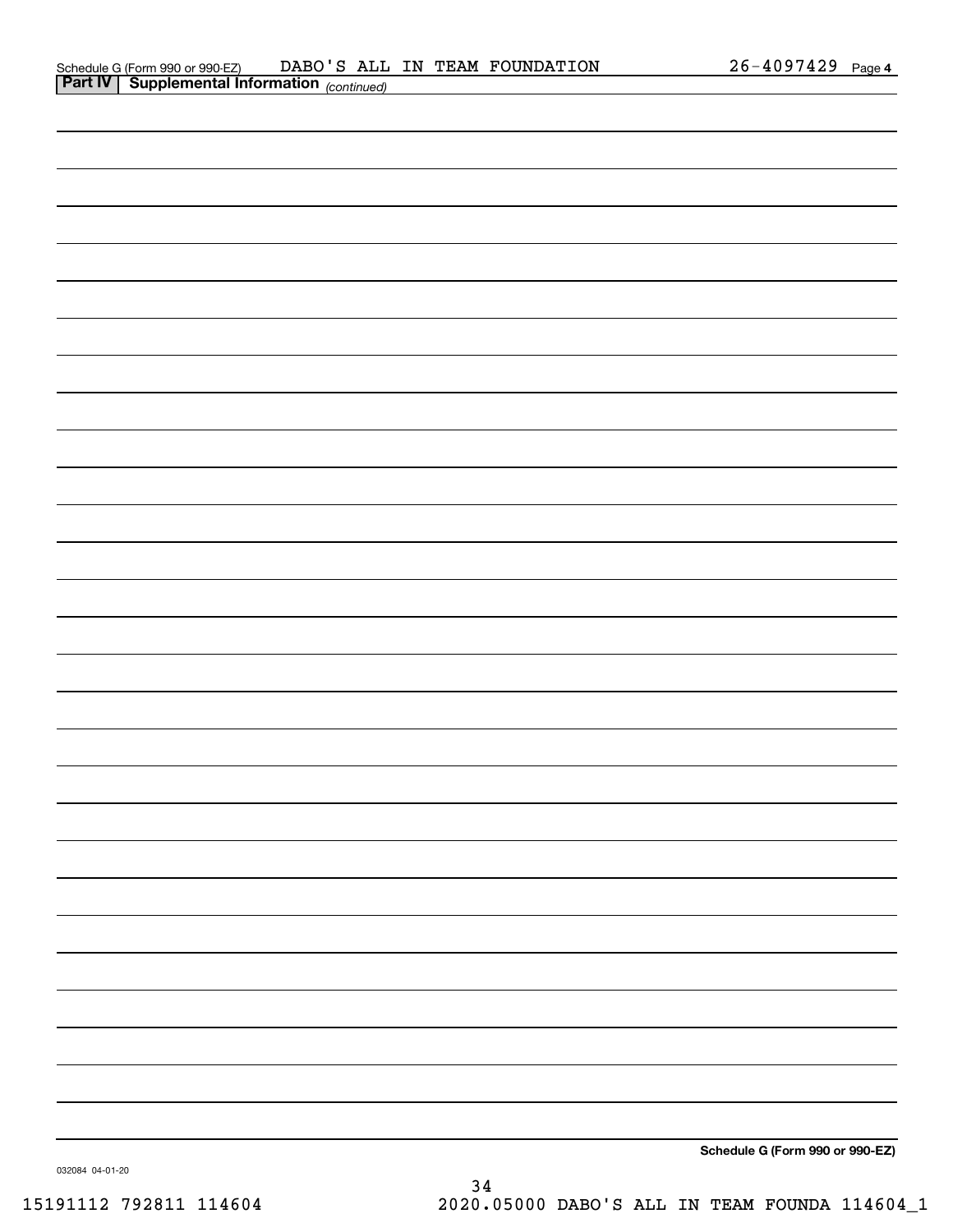| <b>SCHEDULE I</b>                                                                                                                                                              |                          | <b>Grants and Other Assistance to Organizations,</b>                                                                                  |                                                       |                                         |                                               |                                          | OMB No. 1545-0047                                         |
|--------------------------------------------------------------------------------------------------------------------------------------------------------------------------------|--------------------------|---------------------------------------------------------------------------------------------------------------------------------------|-------------------------------------------------------|-----------------------------------------|-----------------------------------------------|------------------------------------------|-----------------------------------------------------------|
| (Form 990)                                                                                                                                                                     |                          | Governments, and Individuals in the United States<br>Complete if the organization answered "Yes" on Form 990, Part IV, line 21 or 22. |                                                       |                                         |                                               |                                          |                                                           |
| Department of the Treasury                                                                                                                                                     |                          |                                                                                                                                       | Attach to Form 990.                                   |                                         |                                               |                                          | <b>Open to Public</b>                                     |
| Internal Revenue Service                                                                                                                                                       |                          |                                                                                                                                       | Go to www.irs.gov/Form990 for the latest information. |                                         |                                               |                                          | Inspection                                                |
| Name of the organization                                                                                                                                                       |                          | DABO'S ALL IN TEAM FOUNDATION                                                                                                         |                                                       |                                         |                                               |                                          | <b>Employer identification number</b><br>26-4097429       |
| <b>General Information on Grants and Assistance</b><br>Part I                                                                                                                  |                          |                                                                                                                                       |                                                       |                                         |                                               |                                          |                                                           |
| Does the organization maintain records to substantiate the amount of the grants or assistance, the grantees' eligibility for the grants or assistance, and the selection<br>1. |                          |                                                                                                                                       |                                                       |                                         |                                               |                                          |                                                           |
|                                                                                                                                                                                |                          |                                                                                                                                       |                                                       |                                         |                                               |                                          | $\sqrt{X}$ Yes<br>  No                                    |
| Describe in Part IV the organization's procedures for monitoring the use of grant funds in the United States.<br>$\mathbf{2}$                                                  |                          |                                                                                                                                       |                                                       |                                         |                                               |                                          |                                                           |
| Part II<br>Grants and Other Assistance to Domestic Organizations and Domestic Governments. Complete if the organization answered "Yes" on Form 990, Part IV, line 21, for any  |                          |                                                                                                                                       |                                                       |                                         |                                               |                                          |                                                           |
| recipient that received more than \$5,000. Part II can be duplicated if additional space is needed.                                                                            |                          |                                                                                                                                       |                                                       |                                         | (f) Method of                                 |                                          |                                                           |
| <b>1 (a)</b> Name and address of organization<br>or government                                                                                                                 | $(b)$ EIN                | (c) IRC section<br>(if applicable)                                                                                                    | (d) Amount of<br>cash grant                           | (e) Amount of<br>non-cash<br>assistance | valuation (book,<br>FMV, appraisal,<br>other) | (g) Description of<br>noncash assistance | (h) Purpose of grant<br>or assistance                     |
| A CHILD'S HAVEN                                                                                                                                                                | $57-0893712$ $501(C)(3)$ |                                                                                                                                       | 5,000                                                 | 0                                       |                                               |                                          | TO SUPPORT THE ACTIVITIES<br>OF THE ORGANIZATION.         |
| ALS FOUNDATION                                                                                                                                                                 | $13 - 3271855$ 501(C)(3) |                                                                                                                                       | 30,000                                                | $\mathbf{0}$                            |                                               |                                          | TO SUPPORT THE ACTIVITIES<br>OF THE ORGANIZATION.         |
| ALZHEIMER'S ASSOC                                                                                                                                                              | $13-3039601$ 501(C)(3)   |                                                                                                                                       | 1,500,                                                | $\mathbf{0}$ .                          |                                               |                                          | TO SUPPORT THE ACTIVITIES<br>OF THE ORGANIZATION.         |
| ANDERSON COUNTY FIRST STEPS -<br>NURSE FAMILY PARTNERSHIP OF<br>ANDERSON COUNTY                                                                                                |                          | 115                                                                                                                                   | 4,000                                                 | 0.                                      |                                               |                                          | TO SUPPORT THE ACTIVITIES<br>OF THE ORGANIZATION.         |
| ANDERSON FREE CLINIC                                                                                                                                                           | $57-0787584$ 501(C)(3)   |                                                                                                                                       | 3,000                                                 | 0.                                      |                                               |                                          | TO SUPPORT THE ACTIVITIES<br>OF THE ORGANIZATION.         |
| ANDERSON INTERFAITH MINISTRIES                                                                                                                                                 | $57-0896524$ $501(C)(3)$ |                                                                                                                                       | 5,000.                                                | 0.                                      |                                               |                                          | TO SUPPORT THE ACTIVITIES<br>OF THE ORGANIZATION.<br>167. |
| Enter total number of section 501(c)(3) and government organizations listed in the line 1 table<br>$\mathbf{2}$                                                                |                          |                                                                                                                                       |                                                       |                                         |                                               |                                          | $\overline{2}$ .                                          |
| Enter total number of other organizations listed in the line 1 table<br>3.                                                                                                     |                          |                                                                                                                                       |                                                       |                                         |                                               |                                          |                                                           |

**For Paperwork Reduction Act Notice, see the Instructions for Form 990. Schedule I (Form 990) 2020** LHA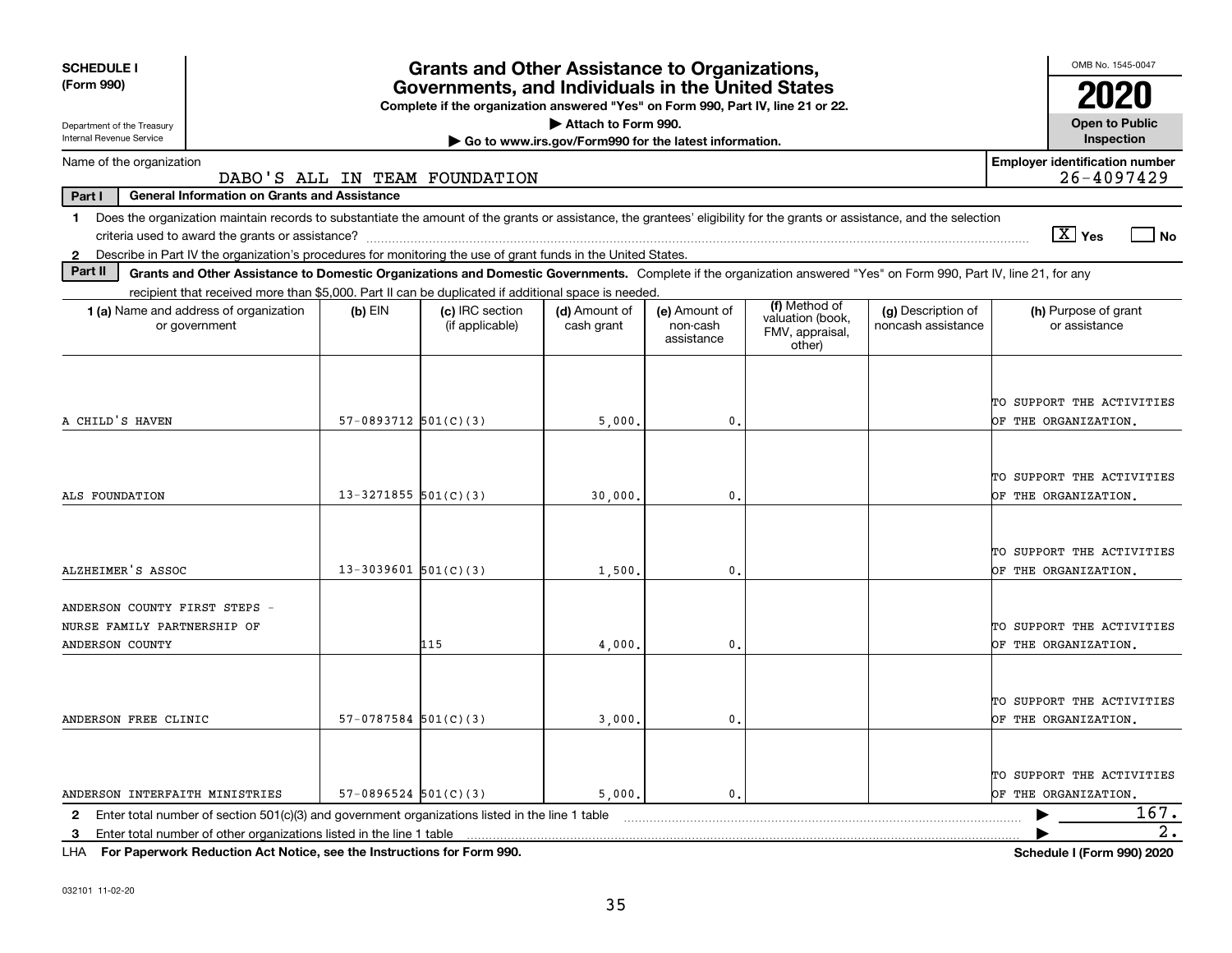organization or government

**Part II Continuation of Grants and Other Assistance to Domestic Organizations and Domestic Governments**  (Schedule I (Form 990), Part II.)

if applicable

 $(b)$  EIN  $(c)$  IRC section

|                                 |                            |     |        |                  |  | TO SUPPORT THE ACTIVITIES |
|---------------------------------|----------------------------|-----|--------|------------------|--|---------------------------|
| ANGEL'S CHARGE MINISTRY         | $82 - 1763094$ 501(C)(3)   |     | 2,000  | 0.               |  | OF THE ORGANIZATION.      |
|                                 |                            |     |        |                  |  |                           |
|                                 |                            |     |        |                  |  |                           |
|                                 |                            |     |        |                  |  | TO SUPPORT THE ACTIVITIES |
| AUGUSTINE LITERACY PROJECT      | $81-0911486$ 501(C)(3)     |     | 3,000  | $\mathbf{0}$ .   |  | OF THE ORGANIZATION.      |
|                                 |                            |     |        |                  |  |                           |
|                                 |                            |     |        |                  |  |                           |
|                                 |                            |     |        |                  |  | TO SUPPORT THE ACTIVITIES |
| <b>BABYREAD</b>                 | $47 - 2076294$ 501(C)(3)   |     | 1,000  | 0.               |  | OF THE ORGANIZATION.      |
|                                 |                            |     |        |                  |  |                           |
|                                 |                            |     |        |                  |  | TO SUPPORT THE ACTIVITIES |
| BACK 9 MINISTRIES               | $46 - 2627236$ 501(C)(3)   |     | 10,000 | $\mathbf{0}$     |  | OF THE ORGANIZATION.      |
|                                 |                            |     |        |                  |  |                           |
|                                 |                            |     |        |                  |  |                           |
| BEHAVIORAL HEALTH SERVICES OF   |                            |     |        |                  |  | TO SUPPORT THE ACTIVITIES |
| PICKENS COUNTY                  | $57-0566715$ $501(C)(3)$   |     | 5,000  | 0.               |  | OF THE ORGANIZATION.      |
|                                 |                            |     |        |                  |  |                           |
|                                 |                            |     |        |                  |  |                           |
|                                 |                            |     |        |                  |  | TO SUPPORT THE ACTIVITIES |
| BEL-AIRE COMMUNITY PARTNERS     | $81 - 2891468$ 501(C)(3)   |     | 8,000  | $\mathfrak{o}$ . |  | OF THE ORGANIZATION.      |
|                                 |                            |     |        |                  |  |                           |
|                                 |                            |     |        |                  |  |                           |
|                                 |                            |     |        |                  |  | TO SUPPORT THE ACTIVITIES |
| BETTER THEIR FUTURE FOUNDATION  | $83 - 4562727$ 501(C)(3)   |     | 3,500. | 0.               |  | OF THE ORGANIZATION.      |
|                                 |                            |     |        |                  |  |                           |
| BIG BROTHERS BIG SISTERS OF THE |                            |     |        |                  |  | TO SUPPORT THE ACTIVITIES |
| <b>UPSTATE</b>                  | $20 - 4243553$ $501(C)(3)$ |     | 8,000  | 0.               |  | OF THE ORGANIZATION.      |
|                                 |                            |     |        |                  |  |                           |
|                                 |                            |     |        |                  |  |                           |
|                                 |                            |     |        |                  |  | TO SUPPORT THE ACTIVITIES |
| BLUE RIDGE ELEMENTARY SCHOOL    |                            | 115 | 5,755. | 0.               |  | OF THE ORGANIZATION.      |
|                                 |                            |     |        |                  |  |                           |

**(a) (b) (c) (d) (e) (f) (g) (h)** Name and address of

(d) Amount of cash grant

(e) Amount of non-cashassistance

(f) Method of valuation (book, FMV, appraisal, other)

(g) Description of non-cash assistance (h) Purpose of grant or assistance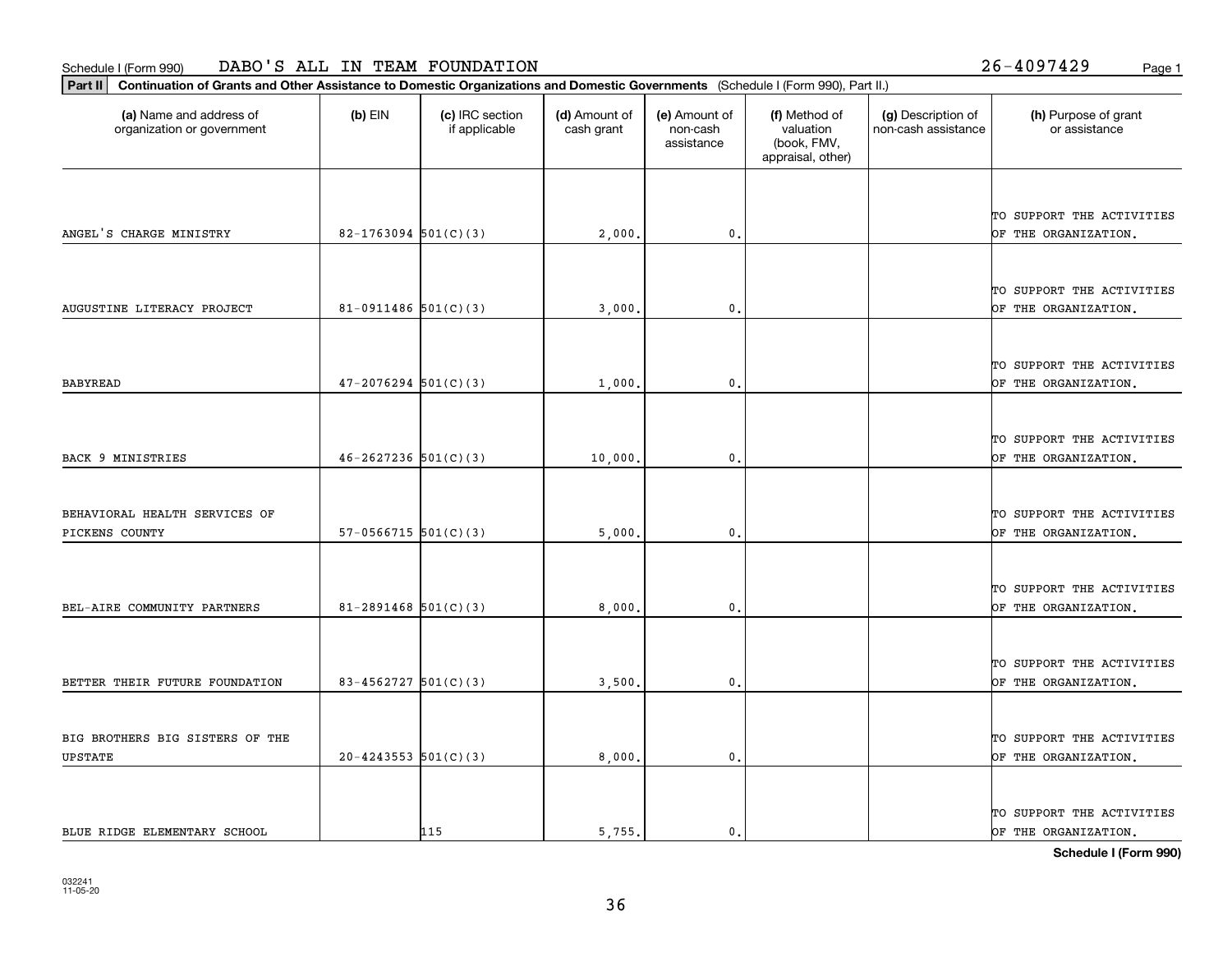**Part II Continuation of Grants and Other Assistance to Domestic Organizations and Domestic Governments**  (Schedule I (Form 990), Part II.)

| (a) Name and address of<br>organization or government | $(b)$ EIN                  | (c) IRC section<br>if applicable | (d) Amount of<br>cash grant | (e) Amount of<br>non-cash<br>assistance | (f) Method of<br>valuation<br>(book, FMV,<br>appraisal, other) | (g) Description of<br>non-cash assistance | (h) Purpose of grant<br>or assistance             |
|-------------------------------------------------------|----------------------------|----------------------------------|-----------------------------|-----------------------------------------|----------------------------------------------------------------|-------------------------------------------|---------------------------------------------------|
|                                                       |                            |                                  |                             |                                         |                                                                |                                           |                                                   |
| BON SECOURS ST FRANCIS HEALTH                         |                            |                                  |                             |                                         |                                                                |                                           | TO SUPPORT THE ACTIVITIES                         |
| SYSTEM INC                                            | $58-2504528$ $501(C)(3)$   |                                  | 25,000.                     | 0.                                      |                                                                |                                           | OF THE ORGANIZATION.                              |
|                                                       |                            |                                  |                             |                                         |                                                                |                                           |                                                   |
|                                                       |                            |                                  |                             |                                         |                                                                |                                           |                                                   |
| C.A.N. - CARING AND NURTURING                         | 82-0733488 $501(C)(3)$     |                                  | 2,500                       | $\mathbf{0}$ .                          |                                                                |                                           | TO SUPPORT THE ACTIVITIES<br>OF THE ORGANIZATION. |
|                                                       |                            |                                  |                             |                                         |                                                                |                                           |                                                   |
|                                                       |                            |                                  |                             |                                         |                                                                |                                           |                                                   |
|                                                       |                            |                                  |                             |                                         |                                                                |                                           | TO SUPPORT THE ACTIVITIES                         |
| CALL MY NAME PLAYER INITIATIVE                        | $00-0000000$ $501(C)(3)$   |                                  | 35,000.                     | $\mathbf 0$ .                           |                                                                |                                           | OF THE ORGANIZATION.                              |
|                                                       |                            |                                  |                             |                                         |                                                                |                                           |                                                   |
|                                                       |                            |                                  |                             |                                         |                                                                |                                           | TO SUPPORT THE ACTIVITIES                         |
| CALVARY HOME FOR CHILDREN                             | $57-1068943$ $501(C)(3)$   |                                  | 10,000                      | $\mathbf{0}$                            |                                                                |                                           | OF THE ORGANIZATION,                              |
|                                                       |                            |                                  |                             |                                         |                                                                |                                           |                                                   |
|                                                       |                            |                                  |                             |                                         |                                                                |                                           |                                                   |
|                                                       |                            |                                  |                             |                                         |                                                                |                                           | TO SUPPORT THE ACTIVITIES                         |
| CAMP COLE                                             | $82-1387411$ 501(C)(3)     |                                  | 8,000                       | $\mathbf{0}$ .                          |                                                                |                                           | OF THE ORGANIZATION.                              |
|                                                       |                            |                                  |                             |                                         |                                                                |                                           |                                                   |
| CANCER ASSOCIATION OF ANDERSON                        |                            |                                  |                             |                                         |                                                                |                                           | TO SUPPORT THE ACTIVITIES                         |
| <b>COUNTY</b>                                         | $54 - 2098883$ $501(C)(3)$ |                                  | 10,000.                     | 0.                                      |                                                                |                                           | OF THE ORGANIZATION.                              |
|                                                       |                            |                                  |                             |                                         |                                                                |                                           |                                                   |
|                                                       |                            |                                  |                             |                                         |                                                                |                                           |                                                   |
| CANCER ASSOCIATION OF PICKENS                         |                            |                                  |                             |                                         |                                                                |                                           | TO SUPPORT THE ACTIVITIES                         |
| COUNTY                                                | $57-0471686$ $501(C)(3)$   |                                  | 10,000.                     | 0.                                      |                                                                |                                           | OF THE ORGANIZATION.                              |
|                                                       |                            |                                  |                             |                                         |                                                                |                                           |                                                   |
|                                                       |                            |                                  |                             |                                         |                                                                |                                           | TO SUPPORT THE ACTIVITIES                         |
| CANCER SOCIETY OF GREENVILLE                          | $57-0471686$ $501(C)(3)$   |                                  | 7,500.                      | $\mathfrak o$ .                         |                                                                |                                           | OF THE ORGANIZATION.                              |
|                                                       |                            |                                  |                             |                                         |                                                                |                                           |                                                   |
|                                                       |                            |                                  |                             |                                         |                                                                |                                           |                                                   |
| CANCER SOCIETY OF GREENVILLE                          |                            |                                  |                             |                                         |                                                                |                                           | TO SUPPORT THE ACTIVITIES                         |
| <b>COUNTY</b>                                         | $57-0471686$ $501(C)(3)$   |                                  | 10,000.                     | 0.                                      |                                                                |                                           | OF THE ORGANIZATION.                              |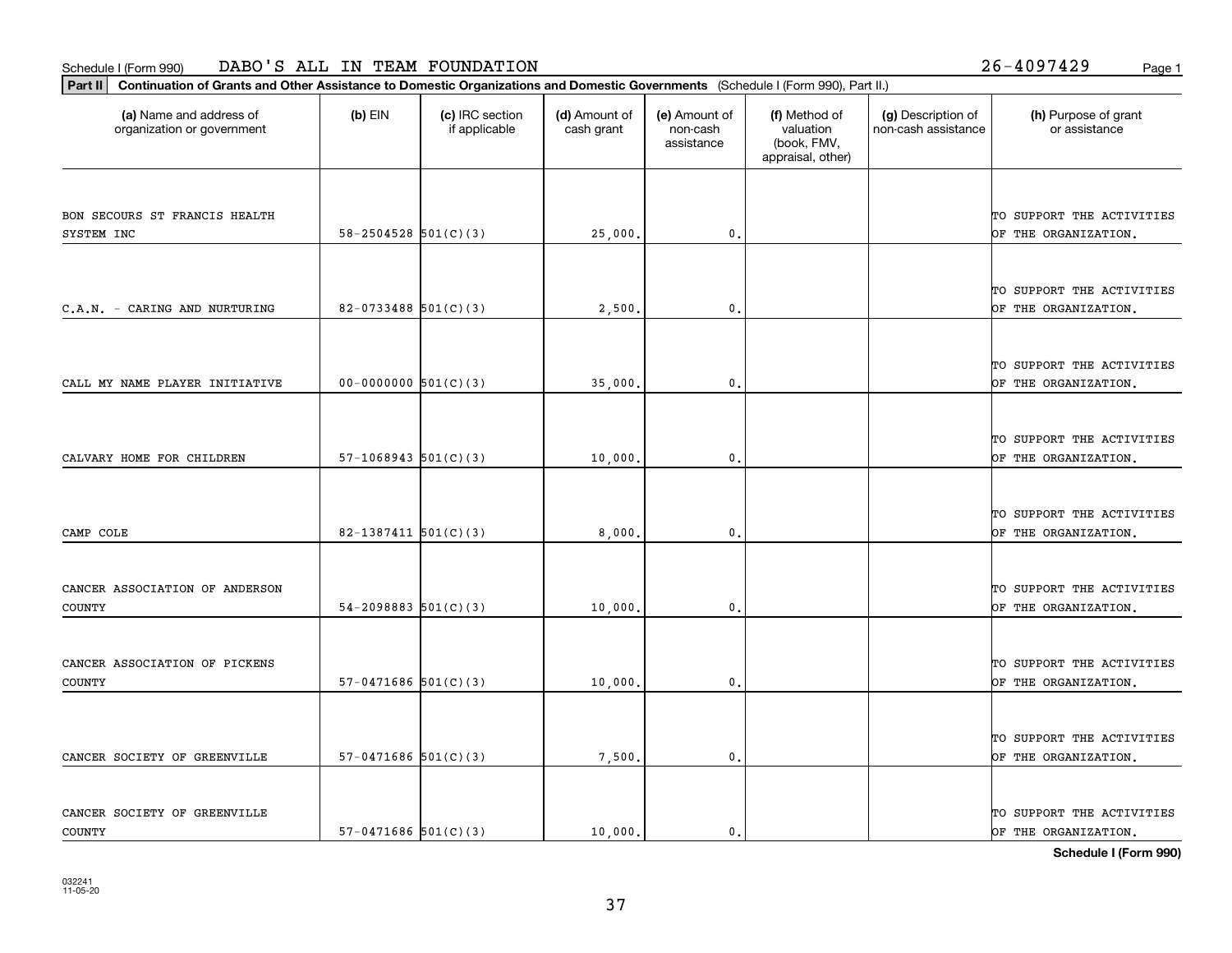**Part II Continuation of Grants and Other Assistance to Domestic Organizations and Domestic Governments**  (Schedule I (Form 990), Part II.)

| (a) Name and address of<br>organization or government | $(b)$ EIN                  | (c) IRC section<br>if applicable | (d) Amount of<br>cash grant | (e) Amount of<br>non-cash<br>assistance | (f) Method of<br>valuation<br>(book, FMV,<br>appraisal, other) | (g) Description of<br>non-cash assistance | (h) Purpose of grant<br>or assistance |
|-------------------------------------------------------|----------------------------|----------------------------------|-----------------------------|-----------------------------------------|----------------------------------------------------------------|-------------------------------------------|---------------------------------------|
|                                                       |                            |                                  |                             |                                         |                                                                |                                           |                                       |
|                                                       |                            |                                  |                             |                                         |                                                                |                                           | TO SUPPORT THE ACTIVITIES             |
| CANCER SURVIVORS PARK ALLIANCE                        | 57-1085380 $501(C)(3)$     |                                  | 5,000.                      | 0.                                      |                                                                |                                           | OF THE ORGANIZATION.                  |
|                                                       |                            |                                  |                             |                                         |                                                                |                                           |                                       |
|                                                       |                            |                                  |                             |                                         |                                                                |                                           | TO SUPPORT THE ACTIVITIES             |
| CAROLINA DANCE COLLABORATIVE                          | 82-2850050 $501(C)(3)$     |                                  | 5,000                       | 0.                                      |                                                                |                                           | OF THE ORGANIZATION.                  |
| CHARLOTTE MECKLENBURG                                 |                            |                                  |                             |                                         |                                                                |                                           |                                       |
| AFRO-AMERICAN CULTURAL AND SERVICE                    |                            |                                  |                             |                                         |                                                                |                                           | TO SUPPORT THE ACTIVITIES             |
| CENTER INC.                                           | $56 - 1152286$ $501(C)(3)$ |                                  | 35,000                      | 0.                                      |                                                                |                                           | OF THE ORGANIZATION.                  |
|                                                       |                            |                                  |                             |                                         |                                                                |                                           |                                       |
| CHILDREN'S CANCER PARTNERS OF THE                     |                            |                                  |                             |                                         |                                                                |                                           | TO SUPPORT THE ACTIVITIES             |
| CAROLINAS                                             | $20-2511033$ $501(C)(3)$   |                                  | 10,000                      | 0.                                      |                                                                |                                           | OF THE ORGANIZATION.                  |
| CHRIS AND KELLY'S HOPE FOUNDATION                     |                            |                                  |                             |                                         |                                                                |                                           |                                       |
| (THE COMMUNITY FOUNDATION OF                          |                            |                                  |                             |                                         |                                                                |                                           | TO SUPPORT THE ACTIVITIES             |
| GREENVILLE)                                           | $57 - 6019318$ $501(C)(3)$ |                                  | 8,000                       | 0.                                      |                                                                |                                           | OF THE ORGANIZATION.                  |
|                                                       |                            |                                  |                             |                                         |                                                                |                                           |                                       |
| CHRIST CENTRAL MINISTRIES HOPE                        |                            |                                  |                             |                                         |                                                                |                                           | TO SUPPORT THE ACTIVITIES             |
| CENTER SCHOOL                                         | $80 - 0639455$ 501(C)(3)   |                                  | 2,500                       | 0.                                      |                                                                |                                           | OF THE ORGANIZATION.                  |
|                                                       |                            |                                  |                             |                                         |                                                                |                                           |                                       |
| CHRIST CENTRAL MINISTRIES OCONEE                      |                            |                                  |                             |                                         |                                                                |                                           | TO SUPPORT THE ACTIVITIES             |
| <b>ASHTREE HALFWAY HOUSE</b>                          | $80 - 0639455$ 501(C)(3)   |                                  | 2,500.                      | 0.                                      |                                                                |                                           | OF THE ORGANIZATION.                  |
|                                                       |                            |                                  |                             |                                         |                                                                |                                           |                                       |
| CHRIST CENTRAL MINISTRIES OCONEE -                    |                            |                                  |                             |                                         |                                                                |                                           | TO SUPPORT THE ACTIVITIES             |
| SATURDAY CHURCH FEEDING PROGRAM                       | 80-0639455 $501(C)(3)$     |                                  | 2,500                       | 0.                                      |                                                                |                                           | OF THE ORGANIZATION.                  |
|                                                       |                            |                                  |                             |                                         |                                                                |                                           |                                       |
|                                                       |                            |                                  |                             |                                         |                                                                |                                           | TO SUPPORT THE ACTIVITIES             |
| CLEAN START                                           | $20-1759481$ 501(C)(3)     |                                  | 8,000.                      | 0.                                      |                                                                |                                           | OF THE ORGANIZATION.                  |

38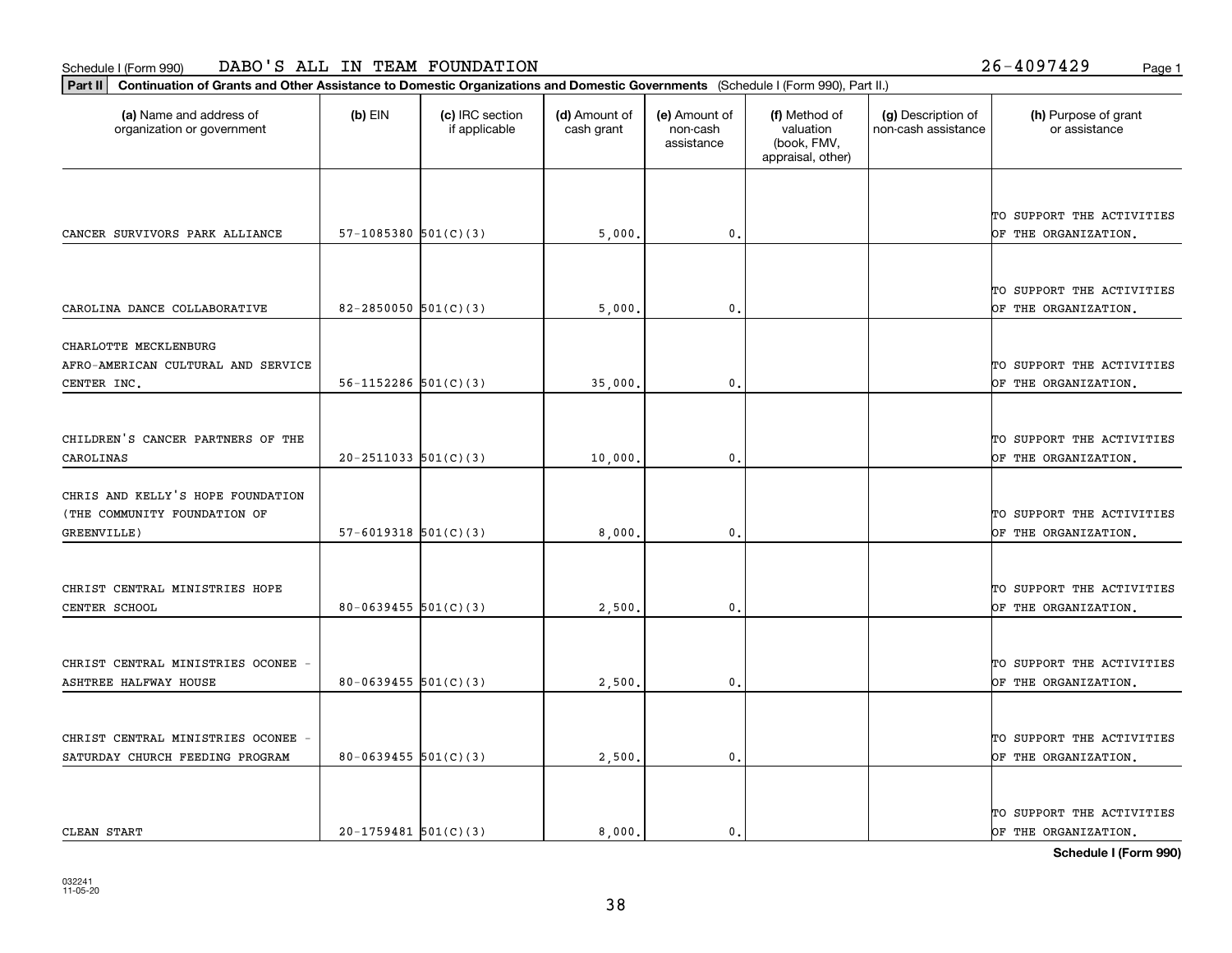**Part II Continuation of Grants and Other Assistance to Domestic Organizations and Domestic Governments**  (Schedule I (Form 990), Part II.)

| (a) Name and address of<br>organization or government | $(b)$ EIN                  | (c) IRC section<br>if applicable | (d) Amount of<br>cash grant | (e) Amount of<br>non-cash<br>assistance | (f) Method of<br>valuation<br>(book, FMV,<br>appraisal, other) | (g) Description of<br>non-cash assistance | (h) Purpose of grant<br>or assistance             |
|-------------------------------------------------------|----------------------------|----------------------------------|-----------------------------|-----------------------------------------|----------------------------------------------------------------|-------------------------------------------|---------------------------------------------------|
|                                                       |                            |                                  |                             |                                         |                                                                |                                           |                                                   |
| CLEMENT'S KINDNESS                                    | $00-0000000$ $501(C)(3)$   |                                  | 5,000.                      | $\mathbf{0}$                            |                                                                |                                           | TO SUPPORT THE ACTIVITIES<br>OF THE ORGANIZATION. |
|                                                       |                            |                                  |                             |                                         |                                                                |                                           |                                                   |
| CLEMSON COMMUNITY CARE                                | $57-0868065$ $501(C)(3)$   |                                  | 5,000.                      | $\mathbf{0}$                            |                                                                |                                           | TO SUPPORT THE ACTIVITIES<br>OF THE ORGANIZATION. |
|                                                       |                            |                                  |                             |                                         |                                                                |                                           |                                                   |
| <b>CLEMSON HOPE</b>                                   | 84-1797462 $501(C)(3)$     |                                  | 4,500                       | $\mathbf{0}$                            |                                                                |                                           | TO SUPPORT THE ACTIVITIES<br>OF THE ORGANIZATION. |
|                                                       |                            |                                  |                             |                                         |                                                                |                                           |                                                   |
| CLEMSON SUNRISE ROTARY CLUB                           | $00-0000000$ 501(C)(3)     |                                  | 5,000                       | $\mathbf{0}$                            |                                                                |                                           | TO SUPPORT THE ACTIVITIES<br>OF THE ORGANIZATION. |
|                                                       |                            |                                  |                             |                                         |                                                                |                                           |                                                   |
| CLEMSON UNIVERSITY                                    | $57 - 6000254$ 501(C)(3)   |                                  | 164,056.                    | $\mathbf{0}$                            |                                                                |                                           | TO SUPPORT THE ACTIVITIES<br>OF THE ORGANIZATION. |
|                                                       |                            |                                  |                             |                                         |                                                                |                                           |                                                   |
| COACHES 4 CHARACTER                                   | 82-2966450 $501(C)(3)$     |                                  | 8,000,                      | 0.                                      |                                                                |                                           | TO SUPPORT THE ACTIVITIES<br>OF THE ORGANIZATION. |
|                                                       |                            |                                  |                             |                                         |                                                                |                                           |                                                   |
| COMMUNITY FOUNDATION OF GREATER<br><b>CLEMSON</b>     | $46 - 3530060$ $501(C)(3)$ |                                  | 5,000                       | $\mathbf{0}$                            |                                                                |                                           | TO SUPPORT THE ACTIVITIES<br>OF THE ORGANIZATION. |
|                                                       |                            |                                  |                             |                                         |                                                                |                                           |                                                   |
| CONNIE MAXWELL CHILDREN'S HOME                        | $57-0324927$ $501(C)(3)$   |                                  | 7,000.                      | $\mathsf{0}$ .                          |                                                                |                                           | TO SUPPORT THE ACTIVITIES<br>OF THE ORGANIZATION. |
|                                                       |                            |                                  |                             |                                         |                                                                |                                           |                                                   |
| DEE NORTON CHILD ADVOCACY CENTER                      | $57-0905724$ $501(C)(3)$   |                                  | 2,800.                      | 0.                                      |                                                                |                                           | TO SUPPORT THE ACTIVITIES<br>OF THE ORGANIZATION. |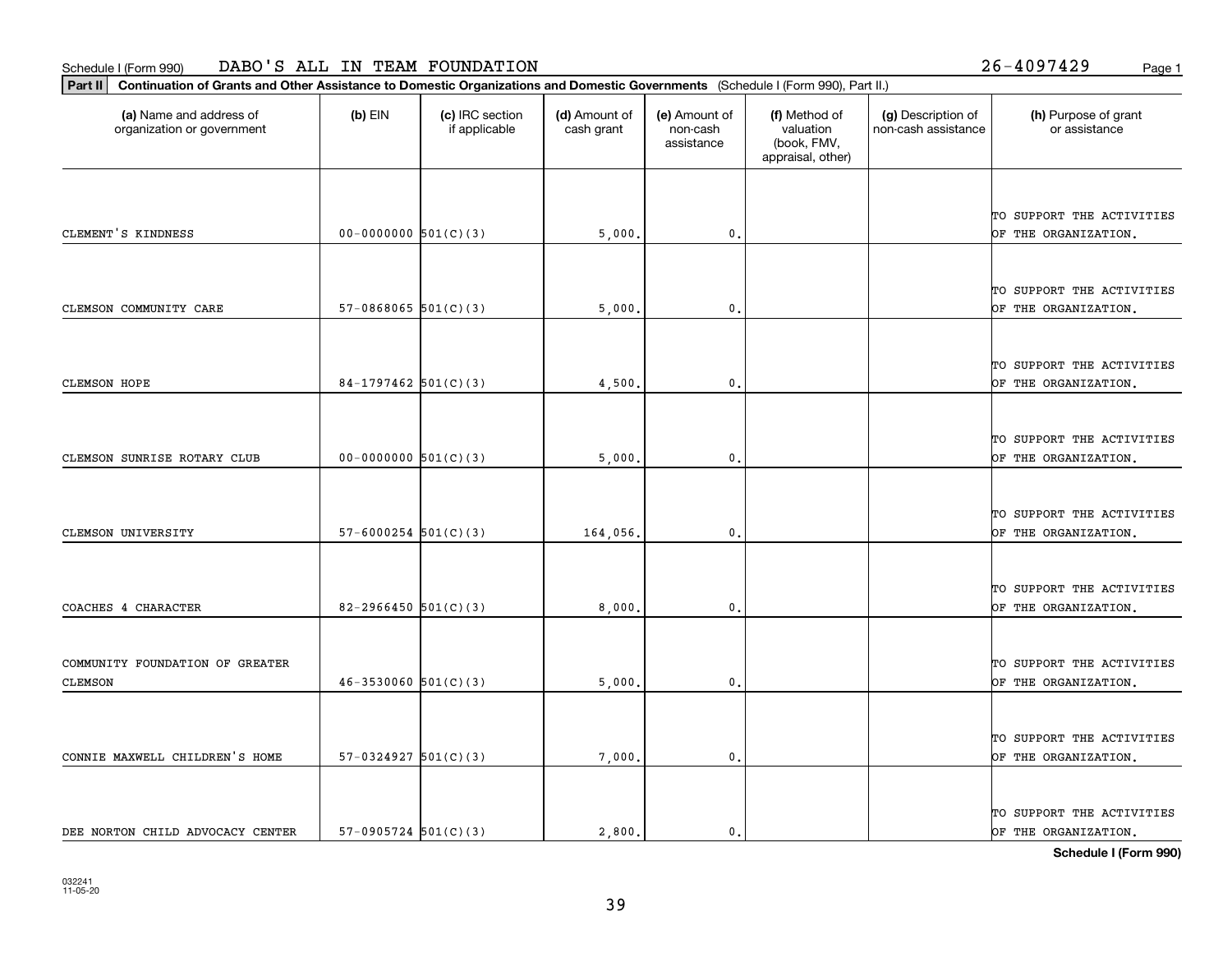**Part II Continuation of Grants and Other Assistance to Domestic Organizations and Domestic Governments**  (Schedule I (Form 990), Part II.)

| (a) Name and address of<br>organization or government | $(b)$ EIN                  | (c) IRC section<br>if applicable | (d) Amount of<br>cash grant | (e) Amount of<br>non-cash<br>assistance | (f) Method of<br>valuation<br>(book, FMV,<br>appraisal, other) | (g) Description of<br>non-cash assistance | (h) Purpose of grant<br>or assistance |
|-------------------------------------------------------|----------------------------|----------------------------------|-----------------------------|-----------------------------------------|----------------------------------------------------------------|-------------------------------------------|---------------------------------------|
|                                                       |                            |                                  |                             |                                         |                                                                |                                           |                                       |
| DEVELOPMENTAL CENTER FOR                              |                            |                                  |                             |                                         |                                                                |                                           | TO SUPPORT THE ACTIVITIES             |
| EXCEPTIONAL CHILDREN (DCEC)                           | $27 - 2753489$ 501(C)(3)   |                                  | 6,500.                      | 0.                                      |                                                                |                                           | OF THE ORGANIZATION.                  |
|                                                       |                            |                                  |                             |                                         |                                                                |                                           |                                       |
| DOWN SYNDROME ASSOCIATION OF THE                      |                            |                                  |                             |                                         |                                                                |                                           | TO SUPPORT THE ACTIVITIES             |
| <b>UPSTATE</b>                                        | $57-1053009$ $501(C)(3)$   |                                  | 4,000                       | $\mathbf{0}$                            |                                                                |                                           | OF THE ORGANIZATION.                  |
|                                                       |                            |                                  |                             |                                         |                                                                |                                           |                                       |
|                                                       |                            |                                  |                             |                                         |                                                                |                                           | TO SUPPORT THE ACTIVITIES             |
| EAST COOPER MEALS ON WHEELS                           | $57-0804618$ $501(C)(3)$   |                                  | 3,000                       | $\mathbf 0$ .                           |                                                                |                                           | OF THE ORGANIZATION.                  |
|                                                       |                            |                                  |                             |                                         |                                                                |                                           |                                       |
|                                                       |                            |                                  |                             |                                         |                                                                |                                           |                                       |
|                                                       |                            |                                  |                             |                                         |                                                                |                                           | TO SUPPORT THE ACTIVITIES             |
| EMERSON ROSE HEART FOUNDATION                         | $45-3047976$ 501(C)(3)     |                                  | 8,000                       | $\mathbf{0}$                            |                                                                |                                           | OF THE ORGANIZATION.                  |
|                                                       |                            |                                  |                             |                                         |                                                                |                                           |                                       |
|                                                       |                            |                                  |                             |                                         |                                                                |                                           |                                       |
|                                                       |                            |                                  |                             |                                         |                                                                |                                           | TO SUPPORT THE ACTIVITIES             |
| FAIR-OAK ELEMENTARY SCHOOL                            |                            | 115                              | 3,000                       | $\mathbf{0}$                            |                                                                |                                           | OF THE ORGANIZATION.                  |
|                                                       |                            |                                  |                             |                                         |                                                                |                                           |                                       |
|                                                       |                            |                                  |                             |                                         |                                                                |                                           | TO SUPPORT THE ACTIVITIES             |
| FAITH AND SUPPORT MINISTRIES                          | 82-4292635 $501(C)(3)$     |                                  | 3,000                       | $\mathbf{0}$                            |                                                                |                                           | OF THE ORGANIZATION.                  |
|                                                       |                            |                                  |                             |                                         |                                                                |                                           |                                       |
|                                                       |                            |                                  |                             |                                         |                                                                |                                           |                                       |
|                                                       |                            |                                  |                             |                                         |                                                                |                                           | TO SUPPORT THE ACTIVITIES             |
| FAMILY PROMISE OF ANDERSON COUNTY                     | $90-0475313$ $501(C)(3)$   |                                  | 5,000                       | $\mathbf{0}$                            |                                                                |                                           | OF THE ORGANIZATION.                  |
|                                                       |                            |                                  |                             |                                         |                                                                |                                           |                                       |
|                                                       |                            |                                  |                             |                                         |                                                                |                                           |                                       |
|                                                       |                            |                                  |                             |                                         |                                                                |                                           | TO SUPPORT THE ACTIVITIES             |
| FAMILY PROMISE OF PICKENS COUNTY                      | $45 - 5195142$ $501(C)(3)$ |                                  | 5,000.                      | $\mathbf{0}$                            |                                                                |                                           | OF THE ORGANIZATION.                  |
|                                                       |                            |                                  |                             |                                         |                                                                |                                           |                                       |
|                                                       |                            |                                  |                             |                                         |                                                                |                                           | TO SUPPORT THE ACTIVITIES             |
| <b>FAVOR GREENVILLE</b>                               | $20 - 4946720$ 501(C)(3)   |                                  | 5,000.                      | $\mathbf{0}$ .                          |                                                                |                                           | OF THE ORGANIZATION.                  |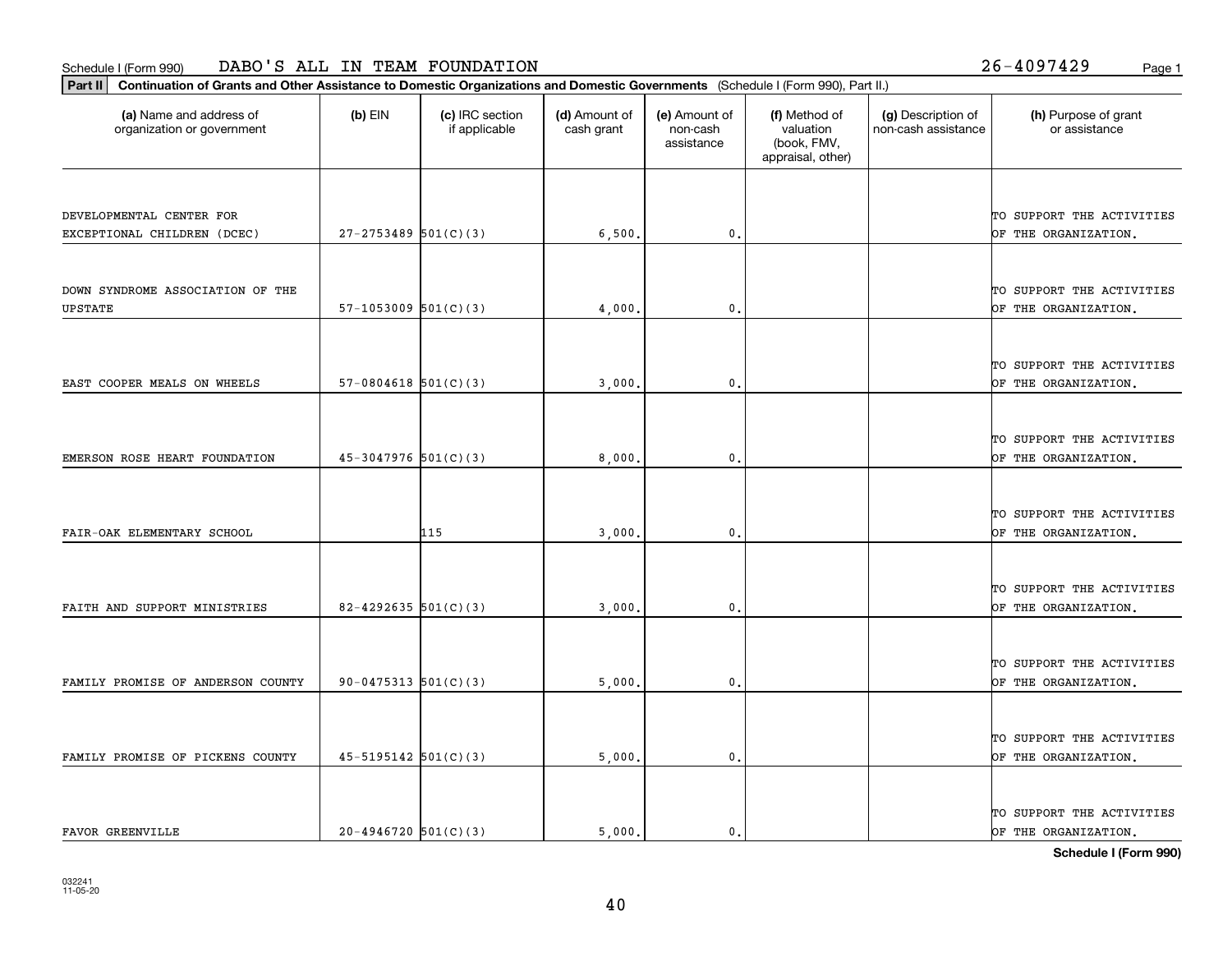**Part II Continuation of Grants and Other Assistance to Domestic Organizations and Domestic Governments**  (Schedule I (Form 990), Part II.)

| (a) Name and address of<br>organization or government | (b) EIN                    | (c) IRC section<br>if applicable | (d) Amount of<br>cash grant | (e) Amount of<br>non-cash<br>assistance | (f) Method of<br>valuation<br>(book, FMV,<br>appraisal, other) | (g) Description of<br>non-cash assistance | (h) Purpose of grant<br>or assistance             |
|-------------------------------------------------------|----------------------------|----------------------------------|-----------------------------|-----------------------------------------|----------------------------------------------------------------|-------------------------------------------|---------------------------------------------------|
|                                                       |                            |                                  |                             |                                         |                                                                |                                           |                                                   |
|                                                       |                            |                                  |                             |                                         |                                                                |                                           | TO SUPPORT THE ACTIVITIES                         |
| FEED & SEED CO.                                       | $47 - 1146394$ 501(C)(3)   |                                  | 3,000,                      | 0.                                      |                                                                |                                           | OF THE ORGANIZATION.                              |
|                                                       |                            |                                  |                             |                                         |                                                                |                                           |                                                   |
| FEED A HUNGRY CHILD PICKENS COUNTY                    | $27-3724307$ 501(C)(3)     |                                  | 8,000                       | $\mathbf{0}$ .                          |                                                                |                                           | TO SUPPORT THE ACTIVITIES<br>OF THE ORGANIZATION. |
|                                                       |                            |                                  |                             |                                         |                                                                |                                           |                                                   |
|                                                       |                            |                                  |                             |                                         |                                                                |                                           | TO SUPPORT THE ACTIVITIES                         |
| FIRST FLIGHT ALLIANCE - O.A.K.                        | $45 - 5324894$ $501(C)(3)$ |                                  | 3,000,                      | $\mathbf{0}$ .                          |                                                                |                                           | OF THE ORGANIZATION.                              |
|                                                       |                            |                                  |                             |                                         |                                                                |                                           |                                                   |
| FIRST IMPRESSION OF SC                                | 82-3774191 $501(C)(3)$     |                                  | 2,500.                      | $\mathbf{0}$ .                          |                                                                |                                           | TO SUPPORT THE ACTIVITIES<br>OF THE ORGANIZATION. |
|                                                       |                            |                                  |                             |                                         |                                                                |                                           |                                                   |
|                                                       |                            |                                  |                             |                                         |                                                                |                                           | TO SUPPORT THE ACTIVITIES                         |
| FISHER DEBERRY FOUNDATION                             | $51-0476749$ 501(C)(3)     |                                  | 2,000                       | 0.                                      |                                                                |                                           | OF THE ORGANIZATION.                              |
|                                                       |                            |                                  |                             |                                         |                                                                |                                           |                                                   |
| FOOTHILLS ALLIANCE                                    | 57-0902073 $501(C)(3)$     |                                  | 3,000                       | $\mathbf{0}$ .                          |                                                                |                                           | TO SUPPORT THE ACTIVITIES<br>OF THE ORGANIZATION. |
|                                                       |                            |                                  |                             |                                         |                                                                |                                           |                                                   |
|                                                       |                            |                                  |                             |                                         |                                                                |                                           | TO SUPPORT THE ACTIVITIES                         |
| FOR THE LOVE OF COMMUNITY                             | $00-0000000$ $501(C)(3)$   |                                  | 5,010.                      | $\mathbf{0}$ .                          |                                                                |                                           | OF THE ORGANIZATION.                              |
|                                                       |                            |                                  |                             |                                         |                                                                |                                           |                                                   |
| FORT HILL PRESBYTERIAN CHURCH                         | $57 - 6004172$ $501(C)(3)$ |                                  | 2,000,                      | 0.                                      |                                                                |                                           | TO SUPPORT THE ACTIVITIES<br>OF THE ORGANIZATION. |
|                                                       |                            |                                  |                             |                                         |                                                                |                                           |                                                   |
|                                                       |                            |                                  |                             |                                         |                                                                |                                           | TO SUPPORT THE ACTIVITIES                         |

FOSTERING FAITHFULLY  $\begin{vmatrix} 82-1321193 & 501(C)(3) \end{vmatrix}$  4,000. 0. 0. OF THE ORGANIZATION.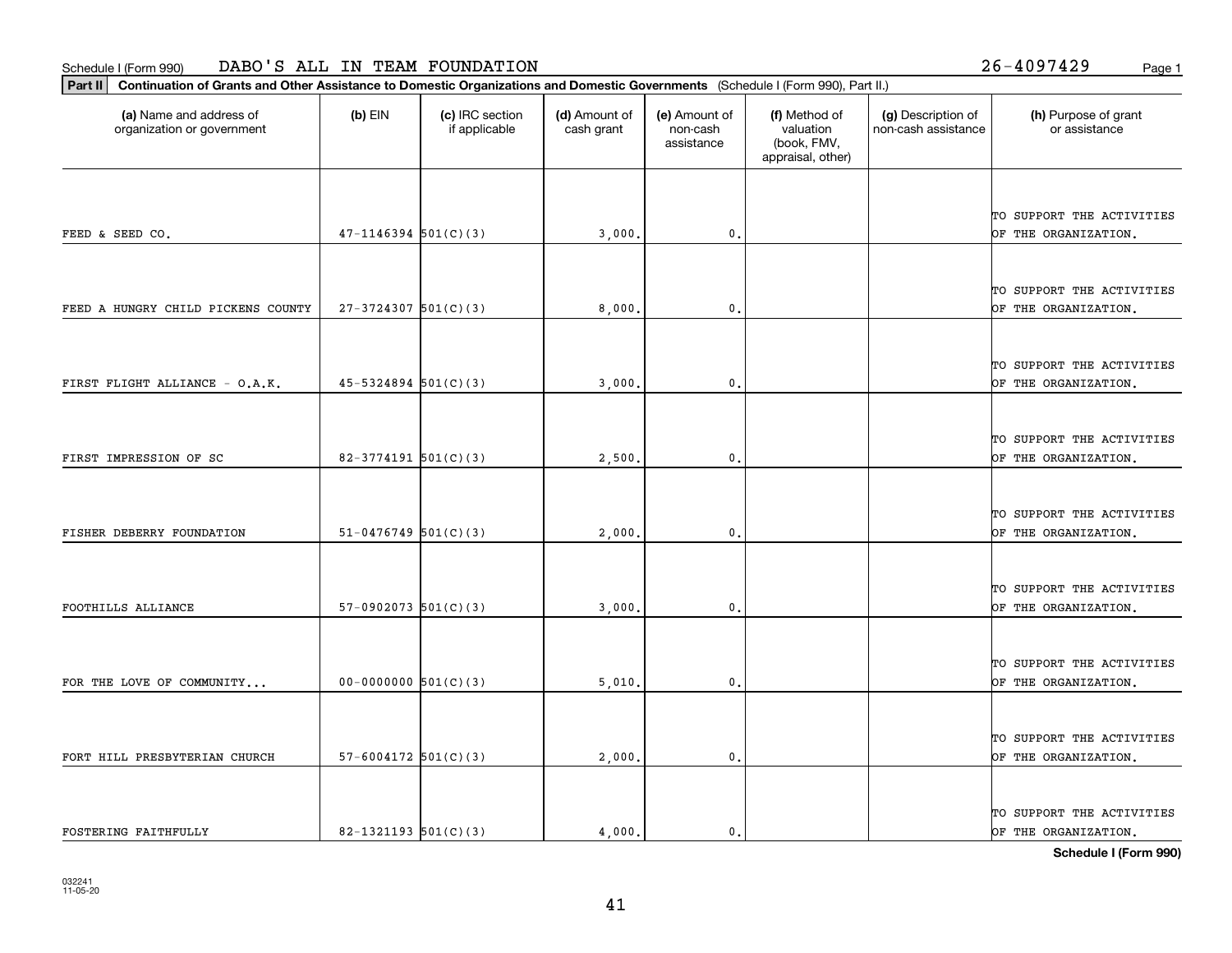**Part II Continuation of Grants and Other Assistance to Domestic Organizations and Domestic Governments**  (Schedule I (Form 990), Part II.)

| (a) Name and address of<br>organization or government | $(b)$ EIN                | (c) IRC section<br>if applicable | (d) Amount of<br>cash grant | (e) Amount of<br>non-cash<br>assistance | (f) Method of<br>valuation<br>(book, FMV,<br>appraisal, other) | (g) Description of<br>non-cash assistance | (h) Purpose of grant<br>or assistance |
|-------------------------------------------------------|--------------------------|----------------------------------|-----------------------------|-----------------------------------------|----------------------------------------------------------------|-------------------------------------------|---------------------------------------|
|                                                       |                          |                                  |                             |                                         |                                                                |                                           |                                       |
|                                                       |                          |                                  |                             |                                         |                                                                |                                           | TO SUPPORT THE ACTIVITIES             |
| FOSTERING GREAT IDEAS                                 | $27 - 4622960$ 501(C)(3) |                                  | 5,000.                      | $\mathbf{0}$ .                          |                                                                |                                           | OF THE ORGANIZATION.                  |
|                                                       |                          |                                  |                             |                                         |                                                                |                                           |                                       |
| FREE MEDICAL CLINIC OF DARLINGTON                     |                          |                                  |                             |                                         |                                                                |                                           | TO SUPPORT THE ACTIVITIES             |
| <b>COUNTY</b>                                         | 58-2445265 $501(C)(3)$   |                                  | 8,000                       | $\mathbf{0}$ .                          |                                                                |                                           | OF THE ORGANIZATION.                  |
|                                                       |                          |                                  |                             |                                         |                                                                |                                           |                                       |
|                                                       |                          |                                  |                             |                                         |                                                                |                                           | TO SUPPORT THE ACTIVITIES             |
| FRIENDS OF SANTA CLAUS                                | 56-1911960 $501(C)(3)$   |                                  | 5,000                       | 0                                       |                                                                |                                           | OF THE ORGANIZATION.                  |
|                                                       |                          |                                  |                             |                                         |                                                                |                                           |                                       |
|                                                       |                          |                                  |                             |                                         |                                                                |                                           | TO SUPPORT THE ACTIVITIES             |
| FRIENDS OF THE LITTLE WHITE HOUSE                     | 82-2020555 $501(C)(3)$   |                                  | 5,400                       | $\mathbf{0}$ .                          |                                                                |                                           | OF THE ORGANIZATION.                  |
|                                                       |                          |                                  |                             |                                         |                                                                |                                           |                                       |
|                                                       |                          |                                  |                             |                                         |                                                                |                                           | TO SUPPORT THE ACTIVITIES             |
| FRUITFUL HILL MINISTRIES                              | $00-0000000$ $501(C)(3)$ |                                  | 4,000                       | $\mathbf{0}$ .                          |                                                                |                                           | OF THE ORGANIZATION.                  |
|                                                       |                          |                                  |                             |                                         |                                                                |                                           |                                       |
|                                                       |                          |                                  |                             |                                         |                                                                |                                           | TO SUPPORT THE ACTIVITIES             |
| <b>GAMECHANGERS</b>                                   | 83-3079351 $501(C)(3)$   |                                  | 3,000.                      | $\mathbf{0}$ .                          |                                                                |                                           | OF THE ORGANIZATION.                  |
|                                                       |                          |                                  |                             |                                         |                                                                |                                           |                                       |
|                                                       |                          |                                  |                             |                                         |                                                                |                                           | TO SUPPORT THE ACTIVITIES             |
| GOLDEN CORNER FOOD PANTRY                             | $57-0796686$ $501(C)(3)$ |                                  | 8,000                       | $\mathbf 0$ .                           |                                                                |                                           | OF THE ORGANIZATION.                  |
|                                                       |                          |                                  |                             |                                         |                                                                |                                           |                                       |
|                                                       |                          |                                  |                             |                                         |                                                                |                                           | TO SUPPORT THE ACTIVITIES             |
| GRACE'S CLOSET                                        | 81-4380520 $501(C)(3)$   |                                  | 8,000                       | $\mathbf{0}$ .                          |                                                                |                                           | OF THE ORGANIZATION.                  |
|                                                       |                          |                                  |                             |                                         |                                                                |                                           |                                       |
|                                                       |                          |                                  |                             |                                         |                                                                |                                           | TO SUPPORT THE ACTIVITIES             |
| GRAND STRAND MIRACLE LEAGUES                          | 57-1130775 $501(C)(3)$   |                                  | 7,000.                      | 0.                                      |                                                                |                                           | OF THE ORGANIZATION.                  |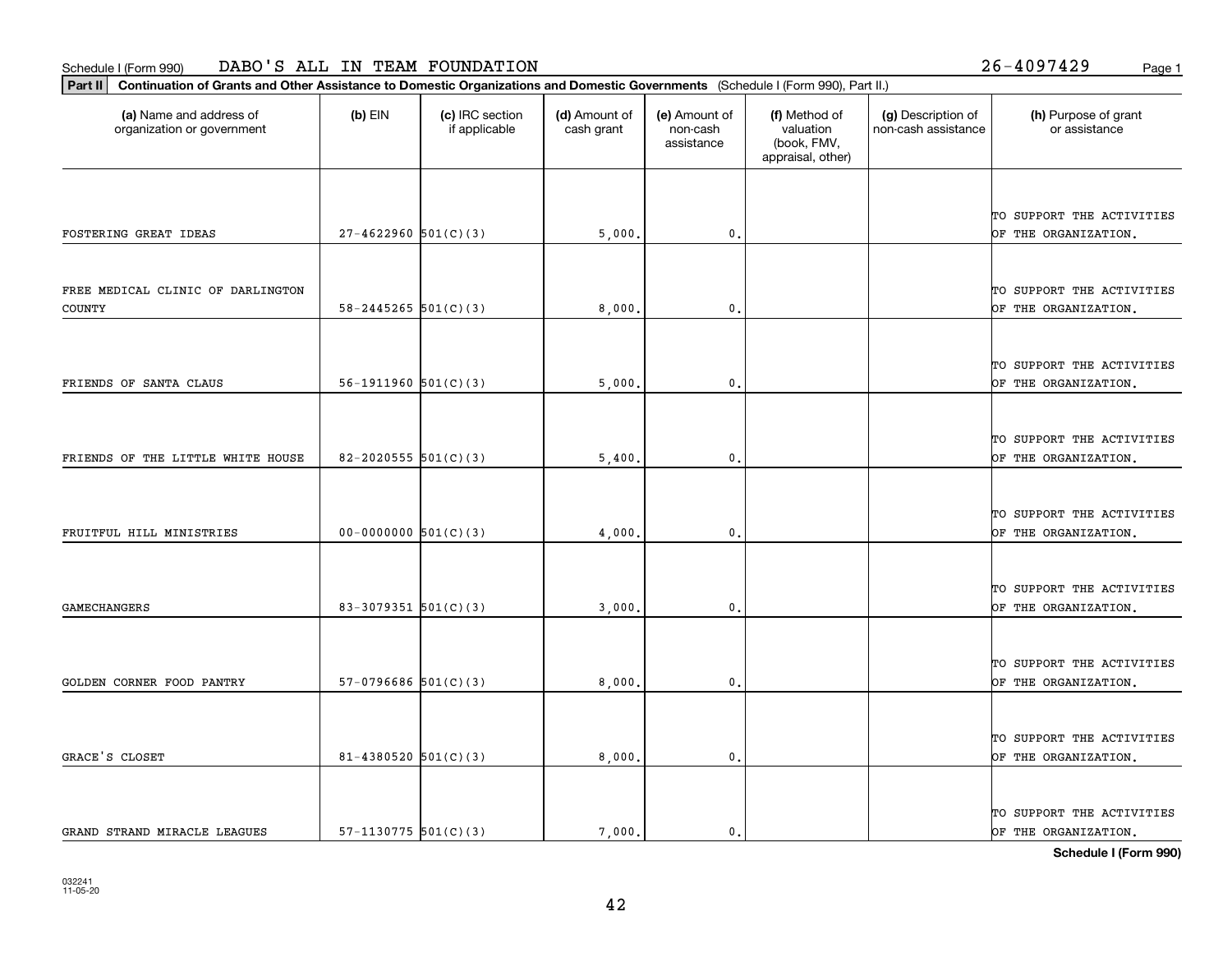**Part II Continuation of Grants and Other Assistance to Domestic Organizations and Domestic Governments**  (Schedule I (Form 990), Part II.)

| (a) Name and address of<br>organization or government | $(b)$ EIN                  | (c) IRC section<br>if applicable | (d) Amount of<br>cash grant | (e) Amount of<br>non-cash<br>assistance | (f) Method of<br>valuation<br>(book, FMV,<br>appraisal, other) | (g) Description of<br>non-cash assistance | (h) Purpose of grant<br>or assistance             |
|-------------------------------------------------------|----------------------------|----------------------------------|-----------------------------|-----------------------------------------|----------------------------------------------------------------|-------------------------------------------|---------------------------------------------------|
|                                                       |                            |                                  |                             |                                         |                                                                |                                           |                                                   |
| GREENVILLE ALS CLINIC AT PRISMA                       |                            |                                  |                             |                                         |                                                                |                                           | TO SUPPORT THE ACTIVITIES                         |
| HEALTH SYSTEM                                         | $82 - 2595551$ 501(C)(3)   |                                  | 2,100                       | $\mathbf{0}$                            |                                                                |                                           | OF THE ORGANIZATION.                              |
|                                                       |                            |                                  |                             |                                         |                                                                |                                           |                                                   |
|                                                       |                            |                                  |                             |                                         |                                                                |                                           | TO SUPPORT THE ACTIVITIES                         |
| GREENVILLE FREE MEDICAL CLINIC                        | $57-0855205$ $501(C)(3)$   |                                  | 8,000,                      | $\mathbf 0$ .                           |                                                                |                                           | OF THE ORGANIZATION.                              |
|                                                       |                            |                                  |                             |                                         |                                                                |                                           |                                                   |
|                                                       |                            |                                  |                             |                                         |                                                                |                                           | TO SUPPORT THE ACTIVITIES                         |
| GREENVILLE TECH FOUNDATION                            | $57-0565961$ $501(C)(3)$   |                                  | 5,000                       | $\mathbf{0}$ .                          |                                                                |                                           | OF THE ORGANIZATION.                              |
|                                                       |                            |                                  |                             |                                         |                                                                |                                           |                                                   |
|                                                       |                            |                                  |                             |                                         |                                                                |                                           | TO SUPPORT THE ACTIVITIES                         |
| <b>GRIDIRON HEROES</b>                                | $43-1997648$ 501(C)(3)     |                                  | 500                         | $\mathbf{0}$ .                          |                                                                |                                           | OF THE ORGANIZATION.                              |
|                                                       |                            |                                  |                             |                                         |                                                                |                                           |                                                   |
|                                                       |                            |                                  |                             |                                         |                                                                |                                           |                                                   |
| HAPPY HOOVES                                          | $56 - 2288493$ $501(C)(3)$ |                                  | 8,000                       | 0.                                      |                                                                |                                           | TO SUPPORT THE ACTIVITIES<br>OF THE ORGANIZATION. |
|                                                       |                            |                                  |                             |                                         |                                                                |                                           |                                                   |
|                                                       |                            |                                  |                             |                                         |                                                                |                                           |                                                   |
| HAPPY WHEELS                                          | $45 - 3147494$ 501(C)(3)   |                                  |                             | $\mathbf{0}$                            |                                                                |                                           | TO SUPPORT THE ACTIVITIES<br>OF THE ORGANIZATION. |
|                                                       |                            |                                  | 6,000.                      |                                         |                                                                |                                           |                                                   |
|                                                       |                            |                                  |                             |                                         |                                                                |                                           |                                                   |
|                                                       |                            |                                  |                             |                                         |                                                                |                                           | TO SUPPORT THE ACTIVITIES                         |
| HAVEN OF REST MINISTRIES, INC.                        | $57-0422667$ $501(C)(3)$   |                                  | 3,000,                      | $\mathbf 0$ .                           |                                                                |                                           | OF THE ORGANIZATION.                              |
|                                                       |                            |                                  |                             |                                         |                                                                |                                           |                                                   |
|                                                       |                            |                                  |                             |                                         |                                                                |                                           | TO SUPPORT THE ACTIVITIES                         |
| HEALING SPECIES                                       | $57-1087949$ $501(C)(3)$   |                                  | 5,000.                      | $\mathbf{0}$ .                          |                                                                |                                           | OF THE ORGANIZATION.                              |
|                                                       |                            |                                  |                             |                                         |                                                                |                                           |                                                   |
|                                                       |                            |                                  |                             |                                         |                                                                |                                           | TO SUPPORT THE ACTIVITIES                         |

43

HELEN'S HUGS  $\begin{vmatrix} 26-1750248 & 501(C)(3) \end{vmatrix}$  5,000. 0. 0. OF THE ORGANIZATION.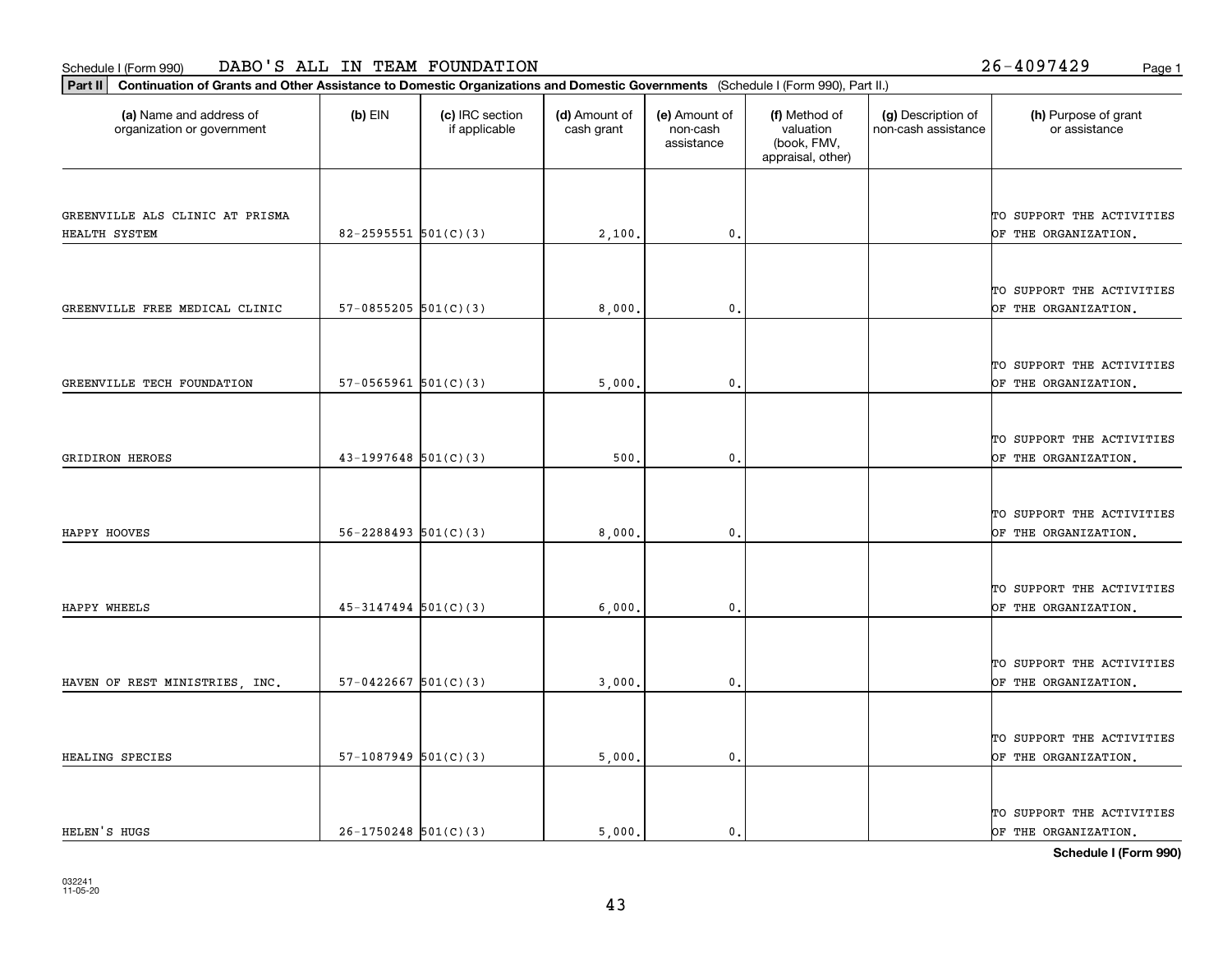т

**Part II Continuation of Grants and Other Assistance to Domestic Organizations and Domestic Governments**  (Schedule I (Form 990), Part II.)

| (a) Name and address of<br>organization or government | (b) EIN                    | (c) IRC section<br>if applicable | (d) Amount of<br>cash grant | (e) Amount of<br>non-cash<br>assistance | (f) Method of<br>valuation<br>(book, FMV,<br>appraisal, other) | (g) Description of<br>non-cash assistance | (h) Purpose of grant<br>or assistance             |
|-------------------------------------------------------|----------------------------|----------------------------------|-----------------------------|-----------------------------------------|----------------------------------------------------------------|-------------------------------------------|---------------------------------------------------|
|                                                       |                            |                                  |                             |                                         |                                                                |                                           |                                                   |
|                                                       |                            |                                  |                             |                                         |                                                                |                                           | TO SUPPORT THE ACTIVITIES                         |
| HIDDEN TREASURE CHRISTIAN SCHOOL                      | $45-3665945$ 501(C)(3)     |                                  | 7,500                       | $\mathbf{0}$                            |                                                                |                                           | OF THE ORGANIZATION.                              |
|                                                       |                            |                                  |                             |                                         |                                                                |                                           |                                                   |
|                                                       |                            |                                  |                             |                                         |                                                                |                                           | TO SUPPORT THE ACTIVITIES                         |
| HOPEFUL HORIZONS                                      | $57-1063332$ $501(C)(3)$   |                                  | 3,000                       | 0.                                      |                                                                |                                           | OF THE ORGANIZATION.                              |
|                                                       |                            |                                  |                             |                                         |                                                                |                                           |                                                   |
|                                                       |                            |                                  |                             |                                         |                                                                |                                           | TO SUPPORT THE ACTIVITIES                         |
| HOSPICE HOUSE OF GREENVILLE                           | $56 - 2398190$ $501(C)(3)$ |                                  | 8,000                       | 0.                                      |                                                                |                                           | OF THE ORGANIZATION.                              |
|                                                       |                            |                                  |                             |                                         |                                                                |                                           |                                                   |
| HOSPICE OF THE UPSTATE, INC.                          | $57-0859126$ $501(C)(3)$   |                                  | 5,000                       | 0.                                      |                                                                |                                           | TO SUPPORT THE ACTIVITIES<br>OF THE ORGANIZATION. |
|                                                       |                            |                                  |                             |                                         |                                                                |                                           |                                                   |
|                                                       |                            |                                  |                             |                                         |                                                                |                                           |                                                   |
| <b>JASMINE ROAD</b>                                   | $81 - 4552155$ $501(C)(3)$ |                                  | 5,000                       | $\mathbf{0}$ .                          |                                                                |                                           | TO SUPPORT THE ACTIVITIES<br>OF THE ORGANIZATION. |
|                                                       |                            |                                  |                             |                                         |                                                                |                                           |                                                   |
|                                                       |                            |                                  |                             |                                         |                                                                |                                           |                                                   |
| JOHN MCCLENDON MINORITY<br>SCHOLARSHIP FUND           | $00-0000000$ $501(C)(3)$   |                                  | 33,000.                     | 0.                                      |                                                                |                                           | TO SUPPORT THE ACTIVITIES<br>OF THE ORGANIZATION. |
|                                                       |                            |                                  |                             |                                         |                                                                |                                           |                                                   |
|                                                       |                            |                                  |                             |                                         |                                                                |                                           | TO SUPPORT THE ACTIVITIES                         |
| JUBILEE ACADEMY                                       | $57-1119456$ $501(C)(3)$   |                                  | 3,800                       | $\mathbf{0}$ .                          |                                                                |                                           | OF THE ORGANIZATION.                              |
|                                                       |                            |                                  |                             |                                         |                                                                |                                           |                                                   |
|                                                       |                            |                                  |                             |                                         |                                                                |                                           | TO SUPPORT THE ACTIVITIES                         |
| KELLIE RYNN ACADEMY                                   | $47-1340462$ 501(C)(3)     |                                  | 5,000                       | 0.                                      |                                                                |                                           | OF THE ORGANIZATION.                              |
|                                                       |                            |                                  |                             |                                         |                                                                |                                           |                                                   |
|                                                       |                            |                                  |                             |                                         |                                                                |                                           | TO SUPPORT THE ACTIVITIES                         |
| KEYSTONE SUBSTANCE ABUSE SERVICES                     | $57-0526943$ $501(C)(3)$   |                                  | 3,000.                      | $\mathbf{0}$ .                          |                                                                |                                           | OF THE ORGANIZATION.                              |

⊤

т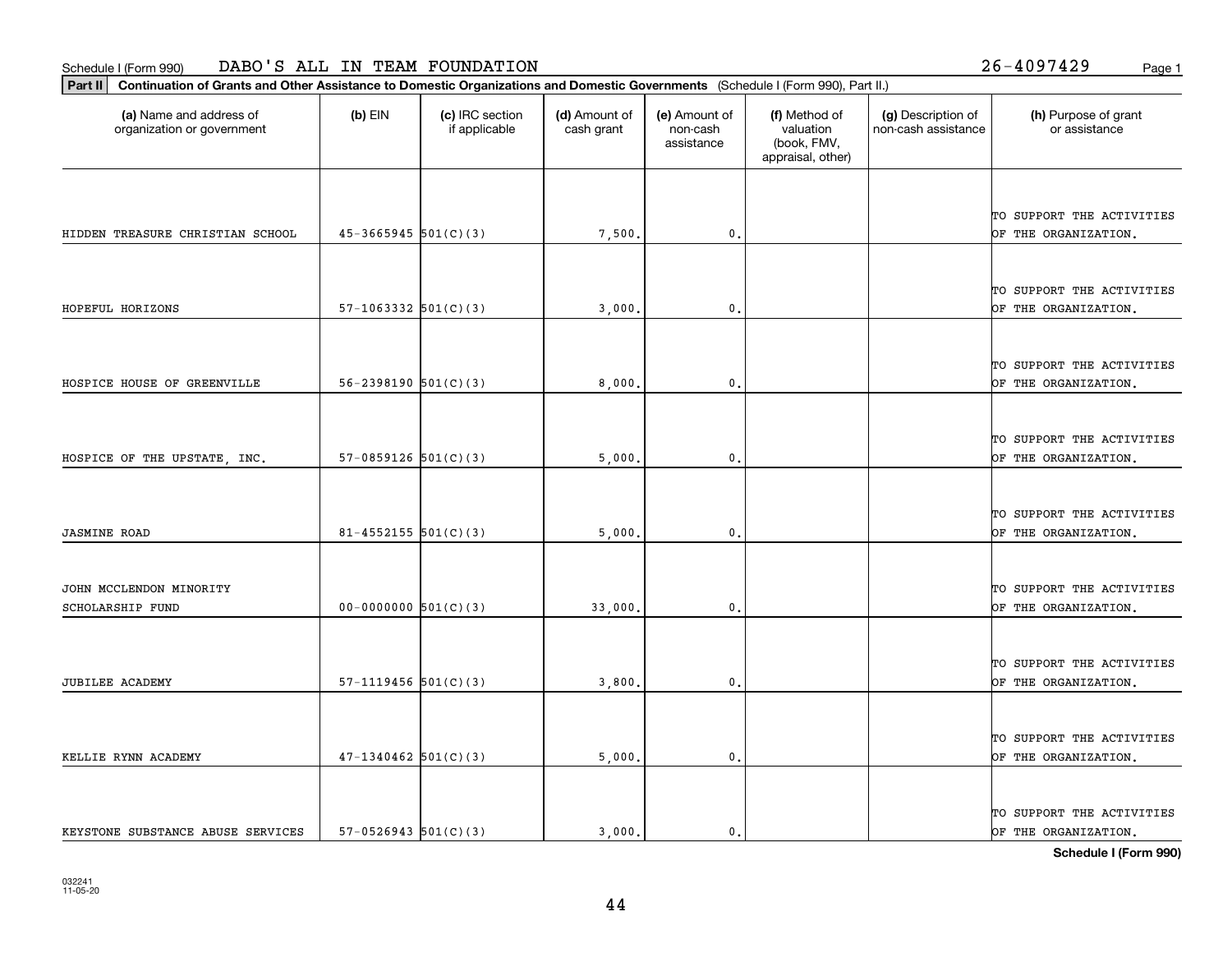**Part II Continuation of Grants and Other Assistance to Domestic Organizations and Domestic Governments**  (Schedule I (Form 990), Part II.)

CENTER)

| (a) Name and address of<br>organization or government          | $(b)$ EIN                  | (c) IRC section<br>if applicable | (d) Amount of<br>cash grant | (e) Amount of<br>non-cash<br>assistance | (f) Method of<br>valuation<br>(book, FMV,<br>appraisal, other) | (g) Description of<br>non-cash assistance | (h) Purpose of grant<br>or assistance             |
|----------------------------------------------------------------|----------------------------|----------------------------------|-----------------------------|-----------------------------------------|----------------------------------------------------------------|-------------------------------------------|---------------------------------------------------|
| LAKES & BRIDGES CHARTER SCHOOL                                 | $82-0657247$ 501(C)(3)     |                                  | 4,000                       | 0.                                      |                                                                |                                           | TO SUPPORT THE ACTIVITIES<br>OF THE ORGANIZATION. |
| LEAD COLLECTIVE, INC.                                          | $26 - 4046643$ 501(C)(3)   |                                  | 5,000                       | 0.                                      |                                                                |                                           | TO SUPPORT THE ACTIVITIES<br>OF THE ORGANIZATION. |
| LEMONADE DAY PENDLETON                                         | $20 - 4235269$ $501(C)(3)$ |                                  | 3,000                       | $\mathfrak{o}$ .                        |                                                                |                                           | TO SUPPORT THE ACTIVITIES<br>OF THE ORGANIZATION. |
| LET THERE BE MOM                                               | $20-8191685$ $501(C)(3)$   |                                  | 5,000                       | $\mathbf{0}$                            |                                                                |                                           | TO SUPPORT THE ACTIVITIES<br>OF THE ORGANIZATION. |
| LINDLEY'S ALLIANCE                                             | $00-0000000$ $501(C)(3)$   |                                  | 5,000                       | $\mathfrak{o}$ .                        |                                                                |                                           | TO SUPPORT THE ACTIVITIES<br>OF THE ORGANIZATION. |
| LITTLEJOHN COMMUNITY CENTER                                    | $57-0981410$ $501(C)(3)$   |                                  | 7,000                       | $\mathbf{0}$                            |                                                                |                                           | TO SUPPORT THE ACTIVITIES<br>OF THE ORGANIZATION. |
| LOAVES & FISHES                                                | $57-0931804$ $501(C)(3)$   |                                  | 5,000                       | $\mathbf{0}$                            |                                                                |                                           | TO SUPPORT THE ACTIVITIES<br>OF THE ORGANIZATION. |
| LOWCOUNTRY FOOD BANK                                           | $57-0751835$ $501(C)(3)$   |                                  | 8,000                       | 0.                                      |                                                                |                                           | TO SUPPORT THE ACTIVITIES<br>OF THE ORGANIZATION. |
| MADELYN'S FUND (FORMERLY NOVANT<br>HEALTH PRESBYTERIAN MEDICAL |                            |                                  |                             |                                         |                                                                |                                           | TO SUPPORT THE ACTIVITIES                         |

**Schedule I (Form 990)**

82-3577117  $\begin{vmatrix} 5 & 0 & 0 \\ 0 & 1 & 0 \end{vmatrix}$  5,000. 0. 0.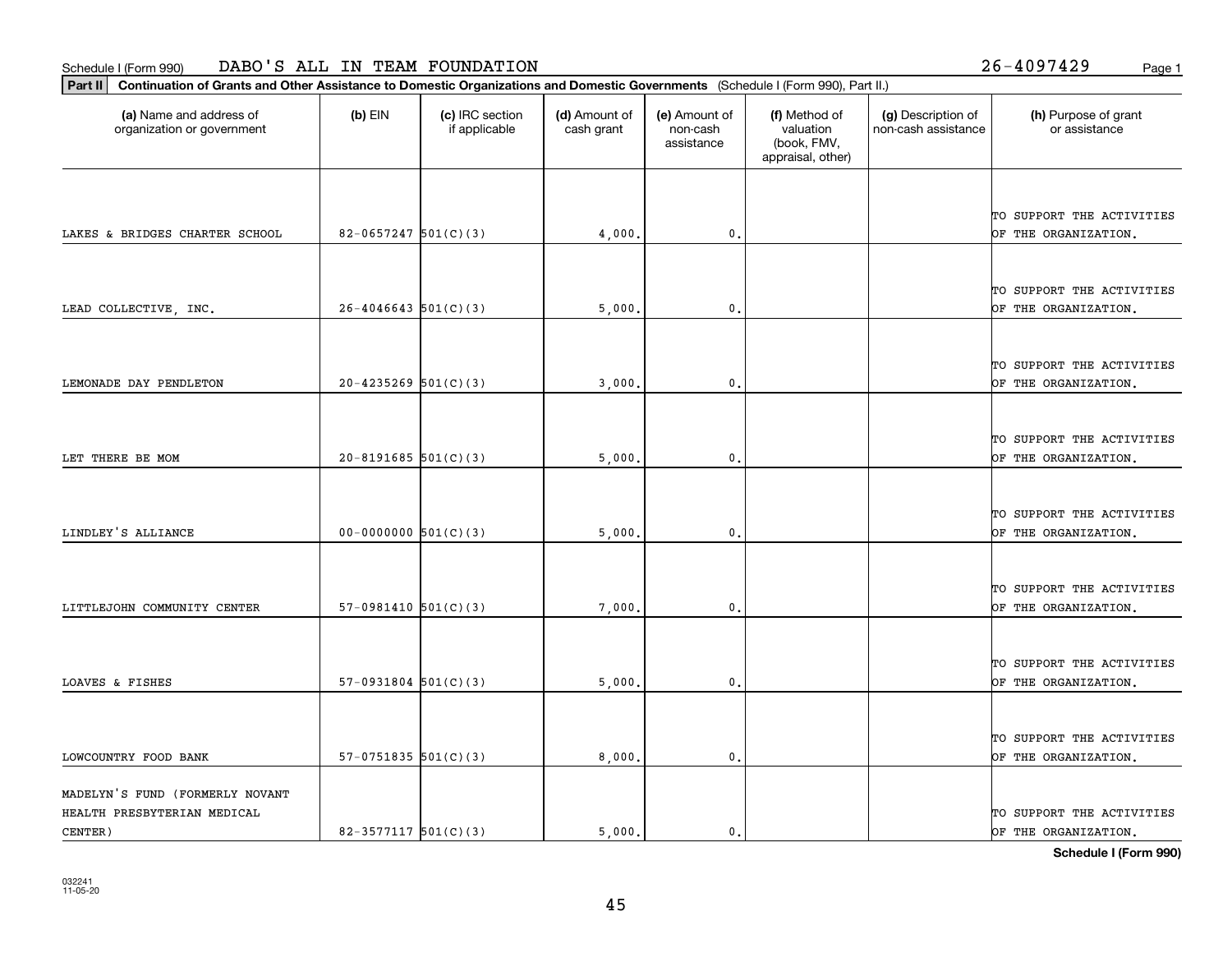OCONEE COUNTY BOARD OF

| Schedule I (Form 990)                                                                                                                       |                            | DABO'S ALL IN TEAM FOUNDATION    |                             |                                         |                                                                |                                           | $26 - 4097429$<br>Page 1                          |
|---------------------------------------------------------------------------------------------------------------------------------------------|----------------------------|----------------------------------|-----------------------------|-----------------------------------------|----------------------------------------------------------------|-------------------------------------------|---------------------------------------------------|
| Continuation of Grants and Other Assistance to Domestic Organizations and Domestic Governments (Schedule I (Form 990), Part II.)<br>Part II |                            |                                  |                             |                                         |                                                                |                                           |                                                   |
| (a) Name and address of<br>organization or government                                                                                       | $(b)$ EIN                  | (c) IRC section<br>if applicable | (d) Amount of<br>cash grant | (e) Amount of<br>non-cash<br>assistance | (f) Method of<br>valuation<br>(book, FMV,<br>appraisal, other) | (g) Description of<br>non-cash assistance | (h) Purpose of grant<br>or assistance             |
|                                                                                                                                             |                            |                                  |                             |                                         |                                                                |                                           | TO SUPPORT THE ACTIVITIES                         |
| MAKING MY MARK                                                                                                                              | 83-1330677 $501(C)(3)$     |                                  | 2,500                       | 0.                                      |                                                                |                                           | OF THE ORGANIZATION.                              |
| MEALS ON WHEELS - ANDERSON                                                                                                                  | $57-0634729$ $501(C)(3)$   |                                  | 2,500                       | $\mathbf{0}$                            |                                                                |                                           | TO SUPPORT THE ACTIVITIES<br>OF THE ORGANIZATION. |
| MEALS ON WHEELS OF GREENVILLE<br><b>COUNTY</b>                                                                                              | $57-0531378$ $501(C)(3)$   |                                  | 5,000                       | $\mathbf{0}$ .                          |                                                                |                                           | TO SUPPORT THE ACTIVITIES<br>OF THE ORGANIZATION. |
| MEDICAL UNIVERSITY OF SOUTH<br>CAROLINA (MUSC)                                                                                              | $57 - 6028985$ 501(C)(3)   |                                  | 5,000                       | $\mathbf{0}$ .                          |                                                                |                                           | TO SUPPORT THE ACTIVITIES<br>OF THE ORGANIZATION. |
| MERCY MEDICINE FREE CLINIC                                                                                                                  | $31 - 1693093$ $501(C)(3)$ |                                  | 2,032                       | 0.                                      |                                                                |                                           | TO SUPPORT THE ACTIVITIES<br>OF THE ORGANIZATION. |
| MEYER CENTER FOR SPECIAL CHILDREN                                                                                                           | $57-0361503$ $501(C)(3)$   |                                  | 8,411                       | $\mathbf{0}$ .                          |                                                                |                                           | TO SUPPORT THE ACTIVITIES<br>OF THE ORGANIZATION. |
| MOMENTUM BIKE CLUBS                                                                                                                         | $47-1777235$ 501(C)(3)     |                                  | 5,000.                      | 0.                                      |                                                                |                                           | TO SUPPORT THE ACTIVITIES<br>OF THE ORGANIZATION. |
| OCONEE ADDICTION RECOVERY &<br>SOLUTIONS (OARS)                                                                                             |                            | 115                              | 3 000.                      | 0.                                      |                                                                |                                           | TO SUPPORT THE ACTIVITIES<br>OF THE ORGANIZATION. |

DISABILITIES & SPECIAL NEEDS - TO SUPPORT THE ACTIVITIES TRIBBLE CENTER THE ORGANIZATION.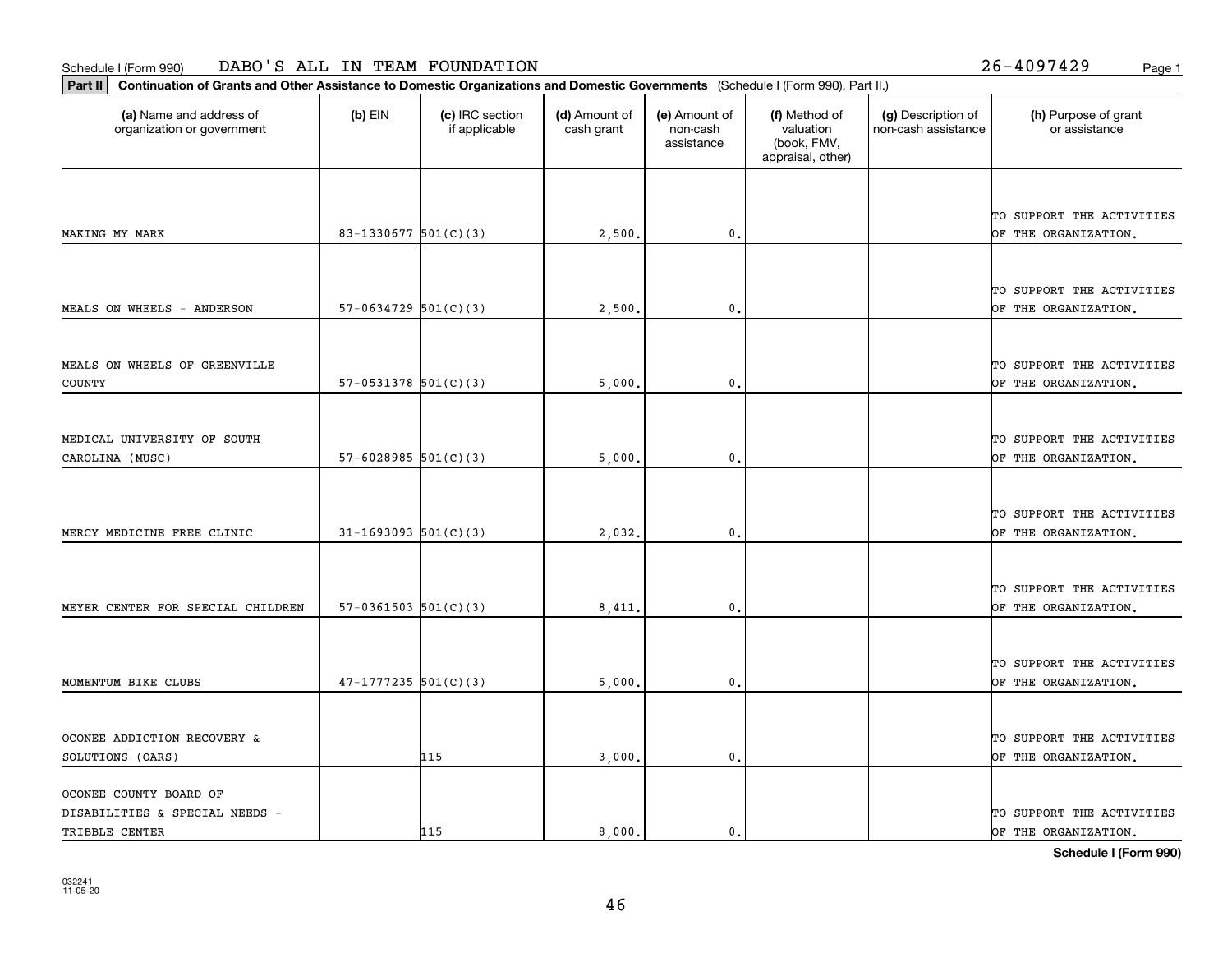**Part II Continuation of Grants and Other Assistance to Domestic Organizations and Domestic Governments**  (Schedule I (Form 990), Part II.)

| (a) Name and address of<br>organization or government | $(b)$ EIN                | (c) IRC section<br>if applicable | (d) Amount of<br>cash grant | (e) Amount of<br>non-cash<br>assistance | (f) Method of<br>valuation<br>(book, FMV,<br>appraisal, other) | (g) Description of<br>non-cash assistance | (h) Purpose of grant<br>or assistance             |
|-------------------------------------------------------|--------------------------|----------------------------------|-----------------------------|-----------------------------------------|----------------------------------------------------------------|-------------------------------------------|---------------------------------------------------|
|                                                       |                          |                                  |                             |                                         |                                                                |                                           | TO SUPPORT THE ACTIVITIES                         |
| OPERATION SANTA SC, INC.                              | $45 - 4816407$ 501(C)(3) |                                  | 5,000                       | $\mathbf{0}$                            |                                                                |                                           | OF THE ORGANIZATION.                              |
| PALMETTO FOUNDATION FOR PREVENTION<br>& RECOVERY      | 82-3037726 501(C)(3)     |                                  | 2,500.                      | $\mathbf{0}$                            |                                                                |                                           | TO SUPPORT THE ACTIVITIES<br>OF THE ORGANIZATION. |
| PEE DEE NURSE-FAMILY PARTNERSHIP                      |                          | 115                              | 3,200                       | $\mathbf{0}$                            |                                                                |                                           | TO SUPPORT THE ACTIVITIES<br>OF THE ORGANIZATION. |
| PHILLIS WHEATLEY COMMUNITY CENTER                     | $57-0327895$ $501(C)(3)$ |                                  | 2,500                       | $\mathbf{0}$                            |                                                                |                                           | TO SUPPORT THE ACTIVITIES<br>OF THE ORGANIZATION. |
| PICKENS COUNTY ADULT LEARNING<br><b>CENTER</b>        |                          | 115                              | 2,500                       | $\mathbf{0}$                            |                                                                |                                           | TO SUPPORT THE ACTIVITIES<br>OF THE ORGANIZATION. |
| PICKENS COUNTY ADVOCACY CENTER                        | $57-0790623$ $501(C)(3)$ |                                  | 5,000                       | $\mathbf{0}$ .                          |                                                                |                                           | TO SUPPORT THE ACTIVITIES<br>OF THE ORGANIZATION. |
| PICKENS COUNTY MEALS ON WHEELS                        | $57-0708817$ $501(C)(3)$ |                                  | 2,000                       | $\mathbf{0}$                            |                                                                |                                           | TO SUPPORT THE ACTIVITIES<br>OF THE ORGANIZATION. |
| PIEDMONT WOMEN'S CLINIC                               | $57-0932285$ $501(C)(3)$ |                                  | 2,000                       | $\mathbf{0}$                            |                                                                |                                           | TO SUPPORT THE ACTIVITIES<br>OF THE ORGANIZATION. |
|                                                       |                          |                                  |                             |                                         |                                                                |                                           | TO SUPPORT THE ACTIVITIES                         |

**Schedule I (Form 990)**

POE MILL ACHIEVEMENT CENTER  $\begin{vmatrix} 82-3872649 & 501(C)(3) \end{vmatrix}$  3,500. 0. 0.

47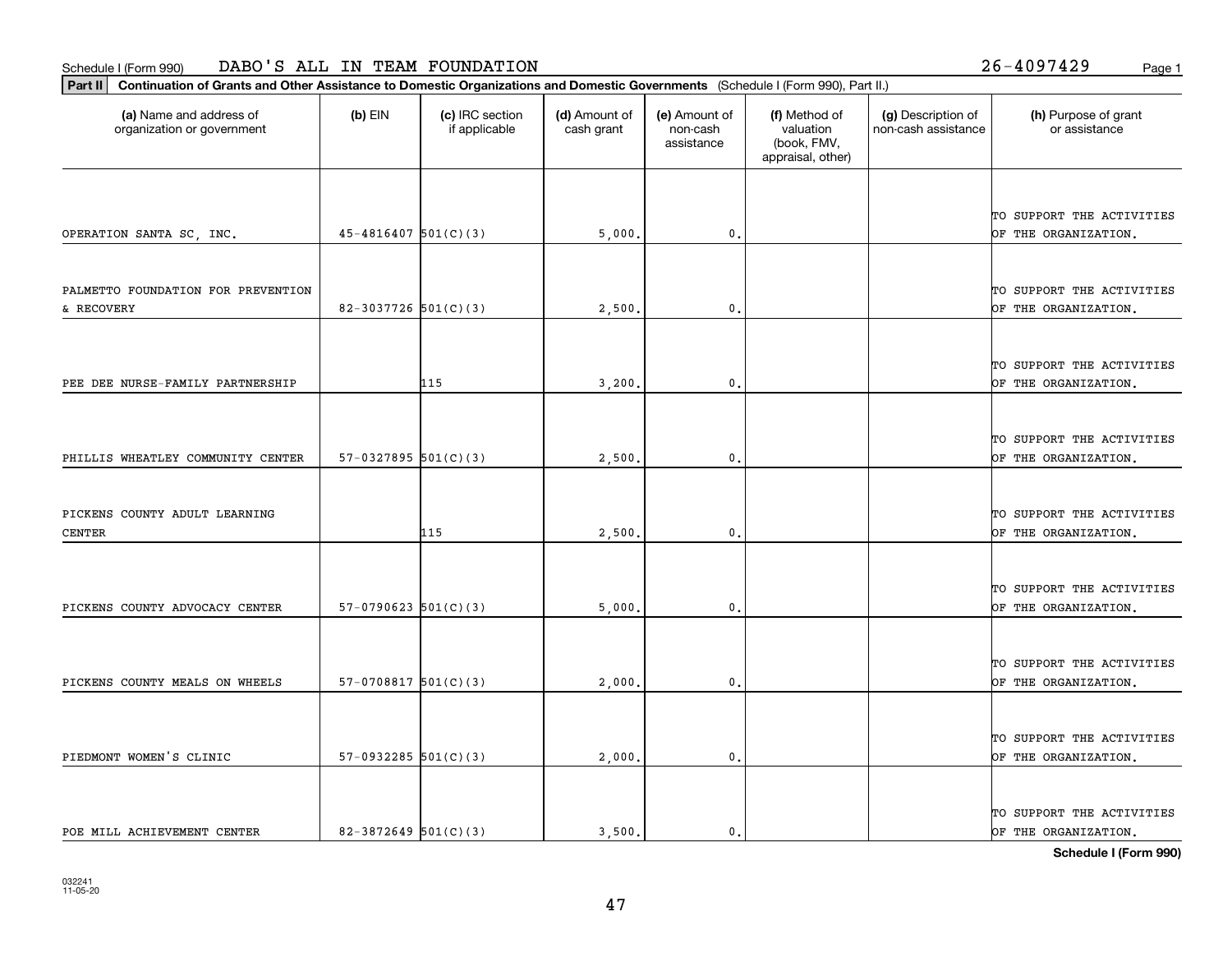organization or government

**Part II Continuation of Grants and Other Assistance to Domestic Organizations and Domestic Governments**  (Schedule I (Form 990), Part II.)

if applicable

 $(b)$  EIN  $(c)$  IRC section

**(a) (b) (c) (d) (e) (f) (g) (h)** Name and address of

(d) Amount of cash grant

(e) Amount of non-cashassistance

(f) Method of valuation (book, FMV,

(g) Description of non-cash assistance

|                                    |                            |        | appraisal, other) |                           |
|------------------------------------|----------------------------|--------|-------------------|---------------------------|
| PRISMA HEALTH CHILDREN'S HOSPITAL  |                            |        |                   |                           |
| - CHILD LIFE AND SPECIALTY         |                            |        |                   | TO SUPPORT THE ACTIVITIES |
| PROGRAMS                           | $82 - 2595551$ $501(C)(3)$ | 2,500  | $\mathbf{0}$      | OF THE ORGANIZATION.      |
|                                    |                            |        |                   |                           |
|                                    |                            |        |                   | TO SUPPORT THE ACTIVITIES |
| PROJECT HOST                       | $57-0728041$ $501(C)(3)$   | 5,000  | $\mathfrak{o}$ .  | OF THE ORGANIZATION.      |
|                                    |                            |        |                   |                           |
|                                    |                            |        |                   | TO SUPPORT THE ACTIVITIES |
| PS I LOVE YOU MINISTRIES           | $45-3777027$ 501(C)(3)     | 4,000  | $\mathfrak{o}$ .  | OF THE ORGANIZATION.      |
|                                    |                            |        |                   |                           |
|                                    |                            |        |                   | TO SUPPORT THE ACTIVITIES |
| PUBLIC EDUCATION PARTNERS          | $57-0769637$ $501(C)(3)$   | 5,000  | $\mathfrak o$ .   | OF THE ORGANIZATION.      |
|                                    |                            |        |                   |                           |
| PURPLE HEART HOMES - GOLDEN CORNER |                            |        |                   | TO SUPPORT THE ACTIVITIES |
| <b>CHAPTER</b>                     | $47-3924934$ 501(C)(3)     | 5,000  | $\mathbf{0}$ .    | OF THE ORGANIZATION.      |
|                                    |                            |        |                   |                           |
|                                    |                            |        |                   | TO SUPPORT THE ACTIVITIES |
| REACH OUT AND READ CAROLINAS       | $04 - 3481253$ 501(C)(3)   | 5,000  | $\mathbf{0}$      | OF THE ORGANIZATION.      |
|                                    |                            |        |                   |                           |
|                                    |                            |        |                   | TO SUPPORT THE ACTIVITIES |
| REAL CHAMPIONS, INC.               | $81 - 3956956$ 501(C)(3)   | 2,500  | $\mathbf{0}$ .    | OF THE ORGANIZATION.      |
|                                    |                            |        |                   | TO SUPPORT THE ACTIVITIES |
| REBUILD UPSTATE                    | $20 - 8296408$ 501(C)(3)   | 2,500  | $\mathbf{0}$      | OF THE ORGANIZATION.      |
|                                    |                            |        |                   |                           |
|                                    |                            |        |                   | TO SUPPORT THE ACTIVITIES |
| RESPITE CARE CHARLESTON            | $45 - 1535756$ $501(C)(3)$ | 2,500. | $\mathbf{0}$ .    | OF THE ORGANIZATION.      |

(h) Purpose of grant or assistance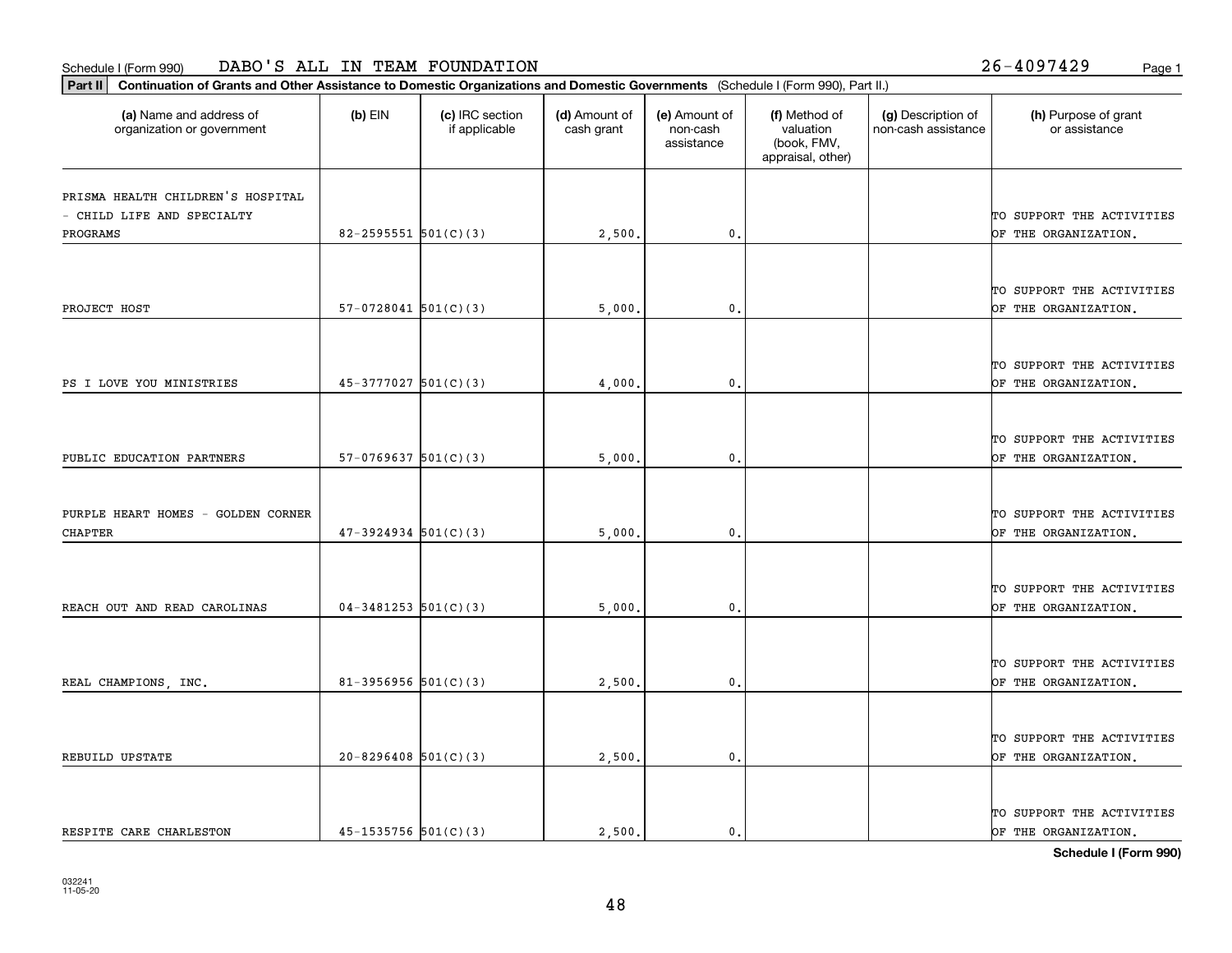organization or government

**Part II Continuation of Grants and Other Assistance to Domestic Organizations and Domestic Governments**  (Schedule I (Form 990), Part II.)

if applicable

 $(b)$  EIN  $(c)$  IRC section

**(a) (b) (c) (d) (e) (f) (g) (h)** Name and address of

(d) Amount of cash grant

(e) Amount of non-cashassistance

|                                    |                            |         |                |  | TO SUPPORT THE ACTIVITIES |
|------------------------------------|----------------------------|---------|----------------|--|---------------------------|
| RIPPLE OF ONE                      | $80 - 0602523$ $501(C)(3)$ | 5,000.  | $\mathbf{0}$ . |  | OF THE ORGANIZATION.      |
|                                    |                            |         |                |  |                           |
|                                    |                            |         |                |  | TO SUPPORT THE ACTIVITIES |
| RISE PROGRAM                       | $63 - 6001138$ $501(C)(3)$ | 35,000. | 0.             |  | OF THE ORGANIZATION.      |
|                                    |                            |         |                |  |                           |
| ROCKY BOTTOM RETREAT AND           |                            |         |                |  | TO SUPPORT THE ACTIVITIES |
| CONFERENCE CENTER OF THE BLIND     | $57-0728950$ $501(C)(3)$   | 2,000.  | 0.             |  | OF THE ORGANIZATION.      |
|                                    |                            |         |                |  |                           |
|                                    |                            |         |                |  |                           |
| RONALD MCDONALD HOUSE CHARITIES OF |                            |         |                |  | TO SUPPORT THE ACTIVITIES |
| THE CAROLINAS                      | $57-0844123$ $501(C)(3)$   | 2,500.  | 0.             |  | OF THE ORGANIZATION.      |
|                                    |                            |         |                |  |                           |
|                                    |                            |         |                |  | TO SUPPORT THE ACTIVITIES |
| <b>SAFE HARBOR</b>                 | $57-1014137$ $501(C)(3)$   | 6,000   | 0.             |  | OF THE ORGANIZATION.      |
|                                    |                            |         |                |  |                           |
|                                    |                            |         |                |  | TO SUPPORT THE ACTIVITIES |
| SALEM LIONS CHARITIES              | $57-1008660$ $501(C)(3)$   | 5,000   | $\mathbf{0}$ . |  | OF THE ORGANIZATION.      |
|                                    |                            |         |                |  |                           |
| SAMARITAN DENTAL CLINIC OF PICKENS |                            |         |                |  | TO SUPPORT THE ACTIVITIES |
| $\texttt{COUNTY}$                  | $57-0947115$ $501(C)(3)$   | 5,000.  | 0.             |  | OF THE ORGANIZATION.      |
|                                    |                            |         |                |  |                           |
| SECOND HARVEST FOOD BANK OF        |                            |         |                |  | TO SUPPORT THE ACTIVITIES |
| METROLINA (SHFBM)                  | $56 - 1352593$ $501(C)(3)$ | 5,000.  | 0.             |  | OF THE ORGANIZATION.      |
|                                    |                            |         |                |  |                           |
|                                    |                            |         |                |  | TO SUPPORT THE ACTIVITIES |
| SHALOM HOUSE MINISTRIES            | $58 - 2314658$ $501(C)(3)$ | 5,000.  | $\mathbf{0}$ . |  | OF THE ORGANIZATION.      |

(g) Description of non-cash assistance

(f) Method of valuation (book, FMV, appraisal, other)

(h) Purpose of grant or assistance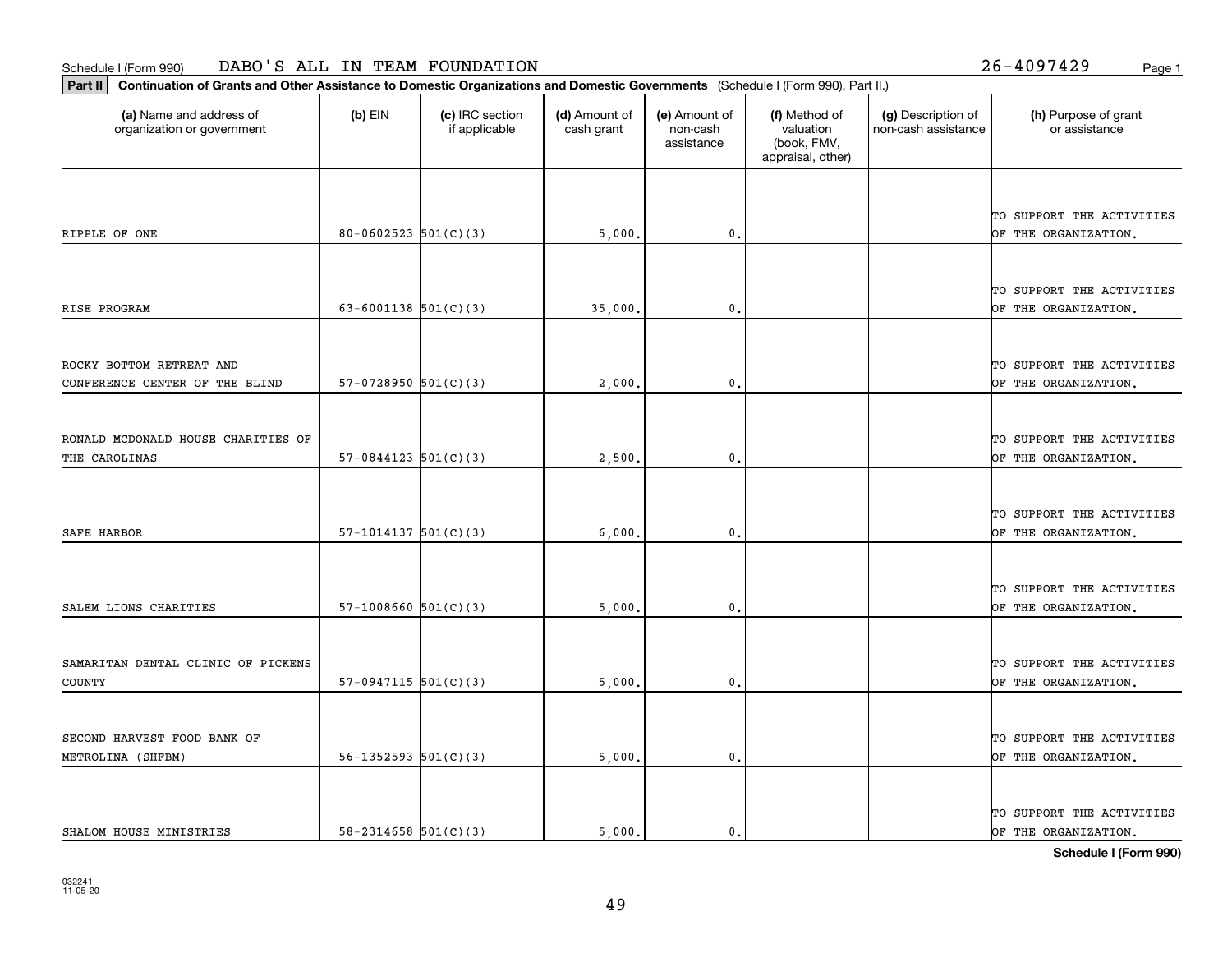**Part II Continuation of Grants and Other Assistance to Domestic Organizations and Domestic Governments**  (Schedule I (Form 990), Part II.)

| (a) Name and address of<br>organization or government     | $(b)$ EIN                  | (c) IRC section<br>if applicable | (d) Amount of<br>cash grant | (e) Amount of<br>non-cash<br>assistance | (f) Method of<br>valuation<br>(book, FMV,<br>appraisal, other) | (g) Description of<br>non-cash assistance | (h) Purpose of grant<br>or assistance             |
|-----------------------------------------------------------|----------------------------|----------------------------------|-----------------------------|-----------------------------------------|----------------------------------------------------------------|-------------------------------------------|---------------------------------------------------|
| SHERIFF'S OFFICE LEADERSHIP CAMP                          |                            | 115                              | 7,500                       | 0.                                      |                                                                |                                           | TO SUPPORT THE ACTIVITIES<br>OF THE ORGANIZATION. |
| SOUTH CAROLINA HUNTERS FOR THE<br><b>HUNGRY</b>           | $02 - 0726554$ 501(C)(3)   |                                  | 8,000                       | $\mathfrak o$ .                         |                                                                |                                           | TO SUPPORT THE ACTIVITIES<br>OF THE ORGANIZATION. |
| SPECIALIZED ALTERNATIVES FOR<br>FAMILIES AND YOUTH (SAFY) | $57-0940094$ $501(C)(3)$   |                                  | 2,500                       | 0.                                      |                                                                |                                           | TO SUPPORT THE ACTIVITIES<br>OF THE ORGANIZATION. |
| ST. LUKES FREE MEDICAL CLINIC                             | $57-0943232$ $501(C)(3)$   |                                  | 8,000                       | $\mathfrak{o}$ .                        |                                                                |                                           | TO SUPPORT THE ACTIVITIES<br>OF THE ORGANIZATION. |
| STUDENTS IN ACTION - MULTIPLYING<br>GOOD INC.             | 52-0959336 $501(C)(3)$     |                                  | 5,000                       | 0.                                      |                                                                |                                           | TO SUPPORT THE ACTIVITIES<br>OF THE ORGANIZATION. |
| SUMTER STEAM CHARTER (AKA LIBERTY<br>STEAM CHARTER)       | $84-3663677$ 501(C)(3)     |                                  | 5,000                       | 0.                                      |                                                                |                                           | TO SUPPORT THE ACTIVITIES<br>OF THE ORGANIZATION. |
| TAMASSEE DAR SCHOOL                                       | $57 - 6000973$ $501(C)(3)$ |                                  | 5,000                       | 0.                                      |                                                                |                                           | TO SUPPORT THE ACTIVITIES<br>OF THE ORGANIZATION. |
| TAYLOR'S FREE MEDICAL CLINIC                              | $20-1715911$ 501(C)(3)     |                                  | 5,000                       | 0.                                      |                                                                |                                           | TO SUPPORT THE ACTIVITIES<br>OF THE ORGANIZATION. |
|                                                           |                            |                                  |                             |                                         |                                                                |                                           | TO SUPPORT THE ACTIVITIES                         |

TEACH FOR AMERICA SC  $\begin{vmatrix} 13-3541913 & 501(C)(3) \end{vmatrix}$  5,000. 0. 0.  $\begin{vmatrix} 0.1 & 0. \end{vmatrix}$   $\begin{vmatrix} 0.1 & 0. \end{vmatrix}$   $\begin{vmatrix} 0.1 & 0. \end{vmatrix}$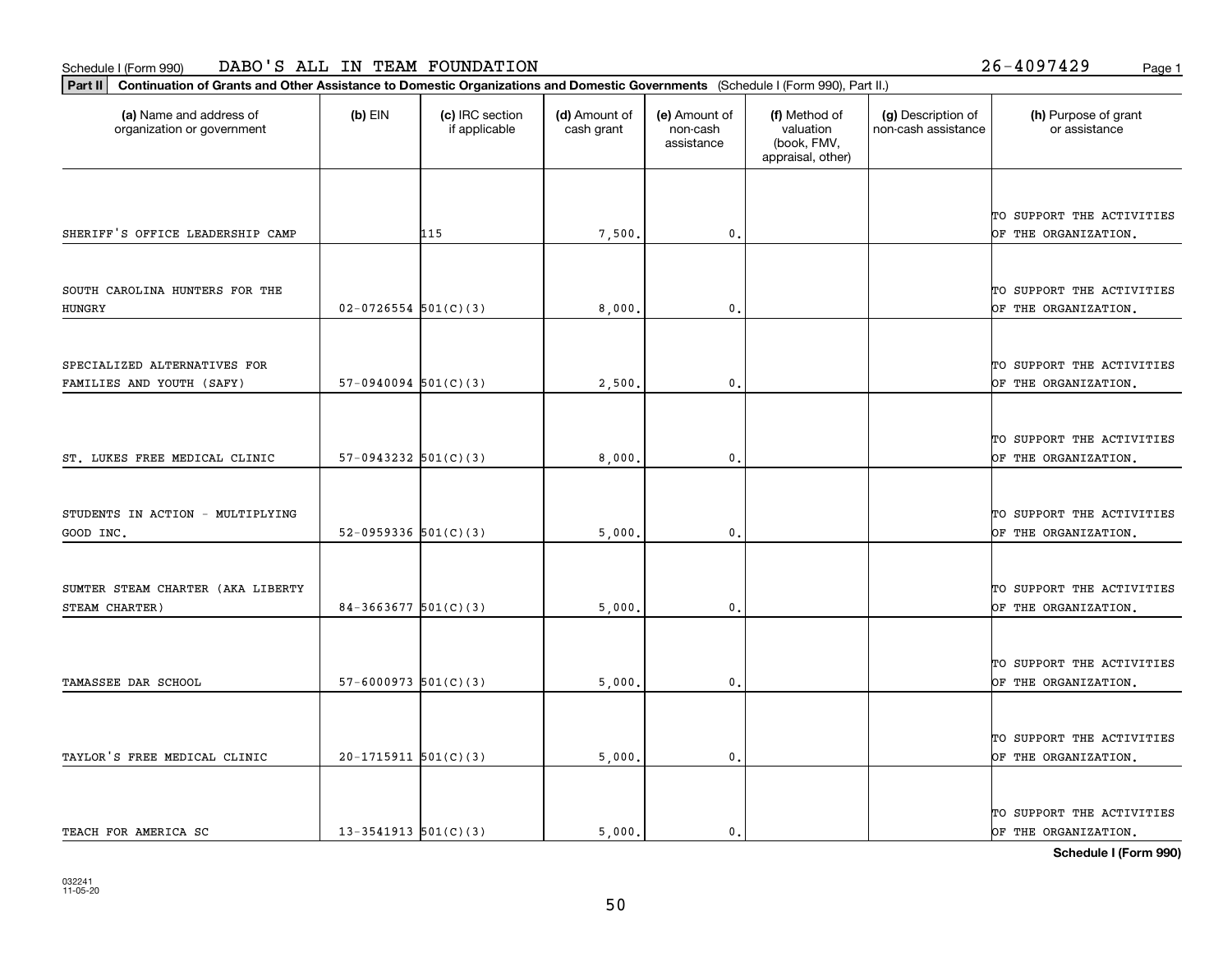**Part II Continuation of Grants and Other Assistance to Domestic Organizations and Domestic Governments**  (Schedule I (Form 990), Part II.)

| (a) Name and address of<br>organization or government | $(b)$ EIN                  | (c) IRC section<br>if applicable | (d) Amount of<br>cash grant | (e) Amount of<br>non-cash<br>assistance | (f) Method of<br>valuation<br>(book, FMV,<br>appraisal, other) | (g) Description of<br>non-cash assistance | (h) Purpose of grant<br>or assistance             |
|-------------------------------------------------------|----------------------------|----------------------------------|-----------------------------|-----------------------------------------|----------------------------------------------------------------|-------------------------------------------|---------------------------------------------------|
|                                                       |                            |                                  |                             |                                         |                                                                |                                           | TO SUPPORT THE ACTIVITIES                         |
| TENDER HEARTS MINISTRIES                              | $41 - 2174567$ 501(C)(3)   |                                  | 7,000.                      | 0.                                      |                                                                |                                           | OF THE ORGANIZATION.                              |
|                                                       |                            |                                  |                             |                                         |                                                                |                                           | TO SUPPORT THE ACTIVITIES                         |
| THE ARC OF OCONEE COUNTY                              | $57 - 6036820$ $501(C)(3)$ |                                  | 5,000.                      | 0.                                      |                                                                |                                           | OF THE ORGANIZATION.                              |
| THE BIBLE PROJECT / CHRIS LANE                        |                            | <b>OTHER</b>                     | 1,500.                      | $\mathbf{0}$                            |                                                                |                                           | TO SUPPORT THE ACTIVITIES<br>OF THE ORGANIZATION. |
| THE CITY OF CLEMSON PARKS AND<br>RECREATION           |                            | 115                              | 4,832.                      | $\mathbf{0}$                            |                                                                |                                           | TO SUPPORT THE ACTIVITIES<br>OF THE ORGANIZATION. |
| THE DREAM CENTER                                      | $45 - 5249542$ 501(C)(3)   |                                  | 15,000.                     | $\mathbf 0$ .                           |                                                                |                                           | TO SUPPORT THE ACTIVITIES<br>OF THE ORGANIZATION. |
| THE FAMILY EFFECT                                     | $57-1129751$ $501(C)(3)$   |                                  | 50,000.                     | $\mathbf{0}$                            |                                                                |                                           | TO SUPPORT THE ACTIVITIES<br>OF THE ORGANIZATION. |
| THE GLEANING HOUSE MINISTRIES                         | $52 - 2455075$ $501(C)(3)$ |                                  | 5,000.                      | $\mathbf 0$ .                           |                                                                |                                           | TO SUPPORT THE ACTIVITIES<br>OF THE ORGANIZATION. |
| THE LEUKEMIA & LYMPHOMA SOCIETY                       | $13 - 5644916$ 501(C)(3)   |                                  | 4,000.                      | $\mathbf{0}$ .                          |                                                                |                                           | TO SUPPORT THE ACTIVITIES<br>OF THE ORGANIZATION. |
|                                                       |                            |                                  |                             |                                         |                                                                |                                           | TO SUPPORT THE ACTIVITIES                         |

⊤

**Schedule I (Form 990)**

THE LOLA BROWN FOUNDATION  $\begin{vmatrix} 47-3884823 & 501(C)(3) \end{vmatrix}$  5,000. 0. 0. 0.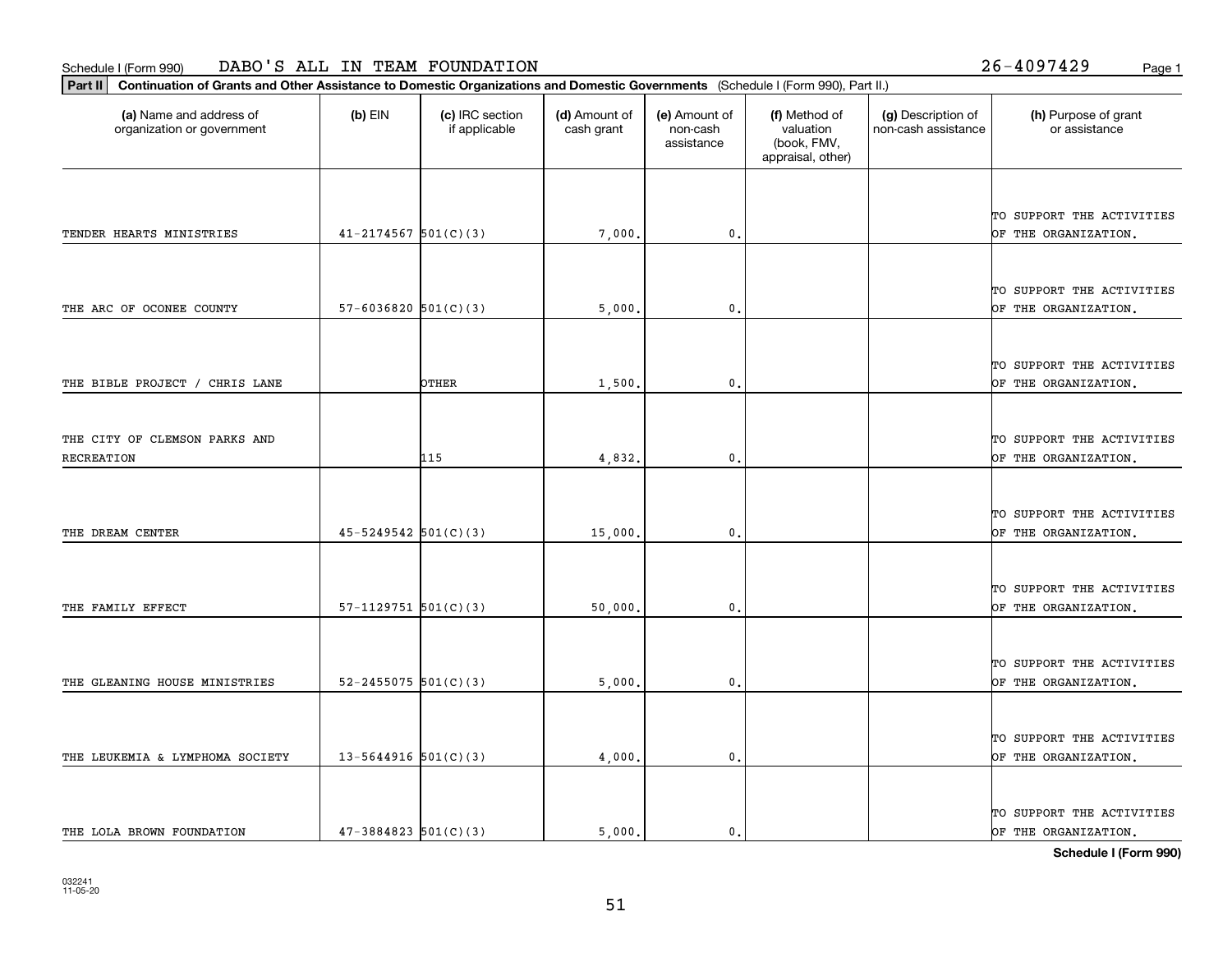**Part II Continuation of Grants and Other Assistance to Domestic Organizations and Domestic Governments**  (Schedule I (Form 990), Part II.)

| $(b)$ EIN | (c) IRC section<br>if applicable | (d) Amount of<br>cash grant                                                                                                                                                                                                                          | (e) Amount of<br>non-cash<br>assistance       | (f) Method of<br>valuation<br>(book, FMV,<br>appraisal, other) | (g) Description of<br>non-cash assistance | (h) Purpose of grant<br>or assistance             |
|-----------|----------------------------------|------------------------------------------------------------------------------------------------------------------------------------------------------------------------------------------------------------------------------------------------------|-----------------------------------------------|----------------------------------------------------------------|-------------------------------------------|---------------------------------------------------|
|           |                                  |                                                                                                                                                                                                                                                      |                                               |                                                                |                                           |                                                   |
|           |                                  |                                                                                                                                                                                                                                                      |                                               |                                                                |                                           | TO SUPPORT THE ACTIVITIES<br>OF THE ORGANIZATION. |
|           |                                  |                                                                                                                                                                                                                                                      |                                               |                                                                |                                           |                                                   |
|           |                                  |                                                                                                                                                                                                                                                      |                                               |                                                                |                                           |                                                   |
|           |                                  |                                                                                                                                                                                                                                                      | $\mathbf{0}$ .                                |                                                                |                                           | TO SUPPORT THE ACTIVITIES<br>OF THE ORGANIZATION. |
|           |                                  |                                                                                                                                                                                                                                                      |                                               |                                                                |                                           |                                                   |
|           |                                  |                                                                                                                                                                                                                                                      |                                               |                                                                |                                           | TO SUPPORT THE ACTIVITIES                         |
|           |                                  | 10,000.                                                                                                                                                                                                                                              | $\mathbf{0}$                                  |                                                                |                                           | OF THE ORGANIZATION.                              |
|           |                                  |                                                                                                                                                                                                                                                      |                                               |                                                                |                                           |                                                   |
|           |                                  |                                                                                                                                                                                                                                                      |                                               |                                                                |                                           | TO SUPPORT THE ACTIVITIES                         |
|           |                                  | 5,000                                                                                                                                                                                                                                                | $\mathbf{0}$ .                                |                                                                |                                           | OF THE ORGANIZATION.                              |
|           |                                  |                                                                                                                                                                                                                                                      |                                               |                                                                |                                           |                                                   |
|           |                                  |                                                                                                                                                                                                                                                      |                                               |                                                                |                                           | TO SUPPORT THE ACTIVITIES                         |
|           |                                  | 3,000                                                                                                                                                                                                                                                | $\mathbf{0}$                                  |                                                                |                                           | OF THE ORGANIZATION.                              |
|           |                                  |                                                                                                                                                                                                                                                      |                                               |                                                                |                                           |                                                   |
|           |                                  |                                                                                                                                                                                                                                                      |                                               |                                                                |                                           | TO SUPPORT THE ACTIVITIES                         |
|           |                                  | 2,400.                                                                                                                                                                                                                                               | $\mathfrak{o}$ .                              |                                                                |                                           | OF THE ORGANIZATION.                              |
|           |                                  |                                                                                                                                                                                                                                                      |                                               |                                                                |                                           |                                                   |
|           |                                  |                                                                                                                                                                                                                                                      |                                               |                                                                |                                           | TO SUPPORT THE ACTIVITIES                         |
|           |                                  |                                                                                                                                                                                                                                                      |                                               |                                                                |                                           | OF THE ORGANIZATION,                              |
|           |                                  |                                                                                                                                                                                                                                                      |                                               |                                                                |                                           |                                                   |
|           |                                  |                                                                                                                                                                                                                                                      |                                               |                                                                |                                           |                                                   |
|           |                                  |                                                                                                                                                                                                                                                      |                                               |                                                                |                                           | TO SUPPORT THE ACTIVITIES<br>OF THE ORGANIZATION. |
|           |                                  |                                                                                                                                                                                                                                                      |                                               |                                                                |                                           |                                                   |
|           |                                  |                                                                                                                                                                                                                                                      |                                               |                                                                |                                           |                                                   |
|           |                                  |                                                                                                                                                                                                                                                      |                                               |                                                                |                                           | TO SUPPORT THE ACTIVITIES<br>OF THE ORGANIZATION. |
|           |                                  | 84-0978808 $501(C)(3)$<br>94-1156347 $501(C)(3)$<br>$13 - 5562351$ $501(C)(3)$<br>$13 - 5562351$ $501(C)(3)$<br>$00-0000000$ 501(C)(3)<br>$84 - 3283944$ $501(C)(3)$<br>57-0511977 $501(C)(3)$<br>57-0510602 $501(C)(3)$<br>$57-0362066$ $501(C)(3)$ | 2,000<br>2,500.<br>8,000.<br>5,000.<br>5.000. | $\mathbf{0}$<br>$\mathbf{0}$<br>0.<br>$\mathbf{0}$ .           |                                           |                                                   |

┰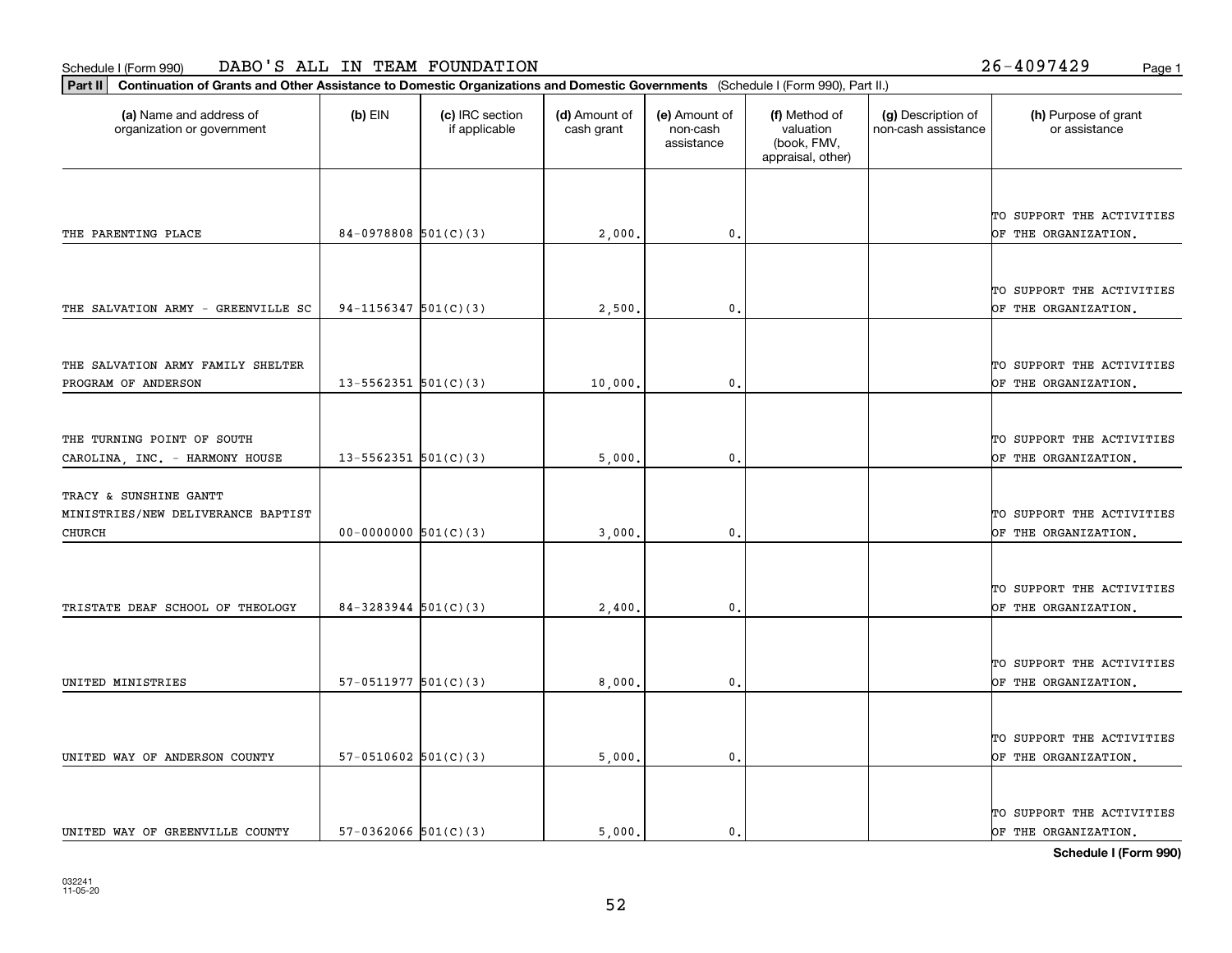**Part II Continuation of Grants and Other Assistance to Domestic Organizations and Domestic Governments**  (Schedule I (Form 990), Part II.)

| (a) Name and address of<br>organization or government | $(b)$ EIN                | (c) IRC section<br>if applicable | (d) Amount of<br>cash grant | (e) Amount of<br>non-cash<br>assistance | (f) Method of<br>valuation<br>(book, FMV,<br>appraisal, other) | (g) Description of<br>non-cash assistance | (h) Purpose of grant<br>or assistance             |
|-------------------------------------------------------|--------------------------|----------------------------------|-----------------------------|-----------------------------------------|----------------------------------------------------------------|-------------------------------------------|---------------------------------------------------|
|                                                       |                          |                                  |                             |                                         |                                                                |                                           |                                                   |
| UNITED WAY OF PICKENS COUNTY -                        |                          |                                  |                             |                                         |                                                                |                                           | TO SUPPORT THE ACTIVITIES                         |
| CAMP IROCK                                            | $57-0476249$ $501(C)(3)$ |                                  | 8,000.                      | 0.                                      |                                                                |                                           | OF THE ORGANIZATION.                              |
|                                                       |                          |                                  |                             |                                         |                                                                |                                           |                                                   |
|                                                       |                          |                                  |                             |                                         |                                                                |                                           | TO SUPPORT THE ACTIVITIES                         |
| UPCOUNTRY HISTORY MUSEUM                              | $57-0833796$ $501(C)(3)$ |                                  | 2,000.                      | 0.                                      |                                                                |                                           | OF THE ORGANIZATION.                              |
|                                                       |                          |                                  |                             |                                         |                                                                |                                           |                                                   |
|                                                       |                          |                                  |                             |                                         |                                                                |                                           |                                                   |
|                                                       |                          |                                  |                             |                                         |                                                                |                                           | TO SUPPORT THE ACTIVITIES                         |
| UPSTATE SC AMBUCS                                     | 82-1556750 $501(C)(3)$   |                                  | 5,000                       | 0.                                      |                                                                |                                           | OF THE ORGANIZATION.                              |
|                                                       |                          |                                  |                             |                                         |                                                                |                                           |                                                   |
|                                                       |                          |                                  |                             |                                         |                                                                |                                           | TO SUPPORT THE ACTIVITIES                         |
| UPSTATE WARRIOR SOLUTION                              | $46-1699670$ 501(C)(3)   |                                  | 5,000                       | $\mathbf{0}$                            |                                                                |                                           | OF THE ORGANIZATION.                              |
|                                                       |                          |                                  |                             |                                         |                                                                |                                           |                                                   |
|                                                       |                          |                                  |                             |                                         |                                                                |                                           | TO SUPPORT THE ACTIVITIES                         |
| VALIANT PLAYER                                        | $27-1374199$ 501(C)(3)   |                                  | 5,000                       | 0.                                      |                                                                |                                           | OF THE ORGANIZATION.                              |
|                                                       |                          |                                  |                             |                                         |                                                                |                                           |                                                   |
|                                                       |                          |                                  |                             |                                         |                                                                |                                           |                                                   |
| WILD HEARTS EQUINE THERAPEUTIC                        |                          |                                  |                             |                                         |                                                                |                                           | TO SUPPORT THE ACTIVITIES                         |
| CENTER, INC.                                          | $47 - 4582504$ 501(C)(3) |                                  | 3,000.                      | 0.                                      |                                                                |                                           | OF THE ORGANIZATION.                              |
|                                                       |                          |                                  |                             |                                         |                                                                |                                           |                                                   |
|                                                       |                          |                                  |                             |                                         |                                                                |                                           | TO SUPPORT THE ACTIVITIES                         |
| WILDERNESS WAY CAMP SCHOOL, INC.                      | $57-0921831$ $501(C)(3)$ |                                  | 8,000                       | 0.                                      |                                                                |                                           | OF THE ORGANIZATION.                              |
|                                                       |                          |                                  |                             |                                         |                                                                |                                           |                                                   |
|                                                       |                          |                                  |                             |                                         |                                                                |                                           | TO SUPPORT THE ACTIVITIES                         |
| YMCA JUDSON COMMUNITY CENTER                          | $57-0314424$ $501(C)(3)$ |                                  | 2,500.                      | 0.                                      |                                                                |                                           | OF THE ORGANIZATION.                              |
|                                                       |                          |                                  |                             |                                         |                                                                |                                           |                                                   |
|                                                       |                          |                                  |                             |                                         |                                                                |                                           |                                                   |
| YMCA OF EASLEY, PICKENS &<br>POWDERSVILLE             | $57-0405623$ $501(C)(3)$ |                                  | 5.000.                      | $\mathbf{0}$ .                          |                                                                |                                           | TO SUPPORT THE ACTIVITIES<br>OF THE ORGANIZATION. |
|                                                       |                          |                                  |                             |                                         |                                                                |                                           |                                                   |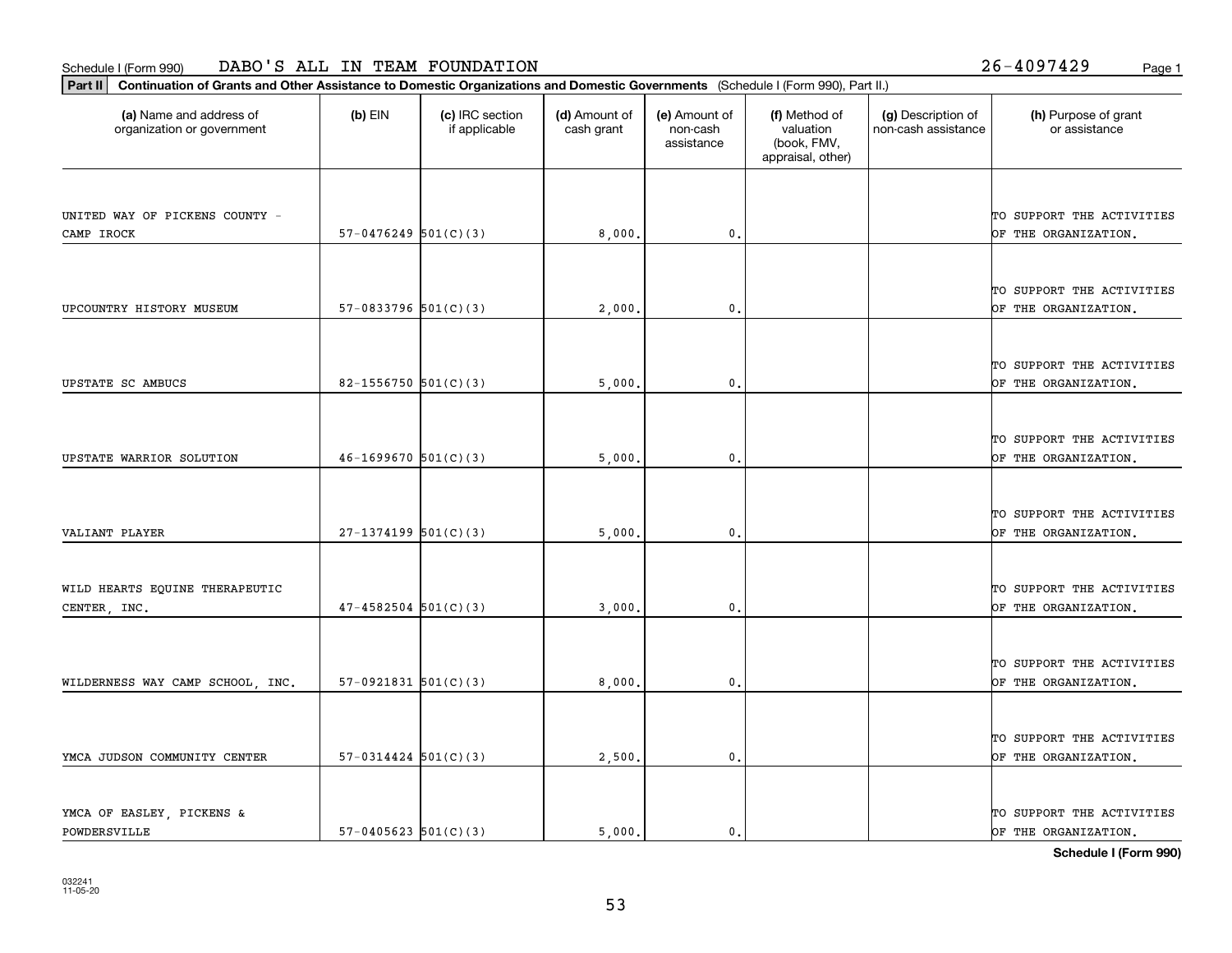| Part II   Continuation of Grants and Other Assistance to Domestic Organizations and Domestic Governments (Schedule I (Form 990), Part II.) |                          |                                  |                             |                                         |                                                                |                                           |                                       |
|--------------------------------------------------------------------------------------------------------------------------------------------|--------------------------|----------------------------------|-----------------------------|-----------------------------------------|----------------------------------------------------------------|-------------------------------------------|---------------------------------------|
| (a) Name and address of<br>organization or government                                                                                      | $(b)$ EIN                | (c) IRC section<br>if applicable | (d) Amount of<br>cash grant | (e) Amount of<br>non-cash<br>assistance | (f) Method of<br>valuation<br>(book, FMV,<br>appraisal, other) | (g) Description of<br>non-cash assistance | (h) Purpose of grant<br>or assistance |
|                                                                                                                                            |                          |                                  |                             |                                         |                                                                |                                           |                                       |
|                                                                                                                                            |                          |                                  |                             |                                         |                                                                |                                           | TO SUPPORT THE ACTIVITIES             |
| YODERS                                                                                                                                     |                          | OTHER                            | 7,559.                      | $\mathbf 0$ .                           |                                                                |                                           | OF THE ORGANIZATION.                  |
|                                                                                                                                            |                          |                                  |                             |                                         |                                                                |                                           |                                       |
|                                                                                                                                            |                          |                                  |                             |                                         |                                                                |                                           | TO SUPPORT THE ACTIVITIES             |
| YWCA OF THE UPPER LOWLANDS                                                                                                                 | $57-0443375$ $501(C)(3)$ |                                  | 2,500.                      | $\mathbf 0$ .                           |                                                                |                                           | OF THE ORGANIZATION.                  |
|                                                                                                                                            |                          |                                  |                             |                                         |                                                                |                                           |                                       |
|                                                                                                                                            |                          |                                  |                             |                                         |                                                                |                                           |                                       |
|                                                                                                                                            |                          |                                  |                             |                                         |                                                                |                                           |                                       |
|                                                                                                                                            |                          |                                  |                             |                                         |                                                                |                                           |                                       |
|                                                                                                                                            |                          |                                  |                             |                                         |                                                                |                                           |                                       |
|                                                                                                                                            |                          |                                  |                             |                                         |                                                                |                                           |                                       |
|                                                                                                                                            |                          |                                  |                             |                                         |                                                                |                                           |                                       |
|                                                                                                                                            |                          |                                  |                             |                                         |                                                                |                                           |                                       |
|                                                                                                                                            |                          |                                  |                             |                                         |                                                                |                                           |                                       |
|                                                                                                                                            |                          |                                  |                             |                                         |                                                                |                                           |                                       |
|                                                                                                                                            |                          |                                  |                             |                                         |                                                                |                                           |                                       |
|                                                                                                                                            |                          |                                  |                             |                                         |                                                                |                                           |                                       |
|                                                                                                                                            |                          |                                  |                             |                                         |                                                                |                                           |                                       |
|                                                                                                                                            |                          |                                  |                             |                                         |                                                                |                                           |                                       |
|                                                                                                                                            |                          |                                  |                             |                                         |                                                                |                                           |                                       |
|                                                                                                                                            |                          |                                  |                             |                                         |                                                                |                                           |                                       |
|                                                                                                                                            |                          |                                  |                             |                                         |                                                                |                                           |                                       |
|                                                                                                                                            |                          |                                  |                             |                                         |                                                                |                                           |                                       |
|                                                                                                                                            |                          |                                  |                             |                                         |                                                                |                                           |                                       |
|                                                                                                                                            |                          |                                  |                             |                                         |                                                                |                                           |                                       |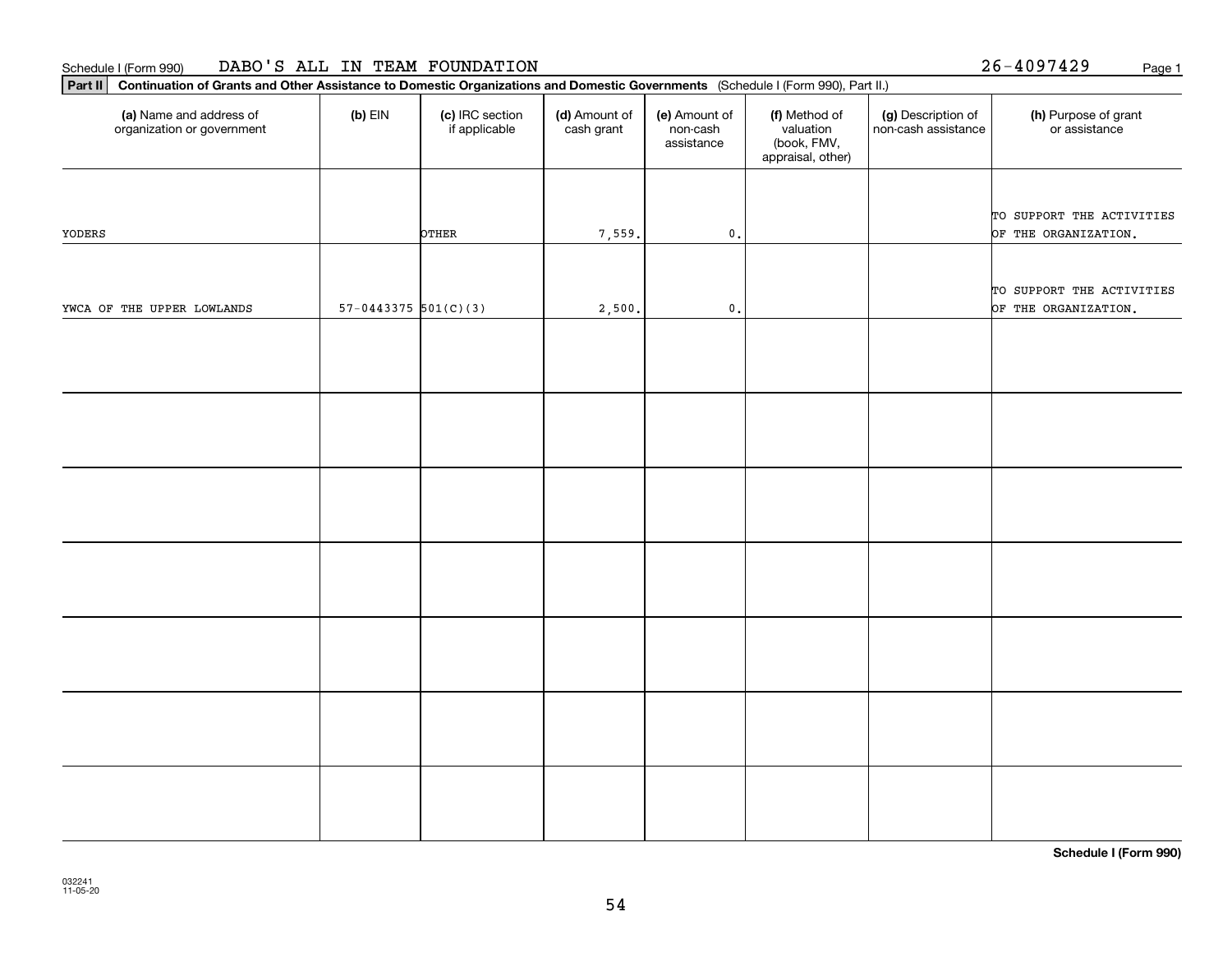#### 032102 11-02-20

#### Schedule I (Form 990) 2020 **DABO ' S ALL IN TEAM FOUNDATION** Page

**Part III | Grants and Other Assistance to Domestic Individuals. Complete if the organization answered "Yes" on Form 990, Part IV, line 22.** Part III can be duplicated if additional space is needed.

| (a) Type of grant or assistance | (b) Number of<br>recipients | (c) Amount of<br>cash grant | (d) Amount of non-<br>cash assistance | (e) Method of valuation<br>(book, FMV, appraisal, other) | (f) Description of noncash assistance                               |
|---------------------------------|-----------------------------|-----------------------------|---------------------------------------|----------------------------------------------------------|---------------------------------------------------------------------|
| DONATION OF SHOES               | 0                           | 15,039.                     |                                       | 0. PURCHASE OF SHOES                                     | NIKE SHOES ARE GIVEN AWAY TO<br>NEEDY CHILDREN IN THE<br>COMMUNITY. |
|                                 |                             |                             |                                       |                                                          |                                                                     |
|                                 |                             |                             |                                       |                                                          |                                                                     |
|                                 |                             |                             |                                       |                                                          |                                                                     |
|                                 |                             |                             |                                       |                                                          |                                                                     |

Part IV | Supplemental Information. Provide the information required in Part I, line 2; Part III, column (b); and any other additional information.

PART I, LINE 2:

WHEN GRANTS ARE AWARDED, A GRANT AGREEMENT IS ENTERED INTO WHICH SERVES AS

A GUIDE FOR THE EXPECTATIONS RELATED TO THE GRANT. THE BOARD MAY REQUIRE A

NARRATIVE REPORT AND BASIC FINANCIAL ACCOUNTING REPORTS AFTER ISSUANCE OF

GRANT TO TRACK USE OF FUNDS.

**2**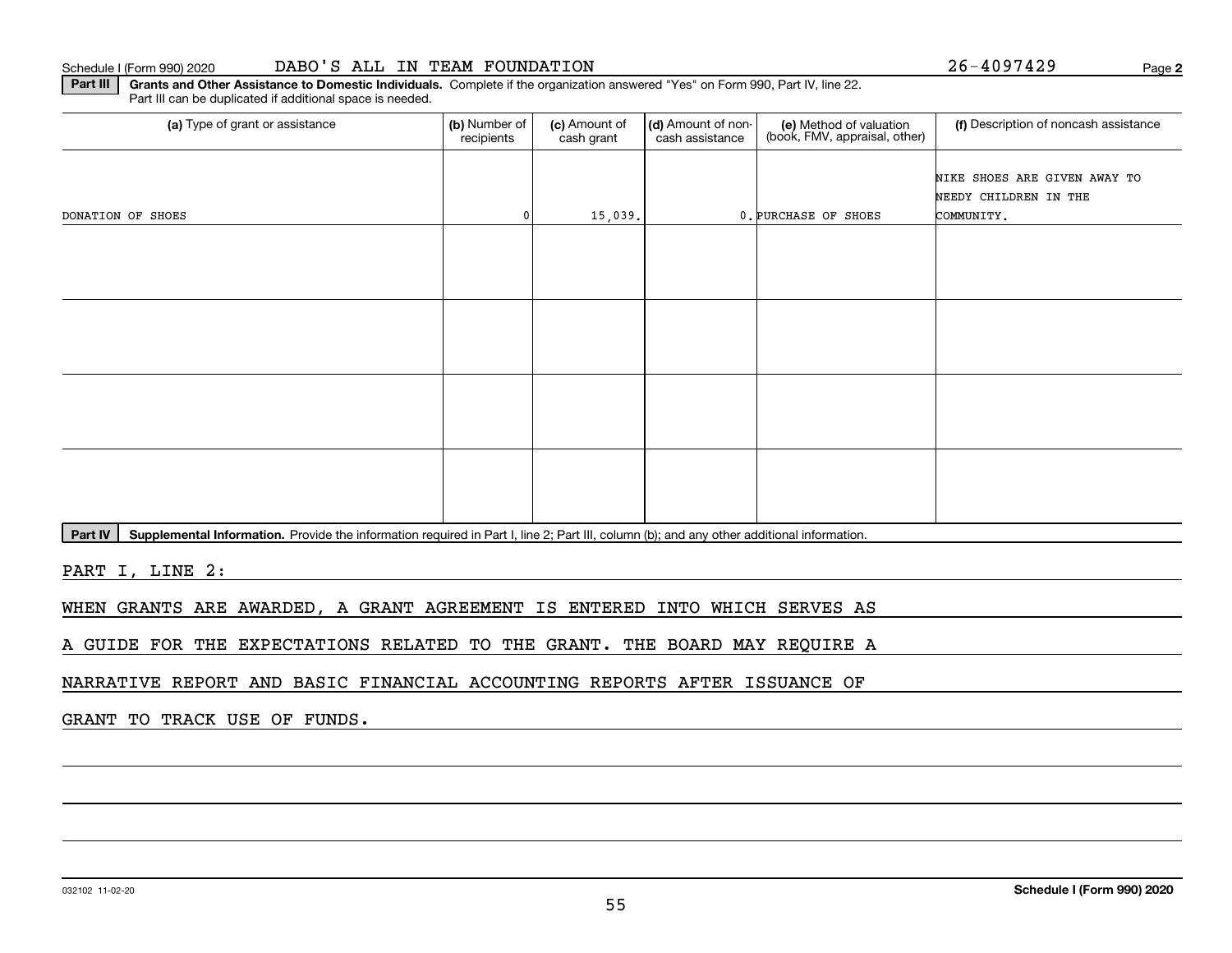| <b>SCHEDULE L</b>                                                                                             |                                       | <b>Transactions With Interested Persons</b>                                |    |                            |                                    |                                                                                                                                                                                                                                        |     |                      |                                       | OMB No. 1545-0047                   |     |                                      |
|---------------------------------------------------------------------------------------------------------------|---------------------------------------|----------------------------------------------------------------------------|----|----------------------------|------------------------------------|----------------------------------------------------------------------------------------------------------------------------------------------------------------------------------------------------------------------------------------|-----|----------------------|---------------------------------------|-------------------------------------|-----|--------------------------------------|
| (Form 990 or 990-EZ)                                                                                          |                                       | 28b, or 28c, or Form 990-EZ, Part V, line 38a or 40b.                      |    |                            |                                    | Complete if the organization answered "Yes" on Form 990, Part IV, line 25a, 25b, 26, 27, 28a,                                                                                                                                          |     |                      |                                       |                                     |     |                                      |
| Department of the Treasury<br>Internal Revenue Service                                                        |                                       | Go to www.irs.gov/Form990 for instructions and the latest information.     |    |                            | Attach to Form 990 or Form 990-EZ. |                                                                                                                                                                                                                                        |     |                      |                                       | <b>Open To Public</b><br>Inspection |     |                                      |
| Name of the organization                                                                                      |                                       |                                                                            |    |                            |                                    |                                                                                                                                                                                                                                        |     |                      | <b>Employer identification number</b> |                                     |     |                                      |
| Part I                                                                                                        |                                       | DABO'S ALL IN TEAM FOUNDATION                                              |    |                            |                                    |                                                                                                                                                                                                                                        |     |                      | $26 - 4097429$                        |                                     |     |                                      |
|                                                                                                               |                                       |                                                                            |    |                            |                                    | Excess Benefit Transactions (section 501(c)(3), section 501(c)(4), and section 501(c)(29) organizations only).<br>Complete if the organization answered "Yes" on Form 990, Part IV, line 25a or 25b, or Form 990-EZ, Part V, line 40b. |     |                      |                                       |                                     |     |                                      |
|                                                                                                               |                                       | (b) Relationship between disqualified                                      |    |                            |                                    | (c) Description of transaction                                                                                                                                                                                                         |     |                      |                                       |                                     |     | (d) Corrected?                       |
| (a) Name of disqualified person                                                                               |                                       | person and organization                                                    |    |                            |                                    |                                                                                                                                                                                                                                        |     |                      |                                       |                                     | Yes | No.                                  |
|                                                                                                               |                                       |                                                                            |    |                            |                                    |                                                                                                                                                                                                                                        |     |                      |                                       |                                     |     |                                      |
|                                                                                                               |                                       |                                                                            |    |                            |                                    |                                                                                                                                                                                                                                        |     |                      |                                       |                                     |     |                                      |
|                                                                                                               |                                       |                                                                            |    |                            |                                    |                                                                                                                                                                                                                                        |     |                      |                                       |                                     |     |                                      |
|                                                                                                               |                                       |                                                                            |    |                            |                                    |                                                                                                                                                                                                                                        |     |                      |                                       |                                     |     |                                      |
| 2 Enter the amount of tax incurred by the organization managers or disqualified persons during the year under |                                       |                                                                            |    |                            |                                    |                                                                                                                                                                                                                                        |     |                      |                                       |                                     |     |                                      |
| section 4958                                                                                                  |                                       |                                                                            |    |                            |                                    |                                                                                                                                                                                                                                        |     |                      |                                       |                                     |     |                                      |
|                                                                                                               |                                       |                                                                            |    |                            |                                    |                                                                                                                                                                                                                                        |     |                      | $\blacktriangleright$ \$              |                                     |     |                                      |
| Part II                                                                                                       |                                       | Loans to and/or From Interested Persons.                                   |    |                            |                                    |                                                                                                                                                                                                                                        |     |                      |                                       |                                     |     |                                      |
|                                                                                                               |                                       |                                                                            |    |                            |                                    | Complete if the organization answered "Yes" on Form 990-EZ, Part V, line 38a or Form 990, Part IV, line 26; or if the organization                                                                                                     |     |                      |                                       |                                     |     |                                      |
|                                                                                                               |                                       | reported an amount on Form 990, Part X, line 5, 6, or 22.                  |    |                            |                                    |                                                                                                                                                                                                                                        |     |                      |                                       |                                     |     |                                      |
| (a) Name of<br>interested person                                                                              | (b) Relationship<br>with organization | (c) Purpose<br>of loan                                                     |    | (d) Loan to or<br>from the | (e) Original<br>principal amount   | (f) Balance due                                                                                                                                                                                                                        |     | $(g)$ In<br>default? | (h) Approved<br>by board or           |                                     |     | (i) Written<br>agreement?            |
|                                                                                                               |                                       |                                                                            | To | organization?<br>From      |                                    |                                                                                                                                                                                                                                        | Yes | No                   | committee?<br>Yes                     | No                                  | Yes | No.                                  |
| WILLIAM C SWINNCHAIRMANTO SUPPO                                                                               |                                       |                                                                            | X  |                            | 4,500.                             | 4,500.                                                                                                                                                                                                                                 |     | х                    | Χ                                     |                                     |     | х                                    |
|                                                                                                               |                                       |                                                                            |    |                            |                                    |                                                                                                                                                                                                                                        |     |                      |                                       |                                     |     |                                      |
|                                                                                                               |                                       |                                                                            |    |                            |                                    |                                                                                                                                                                                                                                        |     |                      |                                       |                                     |     |                                      |
|                                                                                                               |                                       |                                                                            |    |                            |                                    |                                                                                                                                                                                                                                        |     |                      |                                       |                                     |     |                                      |
|                                                                                                               |                                       |                                                                            |    |                            |                                    |                                                                                                                                                                                                                                        |     |                      |                                       |                                     |     |                                      |
|                                                                                                               |                                       |                                                                            |    |                            |                                    |                                                                                                                                                                                                                                        |     |                      |                                       |                                     |     |                                      |
|                                                                                                               |                                       |                                                                            |    |                            |                                    |                                                                                                                                                                                                                                        |     |                      |                                       |                                     |     |                                      |
|                                                                                                               |                                       |                                                                            |    |                            |                                    |                                                                                                                                                                                                                                        |     |                      |                                       |                                     |     |                                      |
| Total                                                                                                         |                                       |                                                                            |    |                            | $\blacktriangleright$ \$           | 4,500.                                                                                                                                                                                                                                 |     |                      |                                       |                                     |     |                                      |
| Part III                                                                                                      |                                       | <b>Grants or Assistance Benefiting Interested Persons.</b>                 |    |                            |                                    |                                                                                                                                                                                                                                        |     |                      |                                       |                                     |     |                                      |
| (a) Name of interested person                                                                                 |                                       | Complete if the organization answered "Yes" on Form 990, Part IV, line 27. |    |                            | (c) Amount of                      | (d) Type of                                                                                                                                                                                                                            |     |                      |                                       | (e) Purpose of                      |     |                                      |
|                                                                                                               |                                       | (b) Relationship between<br>interested person and                          |    |                            | assistance                         | assistance                                                                                                                                                                                                                             |     |                      |                                       | assistance                          |     |                                      |
|                                                                                                               |                                       | the organization                                                           |    |                            |                                    |                                                                                                                                                                                                                                        |     |                      |                                       |                                     |     |                                      |
|                                                                                                               |                                       |                                                                            |    |                            |                                    |                                                                                                                                                                                                                                        |     |                      |                                       |                                     |     |                                      |
|                                                                                                               |                                       |                                                                            |    |                            |                                    |                                                                                                                                                                                                                                        |     |                      |                                       |                                     |     |                                      |
|                                                                                                               |                                       |                                                                            |    |                            |                                    |                                                                                                                                                                                                                                        |     |                      |                                       |                                     |     |                                      |
|                                                                                                               |                                       |                                                                            |    |                            |                                    |                                                                                                                                                                                                                                        |     |                      |                                       |                                     |     |                                      |
|                                                                                                               |                                       |                                                                            |    |                            |                                    |                                                                                                                                                                                                                                        |     |                      |                                       |                                     |     |                                      |
|                                                                                                               |                                       |                                                                            |    |                            |                                    |                                                                                                                                                                                                                                        |     |                      |                                       |                                     |     |                                      |
|                                                                                                               |                                       |                                                                            |    |                            |                                    |                                                                                                                                                                                                                                        |     |                      |                                       |                                     |     |                                      |
|                                                                                                               |                                       |                                                                            |    |                            |                                    |                                                                                                                                                                                                                                        |     |                      |                                       |                                     |     |                                      |
| LHA For Paperwork Reduction Act Notice, see the Instructions for Form 990 or 990-EZ.                          |                                       |                                                                            |    |                            |                                    |                                                                                                                                                                                                                                        |     |                      |                                       |                                     |     | Schedule L (Form 990 or 990-EZ) 2020 |

SEE PART V FOR CONTINUATIONS

032131 12-09-20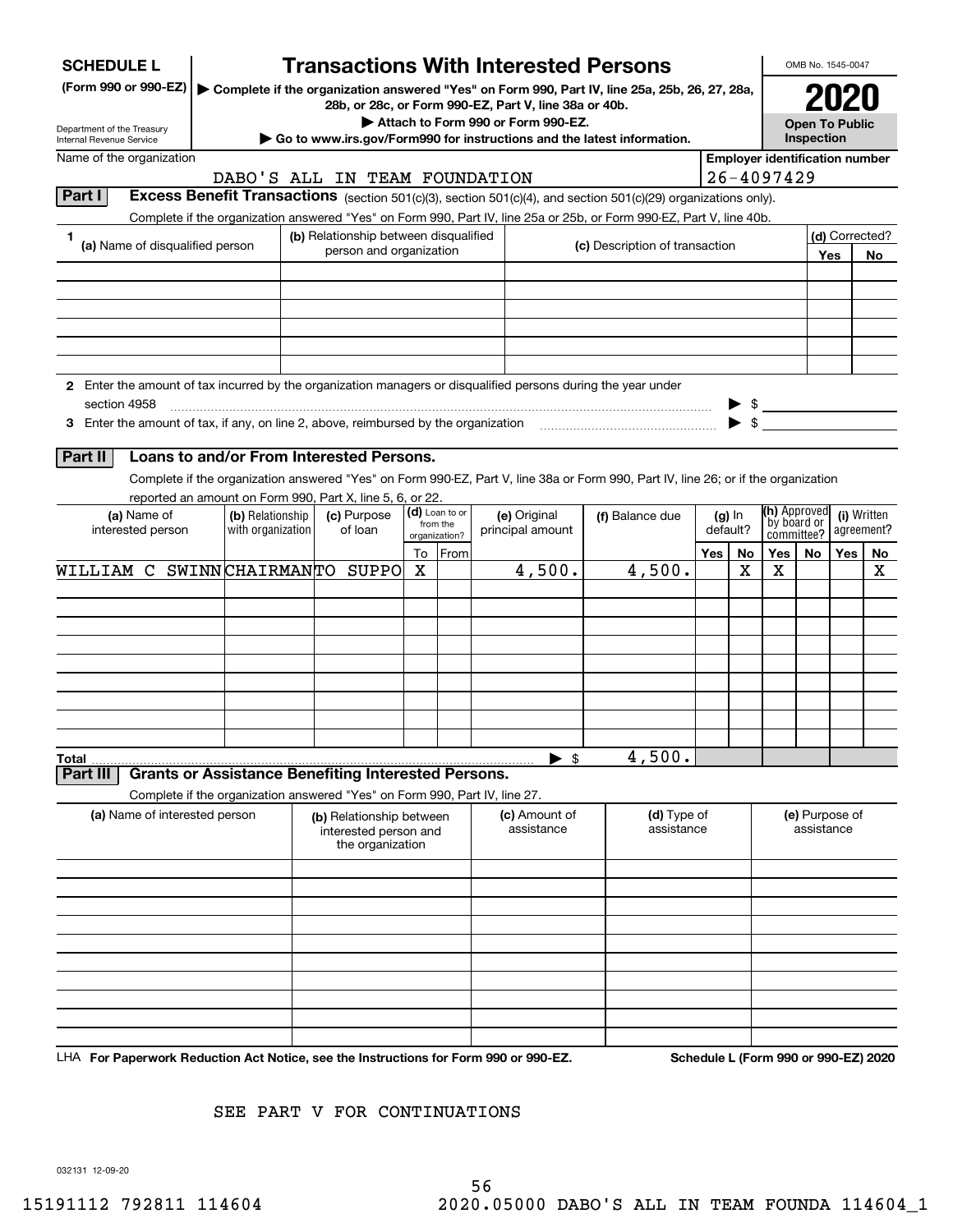|  | Schedule L (Form 990 or 990-EZ) 2020 DABO'S ALL IN TEAM FOUNDATION |  | $26 - 4097429$ Page 2 |  |
|--|--------------------------------------------------------------------|--|-----------------------|--|
|  | <b>Part IV Business Transactions Involving Interested Persons.</b> |  |                       |  |

Complete if the organization answered "Yes" on Form 990, Part IV, line 28a, 28b, or 28c.

| (a) Name of interested person | (b) Relationship between interested<br>person and the organization | (c) Amount of<br>(d) Description of<br>transaction<br>transaction |                     | (e) Sharing of<br>organization's<br>revenues? |    |
|-------------------------------|--------------------------------------------------------------------|-------------------------------------------------------------------|---------------------|-----------------------------------------------|----|
|                               |                                                                    |                                                                   |                     | <b>Yes</b>                                    | No |
| TRACY<br>SWINNEY              | BROTHER OF<br>WILLIAM                                              |                                                                   | 12,000. PROFESSIONA |                                               | Χ  |
|                               |                                                                    |                                                                   |                     |                                               |    |
|                               |                                                                    |                                                                   |                     |                                               |    |
|                               |                                                                    |                                                                   |                     |                                               |    |
|                               |                                                                    |                                                                   |                     |                                               |    |
|                               |                                                                    |                                                                   |                     |                                               |    |
|                               |                                                                    |                                                                   |                     |                                               |    |
|                               |                                                                    |                                                                   |                     |                                               |    |
|                               |                                                                    |                                                                   |                     |                                               |    |
|                               |                                                                    |                                                                   |                     |                                               |    |

#### **Part V Supplemental Information.**

Provide additional information for responses to questions on Schedule L (see instructions).

SCHEDULE L, PART II, LOANS TO AND FROM INTERESTED PERSONS:

(A) NAME OF PERSON: WILLIAM C SWINNEY

(C) PURPOSE OF LOAN: TO SUPPORT CHARITABLE PURPOSE

SCH L, PART IV, BUSINESS TRANSACTIONS INVOLVING INTERESTED PERSONS:

(A) NAME OF PERSON: TRACY SWINNEY

(B) RELATIONSHIP BETWEEN INTERESTED PERSON AND ORGANIZATION:

BROTHER OF WILLIAM C SWINNEY

(D) DESCRIPTION OF TRANSACTION: PROFESSIONAL SERVICES AND CONTRACT LABOR

PROVIDED DURING 2020. ALL TRANSACTIONS ARE CONDUCTED AT ARM'S LENGTH AND

FAIR MARKET VALUE.

**Schedule L (Form 990 or 990-EZ) 2020**

032132 12-09-20

57 15191112 792811 114604 2020.05000 DABO'S ALL IN TEAM FOUNDA 114604\_1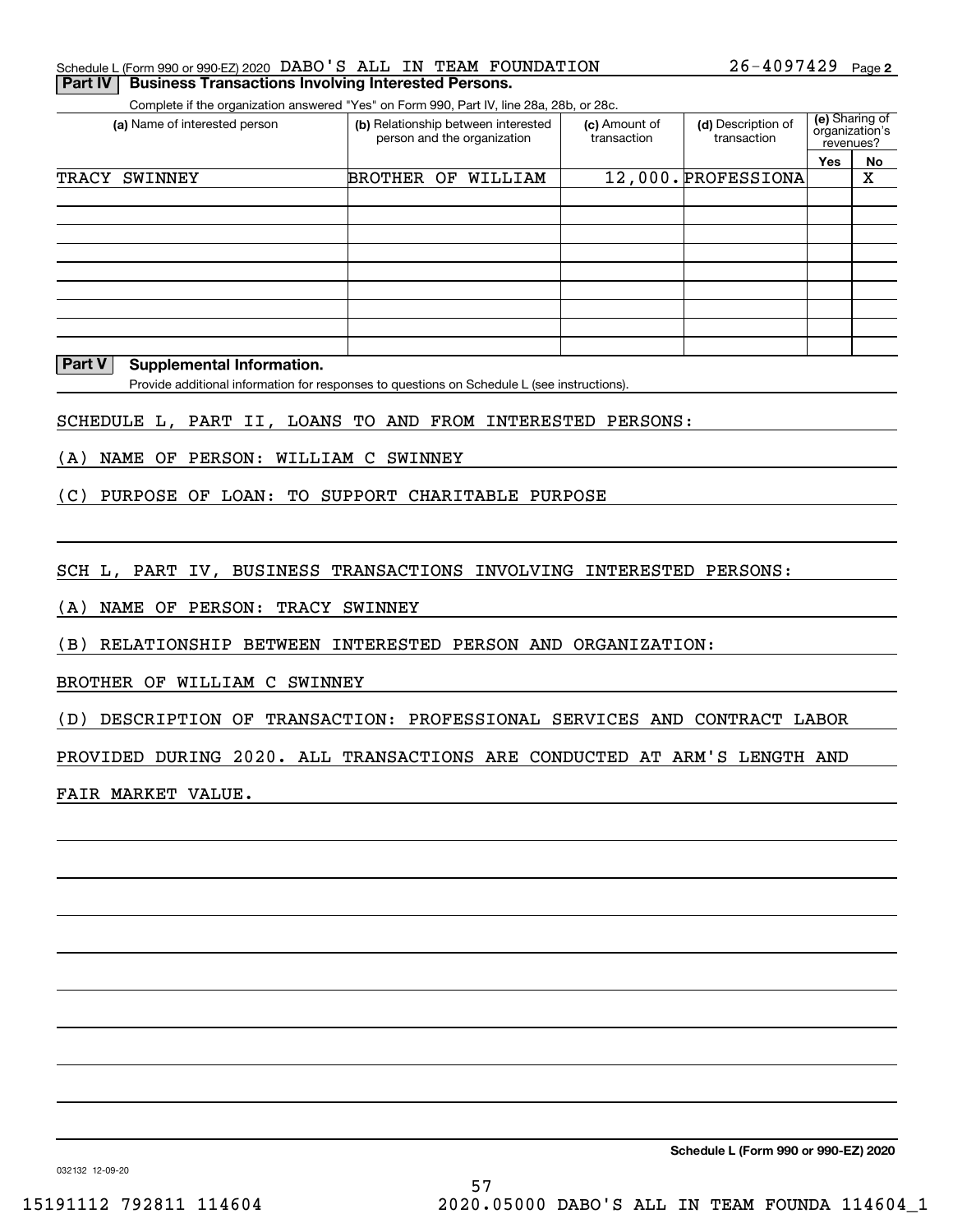**(Form 990 or 990-EZ)**

Department of the Treasury Internal Revenue Service Name of the organization

**SCHEDULE O Supplemental Information to Form 990 or 990-EZ**

**Complete to provide information for responses to specific questions on Form 990 or 990-EZ or to provide any additional information. | Attach to Form 990 or 990-EZ. | Go to www.irs.gov/Form990 for the latest information.**



DABO'S ALL IN TEAM FOUNDATION 26-4097429

FORM 990, PART I, LINE 1, DESCRIPTION OF ORGANIZATION MISSION:

LIVES OF PEOPLE ACROSS THE STATE OF SOUTH CAROLINA.

FORM 990, PART VI, SECTION A, LINE 2:

DIRECTORS KATHLEEN AND WILLIAM SWINNEY ARE SPOUSES. DIRECTORS JEANIE AND

FRED GILMER ARE SPOUSES.

FORM 990, PART VI, SECTION B, LINE 11B:

THE BOARD REVIEWED THE FORM 990 CONSISTENT WITH THE FOUNDATION'S FORM 990 REVIEW POLICY.

FORM 990, PART VI, SECTION B, LINE 12C:

ANNUALLY, THE BOARD AND OFFICERS ARE REQUIRED TO COMPLETE A CONFLICT OF

INTEREST DISCLOSURE DOCUMENT. THIS DOCUMENT REQUESTS DISCLOSURE OF ANY

POTENTIAL CONFLICTS SUCH AS VENDOR RELATIONSHIPS OR GRANT RECIPIENT

RELATIONSHIPS. IN ADDITION, AT EACH BOARD MEETING, MEMBERS ARE ASKED TO

DISCLOSE ANY POTENTIAL CONFLICTS AND, UPON SUCH DISCLOSURES, TO LEAVE THE

MEETING AND REFRAIN FROM VOTING.

FORM 990, PART VI, SECTION C, LINE 19:

NO DOCUMENTS AVAILABLE TO THE PUBLIC.

COPIES OF THE FOUNDATION'S GOVERNANCE DOCUMENTS ARE AVAILABLE UPON REQUEST.

58

032211 11-20-20 LHA For Paperwork Reduction Act Notice, see the Instructions for Form 990 or 990-EZ. Schedule O (Form 990 or 990-EZ) 2020

15191112 792811 114604 2020.05000 DABO'S ALL IN TEAM FOUNDA 114604\_1